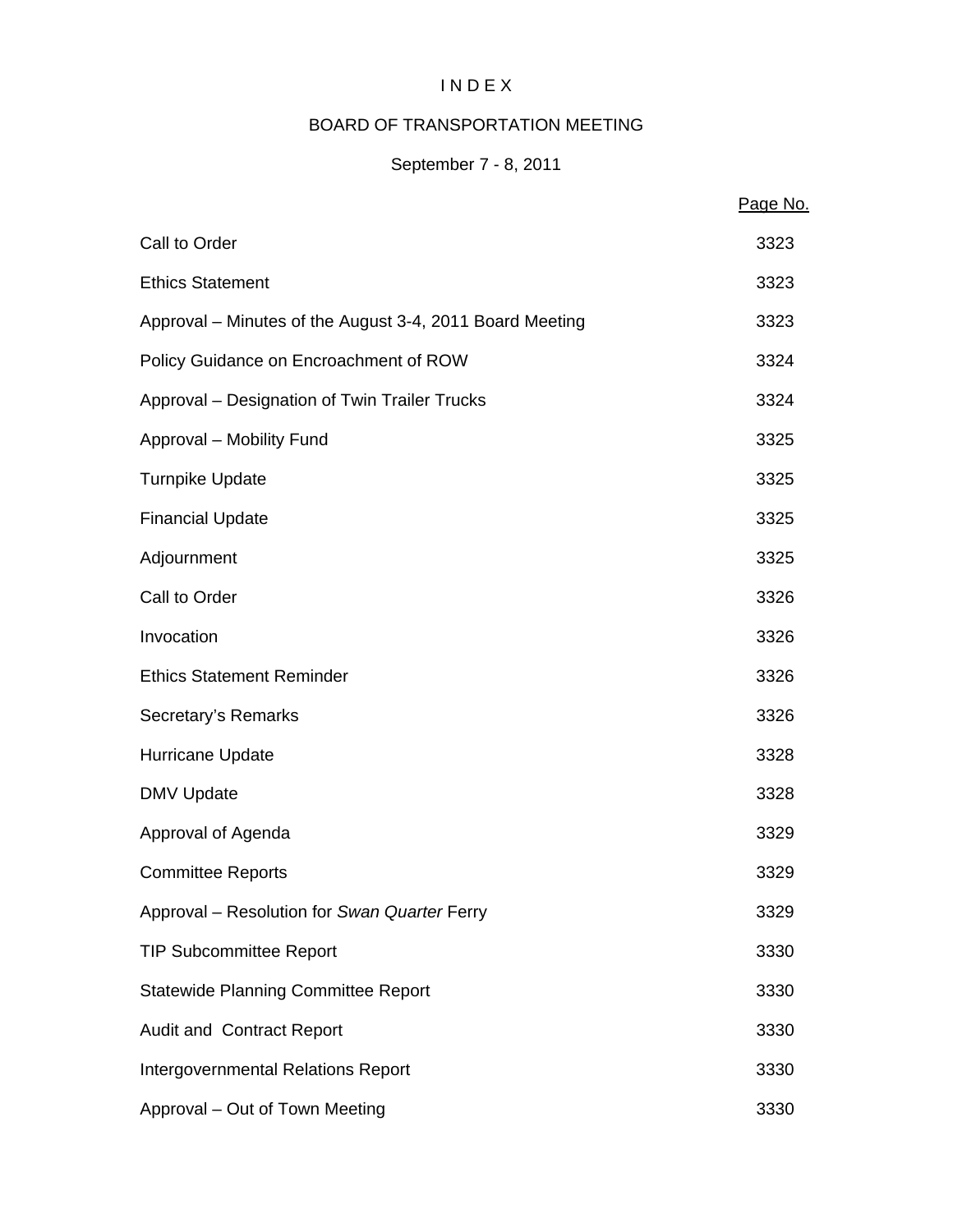| Approval - Award of Highway Construction Contracts in the<br>September 2011 Letting                                               | 3331 |
|-----------------------------------------------------------------------------------------------------------------------------------|------|
| Approval - Professional Services Management Unit                                                                                  | 3332 |
| Approval - Secondary Road Improvement Projects                                                                                    | 3342 |
| Approval - Secondary Road Construction Programs                                                                                   | 3343 |
| Approval – Allocation of Highway Fund & Highway<br>Trust Fund Appropriations for the Secondary Road<br><b>Improvement Program</b> | 3344 |
| Approval – Additions, Abandonments, and Road Name Changes<br>to State Secondary Road System                                       | 3354 |
| Approval - Divisionwide Small Construction, Statewide<br>Contingency, Public Access, Economic Development                         | 3357 |
| Approval - Public Transportation                                                                                                  | 3359 |
| Approval - Rail Program                                                                                                           | 3361 |
| Approval – Specific State Funds for Construction Projects                                                                         | 3368 |
| Approval - Specific North Carolina Trust Funds                                                                                    | 3369 |
| Approval – Funds for Specific Spot Safety Improvement Projects                                                                    | 3371 |
| Approval – Funds for Specific Federal-Aid Projects                                                                                | 3372 |
| Approval - Revisions to the 2012-2020 STIP                                                                                        | 3387 |
| Approval – Municipal and Special Agreements                                                                                       | 3388 |
| Approval - Municipal Street System Changes                                                                                        | 3409 |
| Approval – Preliminary Right of Way Plans                                                                                         | 3412 |
| Approval – Final Right of Way Plans                                                                                               | 3414 |
| Approval – Revisions of Final Right of Way Plans                                                                                  | 3415 |
| Approval - Conveyance of Highway Right of Way Residues                                                                            | 3417 |
| Approval – Conveyance of Surplus Highway Right of Way                                                                             | 3417 |
| Approval – Revision in Control of Access                                                                                          | 3418 |
| Approval – Corrections to August 2011 Board of Transportation<br>Conveyance of Highway Right of Way Residues                      | 3419 |
| Approval – Acquisition of Structures Partially Outside the Right of Way                                                           | 3419 |
| Approval – Advance Acquisition of Highway Right of Way                                                                            | 3421 |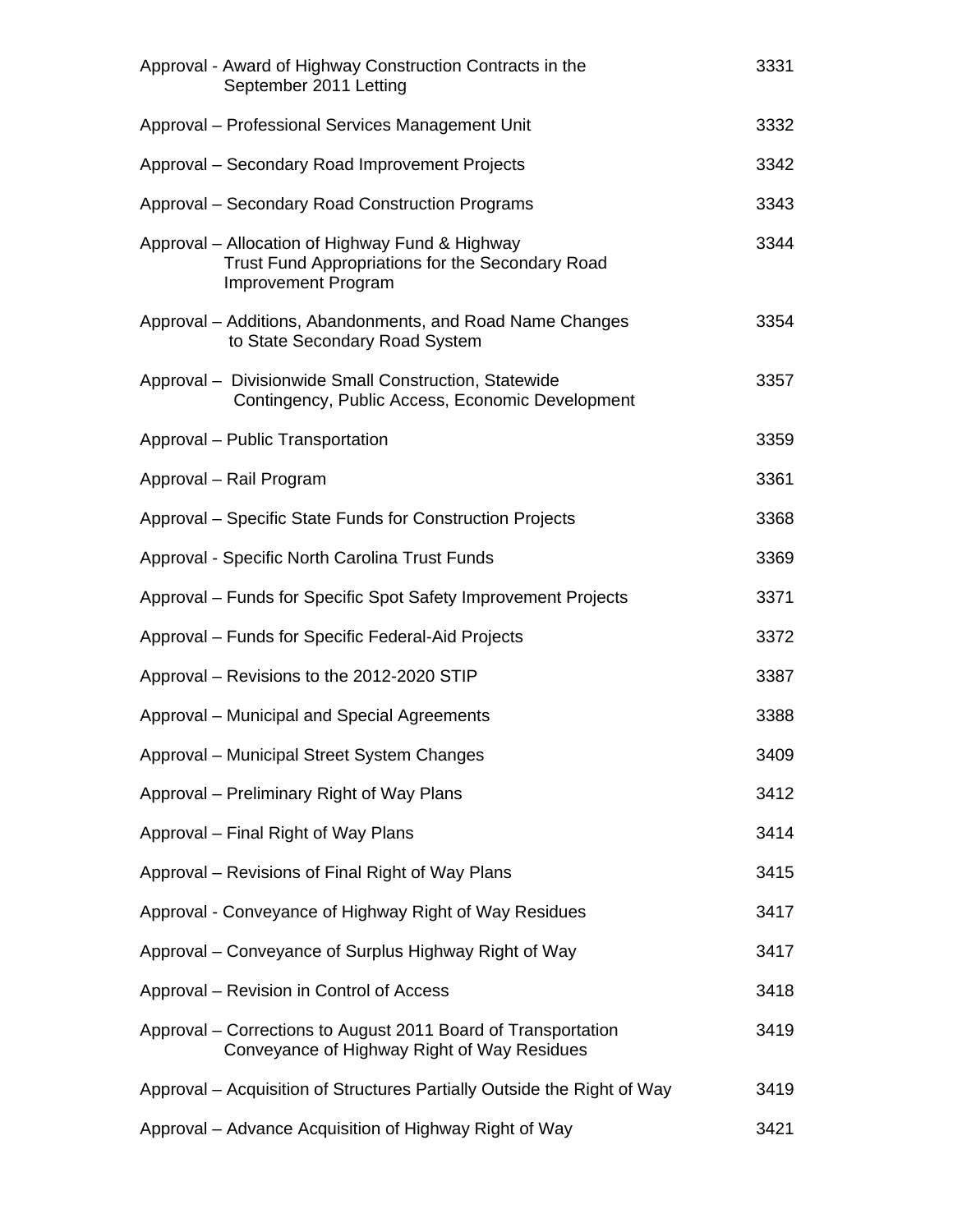| Approval – Transportation Official Corridor Map | 3423 |
|-------------------------------------------------|------|
| Adjournment                                     | 3423 |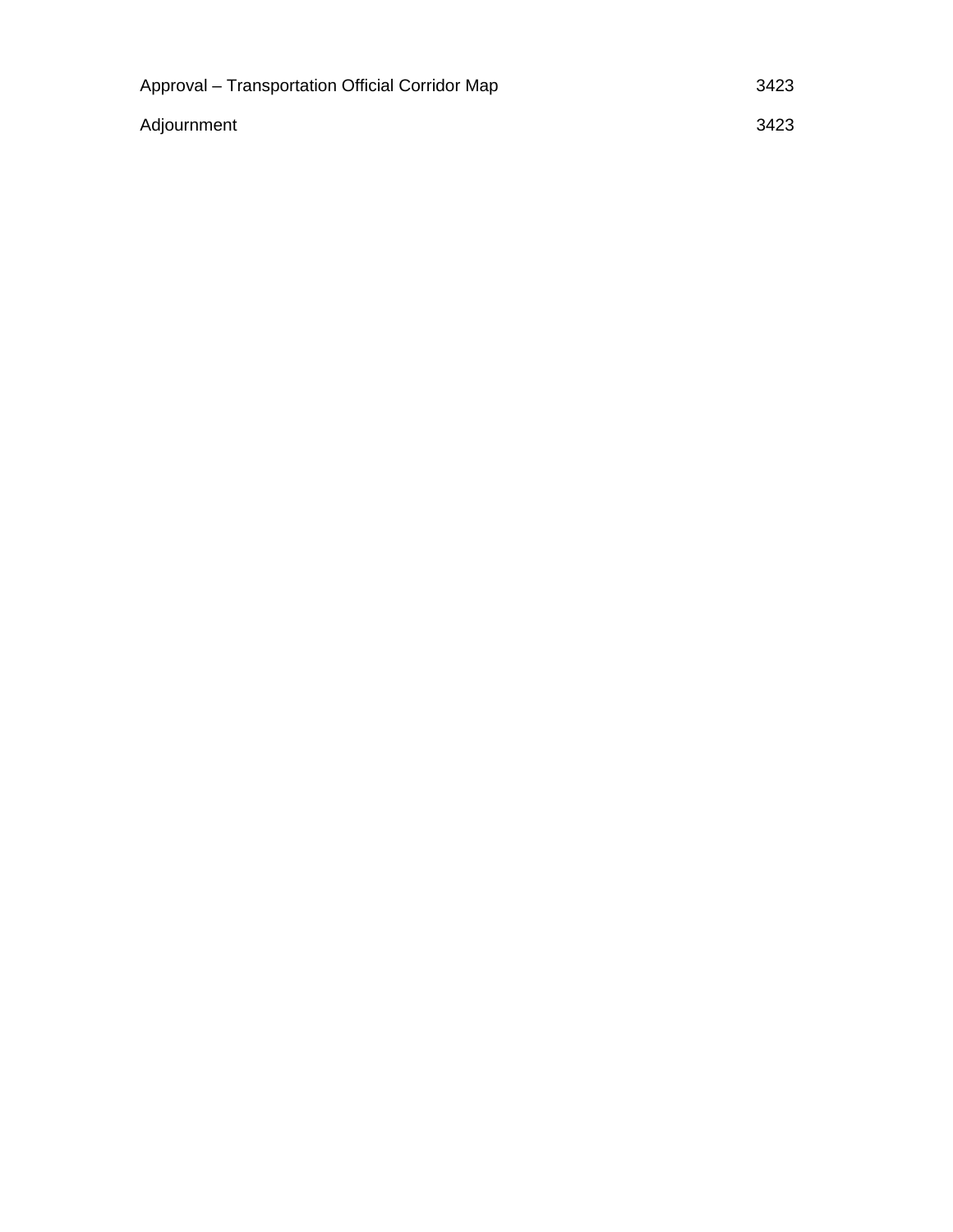## **Board of Transportation Meeting**

#### **September 7 - 8, 2011**

#### **Call to Order**

Chairman Collier called the meeting of the Board of Transportation to order at 1:05 p.m. Wednesday, September 7, 2011 in Raleigh, North Carolina with the following members present:

Overholt, McNairy, Alford, Tulloss, Watts, Szlosberg-Landis, Ciccone, Wall, Burns, Perkins, Collett, Halsey, Proffitt, Burrell

Members absent were: Fox and Womble

## **Ethics Statement**

Chairman Collier read the Ethics Statement advising any Board Member that may have

a conflict of interest or appearance of conflict to abstain from participation in that particular item

and to file the proper paper work with the Secretary to the Board.

## **Approval – Minutes of the August 3 - 4, 2011 Board Meeting**

The minutes of the August 3 - 4, 2011 Board of Transportation meeting were

unanimously approved upon a motion by Board Member Wall, which was seconded by Board Member Proffitt.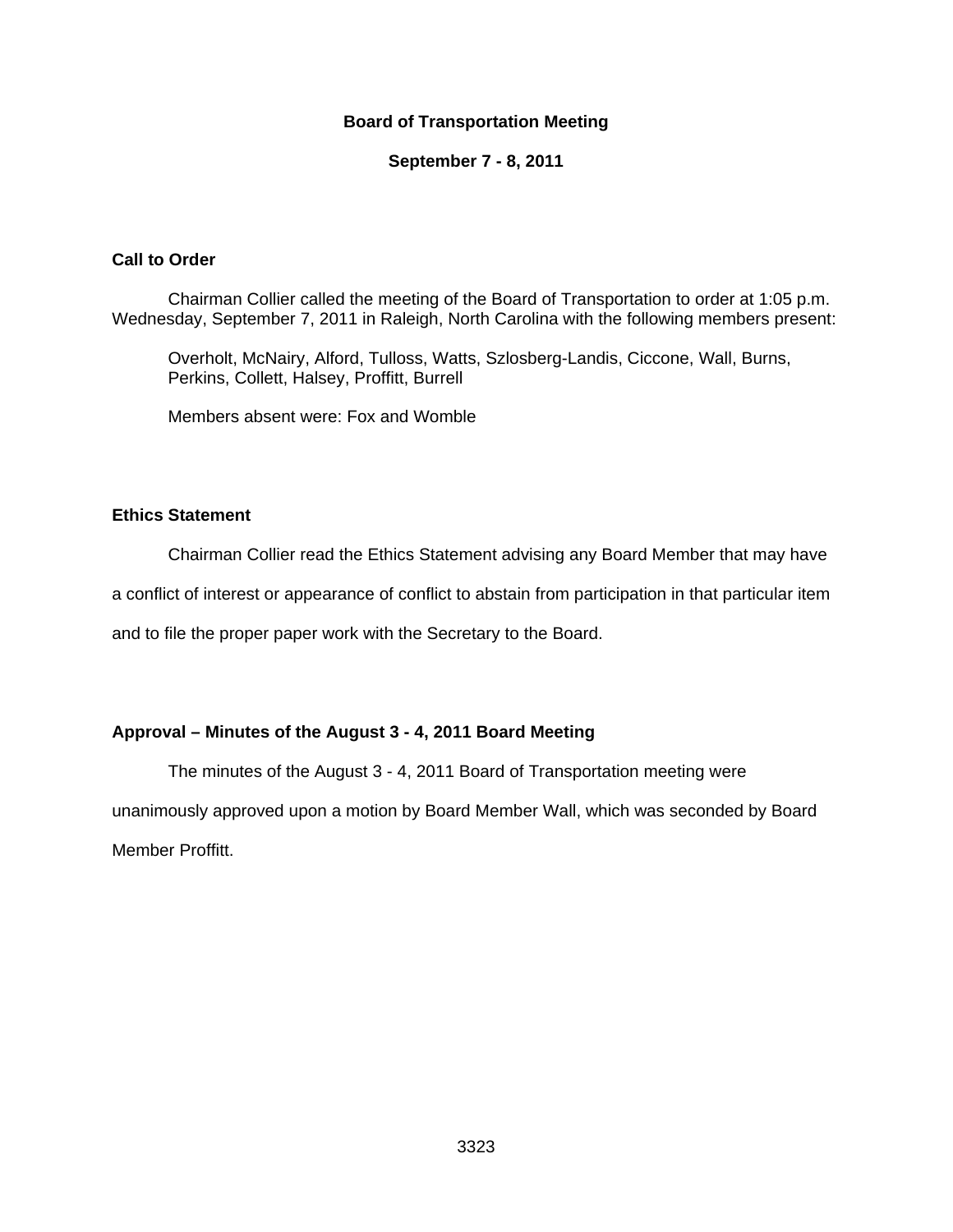#### **Policy Guidance on Encroachment of ROW**

Jon Nance, Chief Engineer, presented information to the Board regarding the policy guidance on encroachment of right of way. Mr. Nance stated that there are more and more areas with wider corners for sidewalks. He shared the DRAFT Sidewalk Dining Policy. The local ordinances must have met this policy in order to have an encroachment of the right of way. Mr. Nance stated this policy dovetails into the complete streets policy and there are legislative requirements that must be met. NCDOT would like to share this information with municipalities and get their comments and input. Chairman Collier shared a resolution he received from the Mecklenburg-Union Metropolitan Planning Organization (MUMPO) expressing their gratitude for the efforts in developing complete streets planning and design guidelines.

#### **Approval – Designation of Twin Trailer Trucks**

Kevin Lacy, State Traffic Engineer, presented information to the Board regarding the designation of twin trailer truck routes in Lenoir, Martin and Tyrrell Counties. Staff recommended to designate US 64 between US 13/17 in Martin County and NC 94 in Tyrrell county as a twin trailer route. A recommendation was also made to designate NC 148 (current, under construction, and proposed) between NC 58 and US 70 in Lenoir County.

Based on the information, a motion was made by Board Member Overholt , which was seconded by Board Member Burns, to approve the designation of these routes as twin trailer truck routes.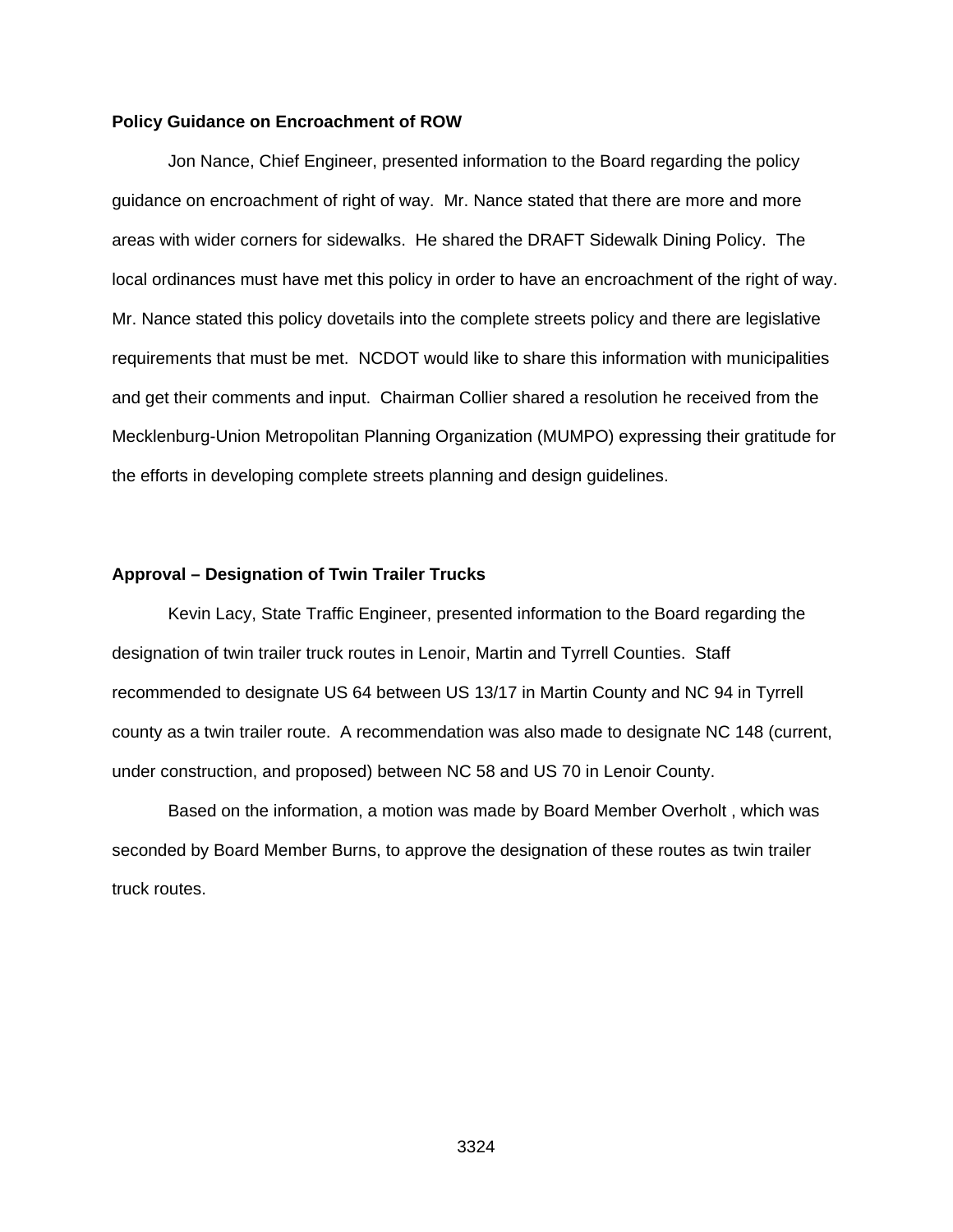#### **Approval – Mobility Fund**

 Don Voelker, Director of the Strategic Planning Office, discussed the criteria presented to the Board in August regarding the Mobility Fund. He briefly covered the information again and asked for approval from the Board in order to move forward. A motion was made by Board Member Wall, which was seconded by Board Member Perkins to approve the Mobility Fund criteria.

#### **Turnpike Update**

 Steve DeWitt, Chief Engineer of the Turnpike Authority, presented information to the Board regarding the history of projects over the past five years. He discussed the Triangle Expressway. On November 20 there will be a 5K run prior to opening the roadway. Mr. Dewitt introduced Barry Mickle, Director of Operations, who discussed the customer service center activity. He also shared operational updates as well as some of the key upcoming dates to opening the roadway. Board Members John Collett and Nina Szlosberg-Landis asked about bike paths along this roadway. Mr. DeWitt stated they would look into the possibility of this in the future.

#### **Financial Update**

Mark Foster, Chief Financial Officer, provided information to the Board regarding the year end activities. This year NCDOT is assisting the GTP and NCSPA in working with their close out process. Mr. Foster stated the Department's cash balance is strong.

#### **Adjournment**

The meeting was adjourned at 2:23 p.m. until 10:30 a.m., Thursday, September 8, 2011.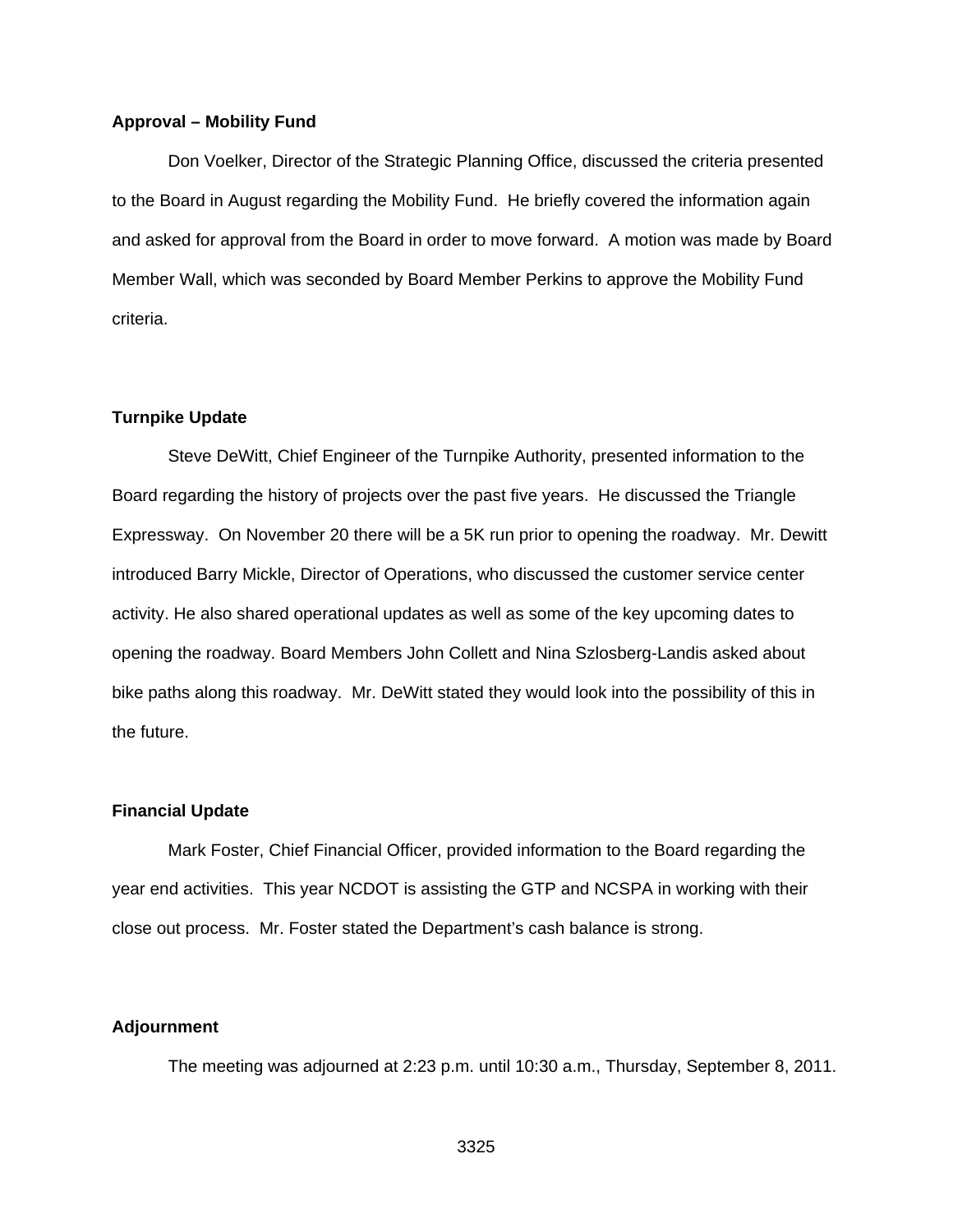## **Call to Order**

Chairman Collier called the meeting of the Board of Transportation to order at 10:36 a.m. Thursday, September 8, 2011 in Raleigh, North Carolina with the following members present:

Overholt, McNairy, Alford, Tulloss, Watts, Szlosberg-Landis, Ciccone, Fox, Wall, Burns, Womble, Perkins, Collett, Halsey, Proffitt, Burrell

#### **Invocation**

The Invocation was offered by Board Member Ronnie Wall.

#### **Ethics Statement Reminder**

 Chairman Collier reminded the Board of the Ethics Statement that was read on Wednesday advising any Board Member that may have a conflict of interest or appearance of conflict to abstain from participation in that particular item and to file the proper paper work with the Secretary to the Board.

#### **Secretary's Remarks**

Secretary Conti welcomed everyone to Raleigh. He discussed the damage North Carolina encountered due to Hurricane Irene. NCDOT has been working very hard to get things back up and running. He thanked everyone who has been helping with this effort.

Secretary Conti informed the Board that he traveled with Governor Perdue to Greensboro on September  $7<sup>th</sup>$  to announce the acceleration of Loop Projects in almost every urban city in North Carolina by utilizing GARVEE Bonds.

Secretary Conti visited the eastern part of the state to meet with several RPOs to discuss the 2040 plan (the 30-year statewide long-range plan) as well as view the destruction from Hurricane Irene.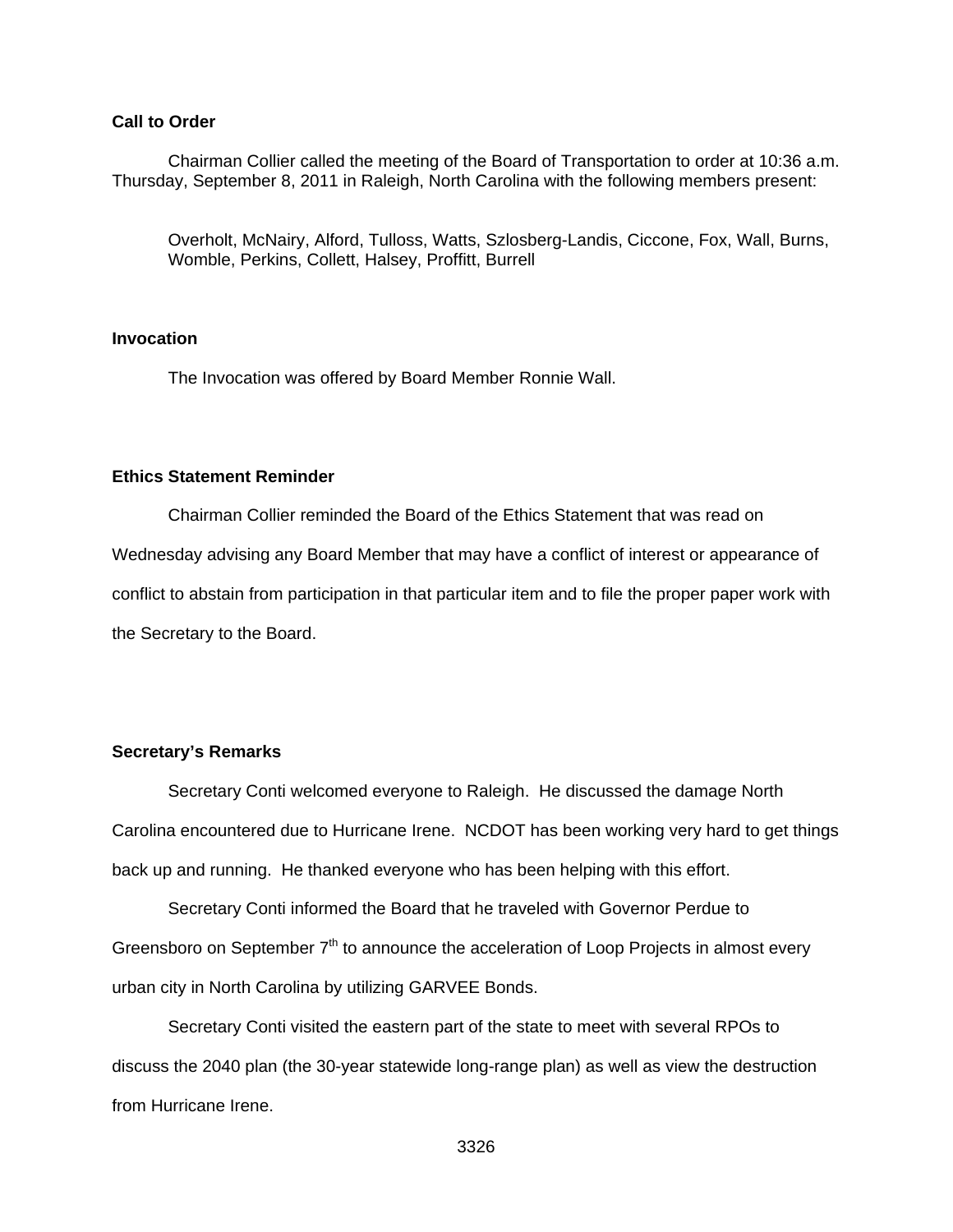Secretary Conti continued with the series of regional military summits Governor Perdue is convening across the state. Summits were held in Fayetteville on August 11 and Jacksonville on August 16 to obtain feedback from the local communities and military leadership regarding regional progress and challenges.

 He discussed the future of the federal highway/transit aid program, set to expire at the end of this month (September  $30<sup>th</sup>$ ), along with collection of the federal gas tax. In addition, the continuing resolution for the Federal Aviation Administration will also expire this month. We have been watching these issues very closely as they so greatly affect our funding situation. NCDOT receives about \$1 billion a year in federal highway and transit funds, with 90% coming from federal gas taxes. This is approximately 60% of our STIP construction budget. It is my understanding that it is unlikely that the House and Senate will be able to move on a long-term reauthorization bill before September 30, so we will be looking at quick passage of an extension of SAFETEA-LU and the gasoline tax.

 Secretary Conti congratulated and announced that DMV Commissioner Mike Robertson was unanimously elected as the chairman of the International Board of Directors for the American Association of Motor Vehicle Commissioners. This is the first time North Carolina's DMV Commissioner has held this post since 1984.

 Secretary Conti announced that Paul Morris is NCDOT's new deputy secretary for transit. Mr. Morris will oversee transit, rail, ferries, aviation and bike and pedestrian transportation.

 He also announced that the US 421 Wilkes County Rest Area and Visitor Center in Division 11 has received the Leadership in Energy and Environmental Design's Gold Rating. Since it opened on October 2009, this site has reused more than 337,000 gallons of rainwater and generated more than 9,000 kilowatt hours of electricity.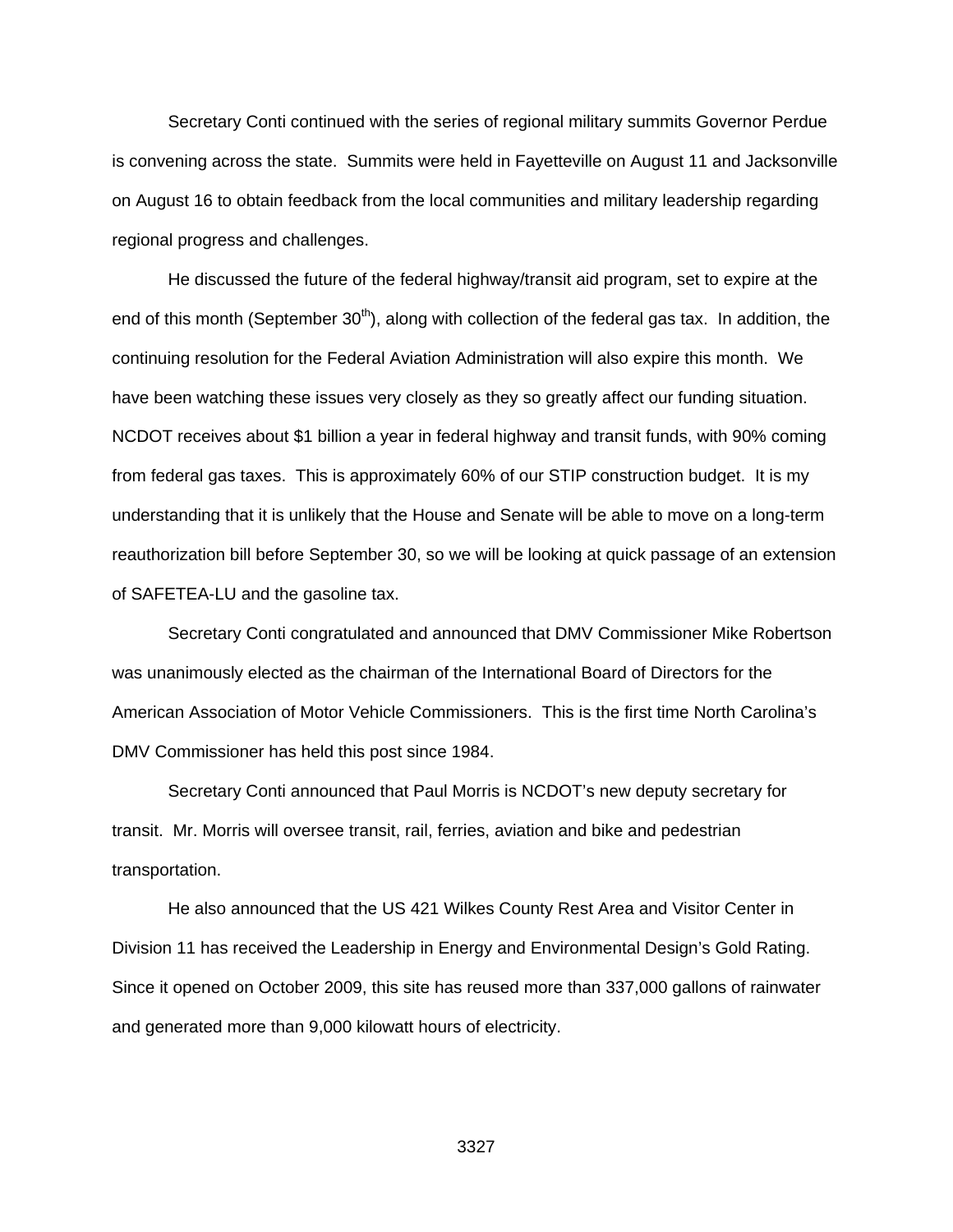Secretary Conti informed the Board that *Inside NCDOT,* the department's new intranet site, made its debut in mid-August. The site is designed to be more user-friendly in an effort to encourage collaboration and information-sharing among employees.

Secretary Conti shared information with the Board regarding the Labor Day "Booze It & Lose It" campaign. Law enforcement agencies conducted 2,122 checkpoints which resulted in 2,957 DWI arrest, 2,182 drug violations, 139 stolen vehicles recovered, 1, 353 fugitives apprehended and 979 felony arrests.

 Secretary Conti thanked everyone for attending and introduced Jon Nance to give an expanded report on NC 12.

#### **Hurricane Update**

 Jon Nance, Chief Engineer-Operations, discussed how NCDOT began working on the hurricane cleanup. The significant impact were in Divisions 1, 2, 3 and 4. Support Divisions were 5 – 9 and the Division of Aviation. Mr. Nance shared pictures of damage in the various areas and discussed NCDOT's plans for repairs. He also shared information regarding the breach repair interim solution.

#### **DMV Update**

Johanna Reese, Deputy Commissioner, shared information with the Board regarding the next generation driver's license system. Due to problems the work order on the project was stopped on July 12<sup>th</sup>. However, the problems have been resolved and they lifted the stop work order on July 29th. Mrs. Reese feels the project is moving forward. Plans for a pilot project are scheduled for mid-April 2012 with full implementation in July 2012. DMV is also working with officials in Ft. Bragg in order to open a driver's license office. The plan is to open the driver's license office first then add the vehicle registration area.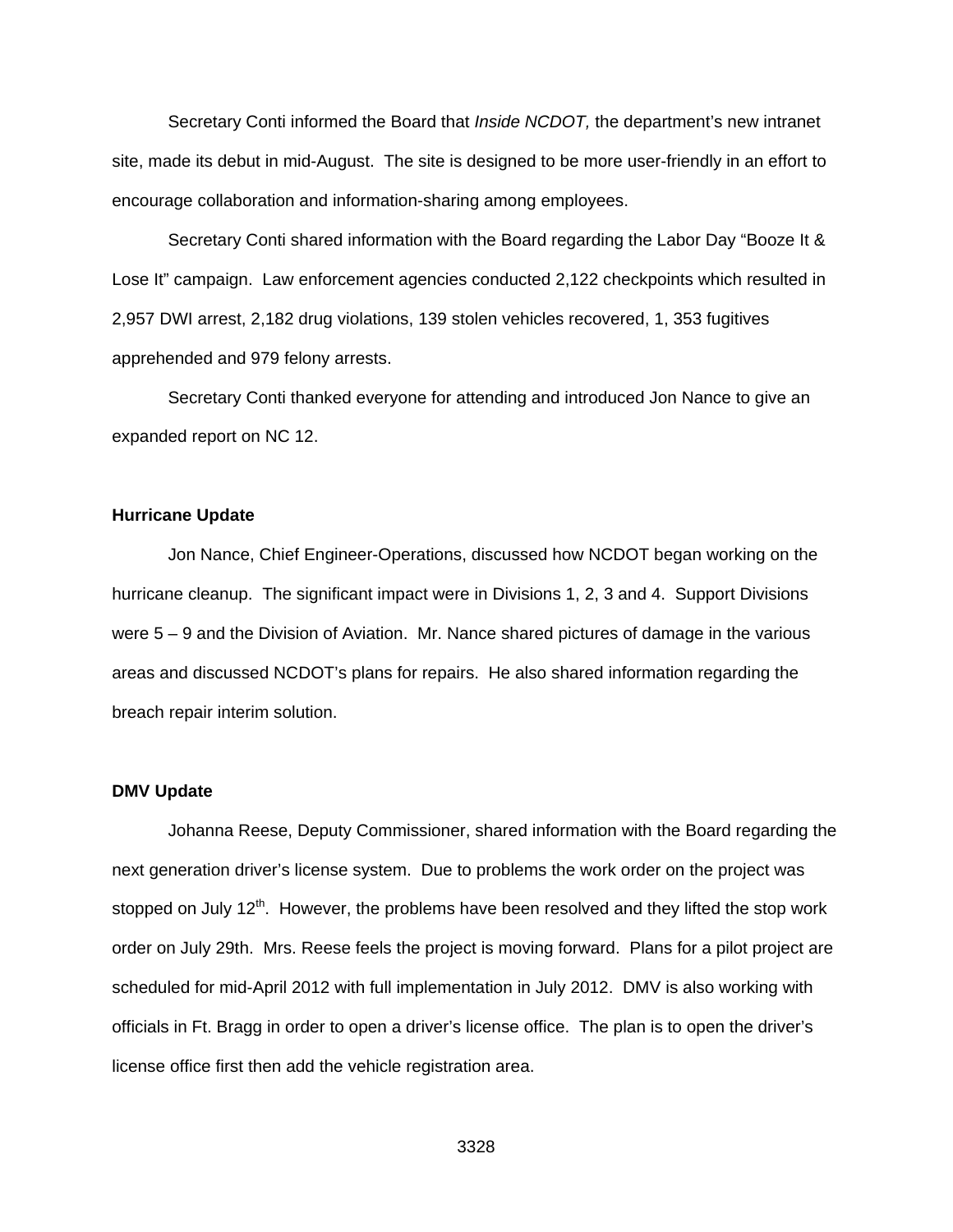#### **Approval of Agenda**

A motion was made by Board Member Wall, seconded by Board Member Proffitt to

approve the agenda items with corrections and handouts, excluding agenda items C,D,E,H and

L, as they are consent items and require no Board action.

#### **Committee Reports**

## **Road Naming Committee - Approval of Resolution for** *Swan Quarter* **Ferry**

Upon a recommendation from the Road Naming Committee a motion was made by

Board Member Overholt, which was seconded by Board Member Womble to approve the

following:

**WHEREAS,** the North Carolina Department of Transportation's Ferry Division plays a vital role by providing safe and efficient transportation service to residents and tourists in Eastern North Carolina.

**WHEREAS,** the state's ferries cross five bodies of water, including the Currituck and Pamlico sounds and the Cape Fear, Neuse and Pamlico rivers, serving 2.1 million people each year; and

**WHEREAS,** in 1977 the Swan Quarter-Ocracoke crossing was established over the Pamlico Sound to link Ocracoke residents with the county seat on the mainland, and the Motor Vessel *Governor Edward Hyde* was built to initiate that crossing; and

**WHEREAS,** the state of North Carolina has a tradition of naming ferries after ports of call along the ferry system route; and

**WHEREAS,** a new vessel is being constructed for the North Carolina Department of Transportation's Ferry Division to serve the same Pamlico Sound route as the *MV Governor Edward Hyde*.

#### **NOW, THEREFORE, BE IT RESOLVED:**

That the North Carolina Board of Transportation, at the request of the Hyde County Board of Commissioners, name the new ferry *Swan Quarter.* 

 Adopted, this the eighth day of September 2011 by the North Carolina Board of Transportation.

Fret Q. Collie, D.

Georgene a. Cont. g.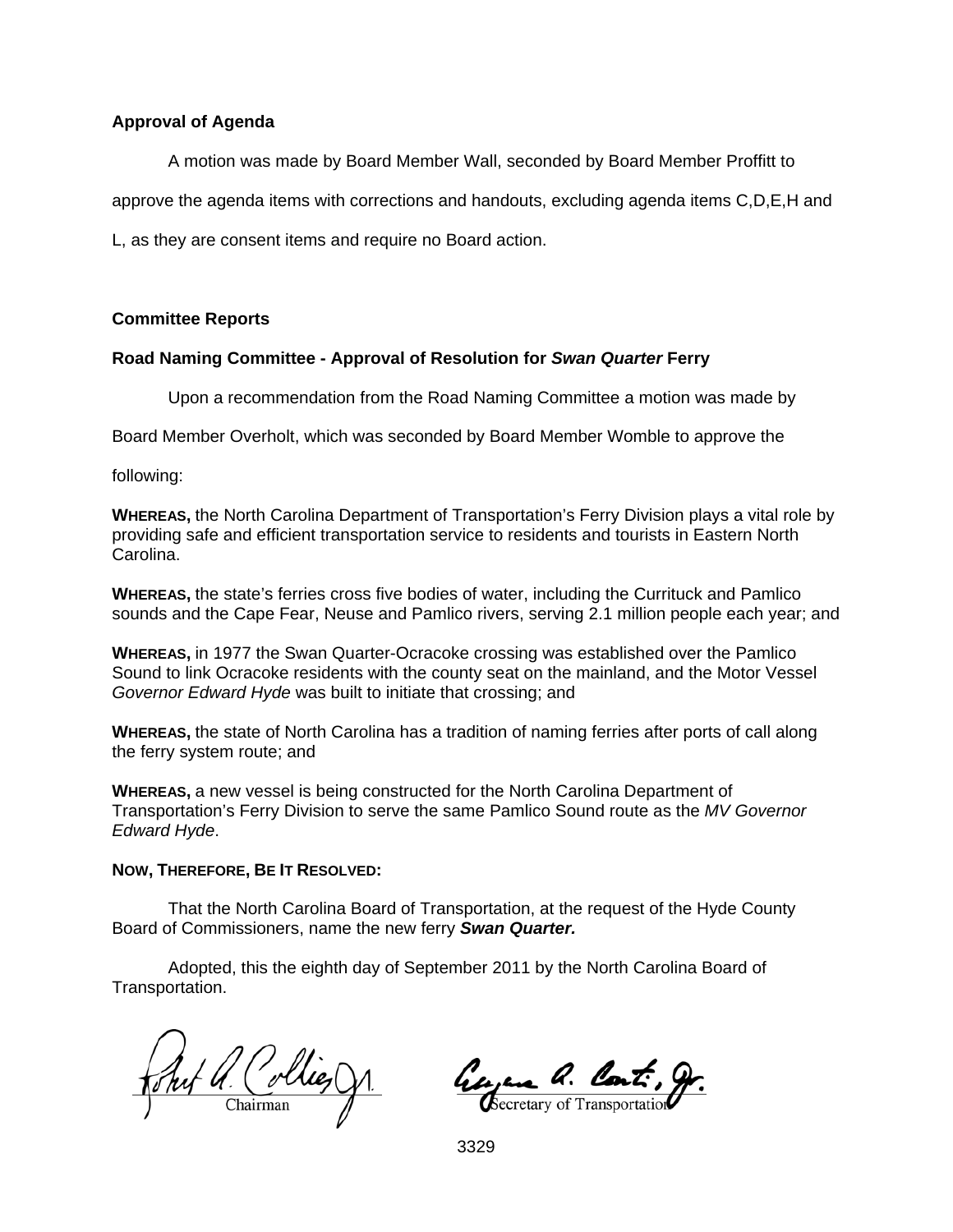**TIP Subcommittee** – Chairman Ralph Womble informed the Board the Public Transportation portion of the State Transportation Improvement Program (STIP)/Work Program is being reformatted to show funded and unfunded projects separately. The Federal Transit Administration has asked that we format these pages to make the distinction between funded and unfunded projects more clear. No projects are changing as a result of this; it is simply a formatting change.

**Statewide Planning Committee** – Chairman Gus Tulloss informed the Board that the Unified Public Engagement Process final document has been completed and is being sent to FHWA. There were a few revisions and clarifications as a result of comments received from the public, other agencies, and Business Units within the department. He also discussed the draft 2040 Plan is on schedule to be completed in December 2011. Final adoption of the plan is scheduled for June 2012.

**Audit and Contract** – Chairman Gus Tulloss informed the Board of the discussion regarding the "Draft" Design-Build Policy and Procedure. Also the State Funded Bridge Improvement Program was discussed. Eric Boyette, Inspector General, provided an update to the committee.

**Intergovernmental Relations** – Chairman Hugh Overholt advised the Board of plans the Intergovernmental Relations committee is working on.

#### **Approval – Out of Town Meeting**

Upon a recommendation from Chairman Collier, a motion was made by Board Member Proffitt, which was seconded by Board Member Alford to have the February 2012 Board of Transportation meeting in Charlotte.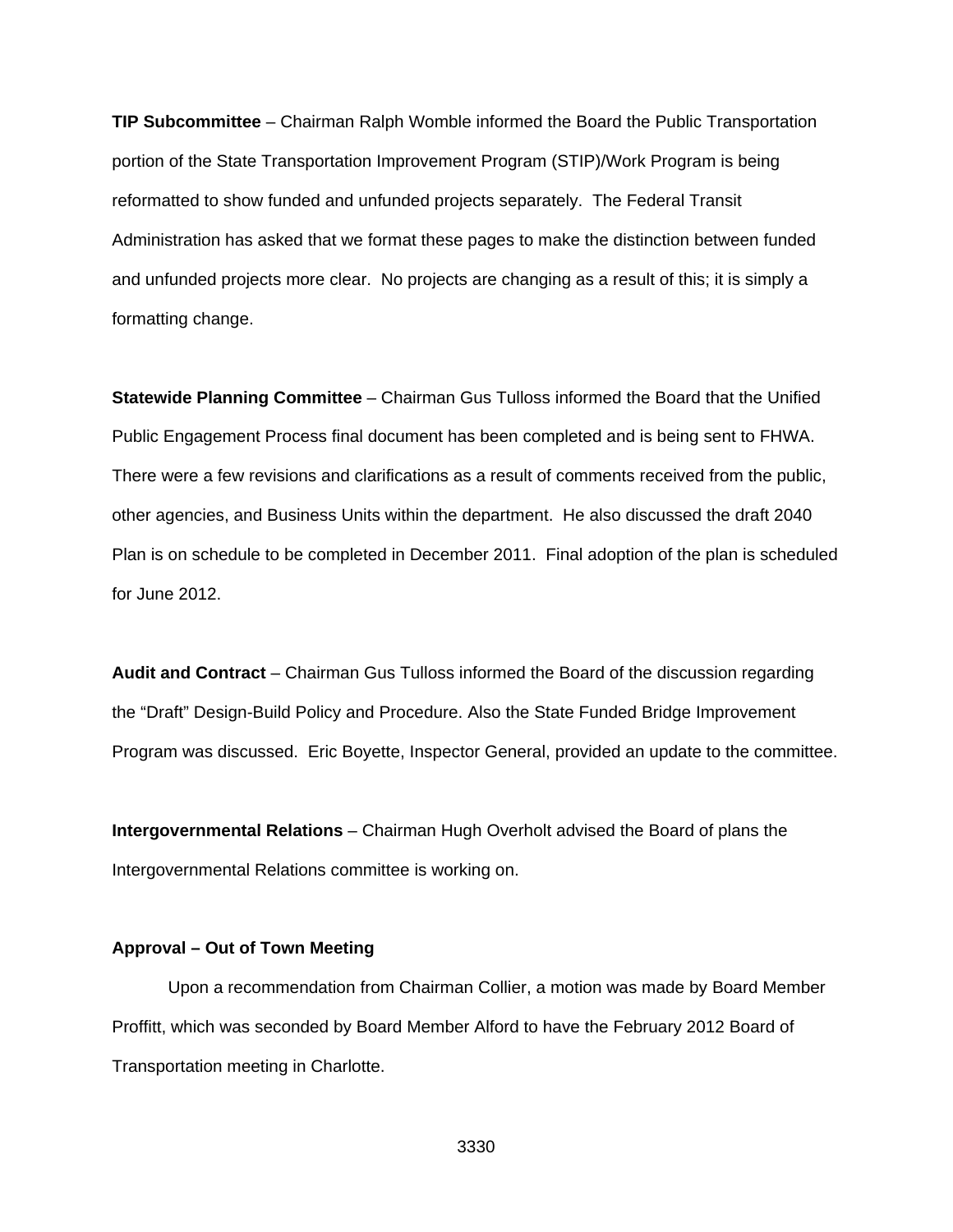# **Approval – Award of Highway Construction Contracts in the September 2011 Letting**

Projects were awarded by the Secretary to the low bidder on all projects. Award of all

contracts covering the use of Federal-aid highway funds is subject to concurrence by the

Federal Highway Administration.

| C202437<br>33486.3.1<br><b>HALIFAX</b><br>B-4133             | S. T. WOOTEN CORPORATION<br>WILSON, NC                                   | \$786,828.07    |
|--------------------------------------------------------------|--------------------------------------------------------------------------|-----------------|
| C202827<br>5CR.20921.32<br><b>WAKE</b>                       | TRIANGLE GRADING & PAVING, INC.<br><b>BURLINGTON, NC</b>                 | \$1,475,543.40  |
| C202648<br>34482.3.1<br><b>GUILFORD</b><br>R-2611            | JIMMY R. LYNCH & SONS, INC.<br>PILOT MOUNTAIN, NC                        | \$17,475,472.75 |
| C202439<br>33783.3.1<br><b>MONTGOMERY</b><br>B-4582          | APPLE TUCK & ASSOCIATES, INC.<br>RUTHERFORDTON, NC                       | \$766,817.70    |
| C202438<br>33732.3.1<br><b>DAVIDSON</b><br>B-4499            | LEE CONSTRUCTION COMPANY OF THE<br>CAROLINAS, INC.<br>CHARLOTTE, NC      | \$1,294,907.25  |
| C202802<br>45493.3.1<br>IREDELL,<br><b>CATAWBA</b><br>I-5502 | MAYMEAD, INC.<br><b>MOUNTAIN CITY, TN</b>                                | \$10,374,975.57 |
| C202723<br>46132.3.1<br><b>BUNCOMBE</b><br>W-5308            | APAC-ATLANTIC, INC.<br><b>ASHEVILLE DIVISION</b><br><b>ASHEVILLE, NC</b> | \$2,317,346.60  |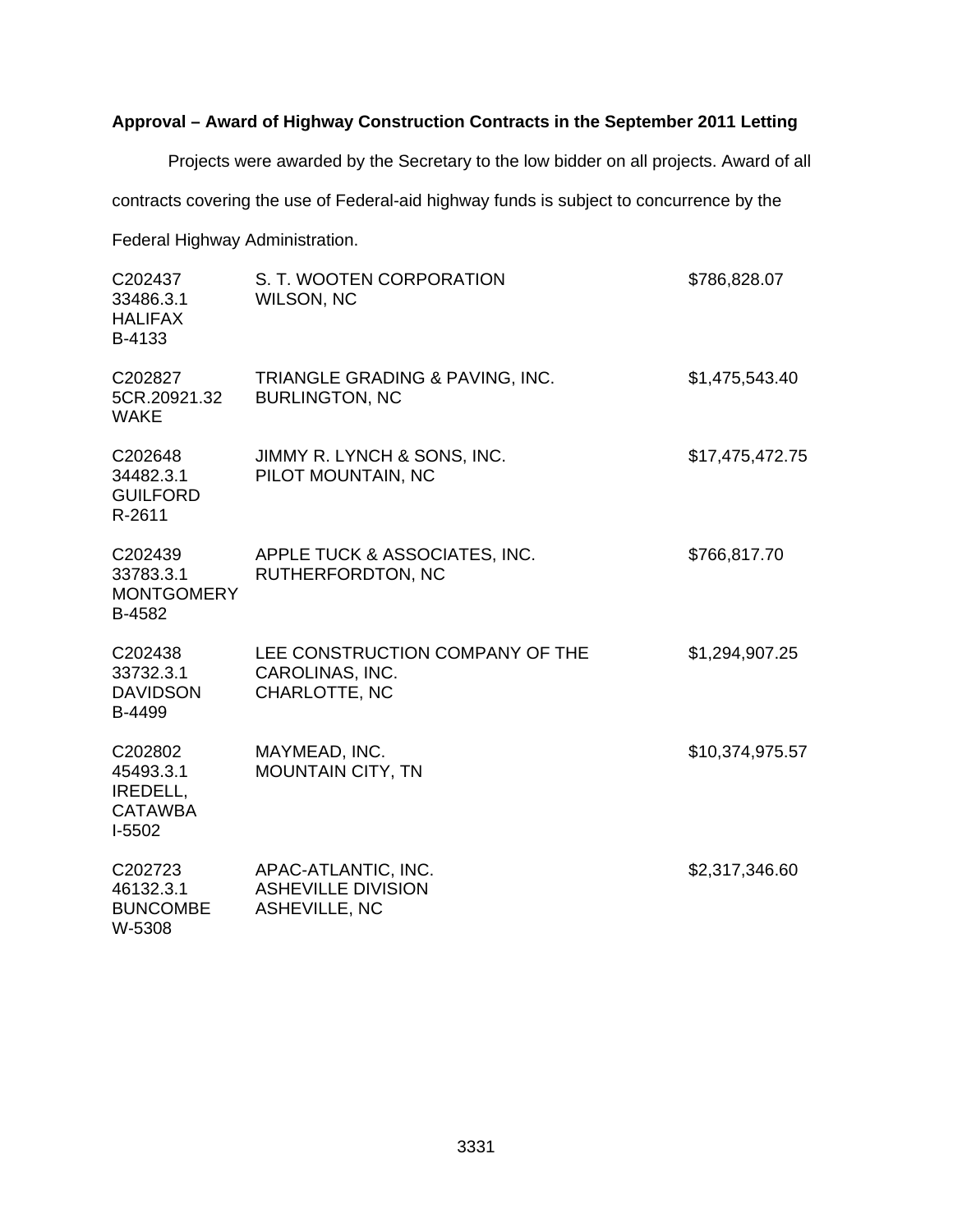# **Approval – Professional Services Management Unit**

The Board concurred with the staff recommendations and delegated authority to the

Secretary to award the following contracts. Award of contracts is subject to approval by the

Advisory Budget Commission pursuant to G.S. 136-28(f).

#### **Asset Management - Bridge Management**

After careful evaluation of the workload and schedules of the work that can be accomplished by our staff, it was determined necessary to employ private firms for bridge painting quality assessment/quality control inspections on an as needed basis for various federal-aid and state funded projects to support the Bridge Management Unit. These contracts will expire two years after the date of execution or after the contract amount has been depleted, whichever occurs first. Our staff has completed the actions for employing private firms in accordance with the policies and procedures adopted by the Board on May 7, 2009.

## **STATEWIDE**

| (1) | Firm:                                                         | Amec, Inc., (formerly Mactec Engineering and<br>Consulting, Inc.) Raleigh, NC |
|-----|---------------------------------------------------------------|-------------------------------------------------------------------------------|
|     | Maximum Engineering Fee:<br><b>SPSF Utilization:</b>          | \$2,000,000.00<br>$0\%$                                                       |
| (2) | Firm:<br>Maximum Engineering Fee:<br><b>SPSF Utilization:</b> | Greenhorne & O'Mara, Inc., Raleigh, NC<br>\$3,000,000.00<br>$0\%$             |
| (3) | Firm:<br>Maximum Engineering Fee:<br><b>SPSF Utilization:</b> | S&ME, Inc., Greensboro, NC<br>\$3,000,000.00<br>0%                            |
| (4) | Firm:<br>Maximum Engineering Fee:<br><b>SPSF Utilization:</b> | Volkert, Inc., Raleigh, NC<br>\$2,000,000.00<br>0%                            |

After careful evaluation of the workload and schedules of the work that can be accomplished by our staff, it was determined necessary to employ private firms for bridge inspections on an as needed basis for various federal-aid and state funded projects to support the Bridge Management Unit. These contracts will expire two years after the date of execution or after the contract amount has been depleted, whichever occurs first. Our staff has completed the actions for employing private firms in accordance with the policies and procedures adopted by the Board on May 7, 2009.

| (5) | Firm:                    | Alpha & Omega Group, Raleigh, NC |  |
|-----|--------------------------|----------------------------------|--|
|     | Maximum Engineering Fee: | \$2,500,000.00                   |  |
|     | <b>SPSF Utilization:</b> | 100%                             |  |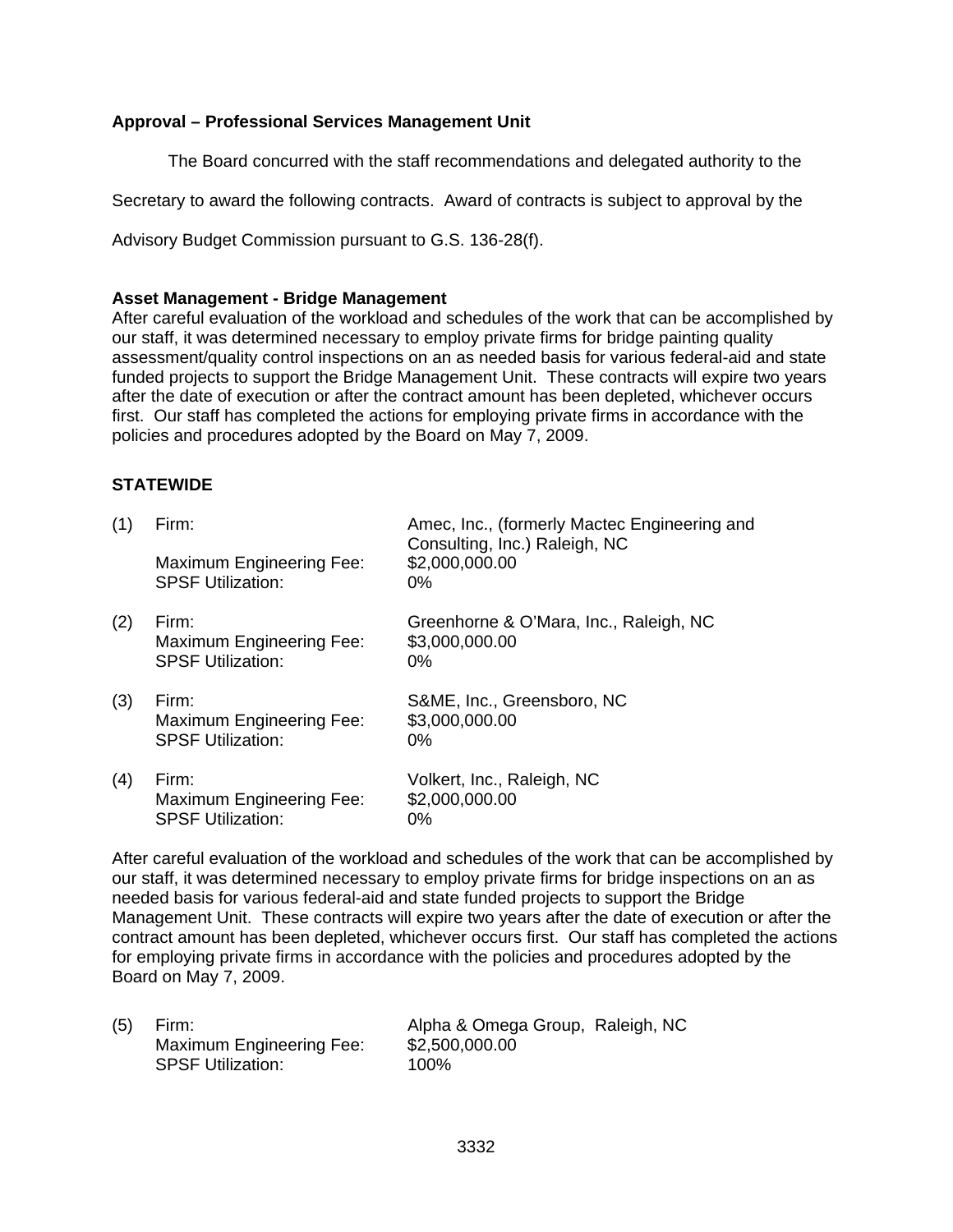| (6)  | Firm:<br>Maximum Engineering Fee:                                        | Florence & Hutcheson Inc., Raleigh, NC<br>\$2,000,000.00                                               |              |
|------|--------------------------------------------------------------------------|--------------------------------------------------------------------------------------------------------|--------------|
|      | <b>SPSF/DBE/MBE Utilization:</b>                                         | <b>Simpson Engineers</b><br>15%                                                                        | \$300,000.00 |
| (7)  | Firm:<br>Maximum Engineering Fee:<br><b>SPSF Utilization:</b>            | HDR Engineering, Inc., Raleigh, NC<br>\$2,000,000.00<br>0%                                             |              |
| (8)  | Firm:<br>Maximum Engineering Fee:<br>SPSF/DBE/MBE Utilization:           | Kisinger Campo & Associates Corp., Kannapolis, NC<br>\$2,000,000.00<br><b>Simpson Engineers</b><br>13% | \$260,000.00 |
| (9)  | Firm:                                                                    | KCI Associates of North Carolina, Raleigh, NC                                                          |              |
|      | Maximum Engineering Fee:<br>SPSF/DBE/MBE Utilization:                    | \$2,500,000.00<br><b>Simpson Engineers</b><br>10%                                                      | \$250,000.00 |
| (10) | Firm:<br><b>Maximum Engineering Fee:</b><br><b>SPSF/DBE Utilization:</b> | MI Engineering, Raleigh, NC<br>\$2,000,000.00<br>100%                                                  |              |
| (11) | Firm:<br>Maximum Engineering Fee:<br>SPSF/DBE/MBE Utilization:           | Simpson Engineers, Cary, NC<br>\$2,000,000.00<br>100%                                                  |              |
| (12) | Firm:<br>Maximum Engineering Fee:<br><b>SPSF Utilization:</b>            | URS Corporation-North Carolina, Morrisville, NC<br>\$2,000,000.00<br>0%                                |              |
| (13) | Firm:<br>Maximum Engineering Fee:<br>SPSF/DBE/MBE Utilization:           | Volkert & Associates, Inc., Raleigh, NC<br>\$2,500,000.00<br><b>Simpson Engineers</b><br>5%            | \$125,000.00 |
| (14) | Firm:<br><b>Maximum Engineering Fee:</b><br>SPSF/DBE/WBE Utilization:    | Wetherill Engineering, Inc., Raleigh, NC<br>\$2,500,000.00<br>100%                                     |              |
| (15) | Firm:<br>Maximum Engineering Fee<br><b>SPSF Utilization:</b>             | WSP Sells, Cary, NC<br>\$2,000,000.00<br>0%                                                            |              |

The following is supplemental contract to a previous contract approved by the Board with the same engineering firms. This supplemental contract is necessary due to approved additional work that was unknown at the inception and is required of the firm to complete the project. Our staff has completed the actions for employing a private firm in accordance with the policies and procedures adopted by the Board on May 7, 2009. This is for information only.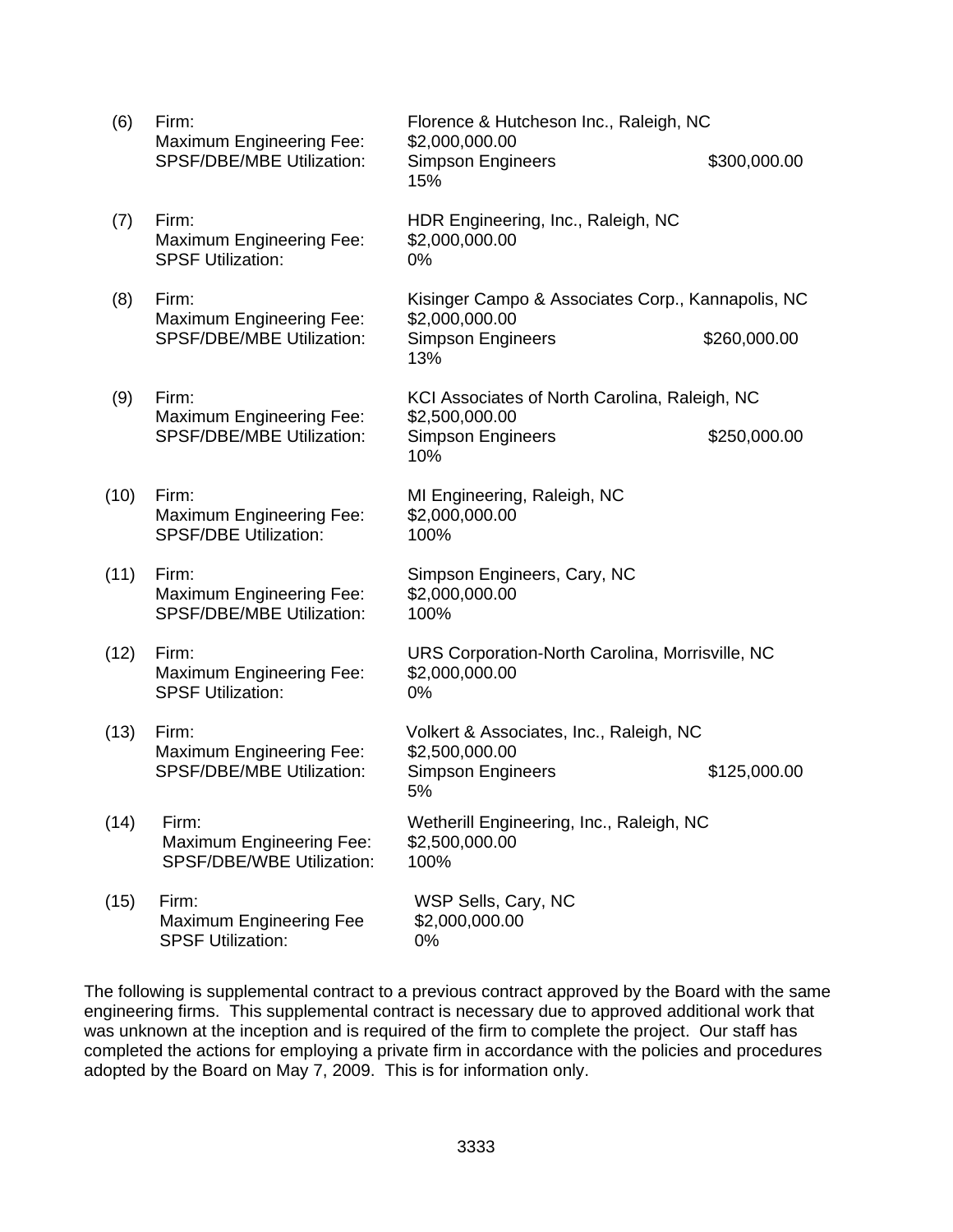# **STATEWIDE**

 Original Engineering Fee: Supplemental Fee: SPSF Utilization: 0%

(16) Firm: Stantec Consulting Services, Inc., Raleigh, NC \$1,000,000.00 \$2,000,000.00

#### **Preconstruction - Project Development & Environmental Analysis - Project Planning**

The following is a supplemental contract to a previous contract approved by the Board with the same engineering firm. This supplemental contract was necessary due to approved additional work that was unknown at the inception. Our staff has completed the actions in accordance with the policies and procedures adopted by the Board on May 7, 2009. This is for information only.

## **DIVISION 14**

| 32572.1.1 (A-9) Graham County                  | US 74 Relocation from US 129 in Robbinsville to NC 28 in       |
|------------------------------------------------|----------------------------------------------------------------|
|                                                | Planning, environmental and preliminary engineering            |
| Stantec Consulting Services, Inc., Raleigh, NC |                                                                |
| \$701,954.48                                   |                                                                |
| \$3,689,270.90                                 |                                                                |
| \$100,000.00                                   |                                                                |
| Martin/Alexiou/Bryson<br><b>20%</b>            | \$20,000.00                                                    |
|                                                | Stecoah<br>services, capacity analysis, and public involvement |

#### **Preconstruction – Highway Design – Roadway Design**

After careful evaluation of the workload and schedules of the work that can be accomplished by our staff, it was determined necessary to employ private firms to support the Roadway Design Unit. Our staff has completed the actions for employing private firms in accordance with the policies and procedures adopted by the Board on May 7, 2009. This is for information only.

#### **DIVISION 11**

| (18) Project:                       | 34518.1.1 (R-2915D) Ashe County<br>US 221 from South of NC 194 to US 221 Bypass |
|-------------------------------------|---------------------------------------------------------------------------------|
| <b>Estimated Construction Cost:</b> | \$17,800,000.00                                                                 |
| Firm:                               | KCI Associates of North Carolina, Raleigh, NC                                   |
| Scope of Work:                      | Roadway and Hydraulic Design and Utility                                        |
|                                     | Coordination                                                                    |
| <b>Engineering Fee</b>              | \$340,205.73                                                                    |
| <b>SPSF Utilization:</b>            | \$138,676.82<br>Sungate                                                         |
|                                     | 41%                                                                             |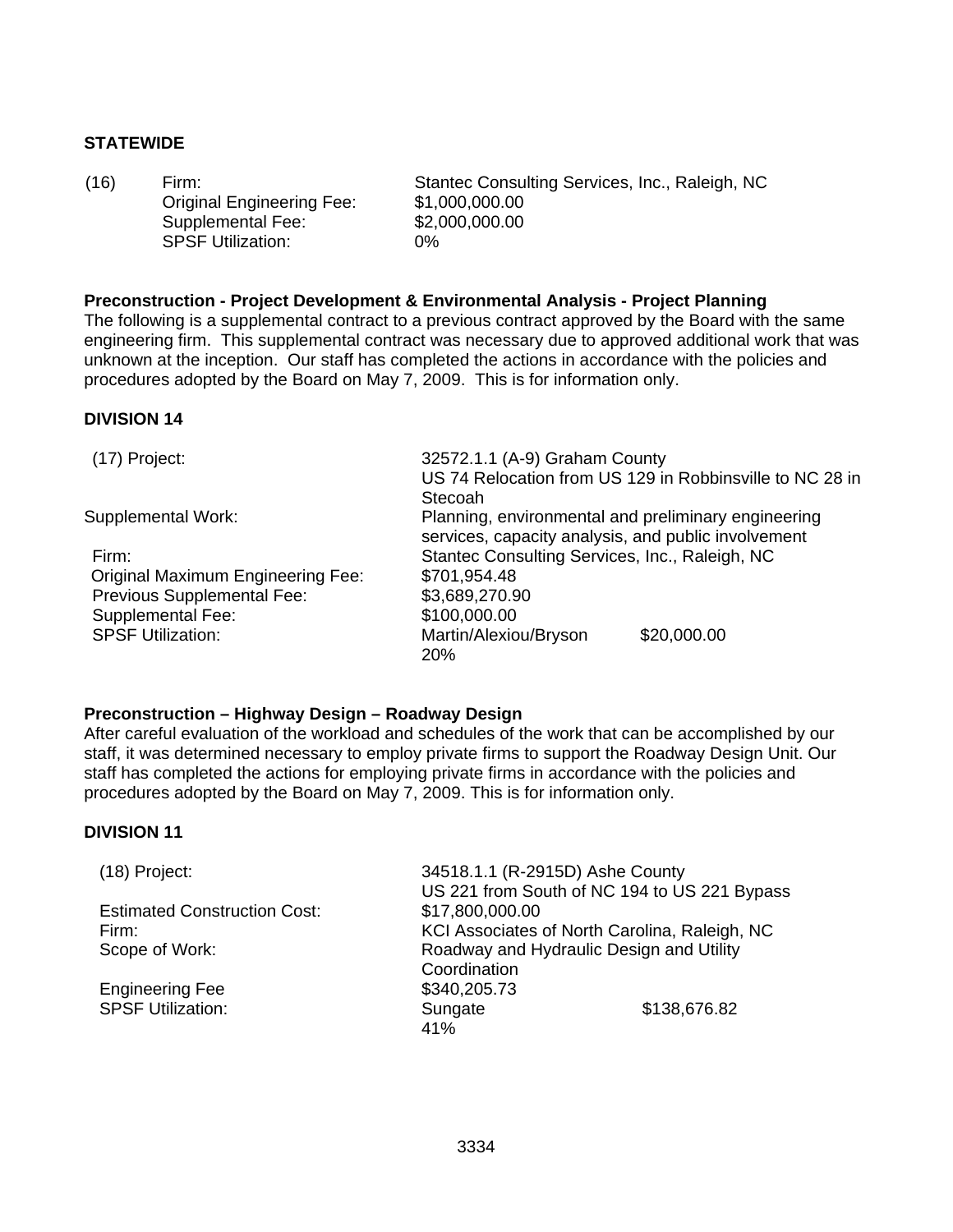The following items are supplemental contracts to previous contracts approved by the Board with the same engineering firm. These supplemental contracts were necessary due to approved additional work that was unknown at the inception and is required of the firms to complete the designs. These are for information only.

# **DIVISION 5**

|                   | (19) Project:<br>Scope of Work:<br><b>Estimated Construction Cost:</b><br>Firm:<br><b>Original Engineering Fee:</b><br>Previous Supplementals:<br>Supplemental Fee:<br><b>Supplemental Work:</b>            | 34745.1.1 (U-71) Durham County<br>East End Connector from NC 147 (Buck Dean<br>Freeway) to North of NC 98<br>Roadway and Hydraulic Design<br>\$140,000,000.00<br>MA Engineering Consultants, Inc., Cary, NC<br>\$616,206.89<br>\$177,103.84<br>\$94,742.57<br>Roadway and Hydraulic design revisions due to<br>changes in detour alignment, adding roundabouts and<br>noise walls. |
|-------------------|-------------------------------------------------------------------------------------------------------------------------------------------------------------------------------------------------------------|------------------------------------------------------------------------------------------------------------------------------------------------------------------------------------------------------------------------------------------------------------------------------------------------------------------------------------------------------------------------------------|
|                   | <b>SPSF/DBE Utilization:</b>                                                                                                                                                                                | 100%                                                                                                                                                                                                                                                                                                                                                                               |
| <b>DIVISION 6</b> |                                                                                                                                                                                                             |                                                                                                                                                                                                                                                                                                                                                                                    |
| (20)              | Project:                                                                                                                                                                                                    | 36492.1.2 (U-4444B) Cumberland County<br>Fayetteville - NC 210 (Murchison Road) from SR 1613<br>(Honeycutt Road) to NC 24-87-210 (Bragg Boulevard)<br>in Spring Lake                                                                                                                                                                                                               |
|                   | Scope of Work:                                                                                                                                                                                              | Roadway and Hydraulic Design and Traffic Control<br>Plans                                                                                                                                                                                                                                                                                                                          |
|                   | <b>Estimated Construction Cost:</b><br>Firm:<br><b>Original Engineering Fee:</b><br>Previous Supplemental Fee:<br><b>Supplemental Fee:</b><br><b>Supplemental Work:</b><br><b>SPSF/DBE/WBE Utilization:</b> | \$7,200,000.00<br>H. W. Lochner, Inc., Raleigh, NC<br>\$199,114.56<br>\$97,223.32<br>\$70,760.85<br>Roadway and hydraulic design and traffic control plans<br>to add a grade separation at Bragg Boulevard<br>Wetherill \$8,832.50<br>12%                                                                                                                                          |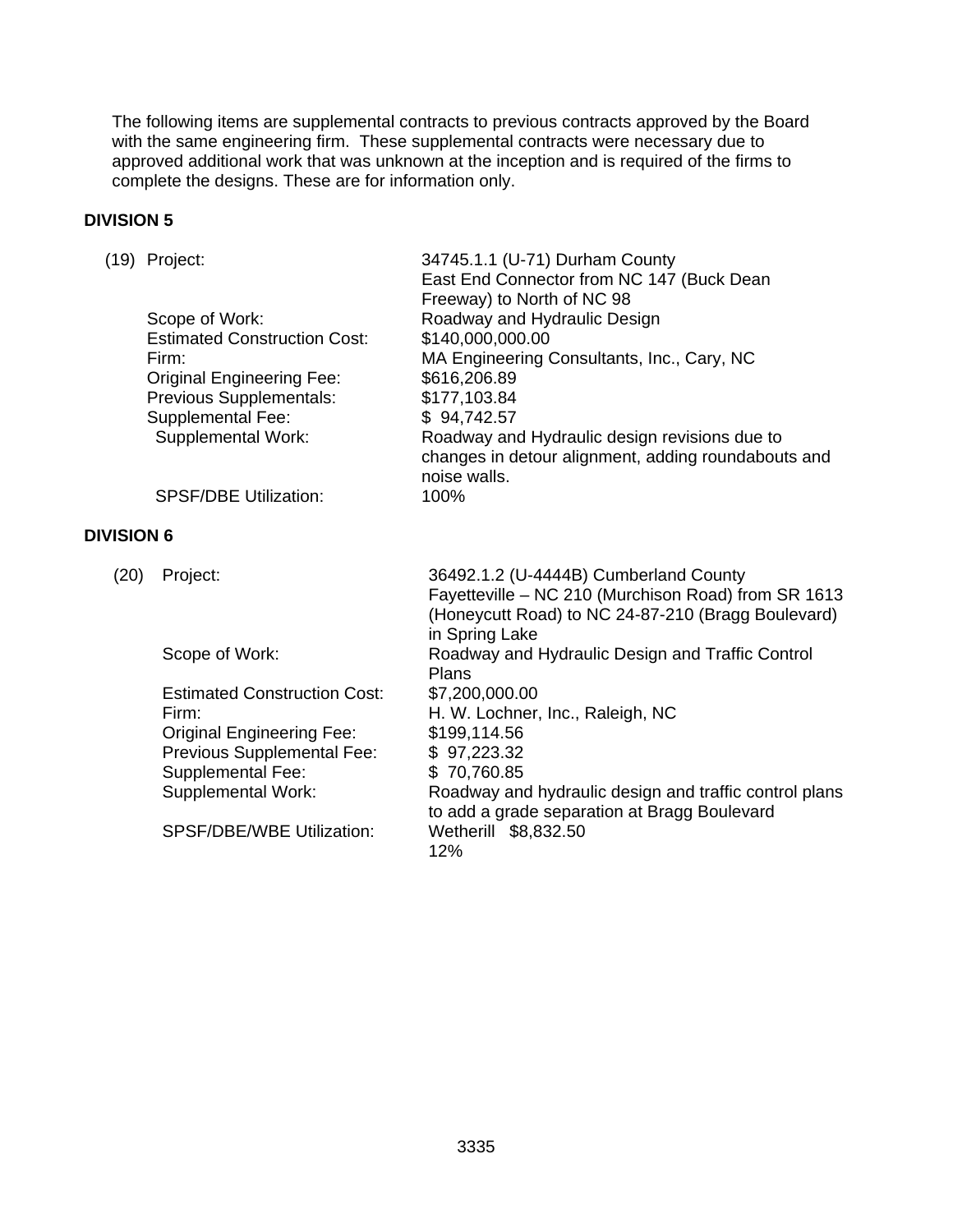# **DIVISION 7**

|                    | (21) Project:                                               | 34802.1.1 (U-2412B) Guilford County<br>Greensboro - SR 4121 (Greensboro/High Point Road)                                                                  |
|--------------------|-------------------------------------------------------------|-----------------------------------------------------------------------------------------------------------------------------------------------------------|
|                    |                                                             | from west of SR 4228 (Vickrey Chapel Road) to<br>SR 1424 (Hilltop Road)                                                                                   |
|                    | Scope of Work:                                              | Roadway and Hydraulic Design, Erosion Control and<br>Signing and Pavement Marking Plans                                                                   |
|                    | <b>Estimated Construction Cost:</b>                         | \$58,300,000.00                                                                                                                                           |
|                    | Firm:<br><b>Original Engineering Fee:</b>                   | PB Americas, Inc., Charlotte, NC<br>\$371,962.63                                                                                                          |
|                    | <b>Previous Supplemental Fees:</b>                          | \$218,214.31                                                                                                                                              |
|                    | Supplemental Fee:                                           | \$146,718.16                                                                                                                                              |
|                    | <b>Supplemental Work:</b>                                   | Revise Roadway and Hydraulic designs and Erosion<br>Control to revise the Single Point Interchange to a<br>Diverging Diamond Interchange; and Signing and |
|                    |                                                             | Pavement Marking plans.                                                                                                                                   |
|                    | <b>SPSF Utilization:</b>                                    | 0%                                                                                                                                                        |
| (22)               | Project:                                                    | 34820.1.1 (U-2524C & D) Guilford County<br>Design of Greensboro Western Loop from Bryan<br>Boulevard to SR 2303 (Lawndale Road)                           |
|                    | Scope of Work:                                              | Roadway Design                                                                                                                                            |
|                    | <b>Estimated Construction Cost:</b>                         | \$192,800,000.00                                                                                                                                          |
|                    | Firm:<br><b>Original Engineering Fee:</b>                   | Parsons Transportation Group, Raleigh NC<br>\$607,772.13                                                                                                  |
|                    | Previous Supplemental Fee:                                  | \$902,952.59                                                                                                                                              |
|                    | <b>Current Supplement Fee:</b><br><b>Supplemental Work:</b> | \$171,831.99<br>Roadway Design and Traffic Control Plans to revise                                                                                        |
|                    |                                                             | Horse Pen Creek Road to match the City of                                                                                                                 |
|                    |                                                             | Greensboro Concept; and Signing and Pavement                                                                                                              |
|                    | <b>SPSF Utilization:</b>                                    | <b>Marking Plans</b><br>0%                                                                                                                                |
| <b>DIVISION 10</b> |                                                             |                                                                                                                                                           |
|                    |                                                             |                                                                                                                                                           |
| (23)               | Project:                                                    | 33048.1.1 (B-3421) Cabarrus County<br>Replace Bridge 266 over Southern Railway on                                                                         |
|                    |                                                             | SR 1002 (Cabarrus Avenue)                                                                                                                                 |
|                    | Scope of Work:<br><b>Estimated Construction Cost:</b>       | Roadway Design<br>\$4,500,000.00                                                                                                                          |

Firm: TGS Engineers, Inc., Cary, NC Original Engineering Fee: Supplemental Fee: Supplemental Work:

**SPSF Utilization:** 

3336

\$63,042.97  $$13,237.47$ 

revisions.<br>100%

Revise roadway design for various updates and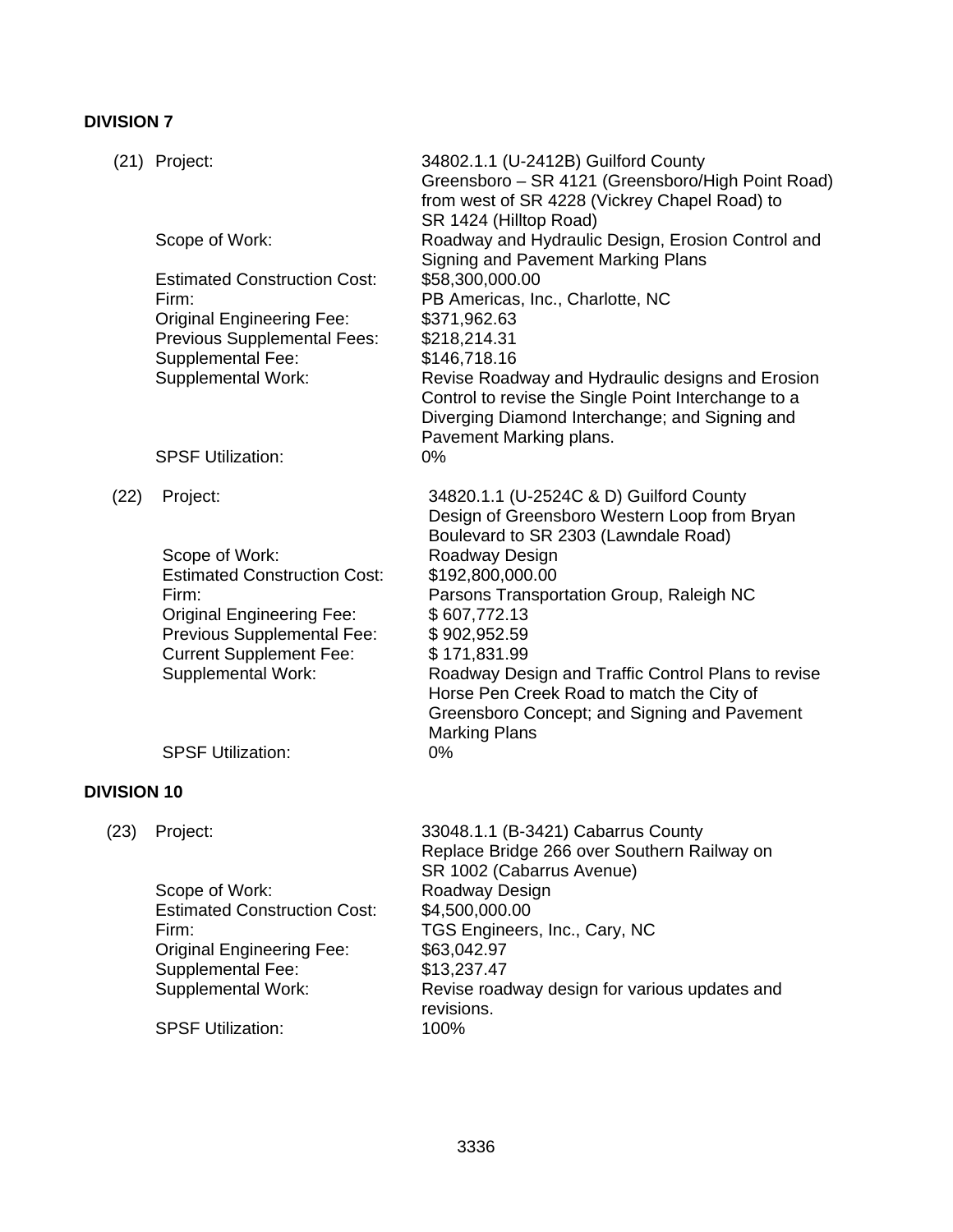# **Preconstruction – Highway Design – Structure Design**

After careful evaluation of the workload and schedules of the work that can be accomplished by our staff, it was determined necessary to employ private firms for the following projects to support the Structure Design Unit. Our staff has completed the actions for employing private firms in accordance with the policies and procedures adopted by the Board on May 7, 2009. These are for information only.

## **DIVISION 3**

| (24) | Project:                                                            | 34491.1.2 (R-2633BB) New Hanover County<br>US 17 from SR 1430 (Cedar Hill Road) to US 421<br>North of Wilmington                                                                                        |
|------|---------------------------------------------------------------------|---------------------------------------------------------------------------------------------------------------------------------------------------------------------------------------------------------|
|      | <b>Estimated Construction Cost:</b><br>Firm:                        | \$127,000,000.00<br>RS&H Architects-Engineers-Planners, Inc.<br>Charlotte, NC                                                                                                                           |
|      | Scope of Work:                                                      | Structure Design – Dual bridges on US 17 (L) over the<br>Cape Fear River                                                                                                                                |
|      | <b>Maximum Engineering Fee:</b><br><b>SPSF/DBE/WBE Utilization:</b> | \$1,004,659.63<br>Wetherill Engineering, Inc.,<br>\$308,936.51<br>31%                                                                                                                                   |
|      | (25) Project:                                                       | 34491.1.2 (R-2633BB), New Hanover County<br>US 17 from SR 1430 (Cedar Hill Road) to US 421<br>North of Wilmington                                                                                       |
|      | <b>Estimated Construction Cost:</b>                                 | \$127,000,000.00                                                                                                                                                                                        |
|      | Firm:<br>Scope of Work:                                             | The Louis Berger Group, Inc., Raleigh, NC<br>Structure Design - Dual bridges over Progress Energy<br>Spur Lines - EY9B- and Dual bridges over Progress<br>Energy Spur Lines and Sutton Steam Plant Road |
|      | <b>Maximum Engineering Fee:</b><br><b>SPSF Utilization:</b>         | \$355,309.60<br>$0\%$                                                                                                                                                                                   |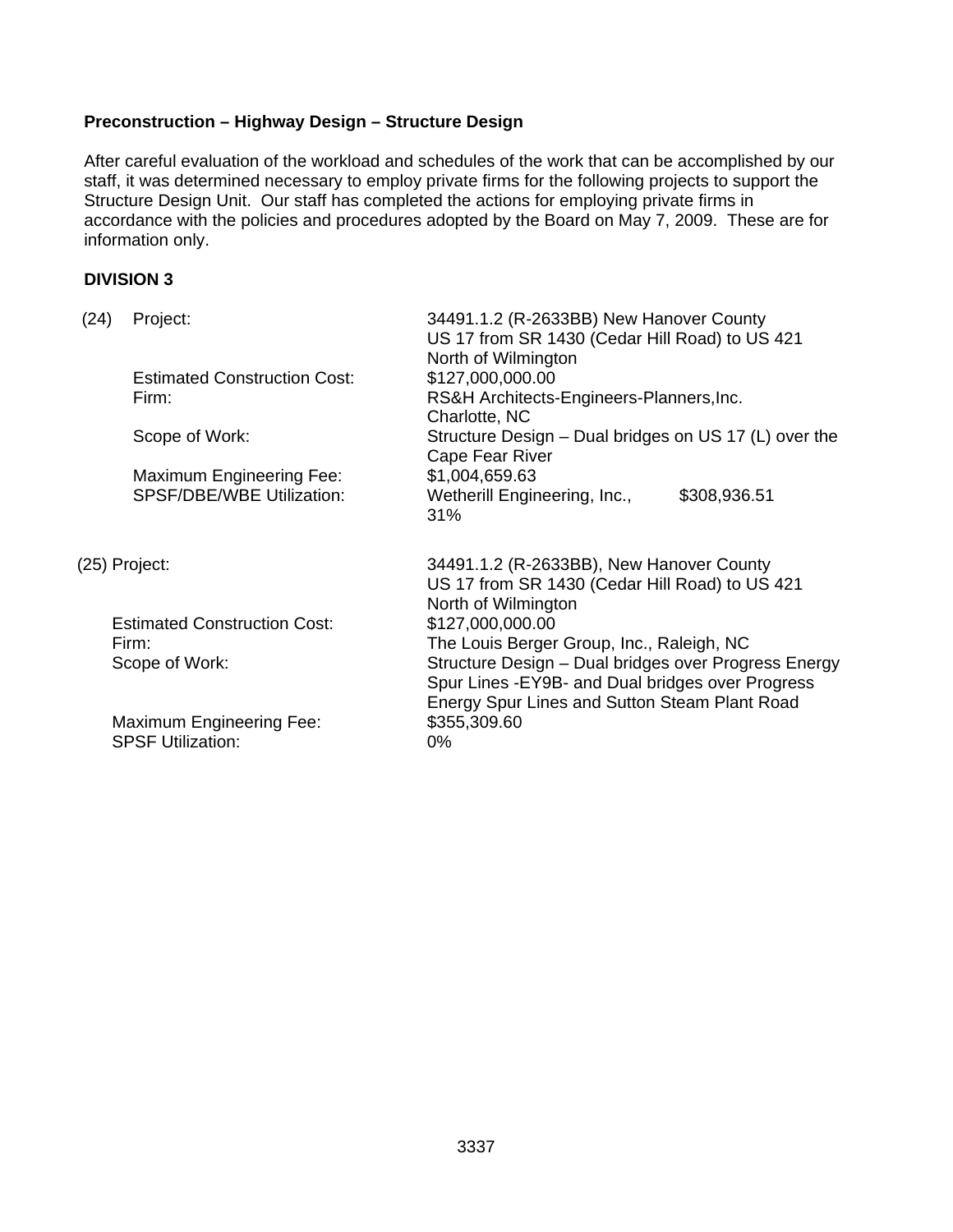# **Transit - Rail**

After careful evaluation of the workload and schedules of the work that can be accomplished by our staff, it was determined necessary to employ a private firm for the design of the following project to support the Rail Division. Our staff has completed the actions for employing private firms in accordance with the policies and procedures adopted by the Board on May 7, 2009. These are for information only.

#### **DIVISION 9**

| (26) | Project:                            | ARRA High Speed Intercity Passenger Rail Program<br>52000.1.STR03T1B (P-5206A) Rowan County<br>SR 2538 (Peeler Road) Grade Separation |  |  |
|------|-------------------------------------|---------------------------------------------------------------------------------------------------------------------------------------|--|--|
|      | <b>Estimated Construction Cost:</b> | \$3,400,000.00                                                                                                                        |  |  |
|      | Firm:                               | Florence & Hutcheson Consulting Engineers, Raleigh,<br>NC.                                                                            |  |  |
|      | Scope of Work:                      | Roadway, Structure, Hydraulic Designs; Utility<br>Coordination; Geotechnical Investigations and Traffic<br>Management                 |  |  |
|      | <b>Maximum Engineering Fee:</b>     | \$304,132.18                                                                                                                          |  |  |
|      | <b>SPSF Utilization:</b>            | \$33,526.51<br><b>Martin Alexiou Bryson</b><br>11%                                                                                    |  |  |
|      | <b>DIVISION 10</b>                  |                                                                                                                                       |  |  |
| (27) | Project:                            | ARRA High Speed Intercity Passenger Rail Program<br>52000.1.STR11T1B (P-5206E) Cabarrus County                                        |  |  |

|      | <b>Estimated Construction Cost:</b><br>Firm:<br>Scope of Work: | SR 1254 (24 <sup>th</sup> Street Extension) Grade Separation<br>\$3,400,000.00<br>Mulkey, Inc. Raleigh, NC<br>Roadway, Structure, Hydraulic Designs; Utility<br>Coordination; Geotechnical Investigations and Traffic<br>Management |             |
|------|----------------------------------------------------------------|-------------------------------------------------------------------------------------------------------------------------------------------------------------------------------------------------------------------------------------|-------------|
|      | <b>Maximum Engineering Fee:</b>                                | \$211,250.07                                                                                                                                                                                                                        |             |
|      | <b>SPSF Utilization:</b>                                       | Martin/Alexiou/Bryson<br><b>20%</b>                                                                                                                                                                                                 | \$42,270.72 |
|      | <b>SPSF Utilization:</b>                                       | <b>Hinde Engineering</b>                                                                                                                                                                                                            | \$12,802.16 |
|      |                                                                | 6%                                                                                                                                                                                                                                  |             |
| (28) | Project:                                                       | ARRA High Speed Intercity Passenger Rail Program<br>50000.1.1STR20T1B (P-5208E) Cabarrus County<br><b>Caldwell Park Extension Road Grade Separation</b>                                                                             |             |
|      | <b>Estimated Construction Cost:</b>                            | \$3,400,000.00                                                                                                                                                                                                                      |             |
|      | Firm:                                                          | Simpson Engineers & Associates, Cary, NC                                                                                                                                                                                            |             |
|      | Scope of Work:                                                 | Roadway, Structure, Hydraulic Designs; Utility                                                                                                                                                                                      |             |
|      |                                                                | Coordination; Geotechnical Investigations and Traffic<br>Management                                                                                                                                                                 |             |
|      | <b>Maximum Engineering Fee:</b>                                | \$266,362.83                                                                                                                                                                                                                        |             |
|      | <b>SPSF Utilization:</b>                                       | 100%                                                                                                                                                                                                                                |             |
|      |                                                                |                                                                                                                                                                                                                                     |             |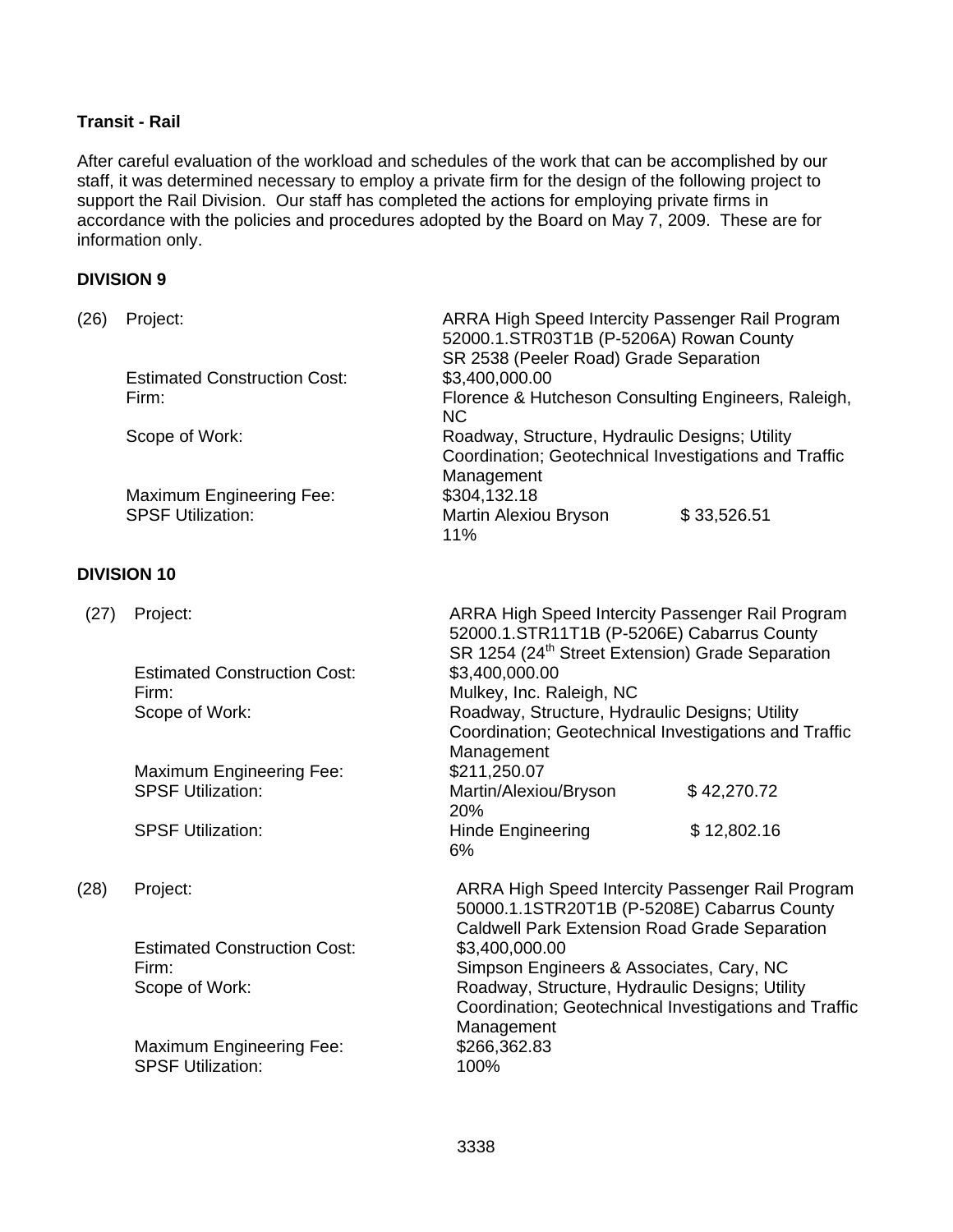| (29) | Project:                                                            | ARRA High Speed Intercity Passenger Rail Program<br>50000.1.STR22T1B (P-5208F) Cabarrus County                                                                   |             |  |
|------|---------------------------------------------------------------------|------------------------------------------------------------------------------------------------------------------------------------------------------------------|-------------|--|
|      | <b>Estimated Construction Cost:</b>                                 | <b>Caldwell Road Grade Separation</b><br>\$3,400,000.00                                                                                                          |             |  |
|      | Firm:<br>Scope of Work:                                             | Wetherill Engineering, Inc. Raleigh, NC<br>Roadway, Structure, Hydraulic Designs; Utility<br>Coordination; Geotechnical Investigations and Traffic<br>Management |             |  |
|      | <b>Maximum Engineering Fee:</b><br><b>SPSF/DBE/WBE Utilization:</b> | \$179,231.79<br>100%                                                                                                                                             |             |  |
| (30) | Project:                                                            | ARRA High Speed Intercity Passenger Rail Program<br>50000.1.STR05T1B (P-5208B) Cabarrus County<br>Pharr Mill Road/Blackwelder Road Grade Separation              |             |  |
|      | <b>Estimated Construction Cost:</b>                                 | \$3,400,000.00                                                                                                                                                   |             |  |
|      | Firm:                                                               | URS Corporation, Morrisville, NC                                                                                                                                 |             |  |
|      | Scope of Work:                                                      | Roadway, Structure, Hydraulic Designs; Utility<br>Coordination; Geotechnical Investigations and Traffic<br>Management                                            |             |  |
|      | <b>Maximum Engineering Fee:</b>                                     | \$250,663.26                                                                                                                                                     |             |  |
|      | SPSF/DBE/WBE/Utilization:                                           | Sepi Engineering<br>10%                                                                                                                                          | \$25,564.32 |  |
|      | SPSF/DBE/WBE/Utilization:                                           | <b>Utility Coordination Consultants</b><br>4%                                                                                                                    | \$8,839.39  |  |
|      | (31) Project:                                                       | ARRA High Speed Intercity Passenger Rail Program<br>50000.1.STR13T1B (P-5208H) Cabarrus &<br><b>Mecklenburg County</b>                                           |             |  |
|      |                                                                     | Pharr Mill Road/Blackwelder Road Grade Separation                                                                                                                |             |  |
|      | <b>Estimated Construction Cost:</b>                                 | \$3,400,000.00                                                                                                                                                   |             |  |
|      | Firm:<br>Scope of Work:                                             | RK&K, Raleigh, NC<br>Roadway, Structure, Hydraulic Designs; Utility<br>Coordination; Geotechnical Investigations and Traffic                                     |             |  |
|      |                                                                     | Management                                                                                                                                                       |             |  |
|      | <b>Maximum Engineering Fee:</b><br><b>SPSF Utilization:</b>         | \$283,750.18<br>Ramey Kemp & Associates<br>8%                                                                                                                    | \$23,520.03 |  |
|      | <b>SPSF Utilization:</b>                                            | <b>Falcon Engineering</b><br>24%                                                                                                                                 | \$68,332.04 |  |
|      | <b>SPSF Utilization:</b>                                            | <b>Hinde Engineering</b><br>6%                                                                                                                                   | \$17,518.67 |  |

The following is a supplemental contract to a previous contract approved by the Board with the same engineering firm. This supplemental contract was necessary due to approved additional work that was unknown at the inception and is required of the firm to complete the project. Our staff has completed the actions in accordance with the policies and procedures adopted by the Board on May 7, 2009.This is for information only.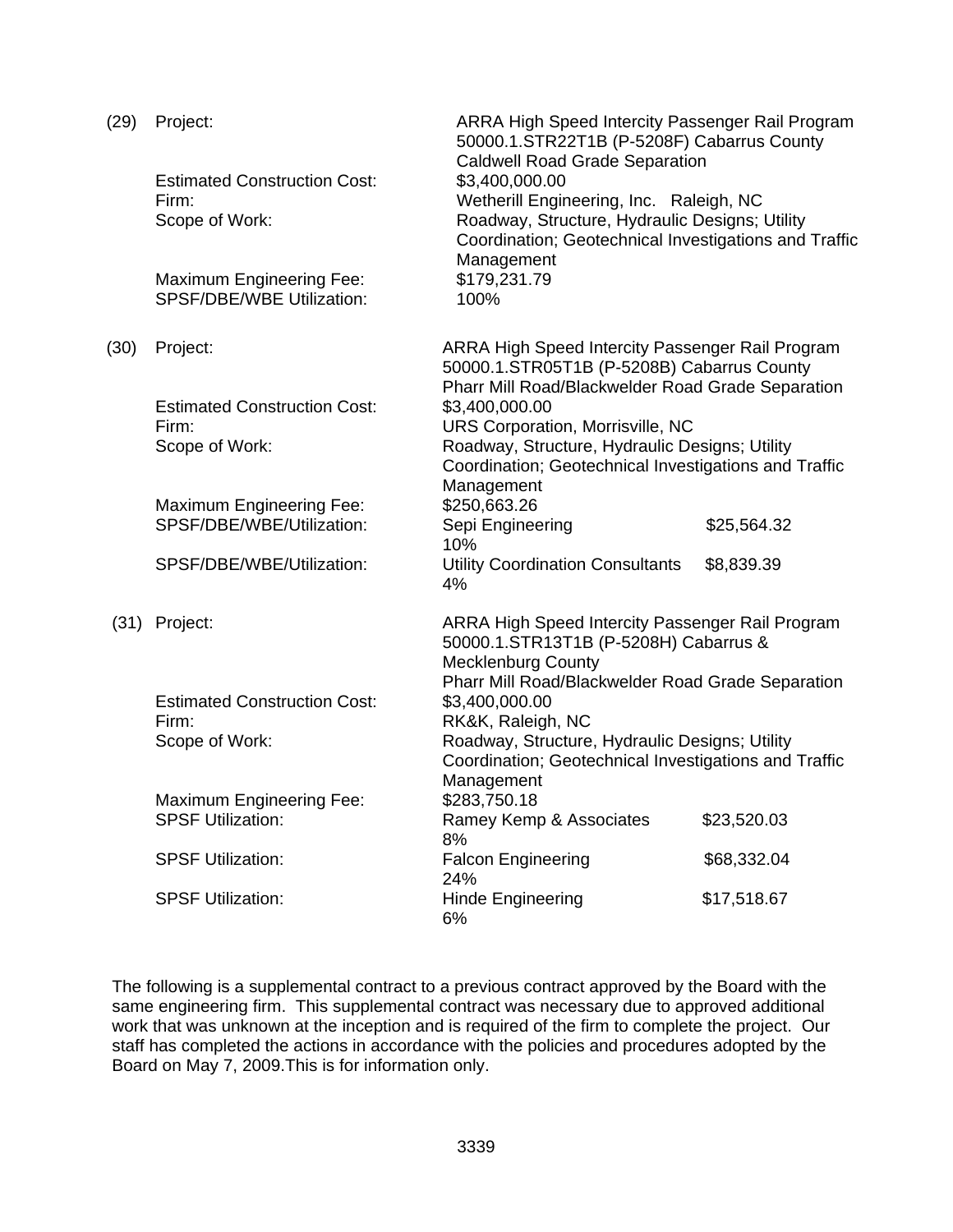# **STATEWIDE**

| (32) | Firm:                   | Kimley-Horn, Raleigh, NC                                                                                                                                                                                                                         |
|------|-------------------------|--------------------------------------------------------------------------------------------------------------------------------------------------------------------------------------------------------------------------------------------------|
|      | Original Fee:           | \$450,000.00                                                                                                                                                                                                                                     |
|      | Supplemental Fee:       | \$85,000.00                                                                                                                                                                                                                                      |
|      | Scope of Work:          | A study of nineteen railroad crossings in Durham<br>from Neal Road to Cornwallis Road along the<br>Southeast High Speed Rail Corridor (SEHSR). The<br>final deliverable will be a report including a summary<br>of findings and recommendations. |
|      | <b>SPSF Utilization</b> | 0%                                                                                                                                                                                                                                               |

## **Transit - Ferry**

The following items are supplemental contracts to previous contracts approved by the Board with the same professional services firms. These supplemental contracts were necessary due to approved additional work that was unknown at the inception and is required of the firms to complete the work. This is for information only.

# **DIVISIONS 1 & 2**

| (33) | Project:                 | 38683.3.3 (F-4004C) Hyde-Carteret Counties        |
|------|--------------------------|---------------------------------------------------|
|      |                          | Sound Class Ferry for NC 12 at Ocracoke-Cedar     |
|      |                          | Island                                            |
|      | Firm:                    | JASCO Marine, Orange, Texas                       |
|      | Original Fee:            | \$105,0000.00                                     |
|      | Supplemental Fee:        | \$ 63,0000.00 & 1 year time extension             |
|      | Supplemental Work:       | Continue with Inspection/Surveying work for Sound |
|      |                          | Class Ferry under construction                    |
|      | <b>SPSF Utilization:</b> | 0%                                                |
|      |                          |                                                   |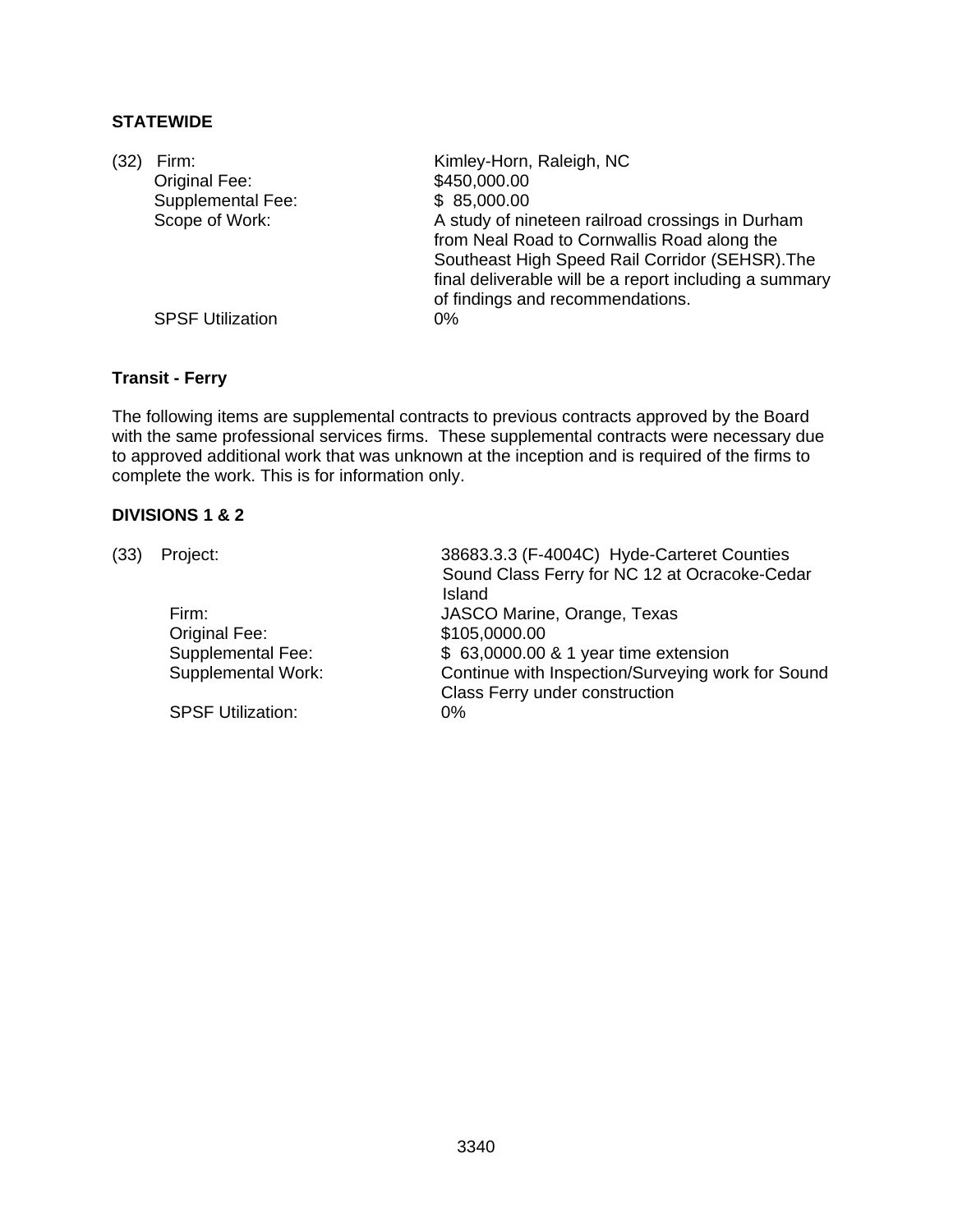# **Technical Services - Transportation Program Management**

The Secretary of Transportation awarded a design-build contract in June 2011 for the replacement of three bridges in Mitchell County, two in Burke and Rutherford County, and one in Madison and Buncombe County. In accordance with the policies and procedures adopted by the Board on May 7, 2009, a design-build team who was not awarded the project can request payment of a stipend to recover part of the expense of preparation of their proposal. We have received a request for payment of the stipend to the following firms. These are for information only.

## **DIVISION 13**

| (34) | Project:                 | 45359.3.3 (BD-5113C), Mitchell, Burke,<br>Rutherford, Madison, and Buncombe Counties |
|------|--------------------------|--------------------------------------------------------------------------------------|
|      | Firm:                    | Apple Tuck & Associates, Rutherfordton, NC                                           |
|      | <b>Stipend Amount:</b>   | \$35,000.00                                                                          |
|      | <b>SPSF Utilization:</b> | $0\%$                                                                                |
| (35) | Project:                 | 45359.3.3 (BD-5113C) Mitchell, Burke,<br>Rutherford, Madison, and Buncombe Counties  |
|      | Firm:                    | R.E. Burns & Sons Co., Inc., Statesville, NC                                         |
|      | <b>Stipend Amount:</b>   | \$35,000.00                                                                          |
|      | <b>SPSF Utilization:</b> | 0%                                                                                   |
| (36) | Project:                 | 45359.3.3 (BD-5113C) Mitchell, Burke, Rutherford,<br>Madison, and Buncombe Counties  |
|      | Firm:                    | Wright Brothers Construction Co., Inc., Charleston, TN,                              |
|      | <b>Stipend Amount:</b>   | \$35,000.00                                                                          |
|      | <b>SPSF Utilization:</b> | 0%                                                                                   |

The Secretary of Transportation awarded a design-build contract in February 2011 for the reconstruction of I-85 from North of NC-150 to just North of I-85 Business. In accordance with the policies and procedures adopted by the Board on May 7, 2009, a design-build team who was not awarded the project can request payment of a stipend to recover part of the expense of preparation of their proposal. We have received a request for payment of the stipend to the following firms. These are for information only.

## **DIVISION 9**

| (37) | Project:<br>Firm:<br><b>Stipend Amount:</b><br><b>SPSF Utilization:</b> | 34156.3.6, I-2304AD, Davidson County<br>Blythe Construction, Inc. Charlotte, NC<br>\$75,000.00<br>$0\%$ |
|------|-------------------------------------------------------------------------|---------------------------------------------------------------------------------------------------------|
| (38) | Project:<br>Firm:<br>Stipend Amount:                                    | 34156.3.6, I-2304AD, Davidson County<br>Flatiron-Lane, Charlotte, NC,<br>\$75,000.00                    |

SPSF Utilization: 0%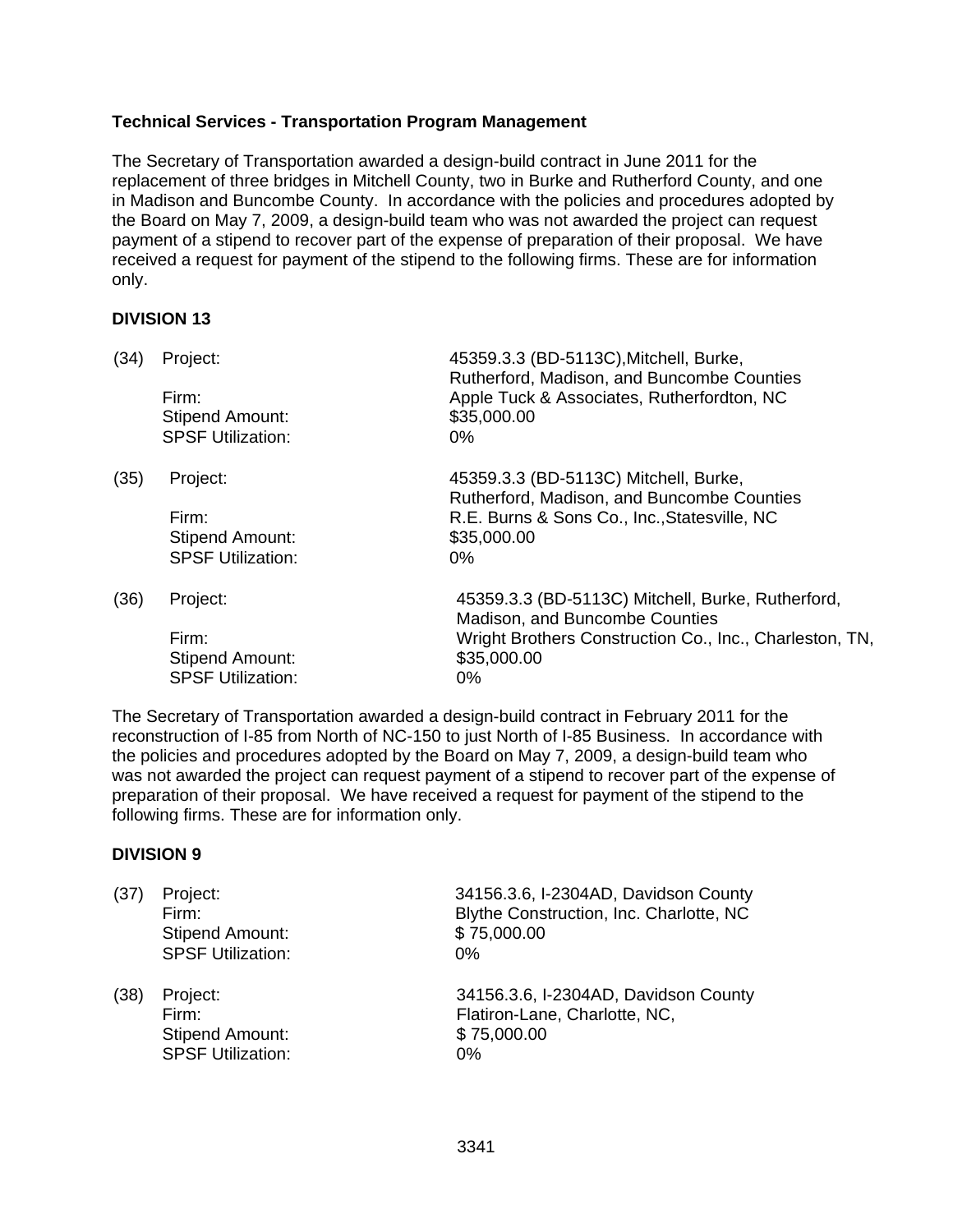Stipend Amount: \$75,000.00 SPSF Utilization: 0%

(39) Project: 34156.3.6, I-2304AD, Davidson County Firm: Barnhill Contracting Company, Tarboro, NC,

The Secretary of Transportation awarded a design-build contract in July 2011 for the replacement of Herbert C. Bonner Bridge across the Oregon Inlet from Bodie Island to Hatteras Island in Dare County. In accordance with the policies and procedures adopted by the Board on May 7, 2009, a design-build team who was not awarded the project can request payment of a stipend to recover part of the expense of preparation of their proposal. We have received a request for payment of the stipend to the following firms. These are for information only.

## **DIVISION 1**

| (40) | Project:                 | 32635.1.4, 32635.3.GV3 (B-2500), Dare County          |  |  |
|------|--------------------------|-------------------------------------------------------|--|--|
|      | Firm:                    | Oregon Inlet Constructors, LLC, JV (McLean            |  |  |
|      |                          | Contracting Company, Scott Bridge Company             |  |  |
|      |                          | Inc., United Infrastructure Group) Glen Burnie, MD    |  |  |
|      | <b>Stipend Amount:</b>   | \$150,000.00                                          |  |  |
|      | <b>SPSF Utilization:</b> | $0\%$                                                 |  |  |
| (41) | Project:                 | 32635.1.4, 32635.3.GV3 (B-2500), Dare County          |  |  |
|      | Firm:                    | Skanska USA Civil Southeast, Inc., Virginia Beach, VA |  |  |
|      | <b>Stipend Amount:</b>   | \$150,000.00                                          |  |  |
|      | <b>SPSF Utilization:</b> | 0%                                                    |  |  |

#### **Approval – Secondary Road Improvement Projects**

The Board concurred with the staff recommendations and delegated authority to the

Secretary to award the following:

#### **Highway Fund**

| County            | SR No. | Length<br>(Miles) | <b>Description</b>                                                                                    | Amount      |
|-------------------|--------|-------------------|-------------------------------------------------------------------------------------------------------|-------------|
| Gaston<br>Div. 12 |        | 0.26              | Improve Homesley Road to unpaved<br>standards for addition to State<br>maintenance.<br>WBS 12C.036081 | \$24,000.00 |

## **Highway Trust Fund**

| Pamlico | SR.          | 5.5 | Pavement widening and strengthening | \$280,000.00 |
|---------|--------------|-----|-------------------------------------|--------------|
| Div. 2  | 1005         |     | from SR 1110 to NC 306.             |              |
|         | <b>Neuse</b> |     | Increase Funds                      |              |
|         | Road         |     | WBS 2C.069029                       |              |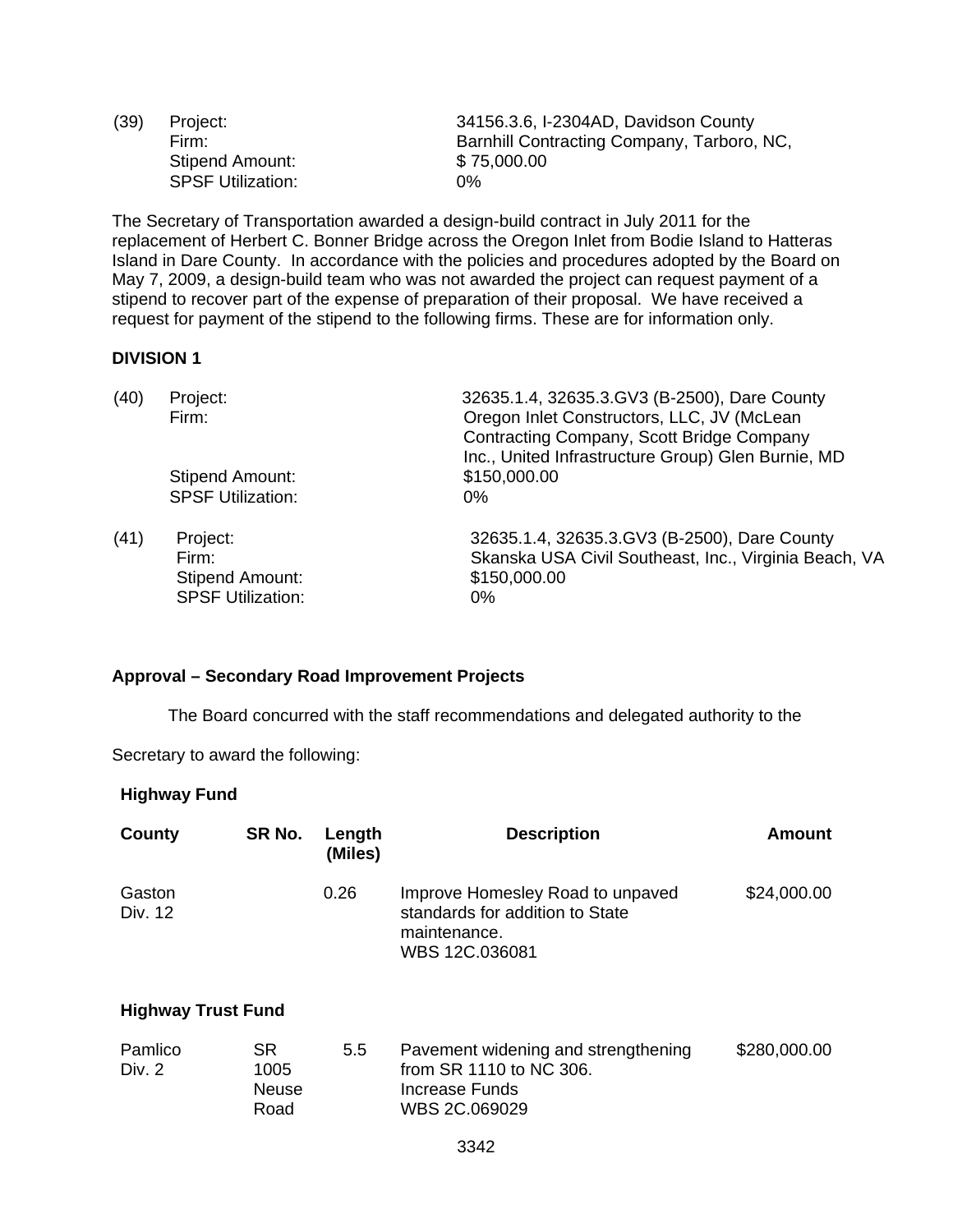| <b>Closings</b><br><b>Division</b> | County | <b>WBS Element</b> | Road Name/Number                 | Amount      |
|------------------------------------|--------|--------------------|----------------------------------|-------------|
| Div. 7                             | Orange | 7C.068065          | SR 1978<br><b>Stansbury Road</b> | \$47,484.82 |

## **Approval – Secondary Road Construction Programs**

Pursuant to the recommendation of the Secondary Roads Office, the Board concurred

with the staff recommendations and delegated authority to the Secretary to approve Secondary

Road Construction Programs for the following counties:

Listed below for approval are counties for which Secondary Road Construction Programs, along with resolution from County Commissioners, have been received:

| FY 2011/12                |                |
|---------------------------|----------------|
| <b>Division 1</b>         |                |
| <b>Currituck County</b>   | \$324,097.54   |
| <b>Gates County</b>       | \$419,061.12   |
| <b>Hertford County</b>    | \$495,194.03   |
| <b>Northampton County</b> | \$671,932.23   |
| <b>Perquimans County</b>  | \$427,988.81   |
| <b>Tyrrell County</b>     | \$220,566.48   |
| <b>Washington County</b>  | \$338,846.98   |
|                           |                |
| Division 4                |                |
| <b>Edgecombe County</b>   | \$743,000.00   |
| <b>Halifax County</b>     | \$1,029,012.00 |
| <b>Johnston County</b>    | \$2,142,939.07 |
| <b>Nash County</b>        | \$1,255,714.84 |
| <b>Wilson County</b>      | \$1,460,000.00 |
|                           |                |
| Total                     | \$9,528,353.10 |

# **Total Amount Programmed**

A copy of this agenda item is made a part of the record of this meeting and filed as an addendum to Minute Book 27.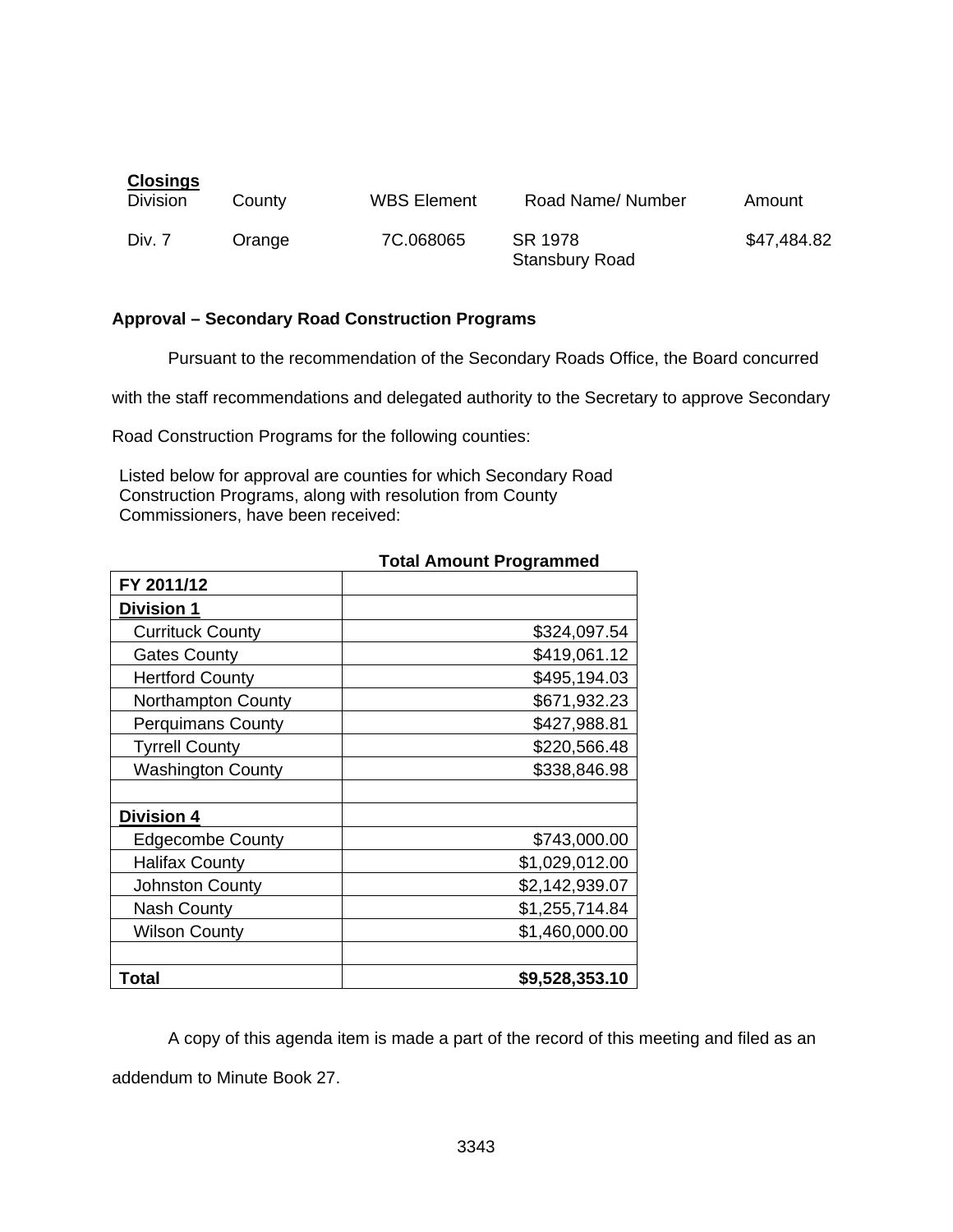## **Approval – Allocation of Highway Fund & Highway Trust Fund Appropriations for the Secondary Road Improvement Program**

Upon a motion by Board Member Wall, which was seconded by Board Member Proffitt,

the following was approved:

# FY 2011-2012

Due to an error found in the Highway Trust Fund Actual Over-realized Revenue that was presented in the August 4, 2011 allocations, the staff recommends the following revised county allocations.

General Statute 136-44.2A requires that there shall be annually allocated for the secondary road improvement program a sum equal to 1-3/4 cents per gallon of gasoline tax revenue from the previous fiscal year. This amount is \$ 90,827,775.03. However, \$36,453,854.03 will be reprogrammed for statewide maintenance activities in accordance with provisions of the latest biennial budget bill leaving \$ 54,373,921.00.

General Statute 136-44.5 provides that, except for Federal-Aid Programs, the Department of Transportation shall allocate all Secondary Road Improvement Funds based upon a mileage study of the total number of state maintained secondary roads in the state. This mileage study is to be completed prior to July 1 in each calendar year. Beginning in FY 2010-2011, allocations pursuant to subsections (b) and (c) shall be based on the total number of miles in the county in proportion to the total State-maintained secondary road mileage.

> Number of state maintained secondary miles in the county

Statewide Appropriation \_\_\_\_\_\_\_\_\_\_\_\_\_\_\_\_\_\_\_\_\_\_\_\_\_\_\_\_

County Allocation = for Secondary Road Improvements  $X$  Total number of state maintained secondary miles in state

General Statute 136-182 provides that the Highway Trust Fund allocations, beginning in fiscal year 2010-2011, shall be based on the total number of miles in the county in proportion to the total State-maintained secondary road mileage. The Trust Fund amount of \$ 44,093,256.36 \$ 40,843,256.36 is to be allocated in accordance to this provision.

Included are copies of the Secondary Road Construction Criteria, and 2009-2013 paving priority rating sheets, which are used in formulating the 100 County Programs for Improvements to the Secondary Road System presented to the county commissioners as required by North Carolina General Statute 136-44.7.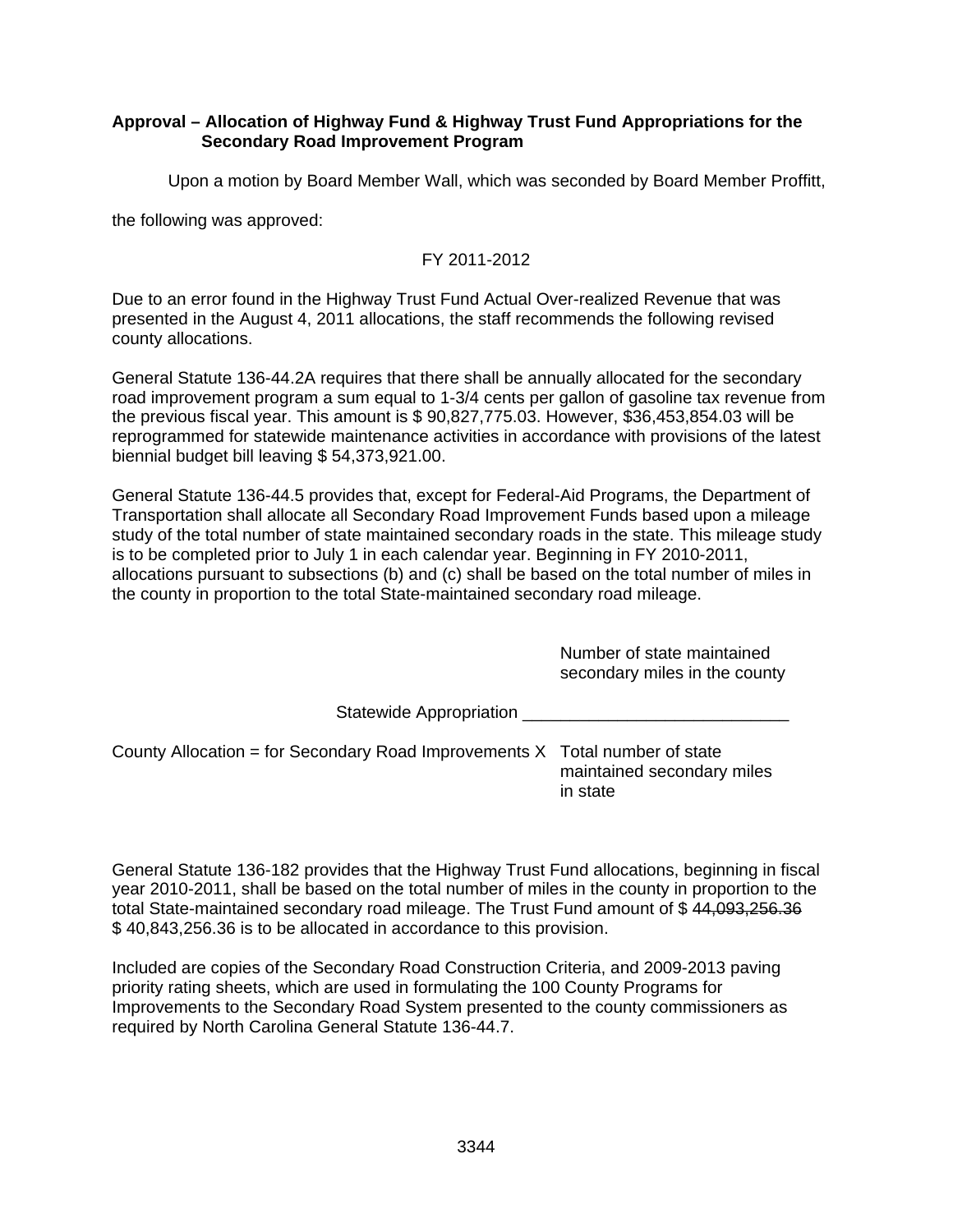# **HIGHWAY FUND**

| FY 2011-12 HF to be Allocated to 100 Counties                                                                                            | \$54,373,921.00 |
|------------------------------------------------------------------------------------------------------------------------------------------|-----------------|
| <b>Reduced by Committee Report</b>                                                                                                       | (35,000,000.00) |
| Transferred to Highway Maintenance per Budget Bill secton 28.7(a)                                                                        | (1,453,854.03)  |
| <b>Secondary Construction Requirements:</b><br>Actual Revenue collected (\$.0175) per gallon<br>of adjusted Net Motor Fuel Tax 2010-2011 | \$90,827,775.03 |

# **HIGHWAY TRUST FUND**

| FY 2011-12 HTF to be Allocated to 100 Counties                                     | \$44,903,256.36 \$40,843,256.36 |
|------------------------------------------------------------------------------------|---------------------------------|
| Plus: Actual Over-realized Revenue FY 2010-2011                                    | 7,273,448.99 4,023,448.99       |
| Adjustments to FY 2011 Distribution Due To Incorrect Under/Overrealized<br>Revenue | (6,822,231.00)                  |
| Adjustments to Last FY Debt Service                                                | (13,628.63)                     |
| Trust Fund Appropriation 2011-2012 (House Bill 200)                                | \$43,655,667.00                 |

**Total amount of Highway Fund and Highway Trust Fund allocations to 100 Counties \$98,467,177.36 \$ 95,217,177.36**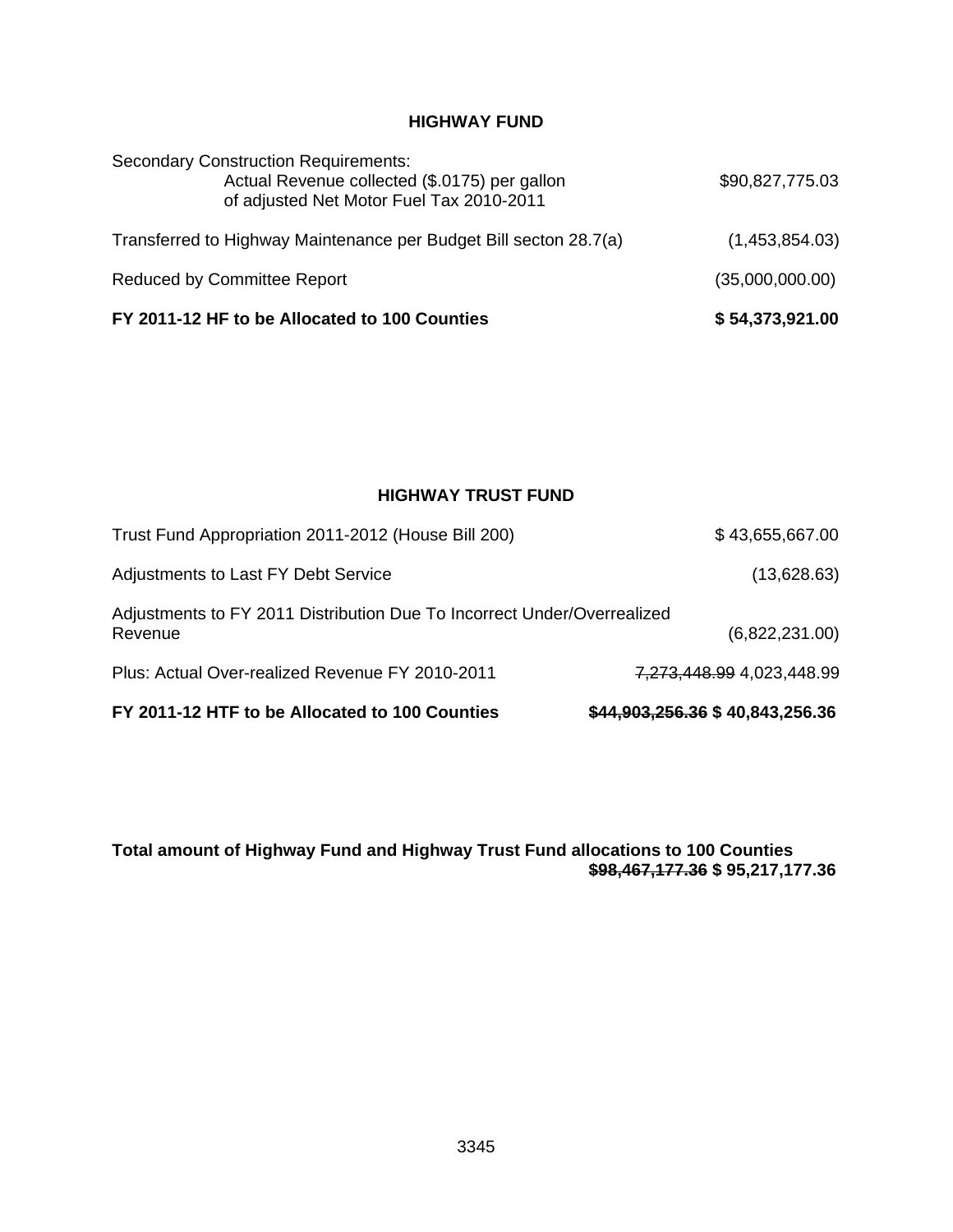| <b>DIVISION</b> | <b>COUNTY</b>          | <b>HIGHWAY FUND</b><br><b>ALLOCATION</b> | <b>HWY TRUST FUND</b><br><b>ALLOCATION</b> | <b>REVISED</b><br><b>HWY TRUST FUND</b><br><b>ALLOCATION</b> | <b>REVISED</b><br><b>HWY TRUST FUND</b><br><b>ALLOCATION</b> |
|-----------------|------------------------|------------------------------------------|--------------------------------------------|--------------------------------------------------------------|--------------------------------------------------------------|
|                 |                        |                                          |                                            |                                                              |                                                              |
| One             | <b>Bertie</b>          | \$410,507.08                             | \$332,891.09                               | \$308,354.55                                                 | \$718,861.63                                                 |
|                 | Camden                 | \$135,382.78                             | \$109,785.49                               | \$101,693.49                                                 | \$237,076.27                                                 |
|                 | Chowan                 | \$167,338.42                             | \$135,699.17                               | \$125,697.13                                                 | \$293,035.55                                                 |
|                 | Currituck              | \$187,848.15                             | \$152,331.05                               | \$141,103.12                                                 | \$328,951.27                                                 |
|                 | Dare                   | \$108,546.12                             | \$88,022.93                                | \$81,534.99                                                  | \$190,081.11                                                 |
|                 | Gates                  | \$236,157.51                             | \$191,506.39                               | \$177,390.95                                                 | \$413,548.46                                                 |
|                 | Hertford               | \$275,816.97                             | \$223,667.30                               | \$207,181.36                                                 | \$482,998.33                                                 |
|                 | Hyde                   | \$160,369.51                             | \$130,047.89                               | \$120,462.40                                                 | \$280,831.90                                                 |
|                 | Martin                 | \$352,593.29                             | \$285,927.26                               | \$264,852.30                                                 | \$617,445.59                                                 |
|                 |                        | Northampton \$379,142.74                 | \$307,456.92                               | \$284,795.06                                                 | \$663,937.80                                                 |
|                 |                        | Pasquotank \$237,644.21                  | \$192,712.00                               | \$178,507.70                                                 | \$416,151.91                                                 |
|                 |                        | Perquimans \$241,453.88                  | \$195,801.37                               | \$181,369.35                                                 | \$422,823.24                                                 |
|                 | <b>Tyrrell</b>         | \$124,333.88                             | \$100,825.65                               | \$93,394.05                                                  | \$217,727.93                                                 |
|                 | <b>Washington</b>      | \$191,750.74                             | \$155,495.77                               | <u>\$144,034.58</u>                                          | \$335,785.32                                                 |
|                 | <b>DIVISION TOTALS</b> | \$3,208,885.28                           | \$2,602,170.28                             | \$2,410,371.03                                               | \$5,619,256.31                                               |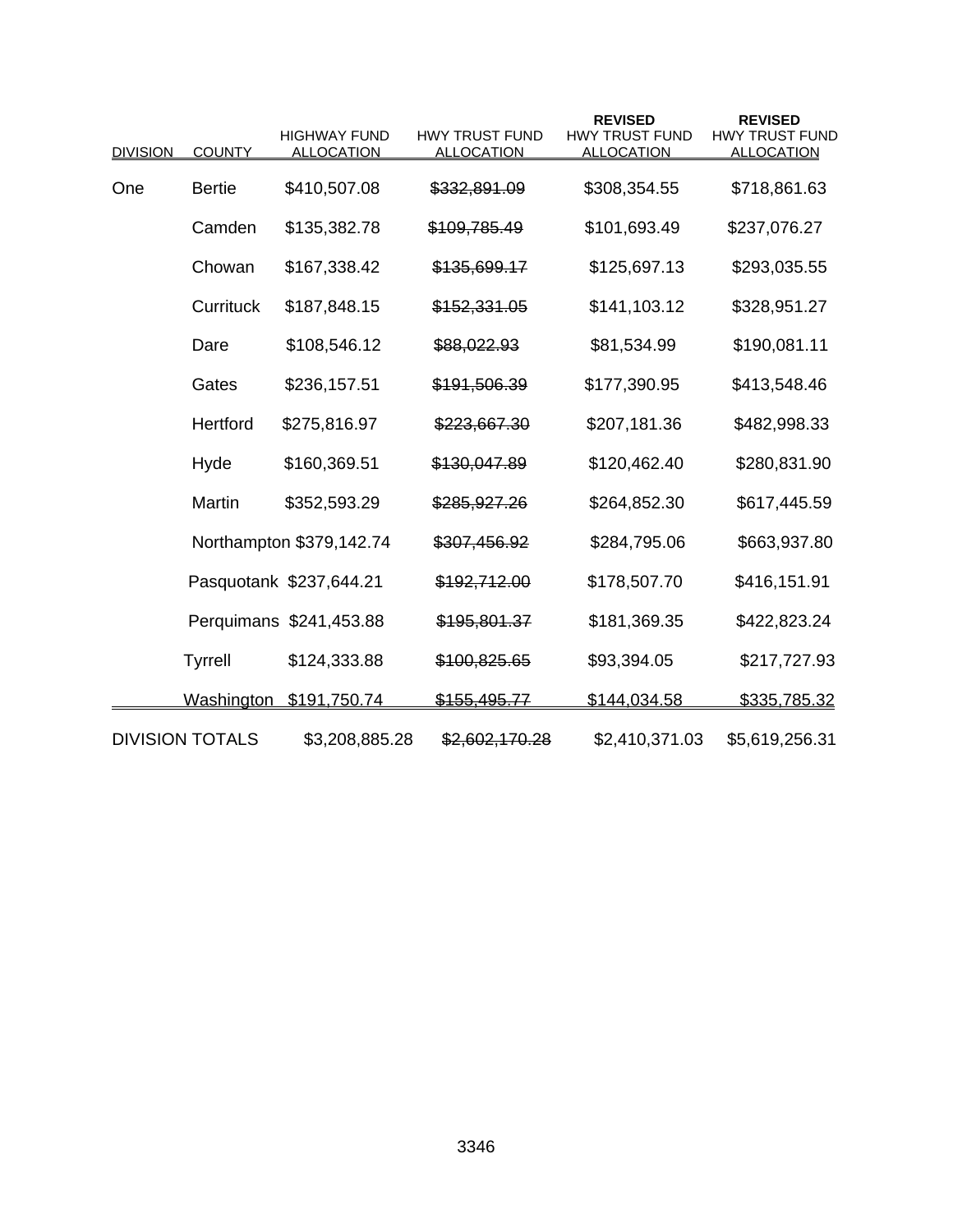|                 |                        | <b>HIGHWAY FUND</b> | <b>HWY TRUST FUND</b> | <b>HWY TRUST FUND</b> | <b>HWY TRUST FUND</b> |
|-----------------|------------------------|---------------------|-----------------------|-----------------------|-----------------------|
| <b>DIVISION</b> | <b>COUNTY</b>          | <b>ALLOCATION</b>   | <b>ALLOCATION</b>     | <b>ALLOCATION</b>     | <b>ALLOCATION</b>     |
| Two             | <b>Beaufort</b>        | \$602,367.63        | \$488,475.91          | \$452,471.61          | \$1,054,839.24        |
|                 | Carteret               | \$250,855.58        | \$203,425.45          | \$188,431.49          | \$439,287.07          |
|                 | Craven                 | \$514,322.79        | \$417,078.01          | \$386,336.26          | \$900,659.05          |
|                 | Greene                 | \$312,807.12        | \$253,663.60          | \$234,966.71          | \$547,773.83          |
|                 | Jones                  | \$206,060.24        | \$167,099.72          | \$154,783.23          | \$360,843.48          |
|                 | Lenoir                 | \$525,726.47        | \$426,325.55          | \$394,902.20          | \$920,628.66          |
|                 | Pamlico                | \$187,941.07        | \$152,406.40          | \$141,172.92          | \$329,113.99          |
|                 | <b>Pitt</b>            | \$718,465.53        | \$582,622.77          | \$539,679.15          | \$1,258,144.68        |
|                 | <b>DIVISION TOTALS</b> | \$3,318,546.43      | \$2,691,097.42        | \$2,492,743.58        | \$5,811,290.00        |

August 4, 2011 (Revised September 8, 2011)

| <b>DIVISION</b> | <b>COUNTY</b>          | <b>HIGHWAY FUND</b><br><b>ALLOCATION</b> | <b>HWY TRUST FUND</b><br><b>ALLOCATION</b> | <b>HWY TRUST FUND</b><br><b>ALLOCATION</b> | <b>HWY TRUST FUND</b><br><b>ALLOCATION</b> |
|-----------------|------------------------|------------------------------------------|--------------------------------------------|--------------------------------------------|--------------------------------------------|
| Three           | <b>Brunswick</b>       | \$504,228.42                             | \$408,892.22                               | \$378,753.83                               | \$882,982.25                               |
|                 | Duplin                 | \$788,450.32                             | \$639,375.30                               | \$592,248.60                               | \$1,380,698.92                             |
|                 |                        | New Hanover \$308,600.43                 | \$250,252.28                               | \$231,806.83                               | \$540,407.27                               |
|                 | Onslow                 | \$542,806.64                             | \$440,176.32                               | \$407,732.06                               | \$950,538.70                               |
|                 | Pender                 | \$449,279.59                             | \$364,332.75                               | \$337,478.72                               | \$786,758.31                               |
|                 | <u>Sampson</u>         | \$1,014,724.64                           | \$822,867.16                               | \$762,215.74                               | \$1,776,940.39                             |
|                 | <b>DIVISION TOTALS</b> | \$3,608,090.04                           | \$2,925,896.02                             | \$2,710,235.79                             | \$6,318,325.83                             |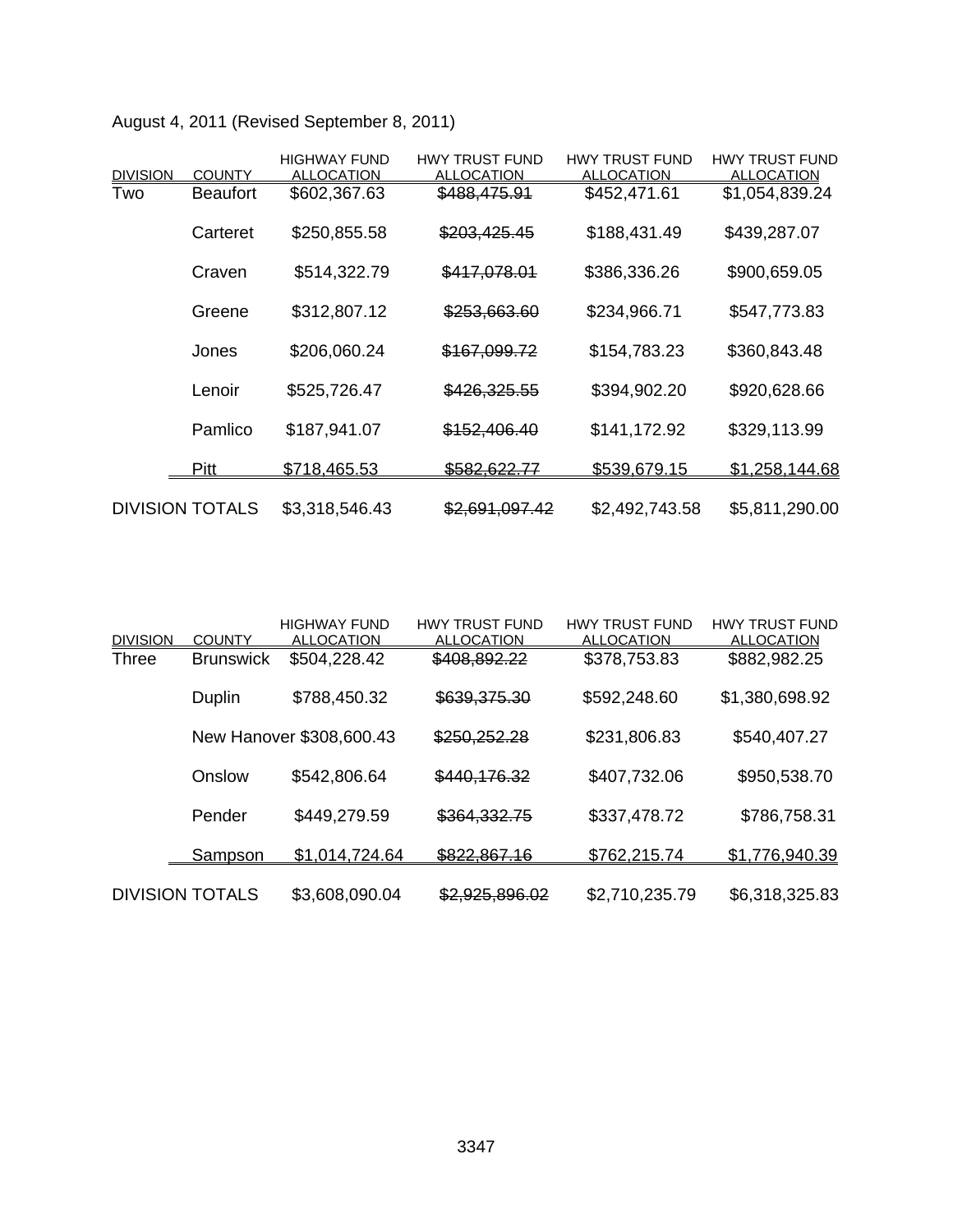|                         |                     | <b>HIGHWAY FUND</b>               | <b>HWY TRUST FUND</b>             | <b>HWY TRUST FUND</b>             | <b>HWY TRUST FUND</b>             |
|-------------------------|---------------------|-----------------------------------|-----------------------------------|-----------------------------------|-----------------------------------|
| <b>DIVISION</b><br>Four | COUNTY<br>Edgecombe | <b>ALLOCATION</b><br>\$413,041.23 | <b>ALLOCATION</b><br>\$334,946.10 | <b>ALLOCATION</b><br>\$310,258.09 | <b>ALLOCATION</b><br>\$723,299.32 |
|                         |                     |                                   |                                   |                                   |                                   |
|                         | Halifax             | \$568,663.43                      | \$461,144.27                      | \$427,154.52                      | \$995,817.95                      |
|                         |                     |                                   |                                   |                                   |                                   |
|                         | Johnston            | \$1,197,977.53                    | \$971,471.79                      | \$899,867.11                      | \$2,097,844.64                    |
|                         |                     |                                   |                                   |                                   |                                   |
|                         | <b>Nash</b>         | \$692,194.83                      | \$561,319.17                      | \$519,945.78                      | \$1,212,140.61                    |
|                         |                     | \$750,362.04                      | \$608,488.50                      | \$563,638.38                      | \$1,314,000.42                    |
|                         | Wayne               |                                   |                                   |                                   |                                   |
|                         | <b>Wilson</b>       | \$488,415.32                      | \$396,068.95                      | \$366,875.73                      | \$855,291.05                      |
|                         |                     |                                   |                                   |                                   |                                   |
| <b>DIVISION TOTAL</b>   |                     | \$4,110,654.37                    | \$3,333,438.78                    | \$3,087,739.62                    | \$7,198,393.99                    |

| <b>DIVISION</b>       | <b>COUNTY</b> | <b>HIGHWAY FUND</b><br><b>ALLOCATION</b> | <b>HWY TRUST FUND</b><br><b>ALLOCATION</b> | <b>HWY TRUST FUND</b><br><b>ALLOCATION</b> | <b>HWY TRUST FUND</b><br><b>ALLOCATION</b> |
|-----------------------|---------------|------------------------------------------|--------------------------------------------|--------------------------------------------|--------------------------------------------|
| Five                  | Durham        | \$505,444.81                             | \$409,878.62                               | \$379,667.53                               | \$885,112.34                               |
|                       | Franklin      | \$562,496.99                             | \$456,143.75                               | \$422,522.57                               | \$985,019.57                               |
|                       | Granville     | \$602,553.47                             | \$488,626.61                               | \$452,611.20                               | \$1,055,164.67                             |
|                       | Person        | \$482,240.44                             | \$391,061.58                               | \$362,237.44                               | \$844,477.88                               |
|                       | Vance         | \$325,325.83                             | \$263,815.35                               | \$244,370.20                               | \$569,696.03                               |
|                       | Wake          | \$1,669,236.65                           | \$1,353,628.32                             | \$1,253,855.88                             | \$2,923,092.53                             |
|                       | <u>Warren</u> | \$463,715.80                             | \$376,039.45                               | \$348,322.56                               | \$812,038.35                               |
| <b>DIVISION TOTAL</b> |               | \$4,611,013.99                           | \$3,739,193.68                             | \$3,463,587.38                             | \$8,074,601.37                             |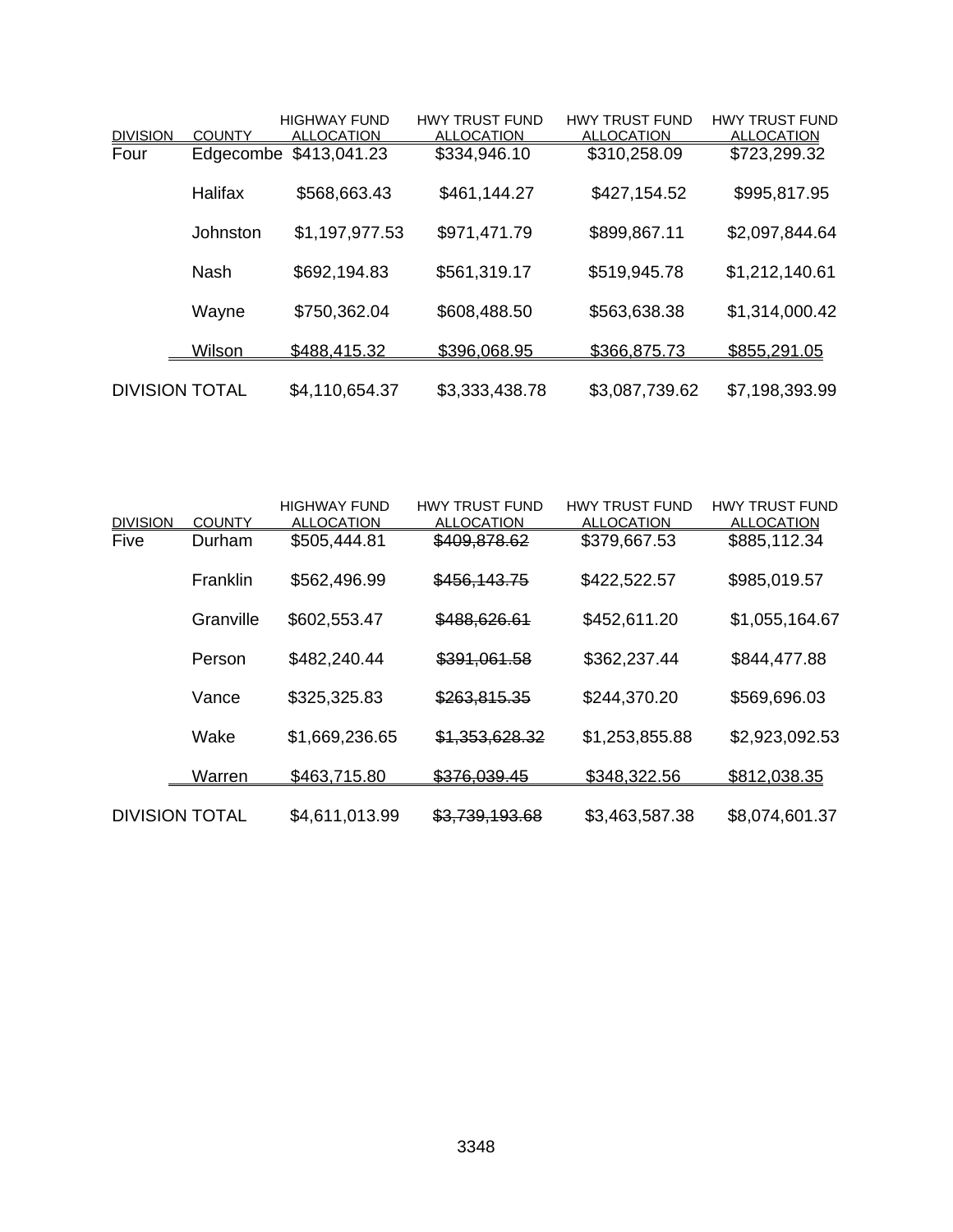|                       |                | <b>HIGHWAY FUND</b>     | <b>HWY TRUST FUND</b> | <b>HWY TRUST FUND</b> | <b>HWY TRUST FUND</b> |
|-----------------------|----------------|-------------------------|-----------------------|-----------------------|-----------------------|
| <b>DIVISION</b>       | <b>COUNTY</b>  | <b>ALLOCATION</b>       | <b>ALLOCATION</b>     | <b>ALLOCATION</b>     | <b>ALLOCATION</b>     |
| <b>Six</b>            | <b>Bladen</b>  | \$495,418.02            | \$401,747.63          | \$372,135.85          | \$867,553.87          |
|                       | Columbus       | \$822,298.13            | \$666,823.39          | \$617,673.56          | \$1,439,971.69        |
|                       |                | Cumberland \$774,774.35 | \$628,285.10          | \$581,975.83          | \$1,356,750.18        |
|                       | Harnett        | \$790,604.35            | \$641,122.06          | \$593,866.61          | \$1,384,470.96        |
|                       | <b>Robeson</b> | \$1,211,045.30          | \$982,068.79          | \$909,683.04          | \$2,120,728.34        |
| <b>DIVISION TOTAL</b> |                | \$4,094,140.16          | \$3,320,046.97        | \$3,075,334.88        | \$7,169,475.04        |

|                       |               | <b>HIGHWAY FUND</b> | <b>HWY TRUST FUND</b> | <b>HWY TRUST FUND</b> | <b>HWY TRUST FUND</b> |
|-----------------------|---------------|---------------------|-----------------------|-----------------------|-----------------------|
| <b>DIVISION</b>       | <b>COUNTY</b> | <b>ALLOCATION</b>   | <b>ALLOCATION</b>     | <b>ALLOCATION</b>     | <b>ALLOCATION</b>     |
| Seven                 | Alamance      | \$667,824.75        | \$541,556.82          | \$501,640.07          | \$1,169,464.81        |
|                       | Caswell       | \$426,159.68        | \$345,584.20          | \$320,112.08          | \$746,271.77          |
|                       | Guilford      | \$1,292,763.21      | \$1,048,336.02        | \$971,065.88          | \$2,263,829.09        |
|                       | Orange        | \$601,793.22        | \$488,010.11          | \$452,040.14          | \$1,053,833.37        |
|                       | Rockingham    | \$835,974.10        | \$677,913.59          | \$627,946.33          | \$1,463,920.43        |
| <b>DIVISION TOTAL</b> |               | \$3,824,514.96      | \$3,101,400.74        | \$2,872,804.50        | \$6,697,319.47        |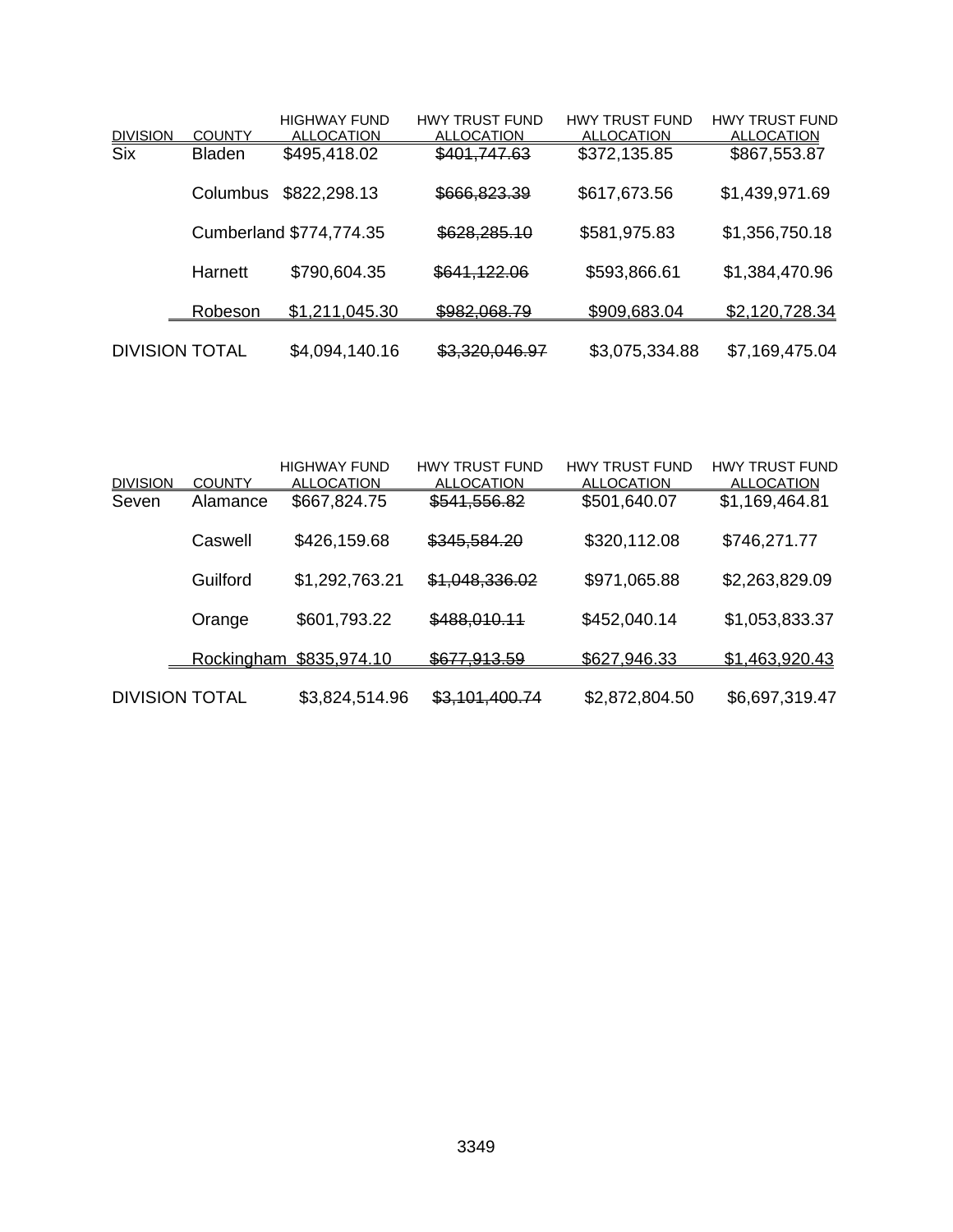|                       |               | <b>HIGHWAY FUND</b>     | <b>HWY TRUST FUND</b> | <b>HWY TRUST FUND</b> | <b>HWY TRUST FUND</b> |
|-----------------------|---------------|-------------------------|-----------------------|-----------------------|-----------------------|
| <b>DIVISION</b>       | <b>COUNTY</b> | <b>ALLOCATION</b>       | <b>ALLOCATION</b>     | <b>ALLOCATION</b>     | <b>ALLOCATION</b>     |
| Eight                 | Chatham       | \$776,953.72            | \$630,052.41          | \$583,612.87          | \$1,360,566.60        |
|                       | Hoke          | \$363,388.77            | \$294,681.60          | \$272,961.38          | \$636,350.15          |
|                       | Lee           | \$351,207.95            | \$284,803.85          | \$263,811.70          | \$615,019.65          |
|                       |               | Montgomery \$448,561.58 | \$363,750.49          | \$336,939.38          | \$785,500.96          |
|                       | Moore         | \$747,912.36            | \$606,501.99          | \$561,798.30          | \$1,309,710.65        |
|                       | Randolph      | \$1,251,177.80          | \$1,014,613.30        | \$939,828.78          | \$2,191,006.58        |
|                       | Richmond      | \$549,631.96            | \$445,711.15          | \$412,858.93          | \$962,490.89          |
|                       | Scotland      | \$381,769.81            | \$309,587.28          | \$286,768.40          | \$668,538.21          |
| <b>DIVISION TOTAL</b> |               | \$4,870,603.94          | \$3,949,702.07        | \$3,658,579.74        | \$8,529,183.68        |

| <b>DIVISION</b>       | <b>COUNTY</b> | <b>HIGHWAY FUND</b><br><b>ALLOCATION</b> | <b>HWY TRUST FUND</b><br><b>ALLOCATION</b> | <b>HWY TRUST FUND</b><br><b>ALLOCATION</b> | <b>HWY TRUST FUND</b><br><b>ALLOCATION</b> |
|-----------------------|---------------|------------------------------------------|--------------------------------------------|--------------------------------------------|--------------------------------------------|
| <b>Nine</b>           | Davidson      | \$1,107,314.06                           | \$897,950.38                               | \$831,764.77                               | \$1,939,078.84                             |
|                       | Davie         | \$348,403.49                             | \$282,529.64                               | \$261,705.11                               | \$610,108.60                               |
|                       | Forsyth       | \$712,704.56                             | \$577,951.05                               | \$535,351.77                               | \$1,248,056.33                             |
|                       | Rowan         | \$872,753.07                             | \$707,738.64                               | \$655,573.05                               | \$1,528,326.12                             |
|                       | <b>Stokes</b> | \$645,321.49                             | \$523,308.33                               | \$484,736.62                               | \$1,130,058.11                             |
| <b>DIVISION TOTAL</b> |               | \$3,686,496.67                           | \$2,989,478.04                             | \$2,769,131.33                             | \$6,455,628.00                             |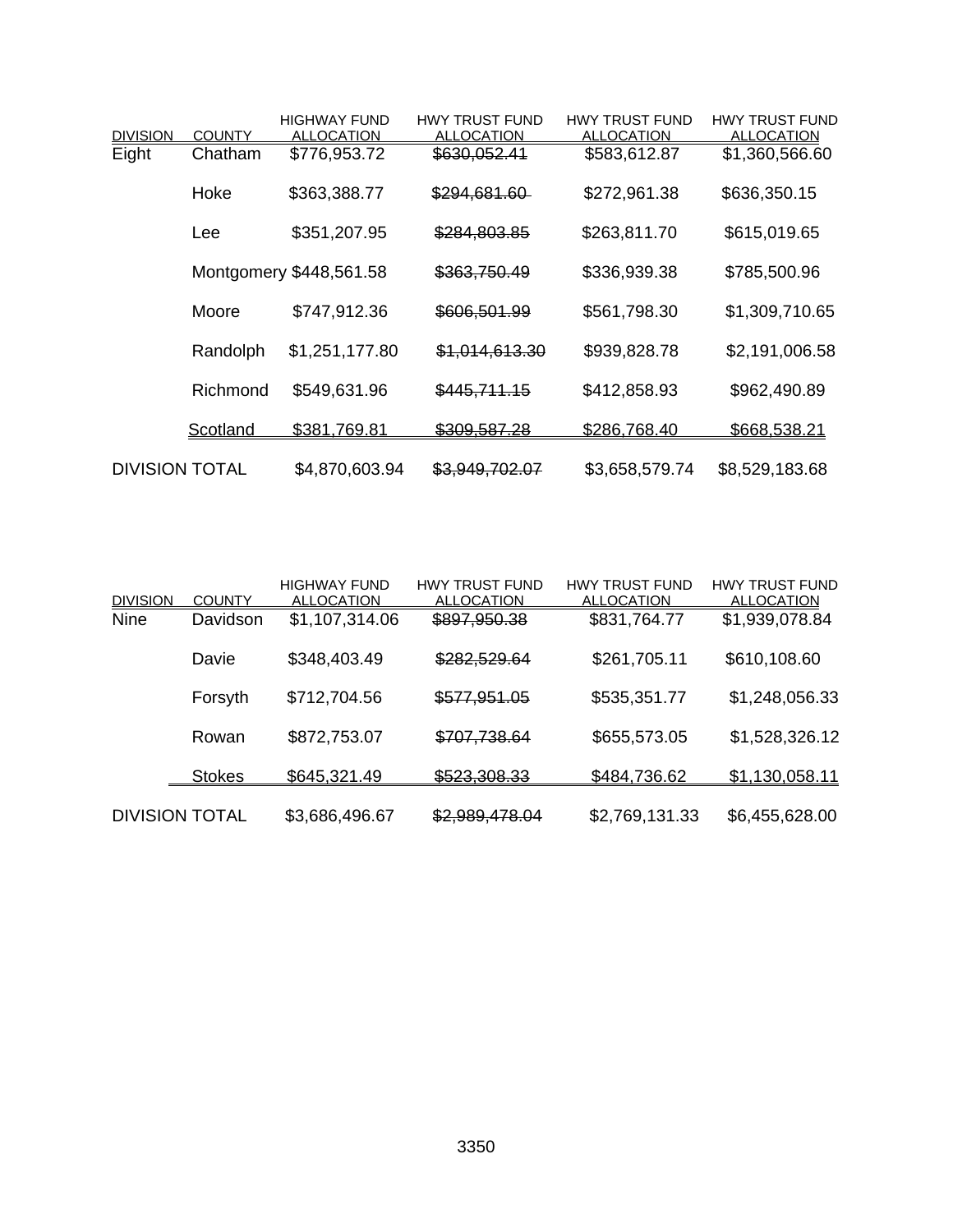|                       |               | <b>HIGHWAY FUND</b>      | <b>HWY TRUST FUND</b>     | <b>HWY TRUST FUND</b> | <b>HWY TRUST FUND</b> |
|-----------------------|---------------|--------------------------|---------------------------|-----------------------|-----------------------|
| <b>DIVISION</b>       | <b>COUNTY</b> | <b>ALLOCATION</b>        | <b>ALLOCATION</b>         | <b>ALLOCATION</b>     | <b>ALLOCATION</b>     |
| Ten                   | Anson         | \$580,649.96             | \$470,864.47              | \$436,158.27          | \$1,016,808.23        |
|                       | Cabarrus      | \$578,183.39             | \$468,864.26              | \$434,305.49          | \$1,012,488.87        |
|                       |               | Mecklenburg \$571,586.15 | \$463,514.38              | \$429,349.94          | \$1,000,936.09        |
|                       | Stanly        | \$606,861.53             | \$492,120.13              | \$455,847.22          | \$1,062,708.75        |
|                       | Union         | \$1,185,222.30           | \$961,128.24              | \$890,285.96          | \$2,075,508.26        |
| <b>DIVISION TOTAL</b> |               | \$3,522,503.32           | <del>\$2,856,491.48</del> | \$2,645,946.87        | \$6,168,450.20        |

|                       |               | <b>HIGHWAY FUND</b> | <b>HWY TRUST FUND</b> | <b>HWY TRUST FUND</b> | <b>HWY TRUST FUND</b> |
|-----------------------|---------------|---------------------|-----------------------|-----------------------|-----------------------|
| <b>DIVISION</b>       | <b>COUNTY</b> | <b>ALLOCATION</b>   | <b>ALLOCATION</b>     | <b>ALLOCATION</b>     | <b>ALLOCATION</b>     |
| Eleven                | Alleghany     | \$308,228.76        | \$249,950.88          | \$231,527.65          | \$539,756.40          |
|                       | Ashe          | \$571,501.68        | \$463,445.88          | \$429,286.49          | \$1,000,788.16        |
|                       | Avery         | \$211,576.25        | \$171,572.80          | \$158,926.61          | \$370,502.85          |
|                       | Caldwell      | \$475,845.93        | \$385,876.10          | \$357,434.17          | \$833,280.10          |
|                       | Surry         | \$800,267.91        | \$648,958.50          | \$601,125.44          | \$1,401,393.36        |
|                       | Watauga       | \$401,992.33        | \$325,986.26          | \$301,958.65          | \$703,950.98          |
|                       | Wilkes        | \$984,433.09        | \$798,302.94          | \$739,462.09          | \$1,723,895.18        |
|                       | <u>Yadkin</u> | \$527,939.62        | \$428,120,26          | \$396,564.62          | \$924,504.25          |
| <b>DIVISION TOTAL</b> |               | \$4,281,785.57      | \$3,472,213.62        | \$3,216,285.72        | \$7,498,071.29        |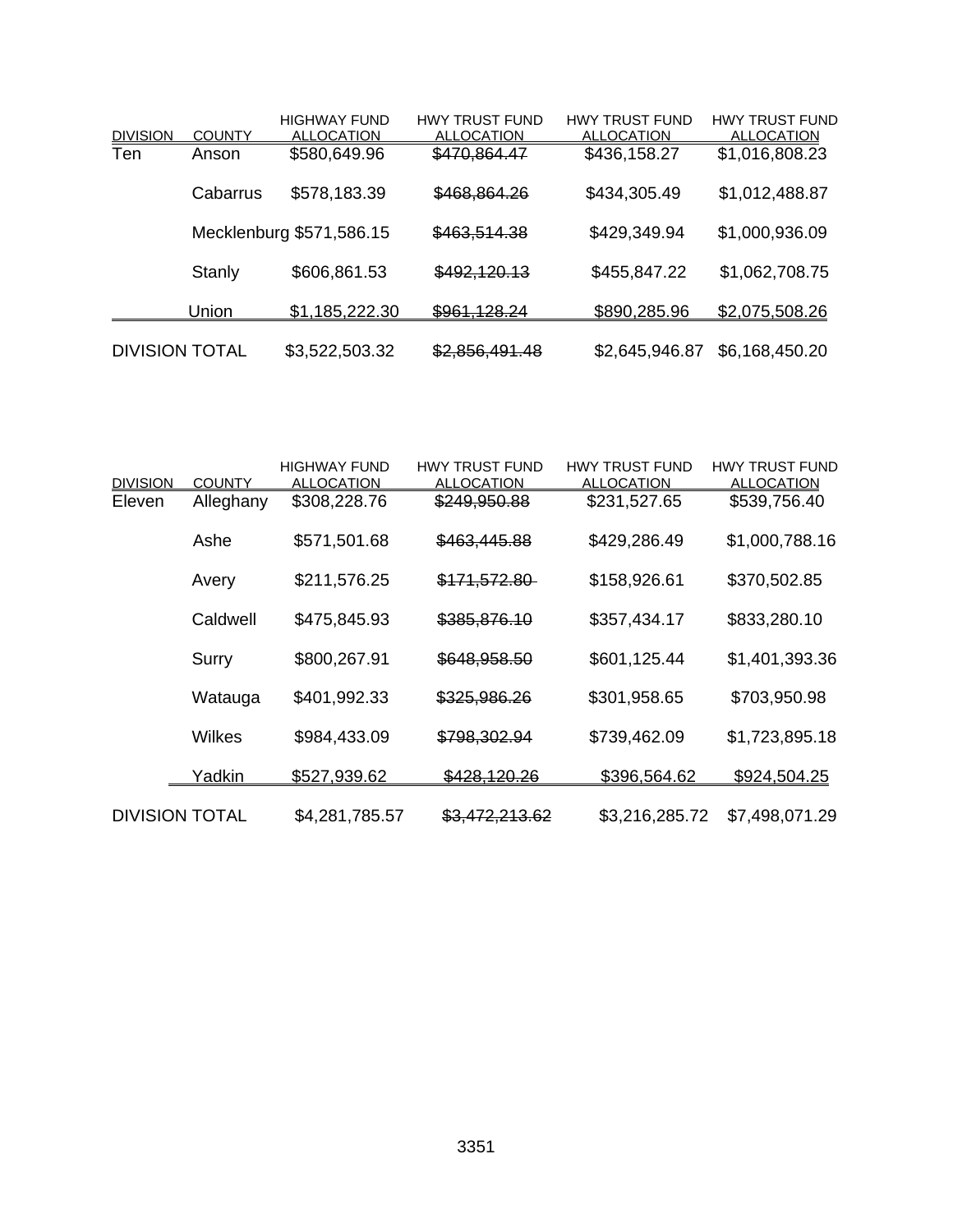|                       |               | <b>HIGHWAY FUND</b> | <b>HWY TRUST FUND</b> | <b>HWY TRUST FUND</b> | <b>HWY TRUST FUND</b> |
|-----------------------|---------------|---------------------|-----------------------|-----------------------|-----------------------|
| <b>DIVISION</b>       | <b>COUNTY</b> | <b>ALLOCATION</b>   | <b>ALLOCATION</b>     | <b>ALLOCATION</b>     | <b>ALLOCATION</b>     |
| <b>Twelve</b>         | Alexander     | \$446,897.48        | \$362,401.04          | \$335,689.39          | \$782,586.88          |
|                       | Catawba       | \$755,506.36        | \$612,660.17          | \$567,502.57          | \$1,323,008.93        |
|                       | Cleveland     | \$858,857.48        | \$696,470.33          | \$645,135.30          | \$1,503,992.78        |
|                       | Gaston        | \$663,111.23        | \$537,734.50          | \$498,099.48          | \$1,161,210.71        |
|                       | Iredell       | \$1,099,838.32      | \$891,888.10          | \$826,149.33          | \$1,925,987.65        |
|                       | <u>incoln</u> | \$554,598.89        | \$449,738.97          | \$416,589.87          | \$971,188.76          |
| <b>DIVISION TOTAL</b> |               | \$4,378,809.76      | \$3,550,893.10        | \$3,289,165.95        | \$7,667,975.70        |

| <b>DIVISION</b>       | <b>COUNTY</b>   | <b>HIGHWAY FUND</b><br><b>ALLOCATION</b> | <b>HWY TRUST FUND</b><br><b>ALLOCATION</b> | <b>HWY TRUST FUND</b><br><b>ALLOCATION</b> | <b>HWY TRUST FUND</b><br><b>ALLOCATION</b> |
|-----------------------|-----------------|------------------------------------------|--------------------------------------------|--------------------------------------------|--------------------------------------------|
| Thirteen              | <b>Buncombe</b> | \$848,028.21                             | \$687,688.59                               | \$637,000.84                               | \$1,485,029.05                             |
|                       | <b>Burke</b>    | \$589,147.81                             | \$477,755.61                               | \$442,541.47                               | \$1,031,689.29                             |
|                       | Madison         | \$445,410.78                             | \$361,195.43                               | \$334,572.65                               | \$779,983.43                               |
|                       | <b>McDowell</b> | \$378,838.64                             | \$307,210.31                               | \$284,566.64                               | \$663,405.28                               |
|                       | Mitchell        | \$203,542.99                             | \$165,058.41                               | \$152,892.38                               | \$356,435.37                               |
|                       | Rutherford      | \$778,330.61                             | \$631,168.96                               | \$584,647.13                               | \$1,362,977.74                             |
|                       | <u>Yancev</u>   | \$259,657.53                             | \$210,563.19                               | \$195,043.12                               | \$454,700.65                               |
| <b>DIVISION TOTAL</b> |                 | \$3,502,956.58                           | \$2,840,640.50                             | \$2,631,264.23                             | \$6,134,220.81                             |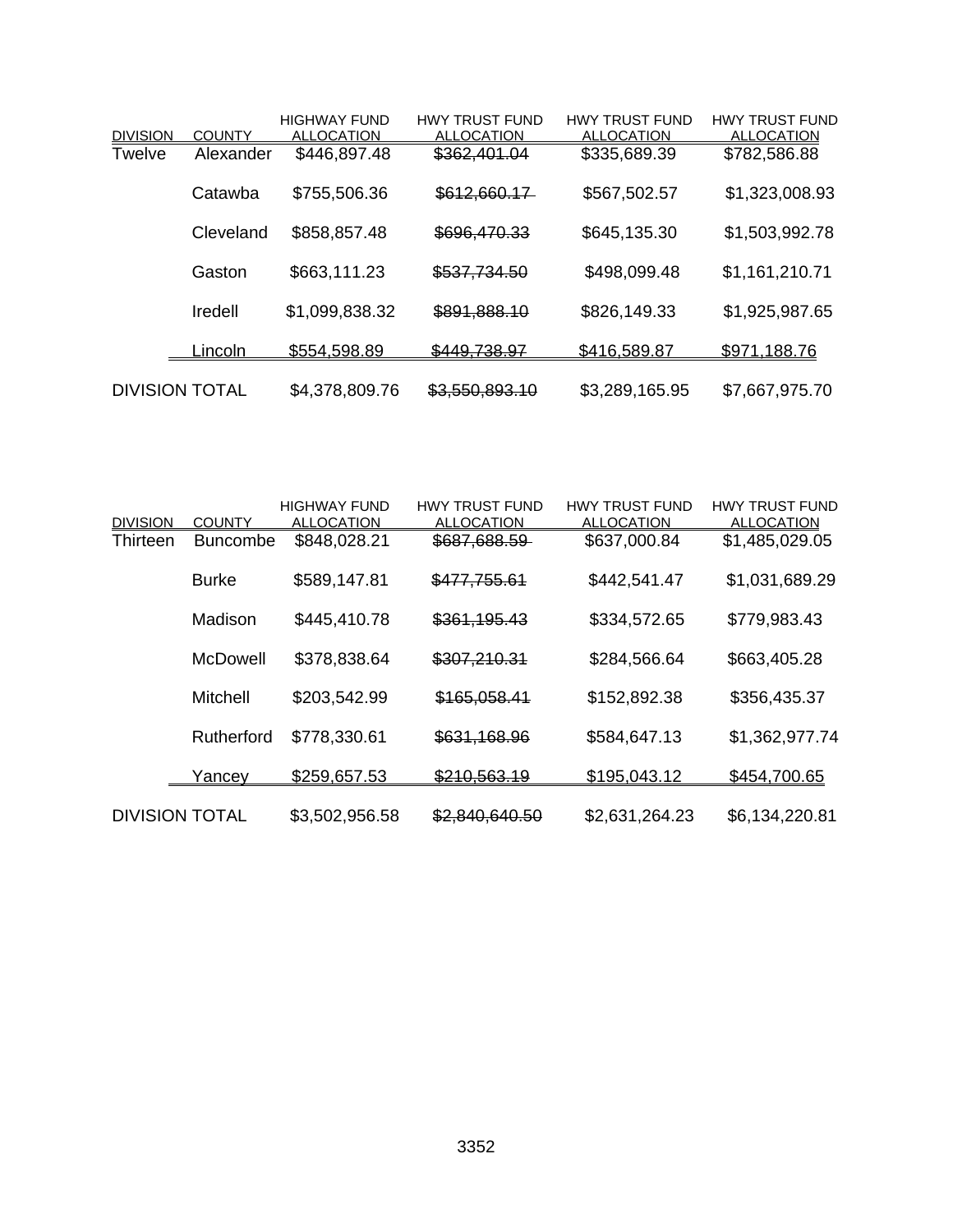|                       |               | <b>HIGHWAY FUND</b>              | <b>HWY TRUST FUND</b> | <b>HWY TRUST FUND</b> | <b>HWY TRUST FUND</b> |
|-----------------------|---------------|----------------------------------|-----------------------|-----------------------|-----------------------|
| <b>DIVISION</b>       | <b>COUNTY</b> | <b>ALLOCATION</b>                | <b>ALLOCATION</b>     | <b>ALLOCATION</b>     | <b>ALLOCATION</b>     |
| Fourteen              | Cherokee      | \$420,474.74                     | \$340,974.13          | \$315,841.81          | \$736,316.55          |
|                       | Clay          | \$177,382.11                     | \$143,843.86          | \$133,241.50          | \$310,623.60          |
|                       | Graham        | \$155,301.20                     | \$125,937.87          | \$116,655.32          | \$271,956.52          |
|                       | Haywood       | \$369,132.84                     | \$299,339.63          | \$277,276.08          | \$646,408.92          |
|                       |               | Henderson \$641,342.87           | \$520,081.96          | \$481,748.07          | \$1,123,090.94        |
|                       | Jackson       | \$383,754.89                     | \$311,197.03          | \$288,259.50          | \$672,014.40          |
|                       | Macon         | \$485,999.43                     | \$394,109.84          | \$365,061.02          | \$851,060.45          |
|                       | Polk          | \$302,493.13                     | \$245,299.71          | \$227,219.30          | \$529,712.43          |
|                       | Swain         | \$164,770.48                     | \$133,616.76          | \$123,768.21          | \$288,538.69          |
|                       |               | <u>Transylvania \$254,268.24</u> | \$206,192.87          | \$190,994.92          | \$445,263.16          |
| <b>DIVISION TOTAL</b> |               | \$3,354,919.94                   | \$2,720,593.66        | \$2,520,065.73        | \$5,874,985.67        |

| <b>DIVISION</b> | <b>COUNTY</b> | <b>HIGHWAY FUND</b><br><b>ALLOCATION</b> | <b>HWY TRUST FUND</b><br><b>ALLOCATION</b> | <b>HWY TRUST FUND</b><br><b>ALLOCATION</b> | <b>HWY TRUST FUND</b><br><b>ALLOCATION</b> |
|-----------------|---------------|------------------------------------------|--------------------------------------------|--------------------------------------------|--------------------------------------------|
| <b>ONE</b>      |               | \$3,208,885.28                           | \$2,602,170.28                             | \$2,410,371.03                             | \$5,619,256.31                             |
| TWO             |               | \$3,318,546.43                           | \$2,691,097.42                             | \$2,492,743.58                             | \$5,811,290.00                             |
| <b>THREE</b>    |               | \$3,608,090.04                           | \$2,925,896.02                             | \$2,710,235.79                             | \$6,318,325.83                             |
| <b>FOUR</b>     |               | \$4,110,654.37                           | \$3,333,438.78                             | \$3,087,739.62                             | \$7,198,393.99                             |
| <b>FIVE</b>     |               | \$4,611,013.99                           | \$3,739,193.68                             | \$3,463,587.38                             | \$8,074,601.37                             |
| <b>SIX</b>      |               | \$4,094,140.16                           | \$3,320,046.97                             | \$3,075,334.88                             | \$7,169,475.04                             |
| <b>SEVEN</b>    |               | \$3,824,514.96                           | \$3,101,400.74                             | \$2,872,804.50                             | \$6,697,319.47                             |
| <b>EIGHT</b>    |               | \$4,870,603.94                           | \$3,949,702.07                             | \$3,658,579.74                             | \$8,529,183.68                             |
| <b>NINE</b>     |               | \$3,686,496.67                           | \$2,989,478.04                             | \$2,769,131.33                             | \$6,455,628.00                             |
| TEN             |               | \$3,522,503.32                           | \$2,856,491.48                             | \$2,645,946.87                             | \$6,168,450.20                             |
| <b>ELEVEN</b>   |               | \$4,281,785.57                           | \$3,472,213.62                             | \$3,216,285.72                             | \$7,498,071.29                             |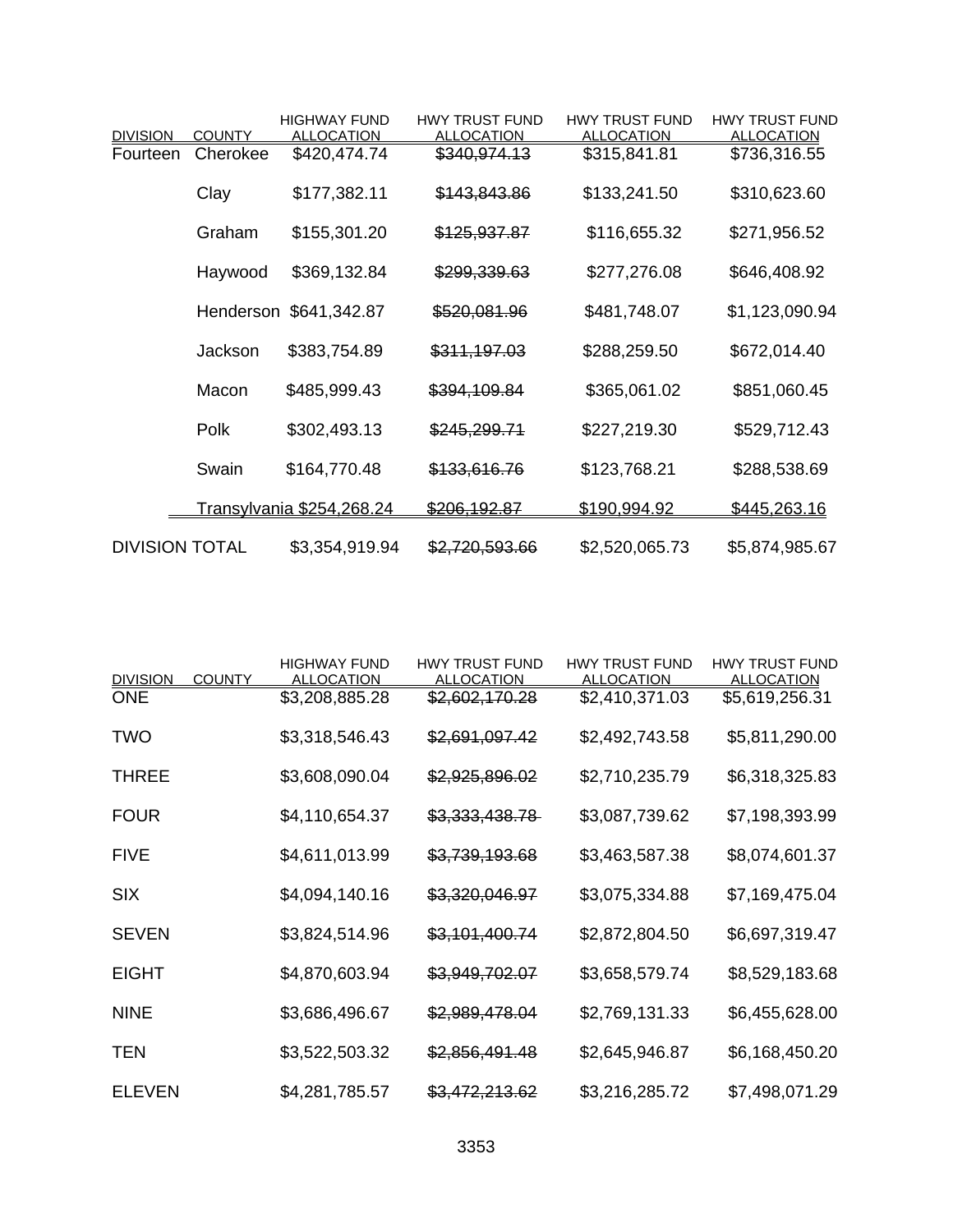| <b>TOTAL</b>    | \$54,373,921.00 | \$44,093,256.36 | \$40,843,256.36 \$95,217,177.36 |                |
|-----------------|-----------------|-----------------|---------------------------------|----------------|
| <b>FOURTEEN</b> | \$3.354.919.94  | \$2,720,593.66  | \$2,520,065.73                  | \$5,874,985.67 |
| <b>THIRTEEN</b> | \$3,502,956.58  | \$2,840,640.50  | \$2,631,264.23                  | \$6,134,220.81 |
| <b>TWELVE</b>   | \$4,378,809.76  | \$3,550,893.10  | \$3,289,165.95                  | \$7,667,975.70 |

# **Approval – Additions, Abandonments, and Road Name Changes to State Secondary Road System**

A motion was made by Board Member Wall, which was seconded by Board Member

Proffitt, to approve the following proposed additions and abandonments to the State Secondary

Road System:

# **Road Additions:**

| County                                  | Pet. No. | Length<br>(Miles) | <b>Description</b>                                                                | Date of<br><b>Report</b> |
|-----------------------------------------|----------|-------------------|-----------------------------------------------------------------------------------|--------------------------|
| <b>Division 1</b><br>Washington         | 49804    | 0.10              | Mackey's Ferry Landing Subdivision<br><b>William Mackey Lane</b>                  | 6/30/11                  |
| <b>Division 2</b><br>Craven             | 49805    | 0.20<br>0.14      | <b>Mitchell Harbour Subdivision</b><br>North Mitchell Way<br><b>Windtide Lane</b> | 6/15/11                  |
| <b>Division 3</b><br><b>New Hanover</b> | 49806    | 0.10              | <b>Addenbury Subdivision</b><br><b>Addenbury Court</b>                            | 7/7/11                   |
| Onslow                                  | 49807    | 0.11              | Queens Cove Subdivision<br><b>Gordon Court</b>                                    | 7/6/11                   |
| Onslow                                  | 49808    | 0.21              | Raven Ridge Subdivision<br>Raven Ridge Court                                      | 7/6/11                   |
| Onslow                                  | 49809    | 0.05              | <b>Rockford Forest Subdivision</b><br>Tucson Court                                | 7/6/11                   |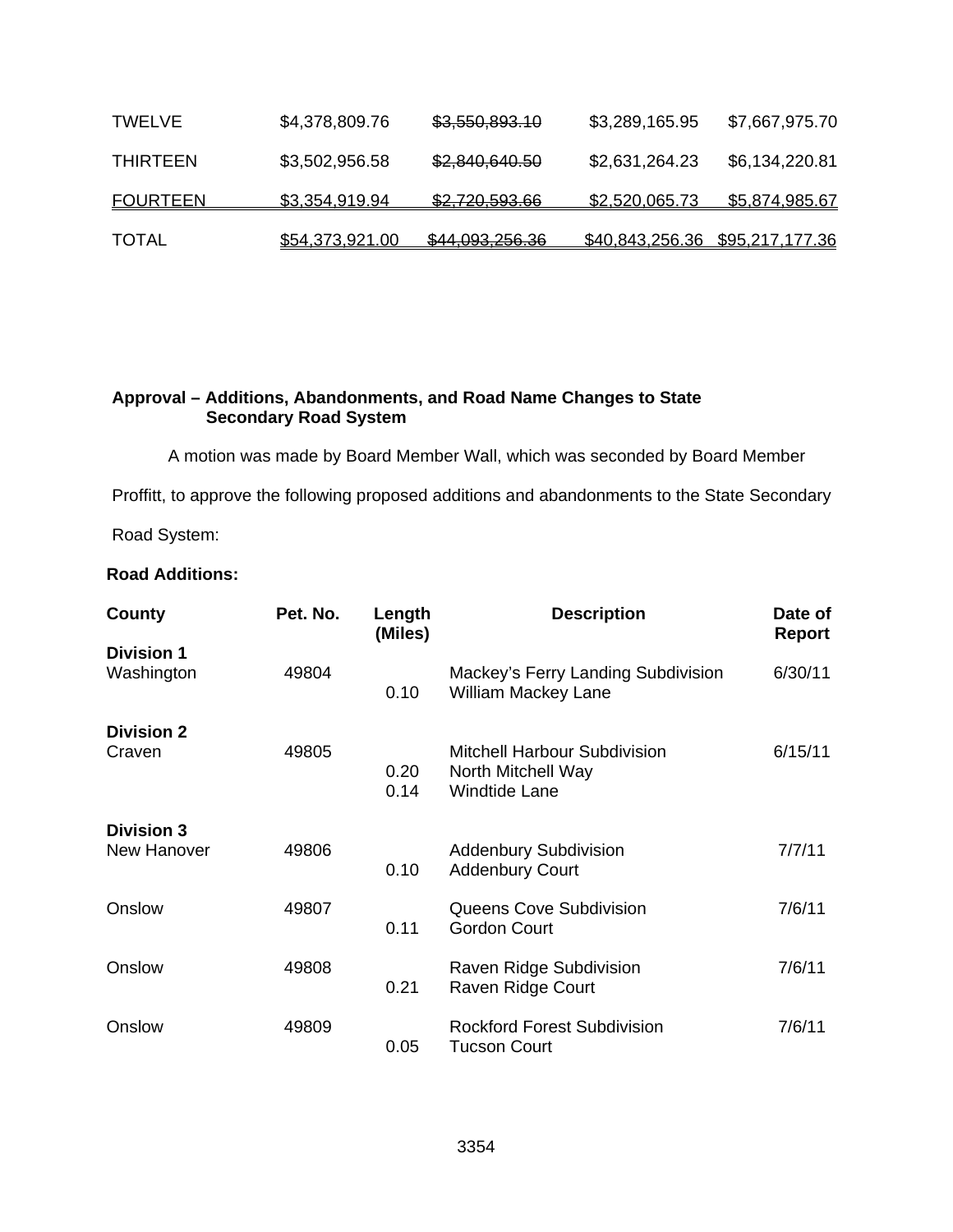| Onslow                          | 49810 | 0.28<br>0.10                 | Rogers Farm Subdivision<br>Mandy Lane<br><b>Traci Court</b>                                                                                         | 7/6/11             |
|---------------------------------|-------|------------------------------|-----------------------------------------------------------------------------------------------------------------------------------------------------|--------------------|
| <b>Division 4</b><br>Johnston   | 49811 | 1.06<br>0.46<br>0.21<br>0.05 | Allen's Landing Subdivision<br>George Wilton Drive<br><b>Rudy Drive</b><br>South Landing Drive<br><b>Ryley Place</b>                                | 5/23/11<br>6/28/11 |
| Johnston                        | 49812 | 0.24                         | Huntsbridge Subdivision<br>Huntsbridge Drive                                                                                                        | 5/5/11             |
| <b>Division 5</b><br>Franklin   | 49813 | 0.31<br>0.30<br>0.10         | <b>Princeton Manor Subdivision</b><br>Jackson Road<br><b>Princeton Manor Drive</b><br><b>Westbourne Lane</b>                                        | 3/23/11            |
| Wake                            | 49814 | 0.32                         | <b>Tanners Creek Subdivision</b><br>Latigo Lane                                                                                                     | 7/20/11            |
| Wake                            | 49815 | 0.12<br>0.30<br>0.04<br>0.19 | Kelsey at Falls Lake Subdivision<br><b>Harpers Ridge Court</b><br><b>Wallberman Drive</b><br><b>Vinson View Court</b><br><b>Knox Overlook Court</b> | 7/20/11            |
| Wake                            | 49816 | 0.07<br>0.14<br>0.29         | Vintage Acres Subdivision<br><b>Arbor Grove Court</b><br><b>Berry Meadow Court</b><br>Vintage Glen Way                                              | 6/23/11            |
| Wake                            | 49817 | 0.24<br>0.54                 | <b>District Drive</b><br><b>Gold Star Drive</b>                                                                                                     | 6/14/11            |
| <b>Division 6</b><br>Cumberland | 49818 | 0.17<br>0.05<br>0.06         | <b>Cypress Trace Subdivision</b><br>Mildenhill Road<br>Old Warden Way<br><b>Stilton Way</b>                                                         | 6/13/11            |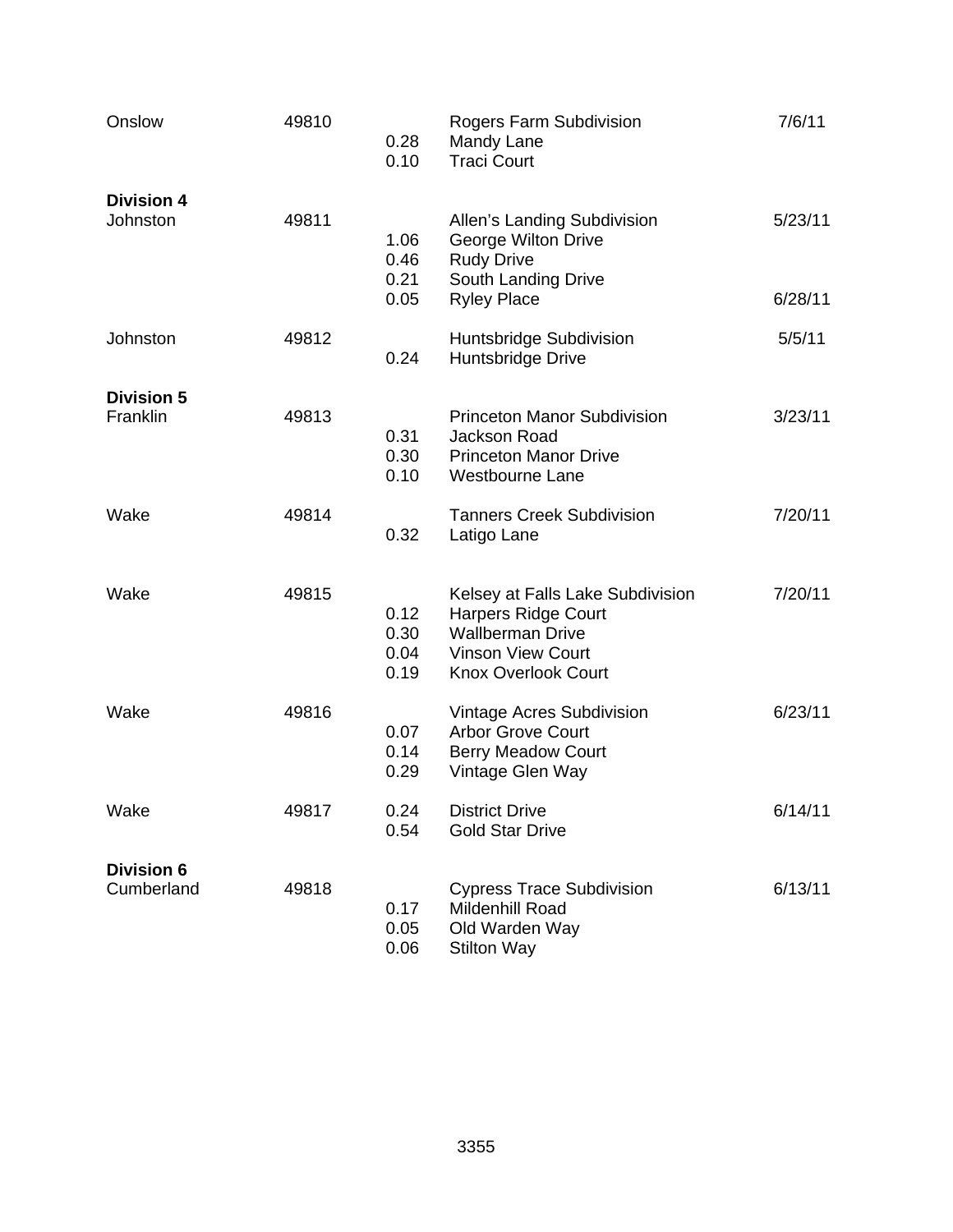| <b>Division 8</b>                   |       |                                              |                                                                                                                                                                     |          |
|-------------------------------------|-------|----------------------------------------------|---------------------------------------------------------------------------------------------------------------------------------------------------------------------|----------|
| Hoke                                | 49819 | 0.12<br>0.20<br>0.26<br>0.10<br>0.54<br>0.15 | <b>Brownstone Subdivision</b><br><b>Wheatfield Court</b><br><b>Red Oak Court</b><br><b>Bridle Drive</b><br>Dairy Court<br>Oakridge Drive<br><b>Wind Brook Court</b> | 6/20/11  |
| <b>Division 10</b>                  |       |                                              |                                                                                                                                                                     |          |
| Cabarrus                            | 49782 | 0.04<br>0.34                                 | <b>Christenbury Road</b><br>Cox Mill Road                                                                                                                           | 8/18/11  |
| Cabarrus                            | 49820 | 0.20                                         | <b>Blackwelder Estate Subdivision</b><br>Ponderosa Lane, SR 2537 Ext.                                                                                               | 11/17/10 |
| Mecklenburg                         | 49821 | 0.23                                         | West Tyvola Road - SR 1576                                                                                                                                          | 7/7/11   |
| Union                               | 49788 | 1.48<br>0.18                                 | <b>Goldmine Road</b><br>Sanford Lane                                                                                                                                | 3/28/11  |
| <b>Division 11</b><br><b>Wilkes</b> | 49822 | 0.15                                         | <b>Caudill's Landing Subdivision</b><br>Jim Caudill Road, SR 1179 Ext.                                                                                              | 7/8/11   |
| <b>Division 12</b>                  |       |                                              |                                                                                                                                                                     |          |
| Gaston                              | 49823 | 0.26                                         | Homesley Road                                                                                                                                                       | 3/21/11  |
| Iredell                             | 49824 | 0.50                                         | Stonecrest at Idlebrook Subdivision<br><b>Brandenburg Drive</b>                                                                                                     | 7/12/11  |

#### **Mileage Correction:**

Division 2 – Pitt County, SR 1624, Twisting Creek Road was added for 0.24 miles. The correct mileage should be 0.46 miles.

Division 10 – Union County, SR 1318, Lockhaven Road was added for 1.29 miles. The correct mileage should be 1.85 miles.

### **Road Abandonments:**

| County                      | Pet. No. | Length<br>(Miles) | <b>Description</b>       | Date of<br>Report |
|-----------------------------|----------|-------------------|--------------------------|-------------------|
| <b>Division 3</b><br>Pender | 49825    | 0.07              | SR 1671                  | 7/15/11           |
|                             |          |                   | <b>Battleground Road</b> |                   |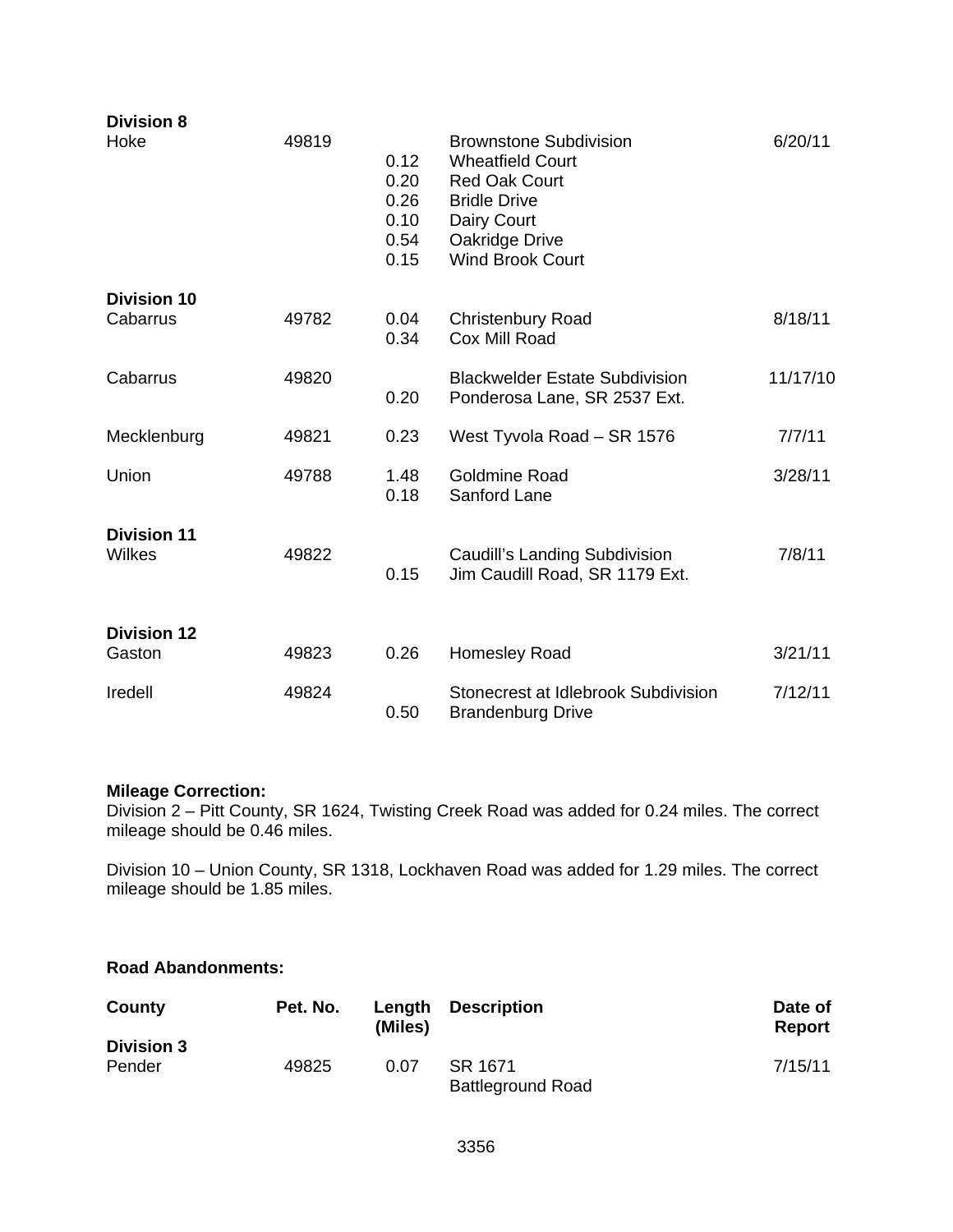| <b>Division 5</b><br>Durham | 49826 | 0.04 | Portion of old alignment of SR 1917<br><b>Mineral Springs Road</b> | 7/13/11 |
|-----------------------------|-------|------|--------------------------------------------------------------------|---------|
| <b>Division 8</b><br>Moore  | 49827 | 0.82 | SR 1843<br>Airport Road                                            | 7/18/11 |

#### **Approval – Divisionwide Small Construction, Statewide Contingency, Public Access, Economic Development**

The Board concurred with the staff recommendations and delegated authority to the

Secretary to award the following:

| <b>County</b>            | <b>Description</b>                                                                                                                                                    | <b>Type</b>                           | <b>Amount</b>                |
|--------------------------|-----------------------------------------------------------------------------------------------------------------------------------------------------------------------|---------------------------------------|------------------------------|
| Sampson<br>Div. 3        | Roseboro - Realignment of SR 1274 (W.<br>Clinton Street) at the intersection with West<br>Park Street.<br><b>WBS 43363</b>                                            | Contingency<br><b>TOTAL</b>           | \$32,000.00<br>\$32,000.00   |
| <b>Halifax</b><br>Div. 4 | Roanoke Rapids - replacement of damaged<br>curb and gutter in conjunction with the city's<br>streetscaping project that is currently<br>underway.<br><b>WBS 60001</b> | Small<br>Construction<br><b>TOTAL</b> | \$50,000.00<br>\$50,000.00   |
| Durham<br>Div. 5         | PE and R/W funds for a roundabout at the<br>intersection of SR1104/1105 (Herndon Road)<br>and SR1106 (Barbee/Massey Chapel Roads).<br><b>WBS 41731</b>                | Small<br>Construction<br><b>TOTAL</b> | \$50,000.00<br>\$50,000.00   |
| Person<br>Div. $5$       | Roxboro - Realignment of Ridge Road to the<br>intersection of Crestwood Drive with Chub Lake<br>Road.<br><b>WBS 43409</b>                                             | Small<br>Construction<br><b>TOTAL</b> | \$100,000.00<br>\$100,000.00 |
| Forsyth<br>Div. 9        | Lewisville – Matching local funds for sidewalks<br>along Lewisville-Clemmons Road. Companion<br>to 39745.3.4, U-4741 D STPDA-0927(2)<br><b>WBS 43412</b>              | Contingency<br><b>TOTAL</b>           | \$61,000.00<br>\$61,000.00   |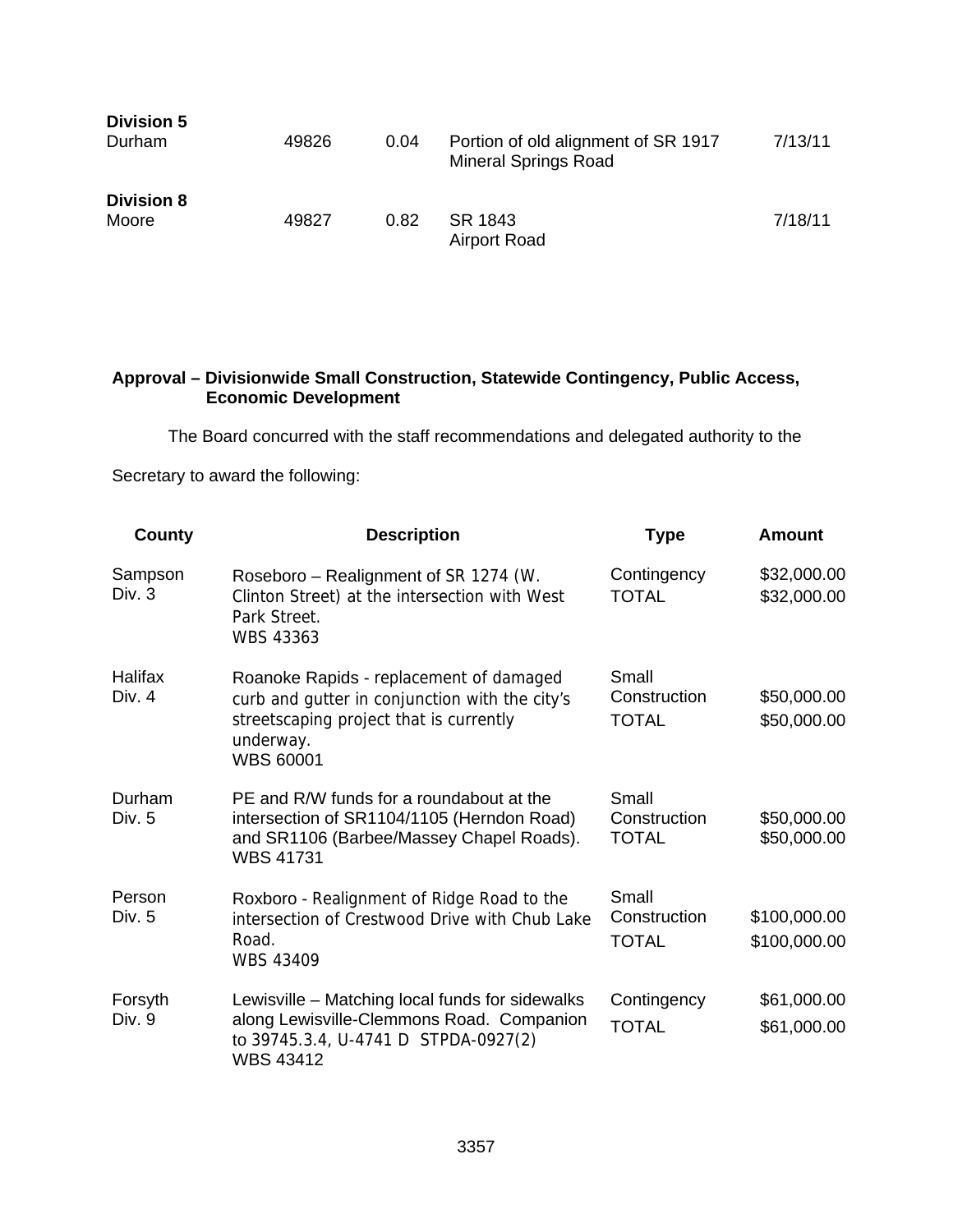| Mecklenburg<br>Div. 10 | Charlotte - Pave bus driveway and stabilize<br>bus parking lot at Ballantyne Elementary<br>School.<br><b>WBS 43253</b>                                                         | <b>Public Access</b><br><b>TOTAL</b>                  | \$34,474.57<br>\$34,474.57   |
|------------------------|--------------------------------------------------------------------------------------------------------------------------------------------------------------------------------|-------------------------------------------------------|------------------------------|
| Union<br>Div. 10       | Monroe - Pave bus driveway and stabilize bus<br>parking lot at new Kensington Elementary<br>School.<br><b>WBS 43269</b>                                                        | <b>Public Access</b><br><b>TOTAL</b>                  | \$42,698.00<br>\$42,698.00   |
| Gaston<br>Div. 12      | Improve Homesley Road to unpaved standards<br>in order to add to State maintenance system.<br><b>Other-Secondary Road Funds</b><br>WBS 12C.036081                              | Contingency<br><b>TOTAL</b>                           | \$24,000.00<br>\$24,000.00   |
| Cherokee<br>Div. 14    | Pave area on Tri-County Community College<br>campus to facilitate driver training for basic law<br>enforcement and fire/rescue/paramedic<br>personnel.<br><b>WBS 43347</b>     | Contingency<br><b>TOTAL</b>                           | \$220,000.00<br>\$220,000.00 |
| Cherokee<br>Div. 14    | WBS 42759 was established (8/09) to construct<br>a secondary means of ingress and egress to<br>the Tri-County Community College (TCCC)<br>campus.<br>Increase Funds and Close. | Small<br>Construction<br><b>TOTAL</b>                 | \$56,328.25<br>\$56,328.25   |
| <b>Summary:</b>        | <b>Number of Projects</b><br><b>Number of Divisions</b>                                                                                                                        | 10<br>$\overline{7}$                                  |                              |
|                        | <b>Small Construction Commitment</b><br><b>Public Access Commitment</b><br>\$<br><b>Contingency Commitment</b><br><b>TOTAL</b>                                                 | \$256,328.25<br>77,172.57<br>337,000.00<br>670,500.82 |                              |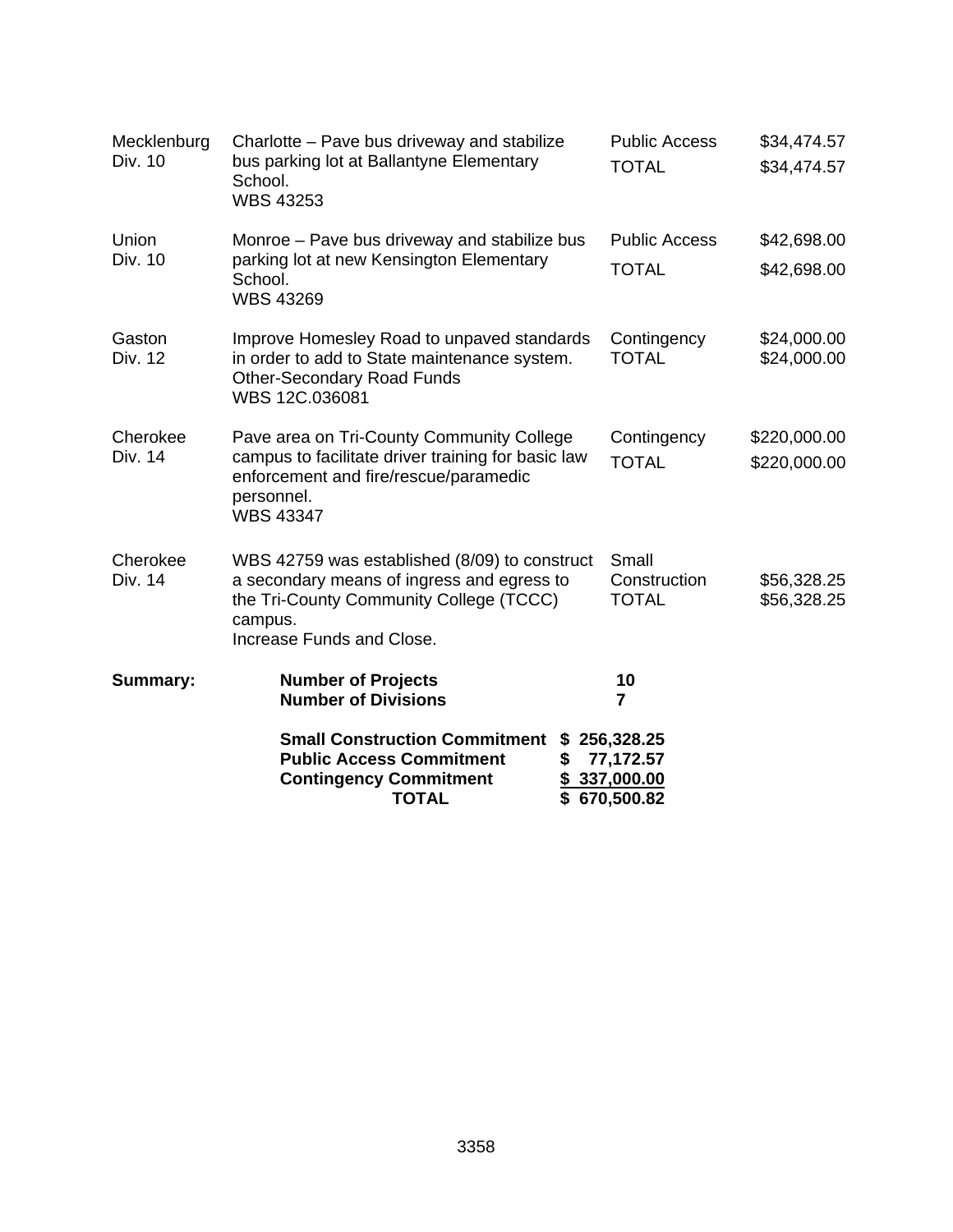#### **Approval – Public Transportation**

A motion was made by Board Member Wall, which was seconded by Board Member

Proffitt, to approve the following:

#### **Rural Capital Program**

#### **Division 11**

|           | Project No. AppalCART (serving Boone and Watauga County) - | \$300,000 Total |  |
|-----------|------------------------------------------------------------|-----------------|--|
| 12-SF-007 | was awarded \$5.5 million through the American             | 300,000 State   |  |
|           | Reinvestment and Recovery Act (ARRA) to construct a        |                 |  |
|           | 24,000 square foot transit administrative/maintenance      |                 |  |
|           | facility. The project was delayed due to weather and the   |                 |  |
|           | prime contractor hadsubcontractors that went out of        |                 |  |
|           | business. AppalCART and the prime contractor disagreed     |                 |  |
|           | on seversl change order requests and contract              |                 |  |
|           | amendments that would compensate the prime for             |                 |  |
|           | additional costs incurred due to project delays. The prime |                 |  |
|           | stopped work on the project while seeking resolution to    |                 |  |
|           | the issues.                                                |                 |  |
|           |                                                            |                 |  |

 Both parties recently entered into mediation to complete the facility project. The prime requested change orders that have been negotiated and settled. The mediation settlement agreement resolved that a change order in the amount of \$300,000 for extended general conditions be honored.

 The approved ARRA construction budget balance is Insufficient to absorb the \$300,000 identified in the settlement agreement. The facility is approximately 90% complete and the remaining balance is being reserved for any additional change orders that may arise. The prime contractor has committed to completing the facility by November 23, 2011 contingent upon receipt of all funds From the negotiated settlement.

 AppalCART is requesting \$300,000 in state rural capital Funds to honor the mediation settlement agreement.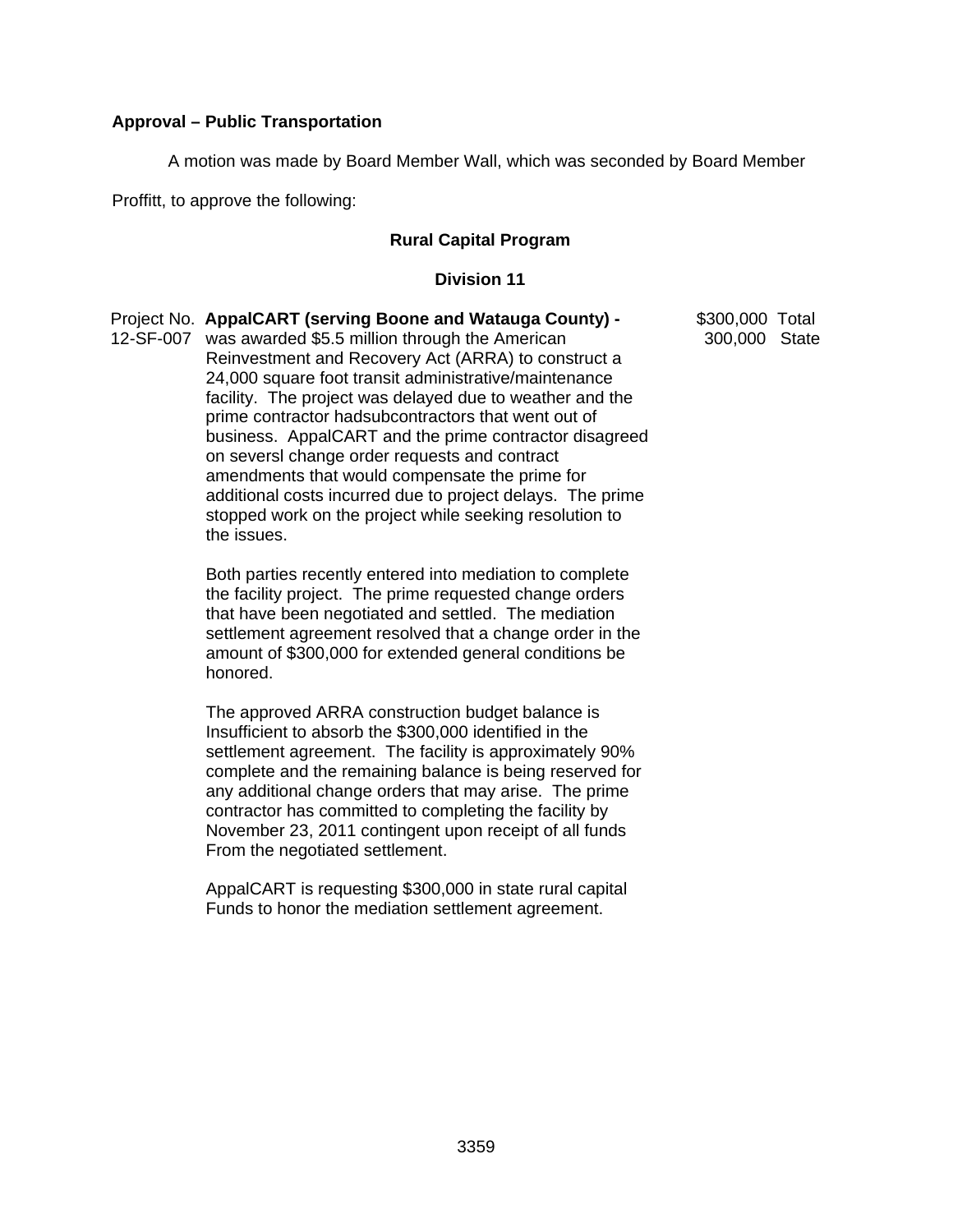| Project No. Mountain Projects, Inc. is requesting additional state                                   | \$8,000 Total |             |
|------------------------------------------------------------------------------------------------------|---------------|-------------|
| 04-SF-006 funds to complete their design work for the construction of                                | \$7,200 State |             |
| their Administration/Operations Transit Facility to serve<br>their community's transportation needs. |               | \$800 Local |

Due to some changes necessitated by the site and incorporation of "green" features into the design, the plans need to be updated, adding to the cost of the design work. American Reinvestment and Recovery Act (ARRA) funds will support \$305,800 of the costs related to completing this facility.

#### **Public Transportation Grant Program**

### **Division 5**

| Project No. The City of Raleigh (operating as Capital Area Transit - | \$368,713 Total   |  |
|----------------------------------------------------------------------|-------------------|--|
| 11-09-488 CAT) received approval for a Federal Transit               | \$294,970 Federal |  |
| Administration Urbanized Area Formula Program (Section               | \$36,871 State    |  |
| 5307) capital grant. This grant requests a State match of            | \$36,872 Local    |  |
| 10% for costs associated with Metropolitan planning. The             |                   |  |
| recommended effective date for reimbursement of eligible             |                   |  |
| costs is July 1, 2010 through June 30, 2012 to coincide              |                   |  |
| with the period of performance authorized by the Federal             |                   |  |
| <b>Transit Administration</b>                                        |                   |  |
|                                                                      |                   |  |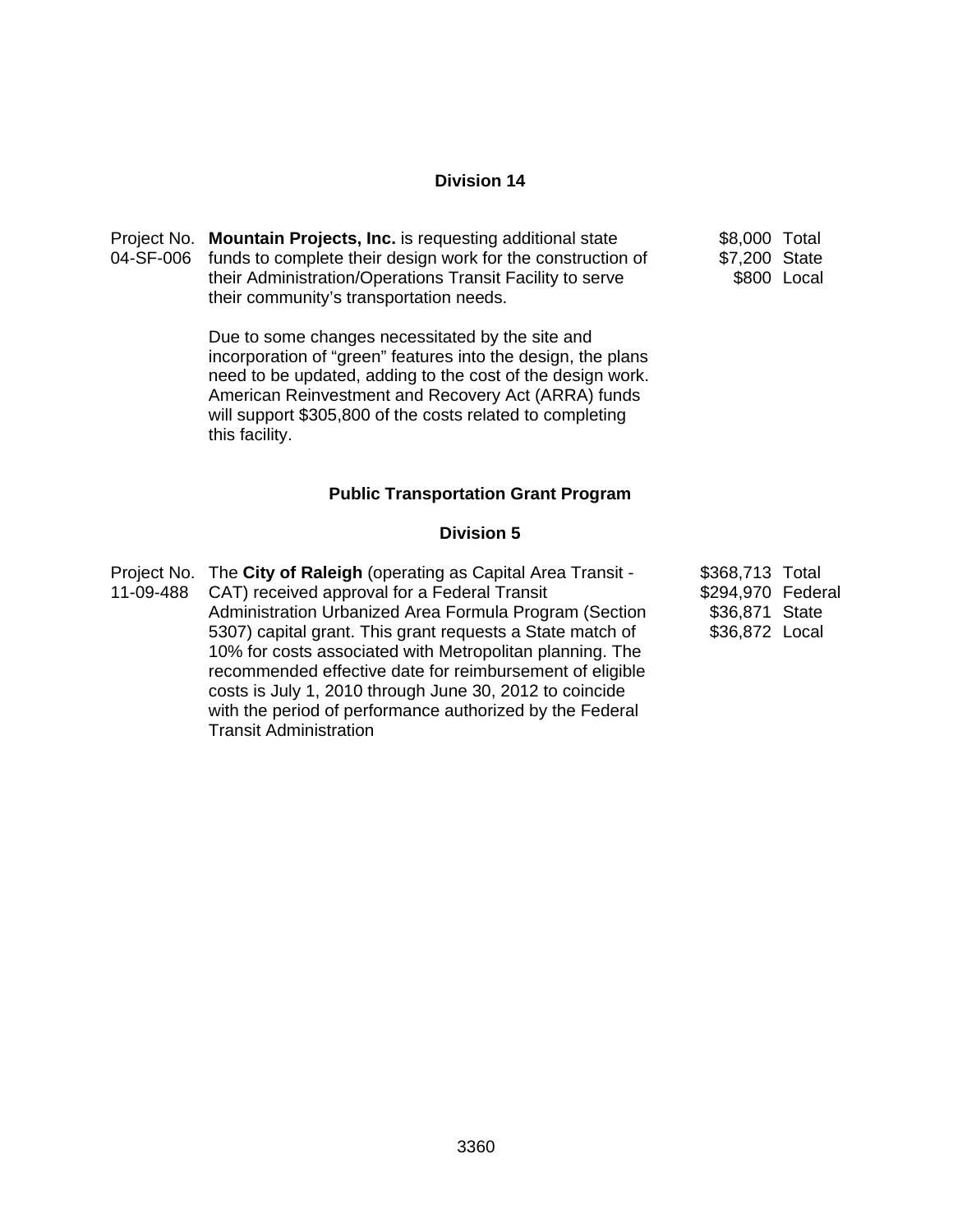### **Divisions 11, 12 & 13**

|           | Project No. The Western Piedmont Regional Transit Authority   | \$175,000 Total   |  |
|-----------|---------------------------------------------------------------|-------------------|--|
| 11-09-480 | received approval for a Federal Transit Administration        | \$140,000 Federal |  |
|           | (FTA) Urbanized Area Formula Program (Section 5307)           | \$17,500 State    |  |
|           | capital grant. The grant will be used to purchase shop        | \$17,500 Local    |  |
|           | equipment for the purpose of providing in-house vehicle       |                   |  |
|           | maintenance and for long-term and short range transit         |                   |  |
|           | planning activities. The authority is requesting a 10% state  |                   |  |
|           | match to the grant. The recommended effective date for        |                   |  |
|           | reimbursement of eligible project costs is July 1, 2010 to    |                   |  |
|           | coincide with the period of performance authorized by the     |                   |  |
|           | Federal Transit Administration. The grant was not             |                   |  |
|           | executed until late April 2011 and due to that, the authority |                   |  |
|           | has requested that the period of performance be July 1,       |                   |  |
|           | 2010 - June 30, 2012.                                         |                   |  |
|           |                                                               |                   |  |

| Item I-1 Summary | 4 Projects | Federal Funds Administered by |          |
|------------------|------------|-------------------------------|----------|
|                  |            | NCDOT:                        | \$0      |
|                  |            | State:                        | \$61,571 |

### **Approval – Rail Program**

A motion was made by Board Member Wall, which was seconded by Board Member

Proffitt, to approve the following:

Board Member Alford abstained from voting on all Projects with Norfolk Southern.

| <b>Town/County</b><br><b>Division</b> | <b>Project Description</b>                                                                                                                                                                                                                                                                                                                                                                                                                                                                                                                                                                | <b>Estimated Cost</b> |
|---------------------------------------|-------------------------------------------------------------------------------------------------------------------------------------------------------------------------------------------------------------------------------------------------------------------------------------------------------------------------------------------------------------------------------------------------------------------------------------------------------------------------------------------------------------------------------------------------------------------------------------------|-----------------------|
| 1. Statewide                          | Board approval is requested for the annual operating agreement<br>between the Department and the National Railroad Passenger<br>Corporation (Amtrak) for rail passenger service under the name<br>Carolinian between Washington, D.C. and Charlotte, and under<br>the name Piedmont between Raleigh and Charlotte. The<br>operating cost for the service for the period October 1, 2011<br>through September 30, 2012 is estimated to be up to \$4,222,194<br>(\$351,850/month), including the actual costs for locomotive fuel<br>and host railroad payments.<br>WBS 43413 and 42801.3.1 | \$4,222,194           |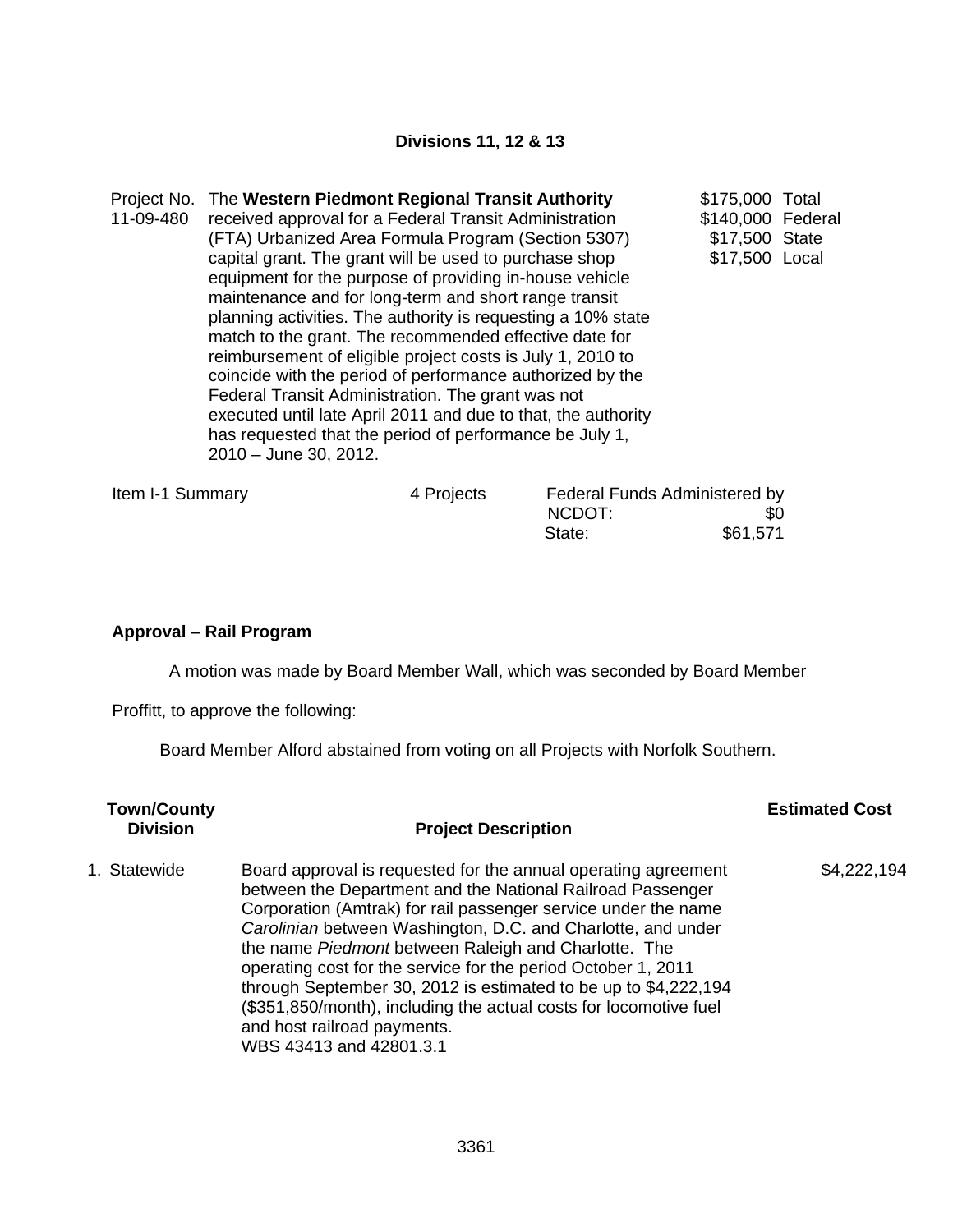2. Norfolk **Southern** Railway Company (NS) North Carolina Railroad Company (NCRR) Wake County Division 5 P-5201 As per our State Maintained Road/Railroad Crossing Closure Procedures, Morrisville Parkway (SR 3060)(Crossing No. 904 436A, MP H 69.70) was evaluated for safety improvements by a diagnostic team made up of Rail Division and Division 5 engineers. The latest public involvement activity was held on October 25, 2010, to receive input regarding the proposed safety improvement project. The Highway Division 5 and Rail Division staff have evaluated this crossing and determined that the safety improvements will provide a positive impact on traffic. The proposed project will be as follows: permanent closure and removal of the Morrisville Parkway (SR 3060) at-grade crossing and construction of a proposed grade separation to replace the atgrade crossing at this location. These improvements will improve efficiency of rail traffic and improve safety for vehicular and pedestrian traffic. This is a double track construction project funded by the American Recovery and Reinvestment Act (ARRA). The estimated cost is \$16 million. After carefully considering safety for motorists and train crews and impact to property owners, staff recommends approval by the Board of Transportation to continue the necessary procedures for grade separating the Morrisville Parkway (SR 3060) crossing. 3. Norfolk **Southern** Railway Company (NS) North Carolina Railroad Company (NCRR) Durham County crossing and determined that the safety improvements will provide Division 5 U-4716 As per our State Maintained Road/Railroad Crossing Closure Procedures, Hopson Road (SR 1978)(Crossing No. 734 746Y, MP H 64.57) was evaluated for safety improvements by a diagnostic team made up of Rail Division and Division 5 engineers. The latest public involvement activity was held on January 14, 2010, to receive input regarding the proposed safety improvement project. The Highway Division 5 and Rail Division staff have evaluated this a positive impact on traffic. The proposed project will be as follows: permanent closure and removal of the Hopson Road (SR 1978) and Church Street atgrade crossings (SR 1980) (Crossing No. 734 748M, MP H 65.29) and construction of a proposed grade separation to replace the Hopson Road (SR 1978) crossing. These improvements will improve efficiency of rail traffic and improve safety for vehicular and pedestrian traffic. This is a double track construction project funded by the American Recovery and Reinvestment Act (ARRA). The estimated cost is \$14 million. After carefully considering safety for motorists and train crews and impact to property owners, staff recommends approval by the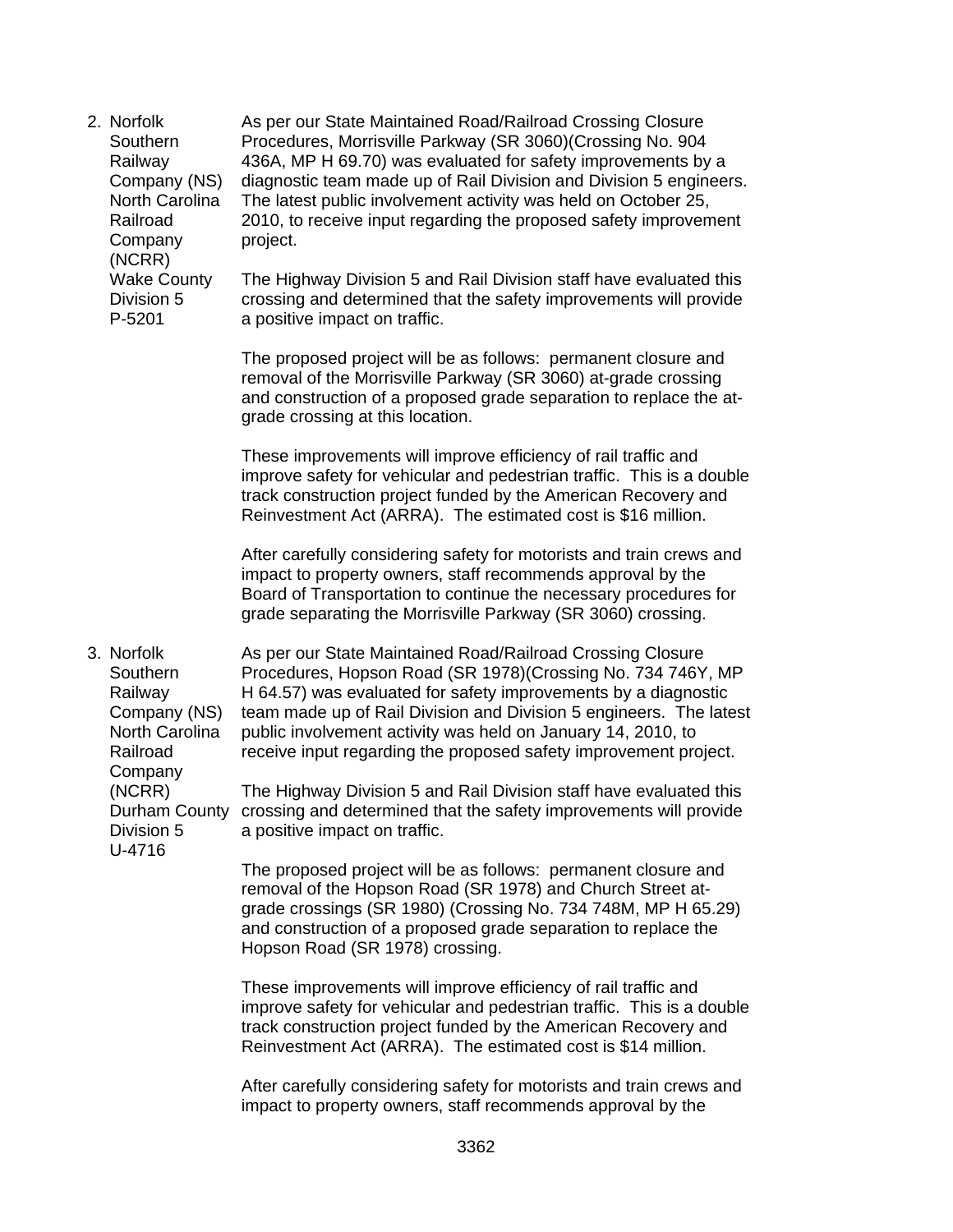Board of Transportation to continue the necessary procedures for grade separating the Hopson Road (SR 1978) crossing.

- 4. Guilford County NCDOT Rail Division completed a comprehensive Traffic Division 7 Y-4807B Separation Study in April 2004 to evaluate (22) public railroad/highway at-grade crossings in and around the municipalities in east Guilford County and (1) in Alamance County. Authority is now requested to accept up to \$300,000 in Federal Fiscal Year 2010 Section 1103(f) Railway-Highway Crossing Hazard Elimination in High Speed Rail Corridor funds to conduct further environmental screening and identify functional designs which will be used to prepare documentation for upcoming implementation and construction. WBS 40325.1.59
- 5. Norfolk Southern Railway Company (NS) North Carolina Railroad Company (NCRR) Guilford County As per our State Maintained Road/Railroad Crossing Closure Procedures, the McLeansville Road (SR 2819)(Crossing No. 722 976R, MP H 8.02), was evaluated for safety improvements by a diagnostic team made up of Rail Division and Division 7 engineers. The latest public involvement activity was held on March 31, 2011, to receive input regarding the proposed safety improvement project. The Highway Division 7 and Rail Division staff have evaluated this

Division 7 P-5204

crossing and others in the vicinity and have determined that the closures of this crossing and other area crossings would not have an adverse impact on traffic because these are low volume, redundant crossings.

The proposed project will consist of the permanent closure and removal of the following at-grade crossings: Carmon Road (SR 2755)(Crossing No. 722 978E, MP H 9.09), Bullard and Black (Private) (Crossing No. 722 977X, MP H 8.61); McLeansville Road (SR 2819) (Crossing No. 722 976R, MP H 8.02), and Frieden Church Road (SR 2746)(Crossing No. 722 975J, MP H 7.60); construction of a proposed grade separation at the McLeansville Road (SR 2819) crossing; construction of a driveway connection to Hines Andrews Road (SR 2858) as alternate access for the Bullard and Black (Private) Crossing; and installation of a turnaround on Bethel Church Road (SR 2930) at its intersection with SR 2819.

These improvements will improve efficiency of rail traffic and improve safety for vehicular and pedestrian traffic. This is a double track construction project funded by the American Recovery and Reinvestment Act (ARRA). The estimated cost is \$5 million.

After carefully considering safety for motorists and train crews and impact to property owners, staff recommends approval by the Board of Transportation to continue the necessary procedures for grade separating the McLeansville Road (SR 2819) crossing.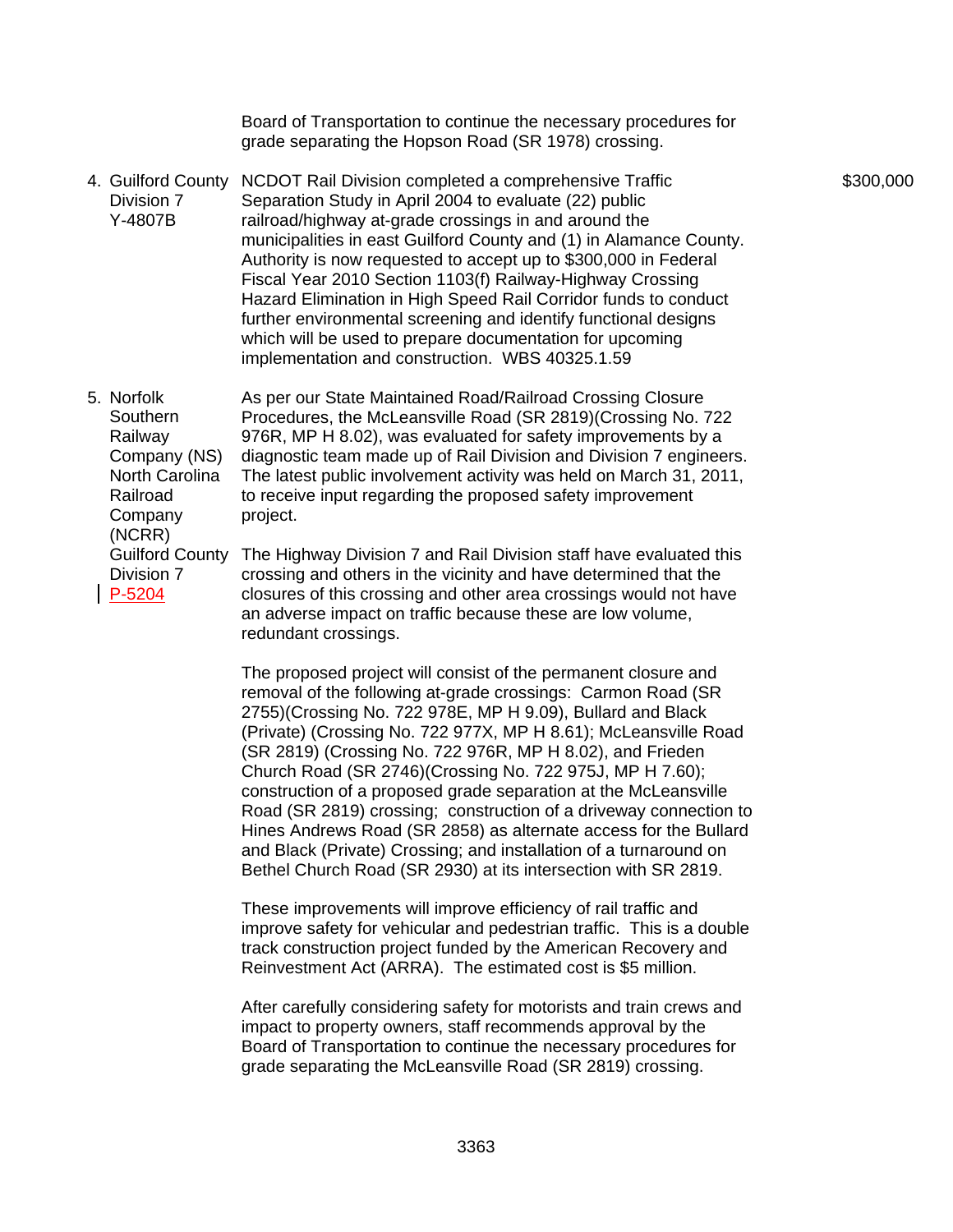6. Norfolk Southern As per our State Maintained Road/Railroad Crossing Closure Railway Company (NS) North Carolina Railroad Company (NCRR) Davidson County Procedures, the Norfolk Southern rail corridor through Davidson County was evaluated for crossing consolidation and safety improvements by a diagnostic team made up of Rail Division and Division 9 engineers. The latest public involvement activity was held on August 9, 2009, to receive input regarding a proposed railroad (Bowers to Lake) double track project.

Division 9 C-4901

The Highway Division 9 and Rail Division staff have evaluated crossings along this portion of the corridor and determined that the closure of certain crossings will not have an adverse impact on traffic because these are low volume, redundant crossings and that identified grade separations at SR 2024 and SR 2005 will provide a positive impact on traffic.

The proposed project will consist of the permanent closure and removal of the following at-grade crossings: Upper Lake Road (SR 2024)(Crossing No. 722 316 E, MP MAIN 311.18), Lower Lake Road (SR 2020)(722 315X, MP MAIN 311.99), Turner Road (SR 2005)(Crossing No. 722 314R, MP MAIN 313.09), and Lee Smith Road (Private)(Crossing No. 722 313J, MP MAIN 313.96); construction of a proposed grade separation at SR 2024 and SR 2005; and provision of alternate access for Lee Smith Road (Private) crossing.

These improvements will improve efficiency of rail traffic and improve safety for vehicular and pedestrian traffic. This is a double track construction project funded by the American Recovery and Reinvestment Act (ARRA). The estimated cost is \$10.1 million.

After carefully considering safety for motorists and train crews and impact to property owners, staff recommends approval by the Board of Transportation to continue the necessary procedures for grade separating the Upper Lake Road (SR 2024) and Turner Road (SR 2005) crossings.

7. Norfolk Southern As per our State Maintained Road/Railroad Crossing Closure Railway Company (NS) North Carolina Railroad Company (NCRR) Rowan County Division 9 Procedures, Klumac Road (SR 2541)(Crossing No. 715 273W, MP MAIN 335.2) was evaluated for safety improvements by a diagnostic team made up of Rail Division and Division 9 engineers. The latest public involvement activity was held on January 30, 2006, to receive input regarding the proposed safety improvement project. The Highway Division 9 and Rail Division staff have evaluated this

U-3459 crossing and determined that the safety improvements will provide a positive impact on traffic.

> The proposed project will be as follows: permanent closure and removal of the Klumac Road (SR 2541) at-grade crossing and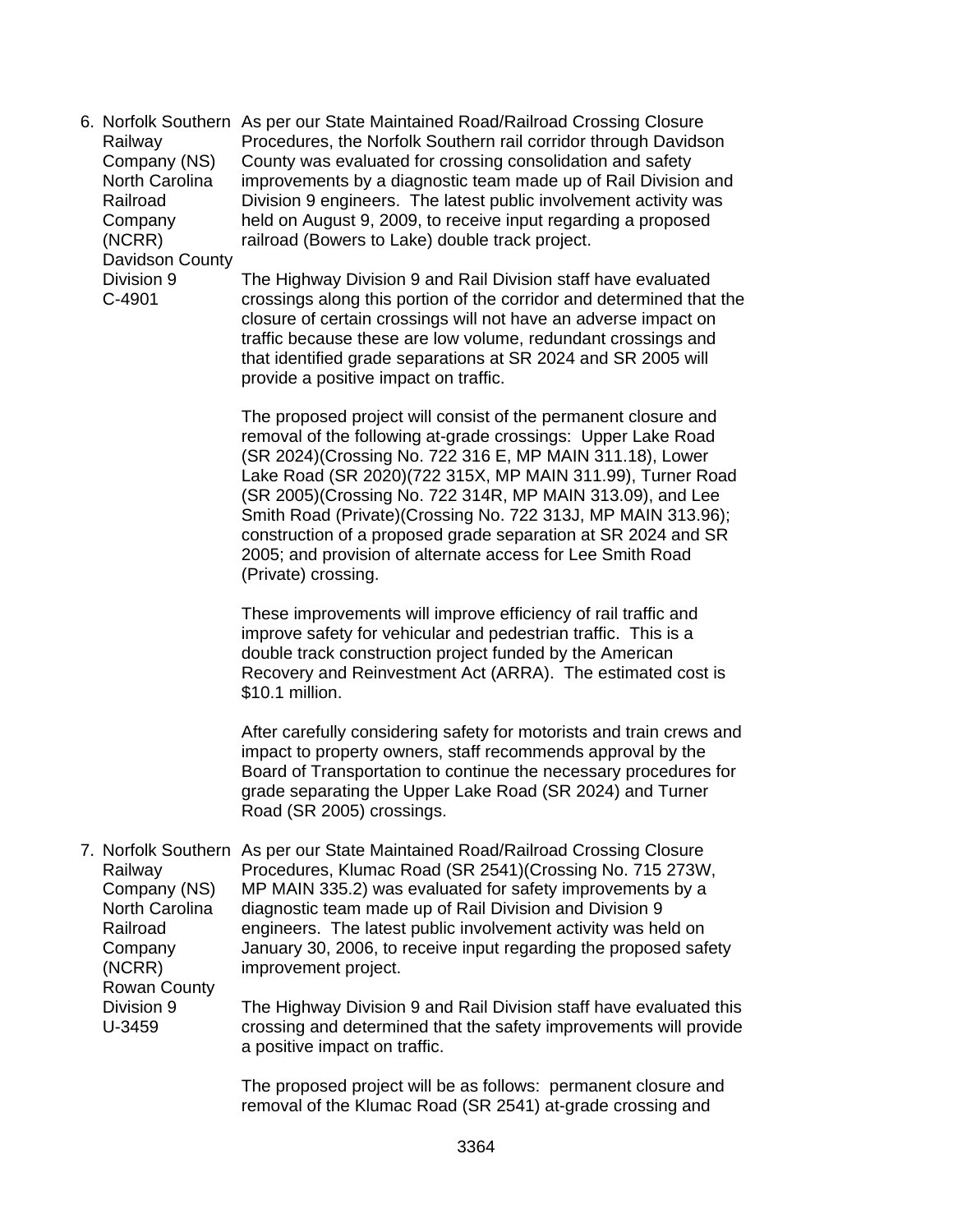construction of a proposed grade separation to replace the atgrade crossing at this location.

These improvements will improve efficiency of rail traffic and improve safety for vehicular and pedestrian traffic. This is a double track construction project funded by the American Recovery and Reinvestment Act (ARRA). The estimated cost is \$9.2 million.

After carefully considering safety for motorists and train crews and impact to property owners, staff recommends approval by the Board of Transportation to continue the necessary procedures for grade separating Klumac Road (SR 2541) crossing.

8. Norfolk Southern As per our State Maintained Road/Railroad Crossing Closure Railway Company (NS) North Carolina Railroad **Company** (NCRR) Rowan County Procedures, the Norfolk Southern rail corridor through Rowan County was evaluated for crossing consolidation and safety improvements by a diagnostic team made up of Rail Division and Division 9 engineers. Public involvement activities have been held, and a public hearing is scheduled for Fall 2012 regarding the proposed railroad (Reid to North Kannapolis) double track project.

Division 9 P-5206

The Highway Division 9 and Rail Division staff have evaluated crossings along this portion of the corridor and determined that the closure of certain crossings will not have an adverse impact on traffic because these are low volume, redundant crossings and that identified proposed grade separations at Kimball Road (SR 1211) and Peeler Road (SR 2538) and 24th Street Extension will provide a positive impact on traffic.

The proposed project will consist of the permanent closure and removal of the following at-grade crossings: Noble Acres Drive (Private) (Crossing No. 724 364B, MP MAIN 337.09), Reid Farm Drive (Private) (Crossing No. 724 366 P, MP MAIN 337.52), Peach Orchard Road (SR 2539)(Crossing No. 724 367W, MP MAIN 337.98), Peeler Road (SR 2538)(Crossing No. 724 369K, MP MAIN 338.40), Platinum Construction Company (Private)(Crossing No. 724 370E, MP MAIN 339.07), Mount Hope Church Road (SR 1505) (Crossing No. 724 376V, MP Main 340.96), E. Thom Street (SR 1232)(Crossing No. 724 388P, MP MAIN 343.94), Eudy Road (SR 1220)(Crossing No. 724 390R, MP MAIN 344.44), N. Central Avenue (Crossing No. 724 391X, MP MAIN 345.08), E. Mill Street (Crossing No. 724 395A, MP MAIN 345.69), E. 29th Street (SR 1251)(Crossing No. 724 397N, MP MAIN 346.82), E. 22nd Street (SR 1254)(Crossing No. 724 398V, MP MAIN 347.28), and E. 18th Street (Crossing No. 724 399C, MP MAIN 347.55); construction of proposed grade separations at Kimball Road (SR 1211) and Peeler Road (SR 2538) and 24th Street Extension; and provision of alternate access for Noble Acres Drive, Reid Farm Drive, and Platinum Construction Company Crossings, all of which are private.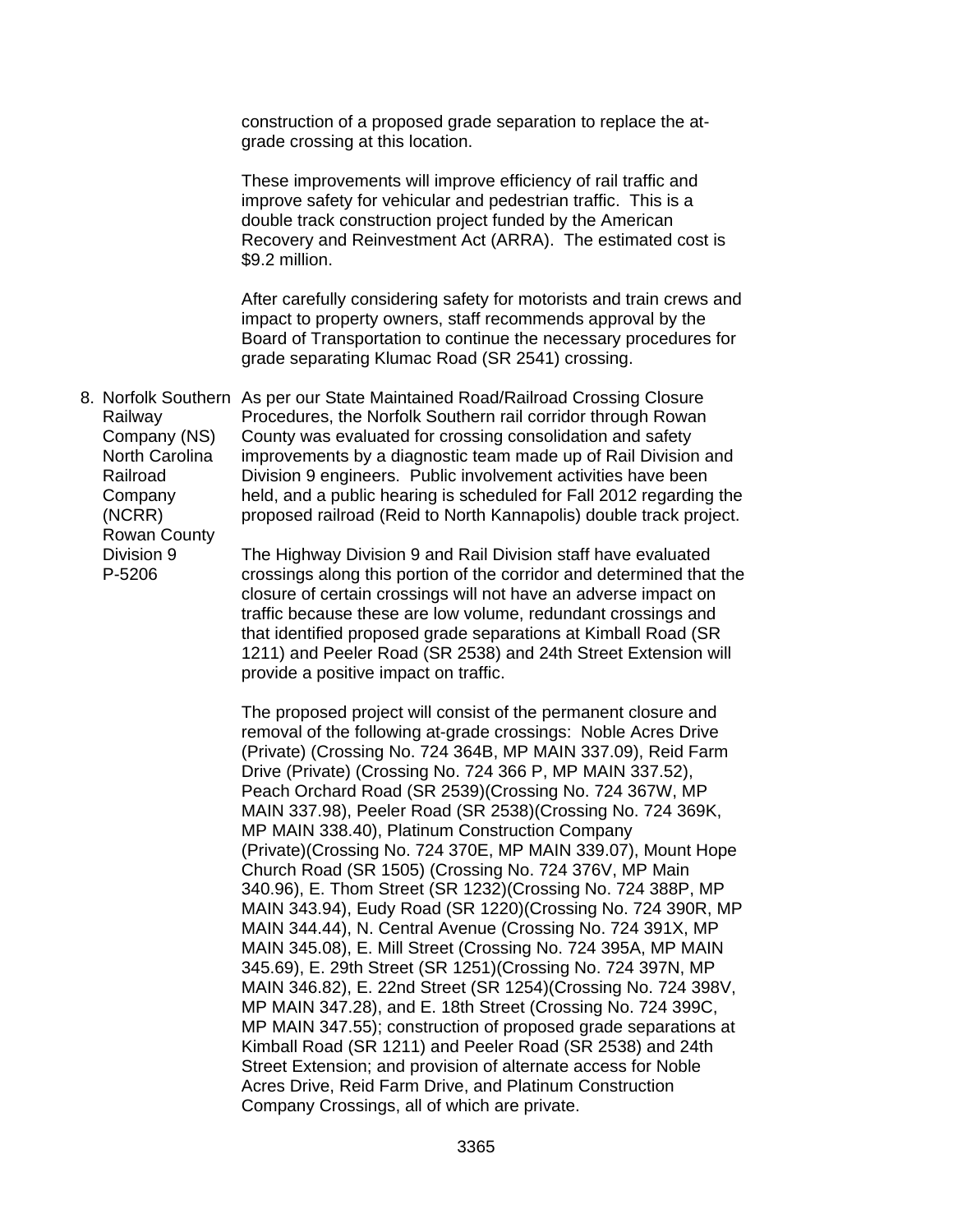These improvements will improve efficiency of rail traffic and improve safety for vehicular and pedestrian traffic. This is a double track construction project funded by the American Recovery and Reinvestment Act (ARRA). The estimated cost is \$28.8 million.

After carefully considering safety for motorists and train crews and impact to property owners, staff recommends approval by the Board of Transportation to continue the necessary procedures for grade separating Peeler Road (SR 2538) and Kimball Road (SR1211) and 24th Street Extension locations.

9. Norfolk Southern As per our State Maintained Road/Railroad Crossing Closure Railway Company (NS) North Carolina Railroad Company (NCRR) Cabarrus County Mecklenburg Procedures, the Norfolk Southern rail corridor through Rowan County was evaluated for crossing consolidation and safety improvements by a diagnostic team made up of Rail Division and Division 10 engineers. Public involvement activities have been held and a public hearing is scheduled for Fall 2012 regarding the proposed railroad (Haydock to Junker) double track project. The Highway Division 10 and Rail Division staff have evaluated

**County** Division 10 P-5208

crossings along this portion of the corridor and determined that the closure of certain crossings will not have an adverse impact on traffic because these are low volume, redundant crossings and that identified proposed grade separations at SR 1158, SR 1304, SR 1173, and Grier Road will provide a positive impact on traffic.

The proposed project will consist of permanent closure and removal of the following at-grade crossings: Pharr Mill Road (SR 1158)(Crossing No. 715 325L, MP MAIN 361.50), Shamrock Road (SR 1160)(Crossing No. 715 328G, MP MAIN 362.88), Hickory Ridge Road (SR 1138) (Crossing No. 715 330H, MP MAIN 363.95), Robinson Church Road (SR 1166)(Crossing No. 715 331P, MP MAIN 364.12), NS Maintenance Drive (Private)(Crossing No. 715 329N, MP MAIN 363.32), Caldwell Road (SR 1173)(Crossing No. 715 332W, MP MAIN 365.24), Millbrook Road (SR 1182)(715 334K, MP MAIN 365.62), City of Charlotte (Private)(Crossing No. 917 037B, MP MAIN 365.85), Duke Power Company (Private) (Crossing No. 715 335S, MP MAIN 366.29), Cochrane (Private)(Crossing No. 715 336Y, MP MAIN 366.61), Newell Hickory-Grove Road (SR 2853)(Crossing No. 715 348T, MP MAIN 370.71), and Orr Road (Crossing No. 715 350U, MP MAIN 372.19); construction of a proposed at grade separation at the SR 1158 and SR 1173 crossings; extension of SR 1304 to SR 1138 and construction of a new grade separation of the NS/NCRR tracks; extension of Grier Road to Old Concord Road (SR 2426) and construction of a new grade separation of the NS/NCRR tracks; provision of alternate access for City of Charlotte, Duke Power Company, and Cochrane through the extension of Caldwell Park Drive.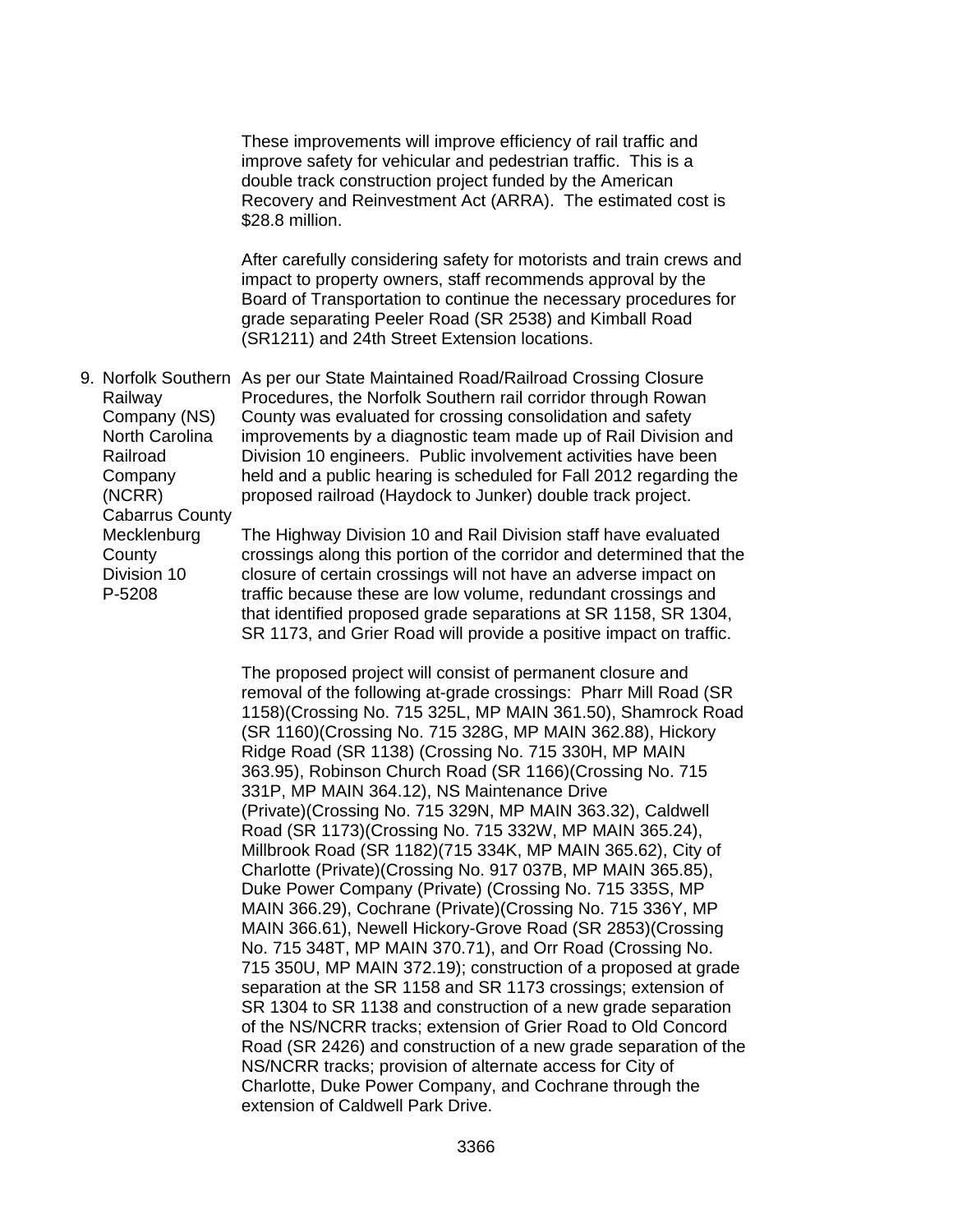10. Brunswick **County**  Division 3 11. Rutherford Co. Division 13 These improvements will improve efficiency of rail traffic and improve safety for vehicular and pedestrian traffic. This is a double track construction project funded by the American Recovery and Reinvestment Act (ARRA). The estimated cost is \$16 million. After carefully considering safety for motorists and train crews and impact to property owners, staff recommends approval by the Board of Transportation to continue the necessary procedures for grade separating the Pharr Mill Road (SR 1158), Roberta Road (SR 1304), Caldwell Road (SR 1173) and Grier Road crossings. State Rail Industrial Access Program funds are needed to partially finance the costs of constructing tracks to serve Project Soccer. The company is considering constructing a new facility in Brunswick County, NC. The company proposes to hire 900 employees and make a capital investment of about \$340 million. They plan to receive at least 1,343 carloads of freight per year. Funding is contingent upon an environmental review and all other Rail Industrial Access Program requirements being satisfied, and is conditional on implementation of transportation improvements necessary to protect the safety of the public, contractors and employees of Project Soccer. Funding is also contingent upon a construction schedule that complies with grant requirements. WBS 43419 State Rail Industrial Access funds are needed to partially finance the costs of constructing a rail industrial access track to serve Project Chrysalis. The company is considering construction of a new facility in Rutherford County. The company proposes to hire about 240 new employees and make a capital investment of about \$360 million. They anticipate receiving at least 4,300 carloads of rail freight per year and require rail access in order to choose the Rutherford County site for the facility. Funding is contingent upon an environmental review, a construction schedule that complies with grant requirements, all other Rail Industrial Access Program requirements being satisfied and is conditional on implementation of transportation improvements necessary to protect the safety of the public contractors and employees of Project Chrysalis. The

Up to \$95,000

Up to \$300,000

Rail Division recommends approval of a \$300,000 award for this project; \$150,000 committed from 2011 RIAP funds and the

remainder from 2012 RIAP funds. WBS 43416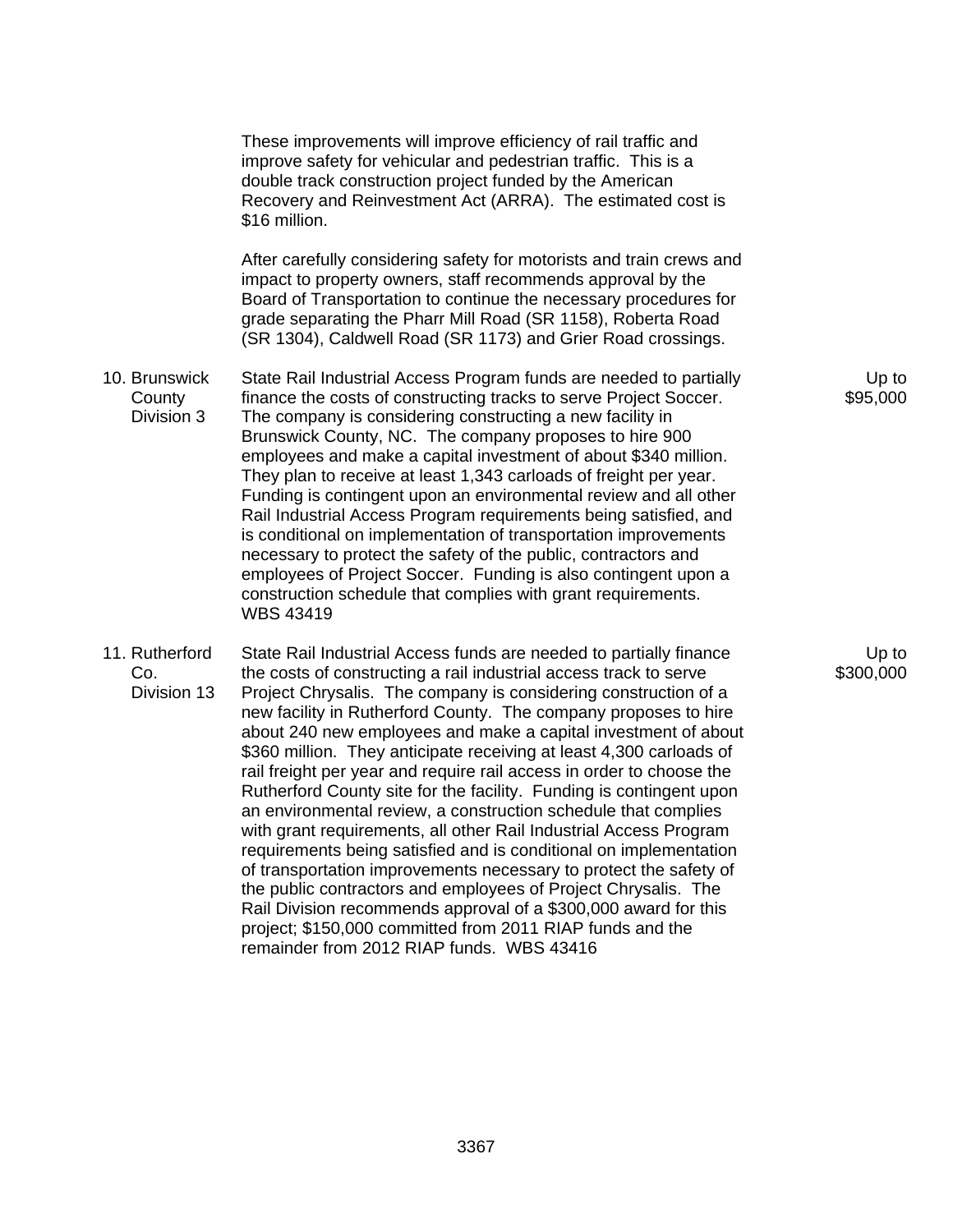## **Approval – Specific State Funds for Construction Projects**

A motion was made by Board Member Wall, which was seconded by Board Member

Proffitt, to approve the following:

| Town/<br>County<br><b>Division</b>                     | Project<br><b>Description</b>                                                                                                                                                                                                                                                                                           | <b>Estimated</b><br>Cost |
|--------------------------------------------------------|-------------------------------------------------------------------------------------------------------------------------------------------------------------------------------------------------------------------------------------------------------------------------------------------------------------------------|--------------------------|
| Greenville / Pitt Co.<br>Div. 2<br>U-5018A             | Project WBS 41431.2.2<br>NC 43 from west of US 264 (Martin Luther King, Jr. Highway)<br>to SR 1204 (B's Barbeque Road). \$750,000.00 has previously<br>been approved for right of way and utilities. Additional funds<br>are needed to cover expenditures that have or will exceed the<br>previously authorized budget. | \$215,000.00             |
| Carrboro /<br>Orange Co.<br>Div. 7<br>U-2803           | Project WBS 34860.1.1<br>SR 1919 (Smith Level Road) from Rock Haven Drive to Bridge<br>88 over Morgan Creek. \$1,196,611.00 has previously been<br>approved for preliminary engineering. Additional funds are<br>needed to cover expenditures that have or will exceed the<br>previously authorized budget.             | \$128,000.00             |
| Wilkes Co.<br><b>Div. 11</b><br>R-3405                 | Project WBS 35579.2.1<br>NC 18 from SR 1002 (Mountain View Road) to SR 1717<br>(Yellow Banks Road). \$500,000.00 has previously been<br>approved for right of way and utilities. Additional funds are<br>needed to cover expenditures that have or will exceed the<br>previously authorized budget.                     | \$623,000.00             |
| Hendersonville /<br>Henderson Co.<br>Div. 14<br>U-4428 | Project WBS 35025.2.2<br>US 64 (6th Avenue) from SR 1180 (Blythe Street) to<br>Buncombe Street, 0.922 mile. \$4,984,000.00 has previously<br>been approved for construction. Additional funds are needed<br>to cover expenditures that have or will exceed the previously<br>authorized budget.                         | \$1,071,000.00           |
| Statewide<br>M-0219                                    | Project WBS 35511<br>Statewide - Aerial Photography for projects which cannot be<br>forecast or have an urgent need. \$953,441.00 previously<br>been approved for preliminary engineering. Additional funds<br>are needed to cover expenditures that have or will exceed the<br>previously authorized budget.           | \$266,000.00             |
| <b>ITEM J SUMMARY</b>                                  | 5 PROJECTS                                                                                                                                                                                                                                                                                                              | \$2,303,000.00           |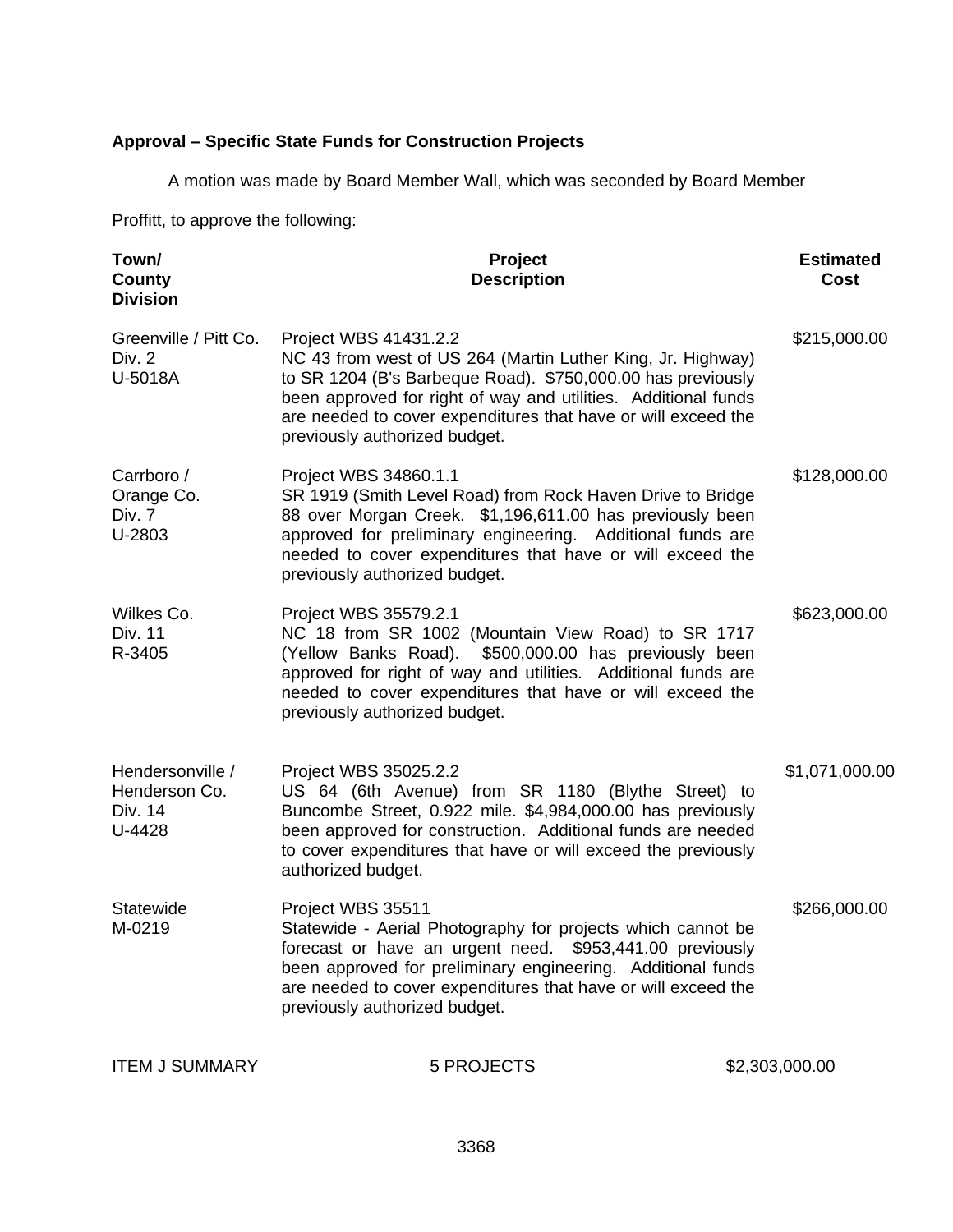## **Approval – Specific North Carolina Trust Funds – Intrastate System**

A motion was made by Board Member Wall, which was seconded by Board Member

Proffitt, to approve the following:

### **Trust Funds - Intrastate System**

| Town/<br><b>County</b><br><b>Division</b>         | Project<br><b>Description</b>                                                                                                                                                                                                                                                                                                                                                                | <b>Estimated</b><br>Cost |
|---------------------------------------------------|----------------------------------------------------------------------------------------------------------------------------------------------------------------------------------------------------------------------------------------------------------------------------------------------------------------------------------------------------------------------------------------------|--------------------------|
| Guilford -<br>Rockingham Cos.<br>Div. 7<br>R-2413 | Project WBS 34429.1.1<br>NC 68 Connector from SR 2133 (Pleasant Ridge Road) to<br>US 220 / NC 68. \$8,982,727.00 has previously been<br>approved for preliminary engineering. Additional funds are<br>needed to cover expenditures that have or will exceed the<br>previously authorized budget.                                                                                             | \$365,000.00             |
| Caldwell-<br>Watauga Cos.<br>Div. 11<br>R-2237    | Project WBS 34402.1.1<br>US 321 from north of NC 268 to US 221 at Blowing Rock.<br>\$10,750,300.00 has previously been approved for preliminary<br>engineering. Additional funds are needed<br>to<br>cover<br>expenditures that have or will exceed the previously<br>authorized budget.                                                                                                     | \$255,000.00             |
| Caldwell Co.<br><b>Div. 11</b><br>R-2237C         | Project WBS 34402.2.6<br>US 321 from SR 1500 (Blackberry Road) to US 221 at<br>Blowing Rock.<br>\$21,450,000.00 has previously been<br>approved for right of way and utilities. Additional funds of<br>\$6,832,652.00 are requested for relocation of power lines<br>and fiber optics and \$4,110,000.00 to cover expenditures that<br>have or will exceed the previously authorized budget. | \$10,942,652.00          |
| Shelby /<br>Cleveland Co.<br>Div. 12<br>R-2707C   | Project WBS 34497.2.4<br>US 74 Bypass from west of NC 226 to west of NC 150.<br>\$4,689,687.00 has previously been approved for appraisal<br>and acquisition of specific parcels. Additional funds are<br>requested for appraisal of specific parcel 950.                                                                                                                                    | \$25,000.00              |
| Rutherford Co.<br>Div. 13<br>R-2233               | Project WBS 34400.1.2<br>US 221 from the South Carolina State Line to north of<br>SR 1366 (Roper Loop Road) west of Rutherfordton.<br>\$1,943,753.00 has previously been approved for preliminary<br>engineering. Additional funds are<br>needed to cover<br>expenditures that have or will exceed the previously<br>authorized budget.                                                      | \$328,000.00             |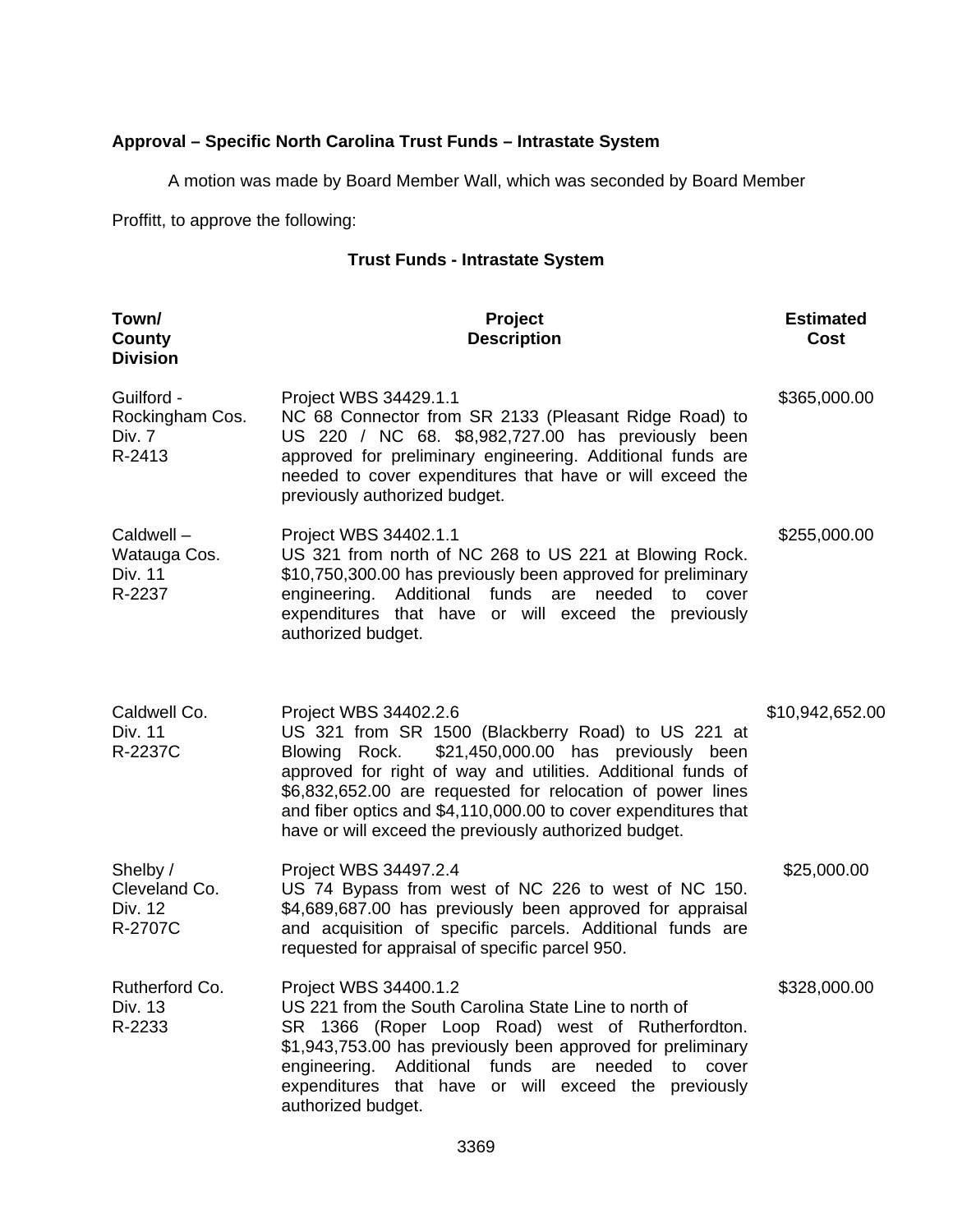| McDowell -<br><b>Rutherford Cos.</b><br>Div. 13<br>R-2597 | Project WBS 35608.1.1<br>US 221 from north of SR 1366 (Roper Loop Road) in<br>Rutherford County to SR 1153 (Goose Creek Road) in<br>McDowell County. \$2,724,971.00 has previously been<br>approved for preliminary engineering. Additional funds are<br>needed to cover expenditures that have or will exceed the<br>previously authorized budget.                    | \$144,000.00   |
|-----------------------------------------------------------|------------------------------------------------------------------------------------------------------------------------------------------------------------------------------------------------------------------------------------------------------------------------------------------------------------------------------------------------------------------------|----------------|
| Mitchell - Yancey<br>Cos.<br>Div. 13<br>R-2519            | Project WBS 35609.1.1<br>US 19 East from SR 1336 (Jacks Creek Road) in Yancey<br>County to the multi-lane section west of Spruce Pine in<br>Mitchell County. \$7,939,198.00 has previously been approved<br>for preliminary engineering. Additional funds are needed to<br>cover expenditures that have or will exceed the previously<br>authorized budget.            | \$238,000.00   |
| Yancey Co.<br>Div. 13<br>R-2519A                          | Project WBS 35609.2.1<br>US 19 East from SR 1336 (Jacks Creek Road) to NC 80 in<br>Yancey County. \$18,534,000.00 has previously been<br>approved for right of way and utilities. Additional funds of<br>\$1,800,000.00 are requested for utilities relocation and<br>\$586,000.00 to cover expenditures that have or will exceed<br>the previously authorized budget. | \$2,386,000.00 |

## **TRUST FUND INTRASTATE SUMMARY 8 PROJECTS \$14,683,652.00**

## **Trust Funds - Urban Loops**

| Town/<br>County<br><b>Division</b>                | <b>Project</b><br><b>Description</b>                                                                                                                                                                                                                                                                  | <b>Estimated</b><br>Cost |
|---------------------------------------------------|-------------------------------------------------------------------------------------------------------------------------------------------------------------------------------------------------------------------------------------------------------------------------------------------------------|--------------------------|
| Greensboro /<br>Guilford Co.<br>Div. 7<br>U-2525  | Project WBS 34821.1.1<br>Greensboro Eastern Loop from SR 2303 (Lawndale Drive) to north<br>of I-40-85. \$7,445,292.00 has previously been approved for<br>preliminary engineering. Additional funds are needed to cover<br>expenditures that have or will exceed the previously authorized<br>budget. | \$288,000.00             |
| Greensboro /<br>Guilford Co.<br>Div. 7<br>U-2525C | Project WBS 34821.2.4<br>Greensboro Eastern Loop from US 29 north of Greensboro to<br>SR 2303 (Lawndale Drive). \$10,781,624.00 has previously been<br>approved for advanced appraisal and acquisition of specific parcels.<br>Additional funds are requested for appraisal of Specific Parcel 970.   | \$25,000.00              |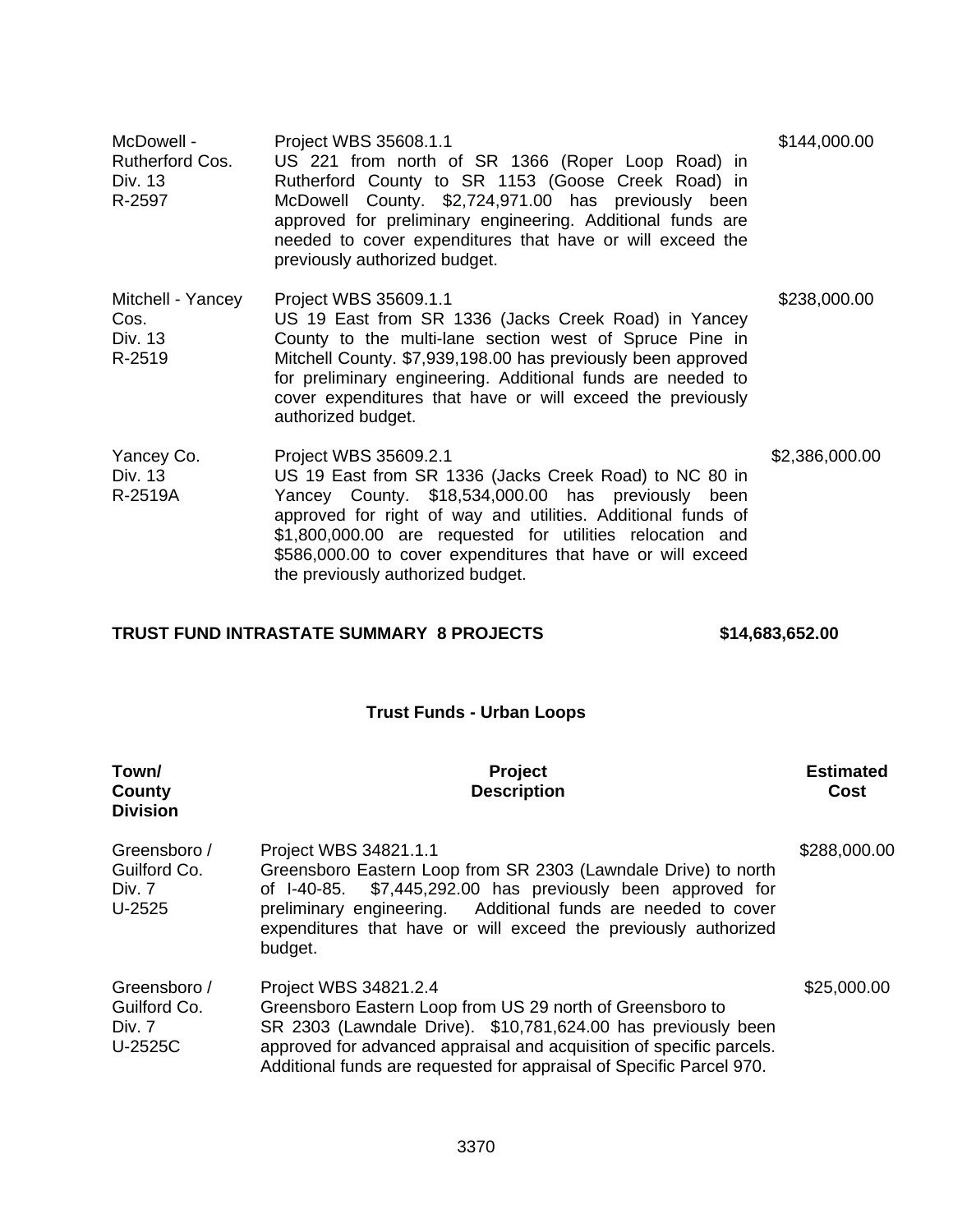| U-2579AB                                            |                                               | from I-40 to I-40 Business / US 421. \$23,114,794.00 has previously<br>been approved for appraisal and advanced acquisition of specific<br>parcels. Additional funds are requested for appraisal of Specific                                                             |                                 |              |
|-----------------------------------------------------|-----------------------------------------------|--------------------------------------------------------------------------------------------------------------------------------------------------------------------------------------------------------------------------------------------------------------------------|---------------------------------|--------------|
|                                                     |                                               | Parcel 885 for \$25,000.00, Specific Parcel 887 for \$25,000.00 and<br>Specific Parcel 888 for \$25,000.00 and advanced acquisition of                                                                                                                                   |                                 |              |
|                                                     |                                               | Specific Parcel 812 (Property of Jeffery L. James) for \$205,432.00,                                                                                                                                                                                                     |                                 |              |
|                                                     |                                               | Specific Parcel 819 (Property of James M. Foody) for \$127,276.00<br>and Specific Parcel 838 (Property of Deborah S. Boone, et. al.<br>formerly estate of Thelma Snider) for \$149,320.00.                                                                               |                                 |              |
| Winston-Salem /<br>Forsyth Co.<br>Div. 9<br>U-2579E | Project WBS 34839.2.8<br>Specific Parcel 883. | Winston-Salem Northern Beltway Eastern Section (Future I-74)<br>from SR 2211 (Baux Mountain Road) to NC 8. \$3,202,493.00 has<br>previously been approved for appraisal and advanced acquisition of<br>specific parcels. Additional funds are requested for appraisal of |                                 | \$25,000.00  |
| <b>TRUST FUND URBAN LOOP</b>                        |                                               | <b>4 PROJECTS</b>                                                                                                                                                                                                                                                        |                                 | \$895,028.00 |
| <b>TRUST FUND URBAN LOOP</b>                        |                                               | TRUST FUND INTRASTATE SUMMARY 8 PROJECTS<br><b>4 PROJECTS</b>                                                                                                                                                                                                            | \$14,683,652.00<br>\$895,028.00 |              |

**SUMMARY OF TRUST FUNDS 12 PROJECTS \$15,578,680.00** 

## **Approval – Funds for Specific Spot Safety Improvement Projects**

The Board concurred with the staff recommendations and delegated authority to the

Secretary to award the following:

| Town/<br>County<br><b>Division</b>           | <b>Project</b><br><b>Description</b>                                                                                                                                                                       | <b>Estimated</b><br>Cost |
|----------------------------------------------|------------------------------------------------------------------------------------------------------------------------------------------------------------------------------------------------------------|--------------------------|
| Pasquotank Co.<br>Div. 1<br><b>SS-4901AB</b> | Project WBS 43408.3.1<br>SR 1101 (Peartree Road) at SR 1169 (Pitts Chapel Road / Four<br>Forks Road). Initial construction funds are requested for<br>installation of an all-way stop.<br>File 01-11-3850C | \$10,000.00              |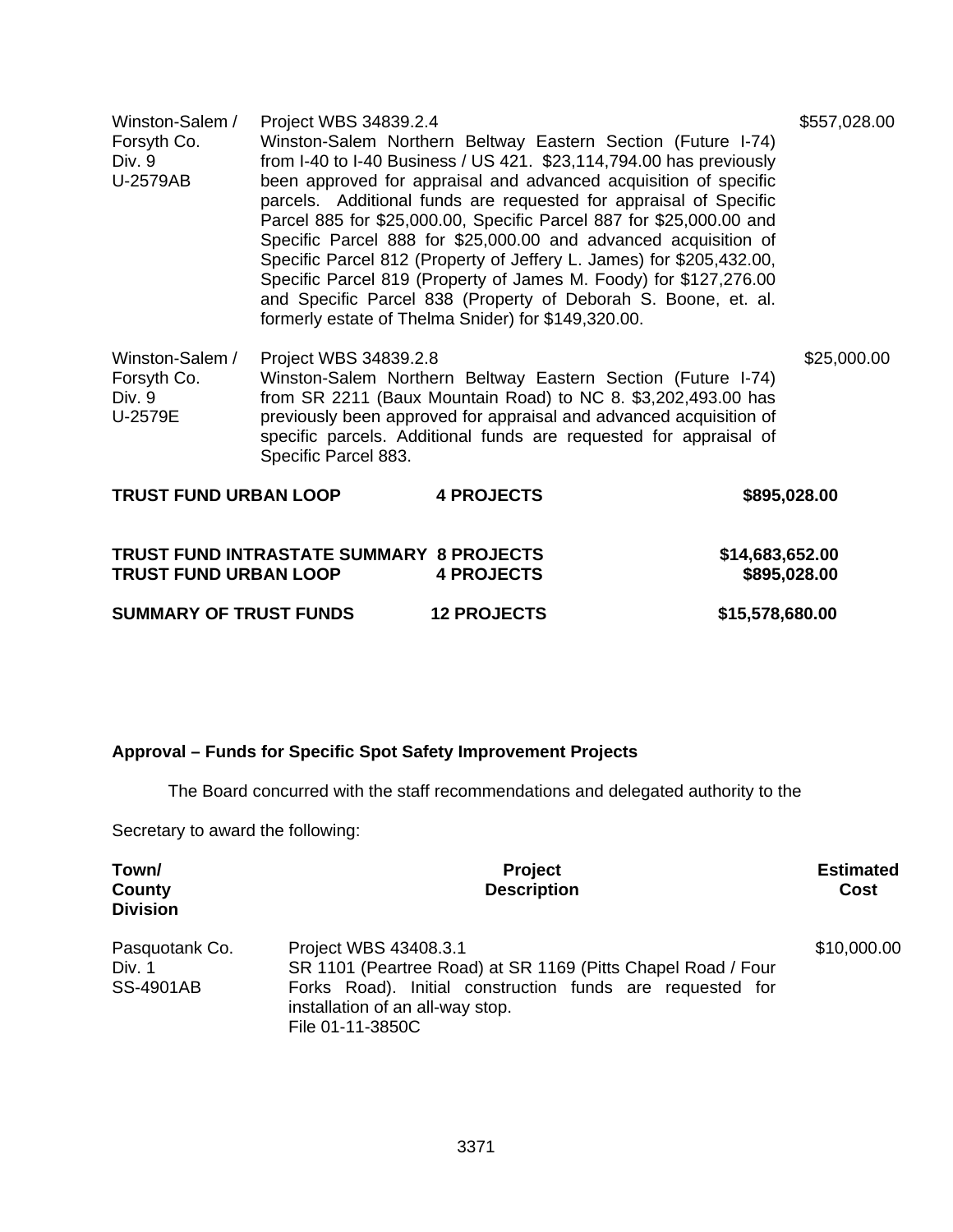| Raleigh / Wake Co.<br>Div. $5$<br><b>SS-4905AE</b> | Project WBS 42198.2<br>SR 1348 (Trailwood Road) at SR 1355 (Lineberry Drive /<br>Canine Tech Way). \$1,000.00 in right of way and utilities funds<br>have previously been approved for traffic signal installation.<br>Funds were previously taken down and the project closed.<br>Additional funds are requested to pay a recently submitted utility<br>invoice. WBS will be temporarily reopened.<br>File 05-07-229-1 | \$5,604.21  |
|----------------------------------------------------|-------------------------------------------------------------------------------------------------------------------------------------------------------------------------------------------------------------------------------------------------------------------------------------------------------------------------------------------------------------------------------------------------------------------------|-------------|
| Ashe Co.<br>Div. 11<br>SS-4911P                    | Project WBS 43043.3.1<br>US 221 at Westwood Elementary School. \$50,000.00 in<br>construction funds has previously been approved<br>for<br>construction of a turn lane and concrete island. Additional funds<br>are requested due to an increase in construction costs.<br>File 11-09-201-1                                                                                                                             | \$42,000.00 |

| <b>ITEM L SUMMARY</b> | <b>3 PROJECTS</b> | \$57,604.21 |
|-----------------------|-------------------|-------------|
|                       |                   |             |

### **Approval – Funds for Specific Federal-Aid Projects**

A motion was made by Board Member Wall, which was seconded by Board Member

Proffitt, to approve the following:

Board Member Collett abstained from voting on Project U-2509 in Mecklenburg County.

#### **Division 1**

#### **Bridge**

| Town/<br>County               | <b>Project</b><br><b>Description</b>                                                                                                    | <b>Estimated</b><br>Cost                                     |
|-------------------------------|-----------------------------------------------------------------------------------------------------------------------------------------|--------------------------------------------------------------|
| Bertie Co.<br><b>BD-5101A</b> | WBS 45347.2.2, BRZ-1235(5)<br>Replace Bridge #20 over Stoney Creek on SR 1235. Funds<br>are needed for right of way and utilities.      | \$30,000.00<br>Cost<br>\$24,000.00 Fed.<br>\$6,000.00 State  |
| Martin Co.<br><b>BD-5101C</b> | WBS 45347.2.4, BRZ-1501(13)<br>Replace Bridge #20 over Sweetwater Creek on SR 1501.<br>Funds are needed for right of way and utilities. | \$5,000.00<br>Cost<br>\$4,000.00<br>Fed.<br>\$1,000.00 State |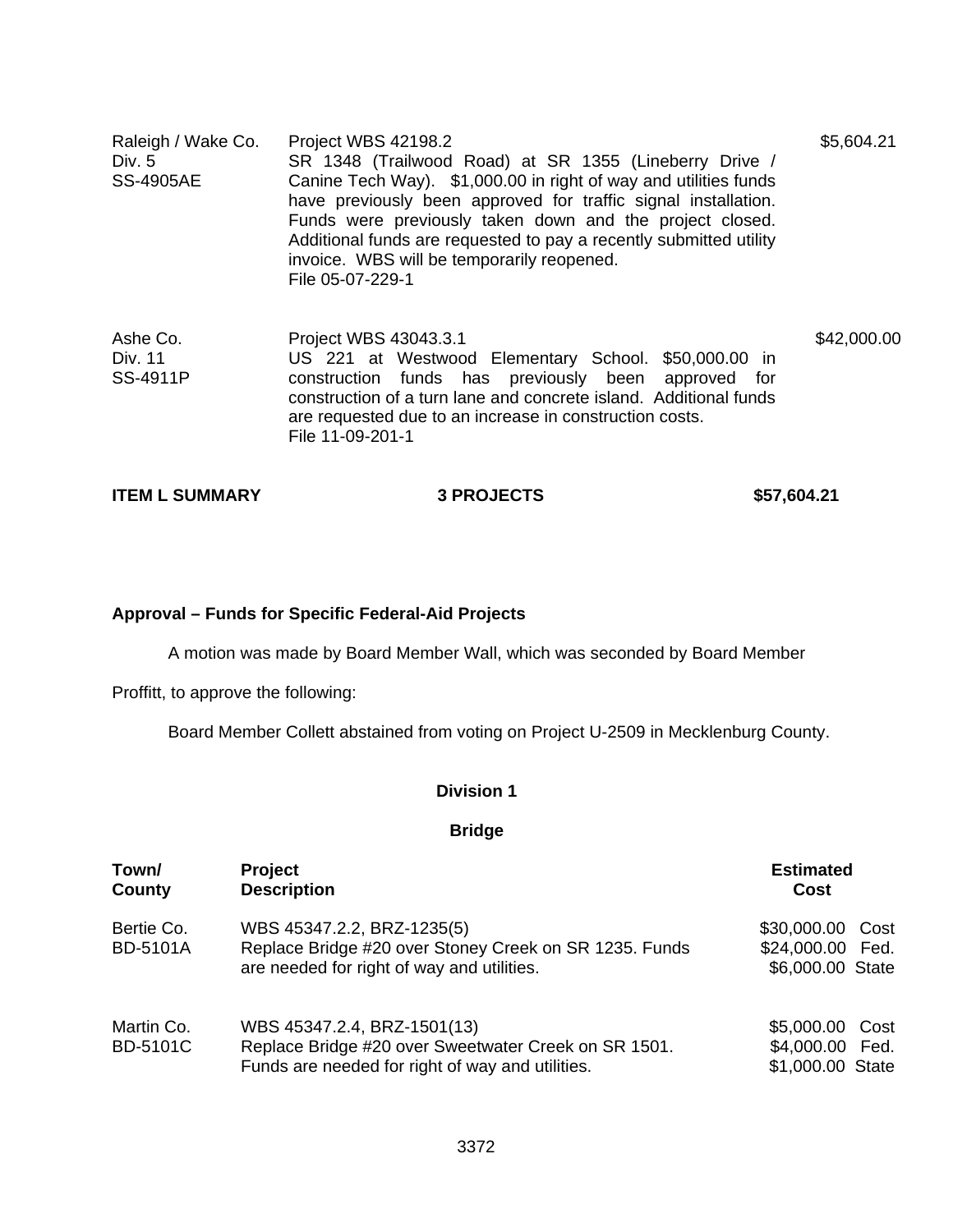| Pasquotank      | WBS 40177.2.1, BRZ-1308(8)                               | \$75,000.00 Cost  |  |
|-----------------|----------------------------------------------------------|-------------------|--|
| Co.             | Replace Bridge #23 over Knobb's Creek on SR 1308. Funds  | \$60,000.00 Fed.  |  |
| B-4922          | are needed for right of way and utilities.               | \$15,000.00 State |  |
| Perquimans      | WBS 45347.2.5, BRZ-1204(2)                               | \$20,000.00 Cost  |  |
| Co.             | Replace Bridge #28 over the Perquimans River on SR 1204. | \$16,000.00 Fed.  |  |
| <b>BD-5101D</b> | Funds are needed for right of way and utilities.         | \$4,000.00 State  |  |

## **National Highway**

| Town/<br>County        | Project<br><b>Description</b>                                                                                                                                                                                                | <b>Estimated</b><br>Cost                               |              |
|------------------------|------------------------------------------------------------------------------------------------------------------------------------------------------------------------------------------------------------------------------|--------------------------------------------------------|--------------|
| Beaufort Co.<br>K-3800 | WBS 38748.2.1, NHS-0017(32)<br>US 17 - Beaufort County Rest Area. \$400,000.00 has<br>previously been approved for right of way and utilities.<br>Additional funds are needed based on the latest estimate for<br>utilities. | \$325,250.00 Cost<br>\$260,200.00<br>\$65,050.00 State | Fed.         |
| Craven Co.<br>R-5516   | WBS 45492.1.1, NHS-0070(154)<br>US 70 at Slocum Road at the Cherry Point Military Base.<br>Funds are needed for preliminary engineering for planning<br>and environmental studies only.                                      | \$350,000.00<br>\$280,000.00<br>\$70,000.00 State      | Cost<br>Fed. |
|                        | <b>Bridge</b>                                                                                                                                                                                                                |                                                        |              |
| Beaufort Co.<br>B-4418 | WBS 38359.2.1, BRSTP-0099(5)<br>Replace Bridge #54 over St. Clair Creek on NC 99. Funds are<br>needed for right of way and utilities.                                                                                        | \$107,000.00<br>\$85,600.00<br>\$21,400.00 State       | Cost<br>Fed. |
| Beaufort Co.<br>B-4421 | WBS 33694.2.1, BRSTP-1003(31)<br>Replace Bridge #42 over Durham Creek on SR 1003. Funds<br>are needed for right of way and utilities.                                                                                        | \$150,000.00<br>\$120,000.00<br>\$30,000.00 State      | Cost<br>Fed. |
| Beaufort Co.<br>B-5203 | WBS 45301.2.1, BRZ-1532(4)<br>Replace Bridge #157 over Pungo Creek on SR 1532. Funds<br>are needed for right of way and utilities.                                                                                           | \$20,000.00<br>\$16,000.00<br>\$4,000.00 State         | Cost<br>Fed. |
| Beaufort Co.<br>B-5205 | WBS 45303.3.1, BRZ-1626(4)<br>Replace Bridge #139 over a canal on SR 1626, 0.095 mile.<br>Funds are needed for construction.                                                                                                 | \$691,300.00<br>\$553,040.00<br>\$138,260.00 State     | Cost<br>Fed. |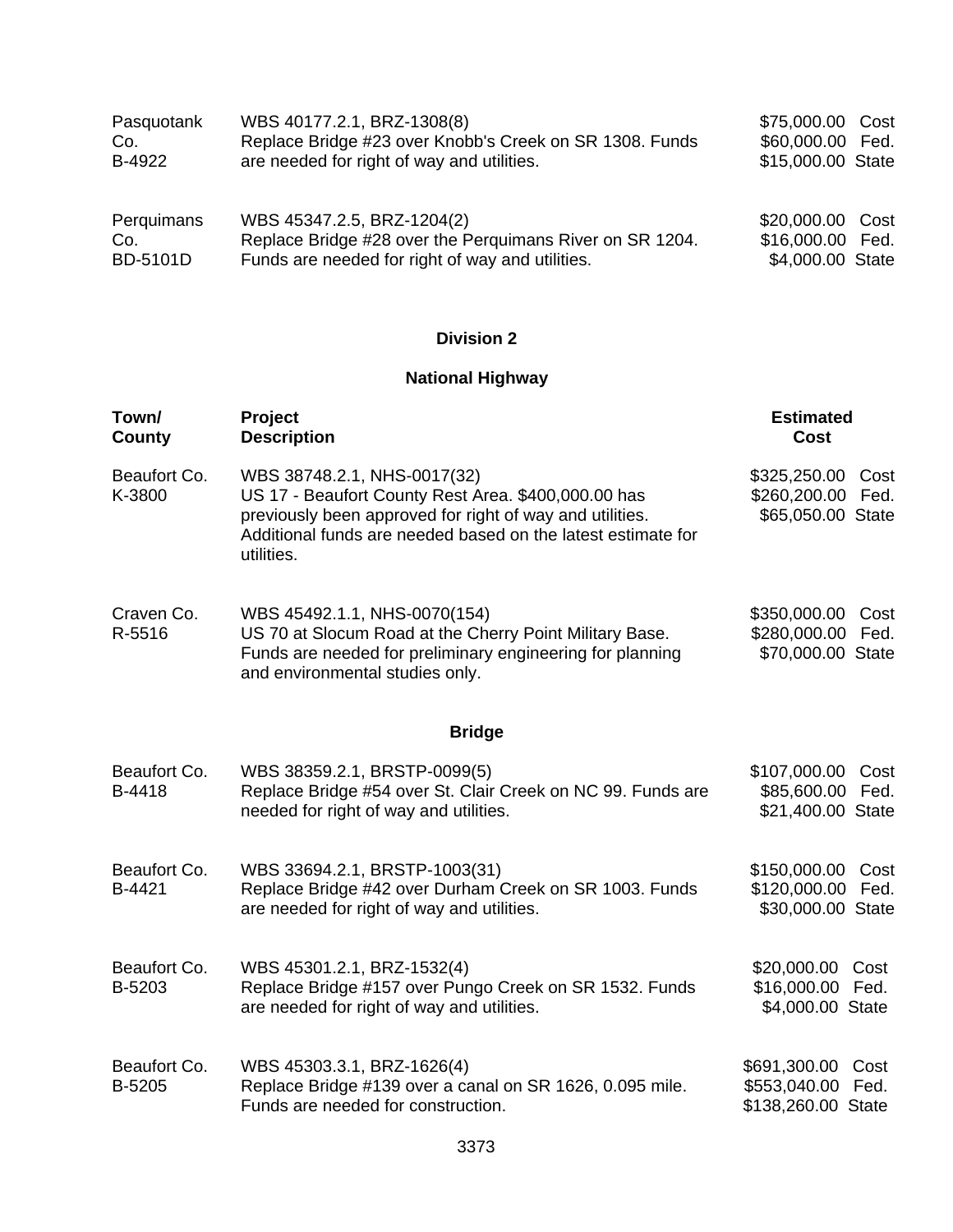| Pitt Co.<br>B-5418             | WBS 45479.1.1, BRSTP-0033(9)<br>Replace Bridge #50 over Johnson Mill Run on NC 33. Funds<br>are needed for preliminary engineering.                                                    | \$100,000.00<br>\$80,000.00 Fed.<br>\$20,000.00 State | Cost         |
|--------------------------------|----------------------------------------------------------------------------------------------------------------------------------------------------------------------------------------|-------------------------------------------------------|--------------|
| Pitt Co.<br>B-5419             | WBS 45480.1.1, BRSTP-0033(10)<br>Replace Bridge #7 over an unnamed creek on NC 33. Funds<br>are needed for preliminary engineering.                                                    | \$100,000.00 Cost<br>\$80,000.00<br>\$20,000.00 State | Fed.         |
| Pitt Co.<br>B-5420             | WBS 45481.1.1, BRZ-1753(4)<br>Replace Bridge #211 over Tuckleberry Creek on SR 1753.<br>Funds are needed for preliminary engineering.                                                  | \$100,000.00<br>\$80,000.00<br>\$20,000.00 State      | Cost<br>Fed. |
| Pitt Co.<br><b>BD-5102A</b>    | WBS 45348.2.1, BRZ-1409(10)<br>Replace Bridge #104 over Conetoe Creek on SR 1409.<br>Funds are needed for right of way and utilities.                                                  | \$20,000.00<br>\$16,000.00<br>\$4,000.00 State        | Cost<br>Fed. |
| Pitt Co.<br><b>BD-5102B</b>    | WBS 45348.2.2, BRZ-1200(8)<br>Replace Bridge #79 over the Black Swamp on SR 1200.<br>Funds are needed for right of way and utilities.                                                  | \$60,000.00<br>\$48,000.00<br>\$12,000.00 State       | Cost<br>Fed. |
| Pitt Co.<br><b>BD-5102C</b>    | WBS 45348.2.3, BRZ-1409(11)<br>Replace Bridge #101 over a fork of Conetoe Creek on SR<br>1409. Funds are needed for right of way and utilities.                                        | \$20,000.00 Cost<br>\$16,000.00<br>\$4,000.00 State   | Fed.         |
|                                | <b>Safety</b>                                                                                                                                                                          |                                                       |              |
| Carteret Co.<br>W-5319         | WBS 46142.1.1, HSIP-0070(137)<br>US 70 from west of Willis Road to Banks Street. Funds are<br>needed for preliminary engineering.                                                      | \$190,000.00<br>\$171,000.00<br>\$19,000.00 State     | Cost<br>Fed. |
| Greene Co.<br>W-5329           | WBS 46254.1.1, HSIP-0258(20)<br>US 258 from north of SR 1117 (Fred Harper Road) to south<br>of SR 1101 (Browntown Road). Funds are needed for<br>preliminary engineering.              | \$117,500.00<br>\$105,750.00<br>\$11,750.00 State     | Cost<br>Fed. |
|                                | <b>Rail Program</b>                                                                                                                                                                    |                                                       |              |
| Bethel/<br>Pitt Co.<br>Y-4802D | WBS 40325.3.53, STPRR-0211(27)<br>Crossing closure at the intersection of Short Street and the<br>CSX Transportation Tracks; Crossing #641 608B. Funds are<br>needed for construction. | \$8,100.00<br>\$8,100.00                              | Cost<br>Fed. |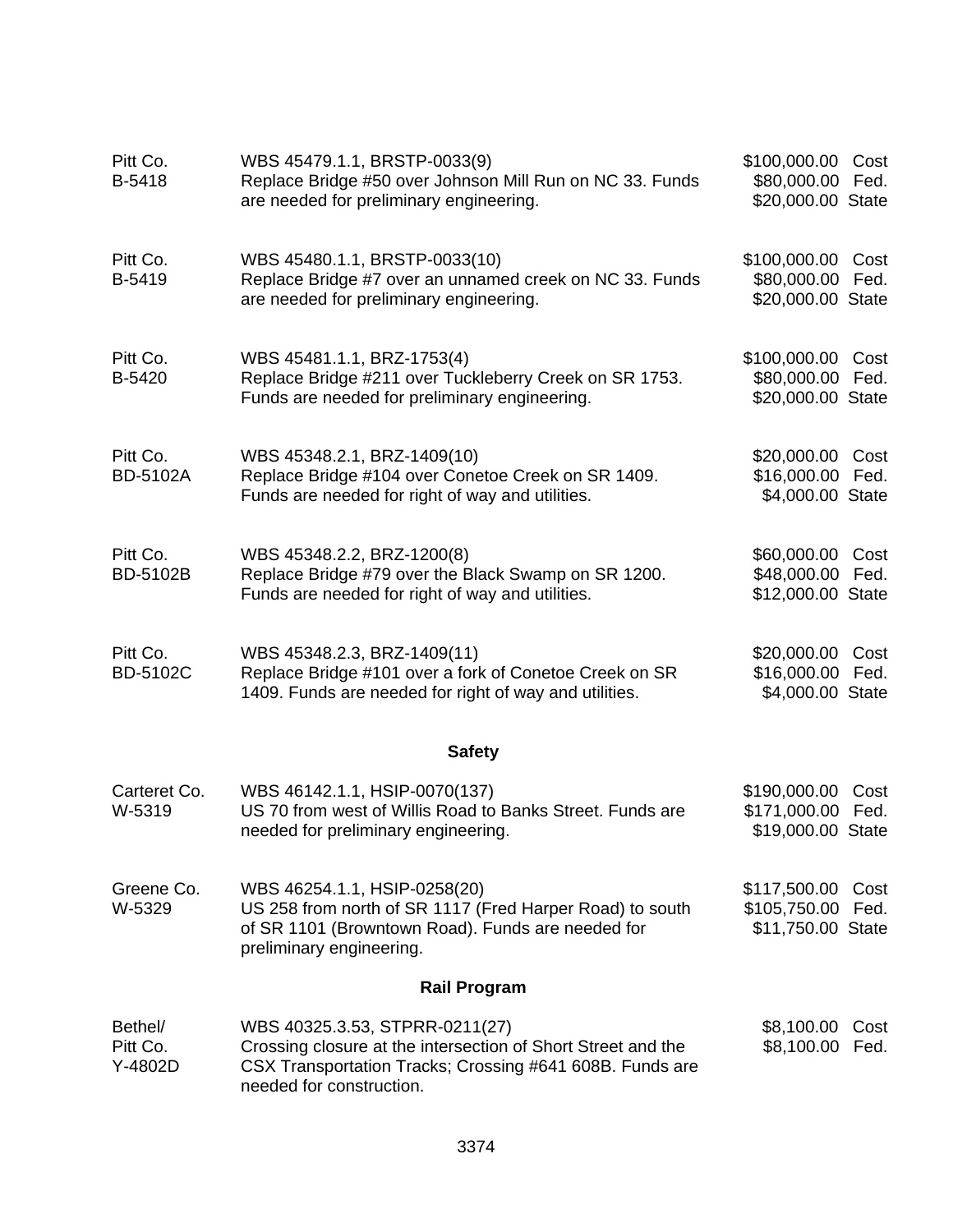#### **Municipal Bridge**

Washington/ Beaufort Co. B-5174 WBS 42395.3.1, BRZ-0248(3) Replace Bridge #80 over Jacks Creek on Brown Street. \$460,000.00 has previously been approved for construction. Additional funds are needed based on the latest estimate. \$75,000.00 Cost \$60,000.00 Fed. \$15,000.00 Local

#### **Division 3**

#### **National Highway**

Brunswick Co. R-4436CE WBS 34625.2.44, STPNHS-0017(120) Stormwater Treatment Control - US 17 at the crossing of Lockwoods Folly River. Funds are needed for construction to construct stormwater treatment controls for compliance with National Pollutant Discharge Elimination System (NPDES) Permit. \$205,150.00 Cost \$164,120.00 Fed. \$41,030.00 State

#### **Surface Transportation**

Brunswick Co. R-4436CD WBS 34625.2.43, STP-0211(29) Stormwater Treatment Control - NC 211 approximately 0.5 mile southeast of the crossing of Lockwoods Folly River. Funds are needed for construction to construct stormwater treatment controls for compliance with National Pollutant Discharge Elimination System (NPDES) Permit. \$90,000.00 Cost \$72,000.00 Fed. \$18,000.00 State

### **Urban**

| Shallotte/<br>Brunswick Co.<br>U-3462  | WBS 34953.3.3, STP-1357(7)<br>Extension of SR 1357 (Smith Avenue) from west of US 17<br>Business to NC 130, 1.225 miles. Funds are needed for<br>construction for landscaping.                                                                                                                                                  | \$50,532.00<br>\$40,425.00 Fed.<br>\$10,107.00 State                | Cost |
|----------------------------------------|---------------------------------------------------------------------------------------------------------------------------------------------------------------------------------------------------------------------------------------------------------------------------------------------------------------------------------|---------------------------------------------------------------------|------|
| Jacksonville/<br>Onslow Co.<br>U-4007A | WBS 35008.2.3, STPNHF-0017(102)<br>SR 1702 (White Street Extension) from SR 1308 (Bell Fork<br>Road) to east of SR 1470 (Western Boulevard), 1.104 miles.<br>\$17,400,000.00 has previously been approved for<br>construction. Funds need to be decreased (\$1,510,414.00) to<br>reflect the low bid received on July 19, 2011. | -\$1,510,414.00 Cost<br>-\$1,208,331.00 Fed.<br>-\$302,083.00 State |      |
| Jacksonville/<br>Onslow Co.<br>U-5508  | WBS 50015.1.1, STP-0024(55)<br>NC 24 (Lejeune Boulevard) at NC 53 (Western Boulevard).<br>Funds are needed for preliminary engineering.                                                                                                                                                                                         | \$100,000.00<br>\$80,000.00 Fed.<br>\$20,000.00 State               | Cost |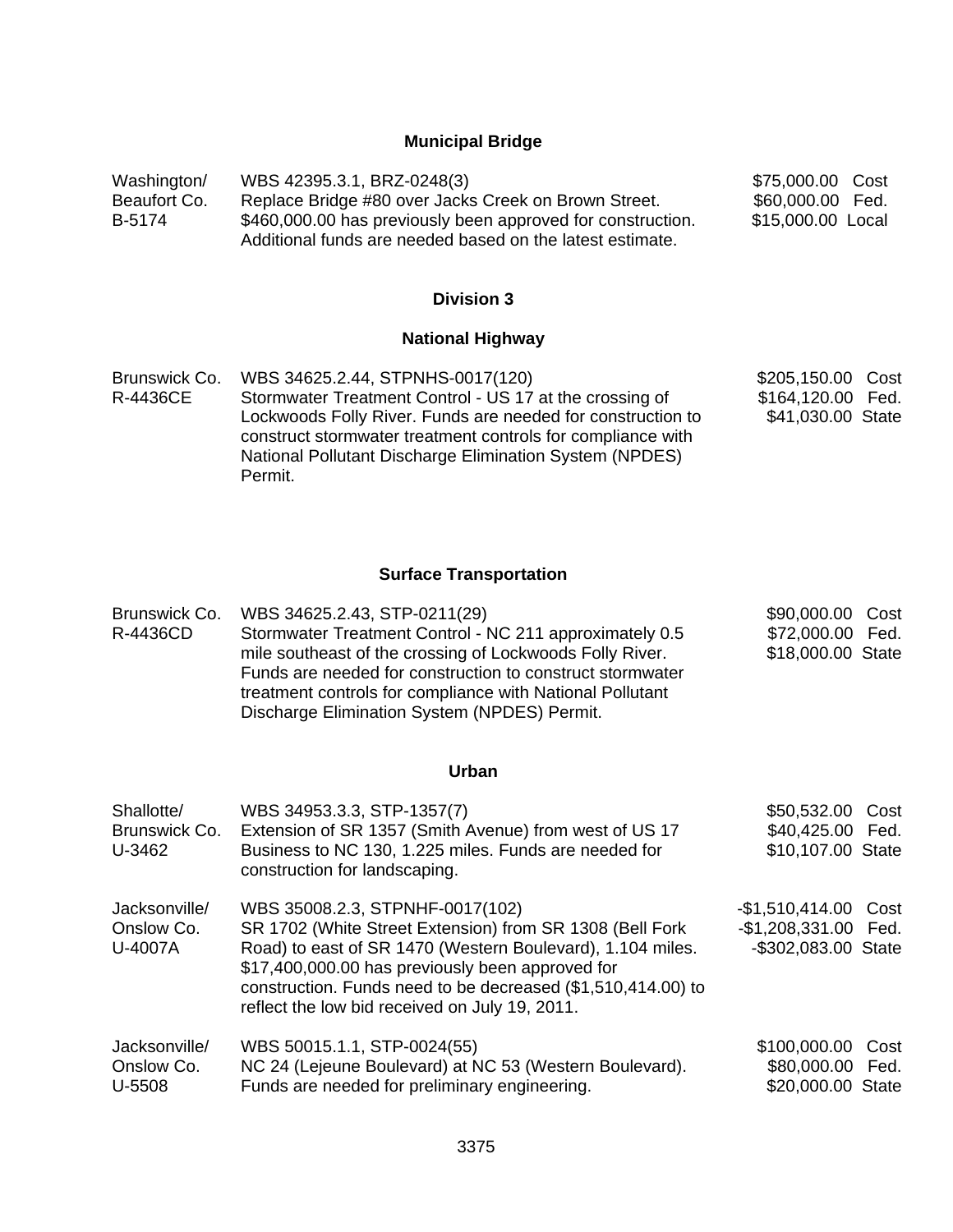## **Bridge**

| Duplin Co.<br>BD-5103C         | WBS 45349.3.3, BRSTP-1801(3)<br>Replace Bridge #211 over a branch of Muddy Creek on<br>SR 1801. Funds are needed for construction.                                                                                 | \$575,000.00 Cost<br>\$460,000.00 Fed.<br>\$115,000.00 State |              |
|--------------------------------|--------------------------------------------------------------------------------------------------------------------------------------------------------------------------------------------------------------------|--------------------------------------------------------------|--------------|
| Duplin Co.<br><b>BD-5103E</b>  | WBS 45349.2.5, BRSTP-1912(3)<br>Replace Bridge #67 over Maxwell Creek on SR 1912. Funds<br>are needed for right of way and utilities.                                                                              | \$15,000.00 Cost<br>\$12,000.00 Fed.<br>\$3,000.00 State     |              |
| Duplin Co.<br>BD-5103H         | WBS 45349.2.8, BRZ-1305(8)<br>Replace Bridge #97 over Goshen Swamp on SR 1305.<br>Funds are needed for right of way and utilities.                                                                                 | \$15,000.00 Cost<br>\$12,000.00 Fed.<br>\$3,000.00 State     |              |
| Duplin Co.<br><b>BD-5103I</b>  | WBS 45349.3.9, BRZ-1915(4)<br>Replace Bridge #69 over Beaverdam Branch of Maxwell<br>Creek on SR 1915. Funds are needed for construction.                                                                          | \$575,000.00 Cost<br>\$460,000.00 Fed.<br>\$115,000.00 State |              |
| Sampson Co.<br>BD-5103D        | WBS 45349.2.4, BRZ-1913(4)<br>Replace Bridge #143 over Turkey Swamp on SR 1913.<br>Funds are needed for right of way and utilities.                                                                                | \$10,000.00 Cost<br>\$8,000.00 Fed.<br>\$2,000.00 State      |              |
| Sampson Co.<br><b>BD-5103G</b> | WBS 45349.3.7, BRSTP-1233(5)<br>Replace Bridge #105 over Big Swamp Creek on SR 1233.<br>Funds are needed for construction.                                                                                         | \$675,000.00<br>\$540,000.00<br>\$135,000.00 State           | Cost<br>Fed. |
|                                | <b>Division 4</b>                                                                                                                                                                                                  |                                                              |              |
|                                | <b>Interstate Maintenance</b>                                                                                                                                                                                      |                                                              |              |
| Halifax Co.<br>I-5204A         | WBS 47050.3.2, IMPP-095-3(107)173<br>Interstate Maintenance Preservation Program. Bridge #49<br>and Bridge #55 over I-95 on SR 1913 (Point Circle Road).<br>Funds are needed for construction for bridge painting. | \$333,500.00 Cost<br>\$300,150.00 Fed.<br>\$33,350.00 State  |              |
| Nash Co.                       | WBS 47050.3.3, IMPP-095-3(108)142                                                                                                                                                                                  | \$750,000.00 Cost                                            |              |

I-5204B Interstate Maintenance Preservation Program. I-95 from Milemarker 142.99 to Milemarker 152.94, 9.950 miles. Funds are needed for construction for milling, resurfacing and drainage structure repair. \$675,000.00 Fed. \$75,000.00 State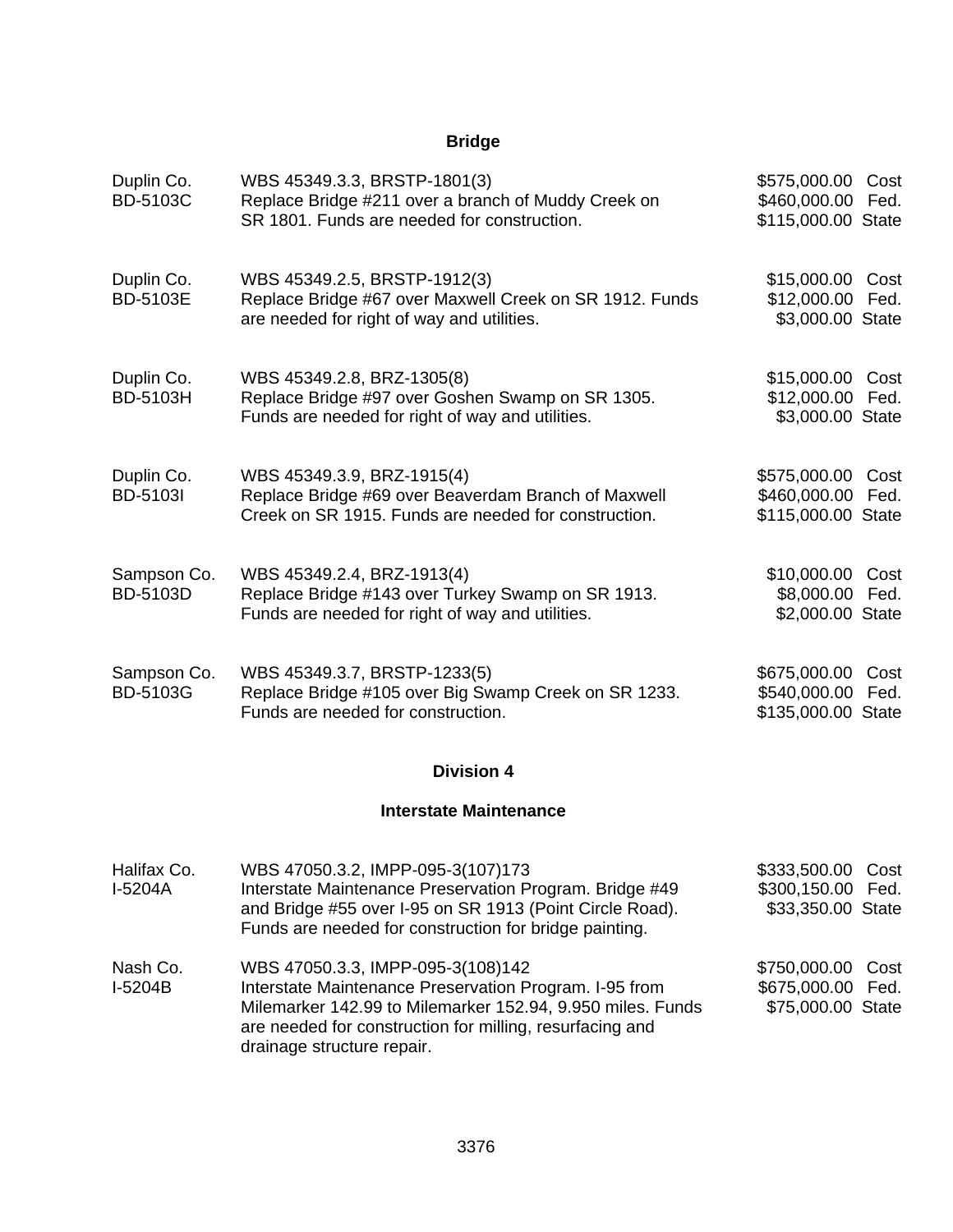# **National Highway**

| Wayne Co.<br>R-2554BB* | WBS 34461.2.9, NHF-0070(146)<br>US 70 Goldsboro Bypass east of SR 1556 (Wayne Memorial<br>Drive) to west of SR 1714 (Creek Road). Funds are needed<br>for right of way and utilities. This is a Design-Build project.                                                                                           | \$10,000,000.00 Cost<br>\$8,000,000.00 Fed.<br>\$2,000,000.00 State    |  |
|------------------------|-----------------------------------------------------------------------------------------------------------------------------------------------------------------------------------------------------------------------------------------------------------------------------------------------------------------|------------------------------------------------------------------------|--|
| Wayne Co.<br>R-2554BB* | WBS 34461.3.8, NHF-0070(147)<br>US 70 Goldsboro Bypass east of SR 1556 (Wayne Memorial<br>Drive) to west of SR 1714 (Creek Road); combined with<br>R-2554C - from west of SR 1714 (Creek Road) to east of<br>SR 1323 (Promise Land Road). Funds are needed for<br>construction. This is a Design-Build project. | \$110,000,000.00 Cost<br>\$88,000,000.00 Fed.<br>\$22,000,000.00 State |  |

### **Urban**

| Rocky Mount/ | WBS 35014.3.1, STP-1613(6)                               | \$249,140.00 Cost |  |
|--------------|----------------------------------------------------------|-------------------|--|
| Nash Co.     | SR 1613 (North Winstead Avenue) from SR 1770 (Sunset     | \$224,226.00 Fed. |  |
| U-4019       | Avenue) to SR 1604 (Hunter Hill Road), 1.653 miles.      | \$24,914.00 State |  |
|              | \$15,700,000.00 has previously been approved for         |                   |  |
|              | construction. Funds need to be increased \$249,140.00 to |                   |  |
|              | reflect the low bid received on July 19, 2011.           |                   |  |

# **Bridge**

| Edgecombe/ | WBS 45438.3.4, BRNHS-0064(150)                               | \$409,303.00 Cost |      |
|------------|--------------------------------------------------------------|-------------------|------|
| Franklin/  | Painting and preservation of Bridge #104 over the Tar River  | \$327,442.00      | Fed. |
| Nash Cos.  | on US 64 Bypass in Edgecombe County; Bridge #11 over         | \$81,861.00 State |      |
| BP-5300D   | US 64 on NC 39 in Franklin County; Bridge #154 over US 64    |                   |      |
|            | on SR 1603 and Bridge #169 over US 64 on SR 1544 in          |                   |      |
|            | Nash County. \$2,000,000.00 has previously been approved     |                   |      |
|            | for construction. Funds need to be increased \$409,303.00 to |                   |      |
|            | reflect the low bid received on June 21, 2011.               |                   |      |

## **Safety**

| Wayne Co. | WBS 45472.1.1, HSIP-1556(6)                           | \$250,000.00 Cost |  |
|-----------|-------------------------------------------------------|-------------------|--|
| W-5500    | SR 1556 (Wayne Memorial Drive) from SR 1622 (Woodside | \$225,000.00 Fed. |  |
|           | Drive) to SR 1752 (Saulston-Patetown Road). Funds are | \$25,000.00 State |  |
|           | needed for preliminary engineering.                   |                   |  |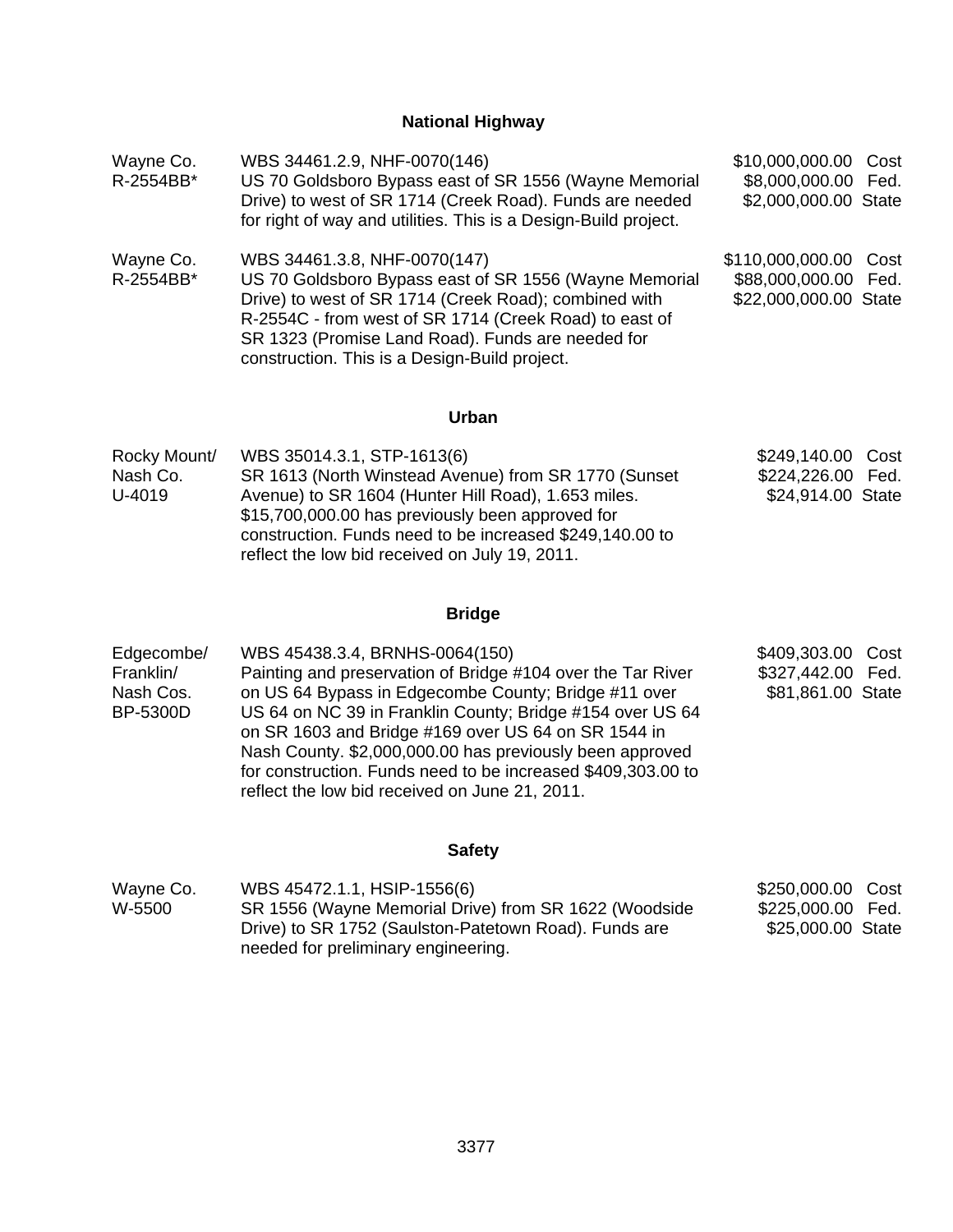### **Enhancement**

| Cary/    | WBS 41066.3.4, STP-0503(13)                                                                                                                                                             | \$284,875.00 Cost |  |
|----------|-----------------------------------------------------------------------------------------------------------------------------------------------------------------------------------------|-------------------|--|
| Wake Co. | Tryon Road Greenway Project. Funds are needed for                                                                                                                                       | \$227,900.00 Fed. |  |
| EL-4998E | construction with \$152,288.00 in traditional funding and<br>obligating the balance of \$132,587.00 SAFETEA-LU Section<br>1702 High Priority Federal Funds designated for this project. | \$56,975.00 Local |  |

## **Urban**

| Apex/    | WBS 42379.2.2, STPDA-0501(19)                                | \$70,000.00 Cost  |  |
|----------|--------------------------------------------------------------|-------------------|--|
| Wake Co. | Lufkin Road Realignment at SR 1010 (Ten-Ten)/US 1            | \$56,000.00 Fed.  |  |
| U-5118AB | Interchange. Funds are needed for right of way and utilities | \$14,000.00 Local |  |
|          | for utility relocation only.                                 |                   |  |

### **Bridge**

| Franklin Co. | WBS 42815.3.2, BRZ-1451(7)                            | \$1,062,250.00 Cost |  |
|--------------|-------------------------------------------------------|---------------------|--|
| B-5218       | Replace Bridge #61 over Sandy Creek on SR 1451, 0.141 | \$849,800.00 Fed.   |  |
|              | mile. Funds are needed for construction.              | \$212,450.00 State  |  |
|              |                                                       |                     |  |

| Granville Co. | WBS 45351.3.8, BRZ-1407(6)                                 | \$400,000.00 Cost |  |
|---------------|------------------------------------------------------------|-------------------|--|
| BD-5105H      | Replace Bridge #123 over Little Johnston Creek on SR 1407. | \$320,000.00 Fed. |  |
|               | Funds are needed for construction.                         | \$80,000.00 State |  |

| Person Co.      | WBS 45351.3.11, BRZ-1565(9)                           | \$420,000.00 Cost |  |
|-----------------|-------------------------------------------------------|-------------------|--|
| <b>BD-5105K</b> | Replace Bridge #94 over a creek on SR 1565. Funds are | \$336,000.00 Fed. |  |
|                 | needed for construction.                              | \$84,000.00 State |  |

## **Division 6**

### **National Highway**

| Columbus Co.<br>R-5507 | WBS 45461.1.1, NHS-0074(130)<br>US 74 from NC 214 to the Brunswick County Line. Funds are<br>needed for preliminary engineering. | \$120,000.00 Cost<br>\$96,000.00 Fed.<br>\$24,000.00 State |  |
|------------------------|----------------------------------------------------------------------------------------------------------------------------------|------------------------------------------------------------|--|
| Columbus Co.<br>R-5508 | WBS 45462.1.1, NHS-0074(131)<br>US 74 from US 76 to US 74 Business. Funds are needed for<br>preliminary engineering.             | \$100,000.00 Cost<br>\$80,000.00 Fed.<br>\$20,000.00 State |  |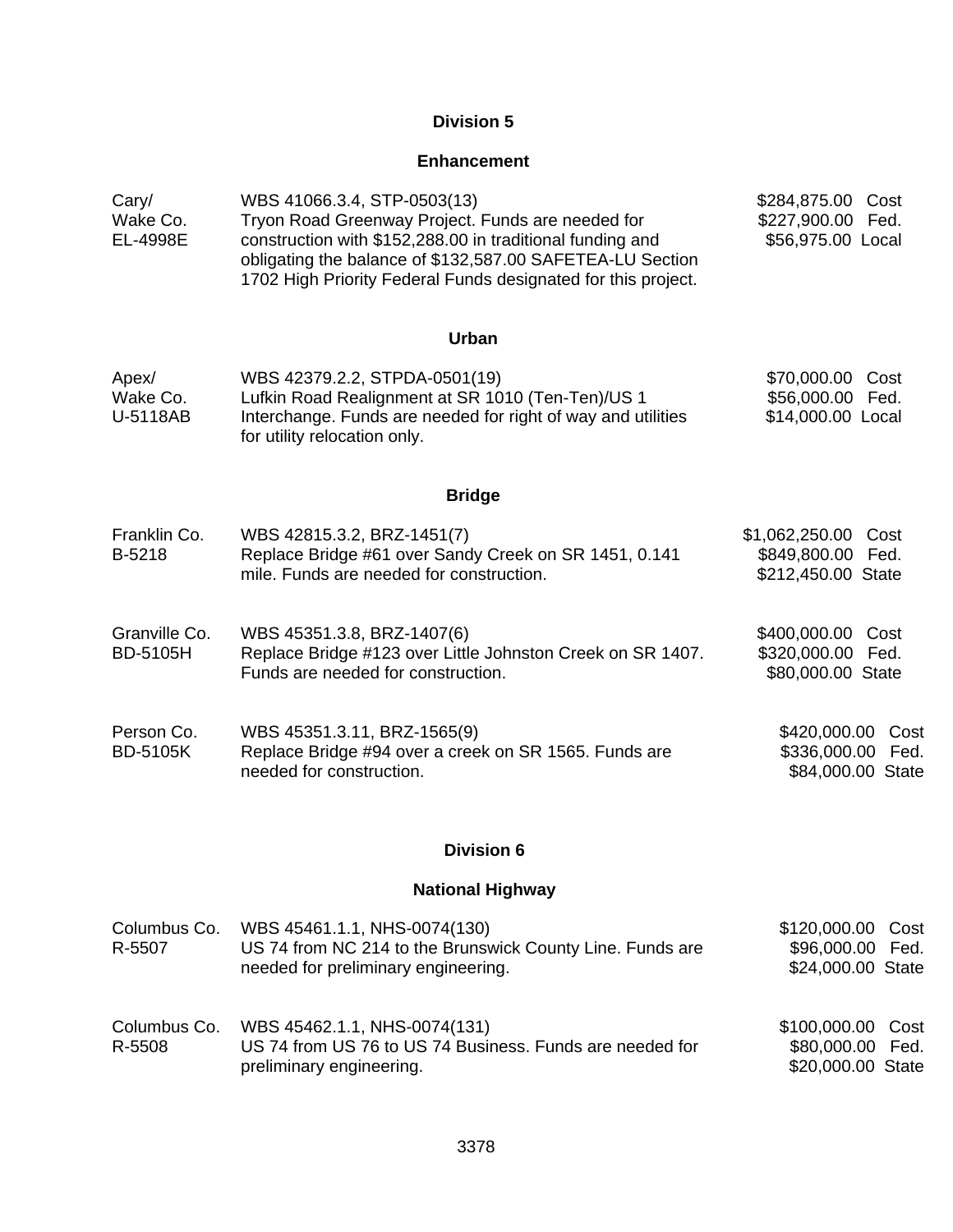### **Urban**

| Fayetteville/<br>Cumberland<br>Co.<br>U-3424   | WBS 34943.1.2, STPDA-1411(9)<br>SR 1410 (Old Bunce Road)/SR 1411 (Bunce Road) from<br>US 401 to SR 1400 (Cliffdale Road). Funds are needed for<br>preliminary engineering.                                                                                        | \$500,000.00 Cost<br>\$400,000.00 Fed.<br>\$100,000.00 State   |
|------------------------------------------------|-------------------------------------------------------------------------------------------------------------------------------------------------------------------------------------------------------------------------------------------------------------------|----------------------------------------------------------------|
| Fayetteville/<br>Cumberland<br>Co.<br>$U-4405$ | WBS 39049.1.1, STPDA-0401(230)<br>US 401 east of US 401 Bypass to SR 1007 (All-American<br>Freeway). Funds are needed for preliminary engineering.                                                                                                                | \$500,000.00 Cost<br>\$400,000.00 Fed.<br>\$100,000.00 State   |
|                                                | <b>Safety</b>                                                                                                                                                                                                                                                     |                                                                |
| Bladen Co.<br>W-5505                           | WBS 45504.1.1, HSIP-0131(37)<br>NC 131 between SR 1354 (Old Highway 13) and SR 1344<br>(Grimes-Singltry Road). Funds are needed for preliminary<br>engineering.                                                                                                   | \$50,000.00 Cost<br>\$45,000.00 Fed.<br>\$5,000.00 State       |
| Cumberland<br>Co.<br>W-5206F                   | WBS 45336.2.6, STP-1403(11)<br>Intersection of SR 1403 (Reilly Road) and SR 3569<br>(Old Raeford Road). Funds are needed for right of way and<br>utilities.                                                                                                       | \$45,000.00 Cost<br>\$40,500.00 Fed.<br>\$4,500.00 State       |
| Harnett Co.<br>W-5501                          | WBS 45473.1.1, HSIP-1719(4)<br>Intersection of SR 1719 (Powell Avenue) and SR 1725<br>(Ashe Avenue) in Dunn. Funds are needed for preliminary<br>engineering.                                                                                                     | \$100,000.00 Cost<br>\$90,000.00 Fed.<br>\$10,000.00 State     |
| Robeson Co.<br>W-5139                          | WBS 45263.3.1, STP-1515(7)<br>SR 1515 (St. Anna Road) at SR 1563 (Union Chapel Road).<br>Funds are needed for construction for left-turn lane on<br>Eastbound SR 1563 (Union Chapel Road) approach and a<br>right-turn lane on Westbound SR 1515 (St. Anna Road). | \$330,000.00<br>Cost<br>\$297,000.00 Fed.<br>\$33,000.00 State |
|                                                | <b>Division 7</b>                                                                                                                                                                                                                                                 |                                                                |

### **Enhancement**

| Greensboro/  | WBS 41823.1.3, STPDA-0708(42)                     | \$906,250.00 Cost  |  |
|--------------|---------------------------------------------------|--------------------|--|
| Guilford Co. | Greensboro Sidewalk Designs. Funds are needed for | \$725,000.00 Fed.  |  |
| EL-5101DL    | preliminary engineering.                          | \$181,250.00 Local |  |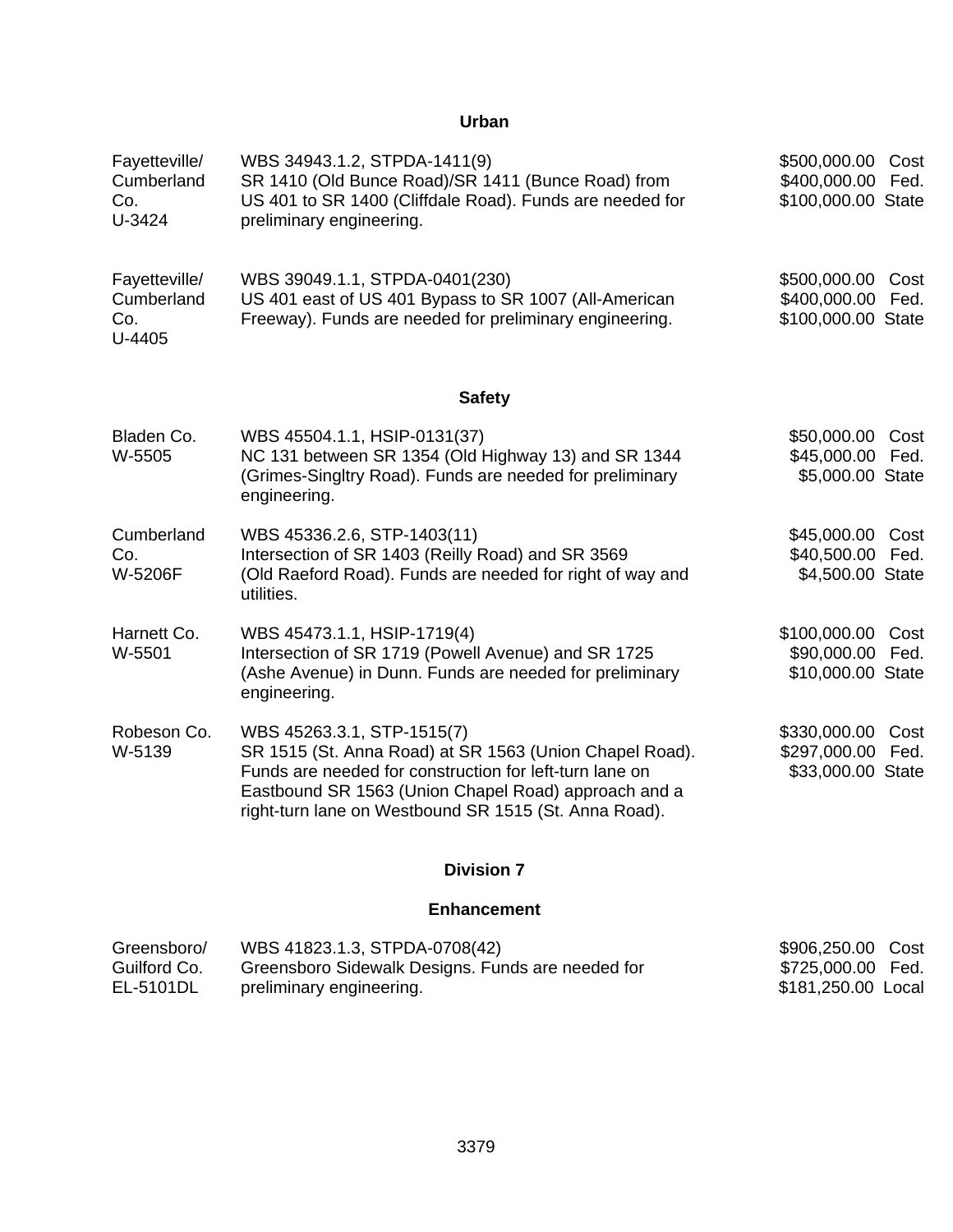### **Urban**

| Greensboro/<br>Guilford Co.<br>U-2524C*          | WBS 34820.2.18, NHF-0708(52)<br>Greensboro Western Loop from north of SR 2176 (Bryan<br>Boulevard) to US 220 (Battleground Avenue). Funds are<br>needed for right of way and utilities.                                                                          | \$6,590,000.00<br>\$5,272,000.00<br>\$1,318,000.00 State       | Cost<br>Fed. |
|--------------------------------------------------|------------------------------------------------------------------------------------------------------------------------------------------------------------------------------------------------------------------------------------------------------------------|----------------------------------------------------------------|--------------|
| Greensboro/<br>Guilford Co.<br>U-2524D*          | WBS 34820.2.19, NHF-0708(53)<br>Greensboro Western Loop from US 220 (Battleground Avenue)<br>to SR 2303 (Lawndale Drive). Funds are needed for right of way<br>and utilities.                                                                                    | \$11,773,000.00 Cost<br>\$9,418,400.00<br>\$2,354,600.00 State | Fed.         |
|                                                  | <b>Safety</b>                                                                                                                                                                                                                                                    |                                                                |              |
| Gibsonville/<br>Guilford Co.<br><b>SR-5001AP</b> | WBS 40924.3.41, SRS-0061(5)<br>Safe Routes to School. Install sidewalks, curb and gutter along<br>both sides of NC 61 from existing sidewalk near Boonwood<br>Drive to Forest Drive near Gibsonville Elementary School.<br>Funds are needed for construction.    | \$74,500.00<br>\$74,500.00                                     | Cost<br>Fed. |
| Carrboro/<br>Orange Co.<br><b>SR-5001AE</b>      | WBS 40924.3.30, SRS-0702(19)<br>Safe Routes to School. Construct sidewalks along Elm Street<br>serving Carrboro Elementary School. Funds are needed for<br>construction.                                                                                         | \$270,500.00<br>\$270,500.00                                   | Cost<br>Fed. |
| Orange Co.<br>W-5318                             | WBS 46141.1.1, HSIP-0086(13)<br>NC 86 from NC 57 to the Caswell County Line. Funds are<br>needed for preliminary engineering.                                                                                                                                    | \$100,000.00<br>\$90,000.00<br>\$10,000.00 State               | Cost<br>Fed. |
| Rockingham<br>Co.<br>W-5324                      | WBS 46147.3.1, STPNHS-0220(49)<br>US 220 from NC 68 to the Virginia State Line, 18.274 miles.<br>\$3,400,000.00 has previously been approved for construction.<br>Funds need to be decreased (\$559,500.00) to reflect the low bid<br>received on July 19, 2011. | $-$ \$559,500.00<br>$-$503,550.00$<br>-\$55,950.00 State       | Cost<br>Fed. |
|                                                  | <b>Division 8</b>                                                                                                                                                                                                                                                |                                                                |              |
|                                                  | <b>Bridge</b>                                                                                                                                                                                                                                                    |                                                                |              |
| Chatham Co.<br>B-4064                            | WBS 33428.3.1, BRZ-1520(5)<br>Replace Bridge #95 over Brooks Creek on SR 1520, 0.085 mile.<br>Funds are needed for construction.                                                                                                                                 | \$609,500.00<br>\$487,600.00 Fed.<br>\$121,900.00 State        | Cost         |
| Randolph Co.<br><b>BD-5108S</b>                  | WBS 45354.1.20, BRZ-2869(1)<br>Replace Bridge #210 over Meadow Creek on SR 2869. Funds<br>are needed for preliminary engineering.                                                                                                                                | \$100,000.00<br>\$80,000.00<br>\$20,000.00 State               | Cost<br>Fed. |
|                                                  |                                                                                                                                                                                                                                                                  |                                                                |              |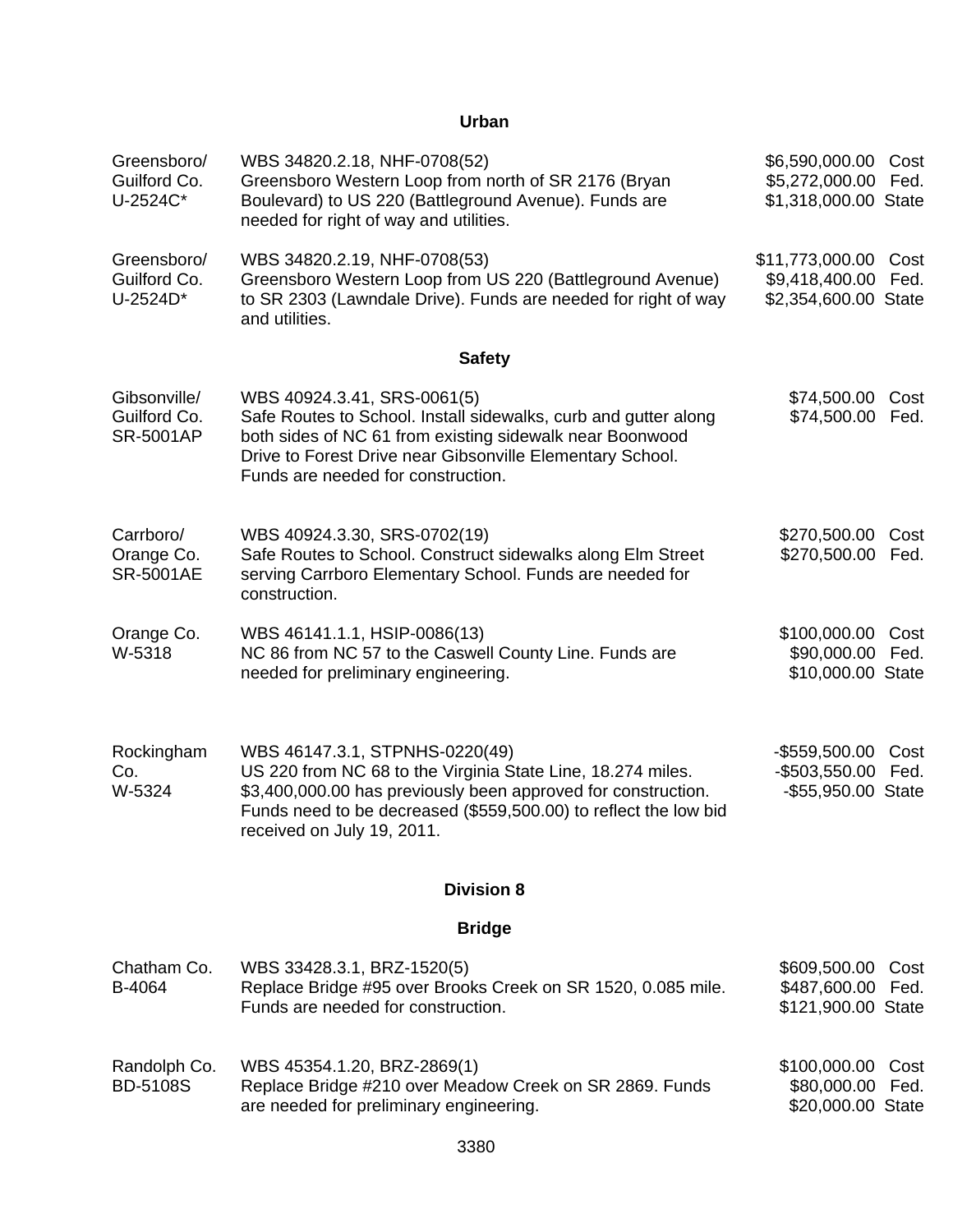| Randolph Co.<br><b>BD-5108T</b> | WBS 45354.1.21, BRZ-2660(1)<br>Replace Bridge #184 over an unnamed creek on SR 2660.<br>Funds are needed for preliminary engineering. | \$100,000.00 Cost<br>\$80,000.00 Fed.<br>\$20,000.00 State |  |
|---------------------------------|---------------------------------------------------------------------------------------------------------------------------------------|------------------------------------------------------------|--|
| Richmond Co.<br><b>BD-5108U</b> | WBS 45354.1.22, BRZ-1471(4)<br>Replace Bridge #162 over Drowning Creek on SR 1471. Funds<br>are needed for preliminary engineering.   | \$100,000.00 Cost<br>\$80,000.00 Fed.<br>\$20,000.00 State |  |

## **Congestion Mitigation**

| Salisbury/ | WBS 44006.3.1, CMS-0914(13)                                                                                         | \$15,000.00 Cost |  |
|------------|---------------------------------------------------------------------------------------------------------------------|------------------|--|
| Rowan Co.  | Implement a program to provide free transit service and                                                             | \$12,000.00 Fed. |  |
| C-4906     | marketing during Code Red and Code Orange Ozone Days.<br>\$39,700.00 has previously been approved for construction. | \$3,000.00 Local |  |
|            | Funds need to be increased \$15,000.00 for Year 2 of funding for                                                    |                  |  |
|            | Salisbury Free Transit Service.                                                                                     |                  |  |

## **Bridge**

| Forsyth Co. | WBS 33737.3.1, BRSTP-2643(4)                                                                                                                | \$2,750,000.00 Cost |  |
|-------------|---------------------------------------------------------------------------------------------------------------------------------------------|---------------------|--|
| B-4510      | Replace Bridge #368 over I-40 Business on SR 2643,                                                                                          | \$2,200,000.00 Fed. |  |
|             | 0.203 mile. Funds are needed for construction based on the<br>estimate from the 12-Month Tentative Letting List published<br>July 12, 2011. | \$550,000.00 State  |  |

## **Safety**

| Kernersville/<br>Forsyth Co.<br><b>SR-5001BG</b> | WBS 40924.2.12, SRS-0909(6)<br>Safe Routes to School. Sidewalk with curb and gutter along the<br>south side of School Street from Nelson Street to the<br>Kernersville Elementary School Property. Funds are needed for<br>right of way and utilities for utility relocation only. | \$17,800.00<br>\$17,800.00 Fed.                          | Cost |
|--------------------------------------------------|------------------------------------------------------------------------------------------------------------------------------------------------------------------------------------------------------------------------------------------------------------------------------------|----------------------------------------------------------|------|
| Kernersville/<br>Forsyth Co.<br><b>SR-5001BG</b> | WBS 40924.3.58, SRS-0909(6)<br>Safe Routes to School. Sidewalk with curb and gutter along the<br>south side of School Street from Nelson Street to the<br>Kernersville Elementary School Property. Funds are needed for<br>construction.                                           | \$82,200.00 Cost<br>\$82,200.00 Fed.                     |      |
| Forsyth Co.<br>W-5304                            | WBS 46128.1.1, HSIP-2692(1)<br>SR 2692 (Gumtree Road) from SR 2693 (Sawmill Road) and<br>SR 4203 (Reid Road). Funds are needed for preliminary<br>engineering.                                                                                                                     | \$50,000.00 Cost<br>\$45,000.00 Fed.<br>\$5,000.00 State |      |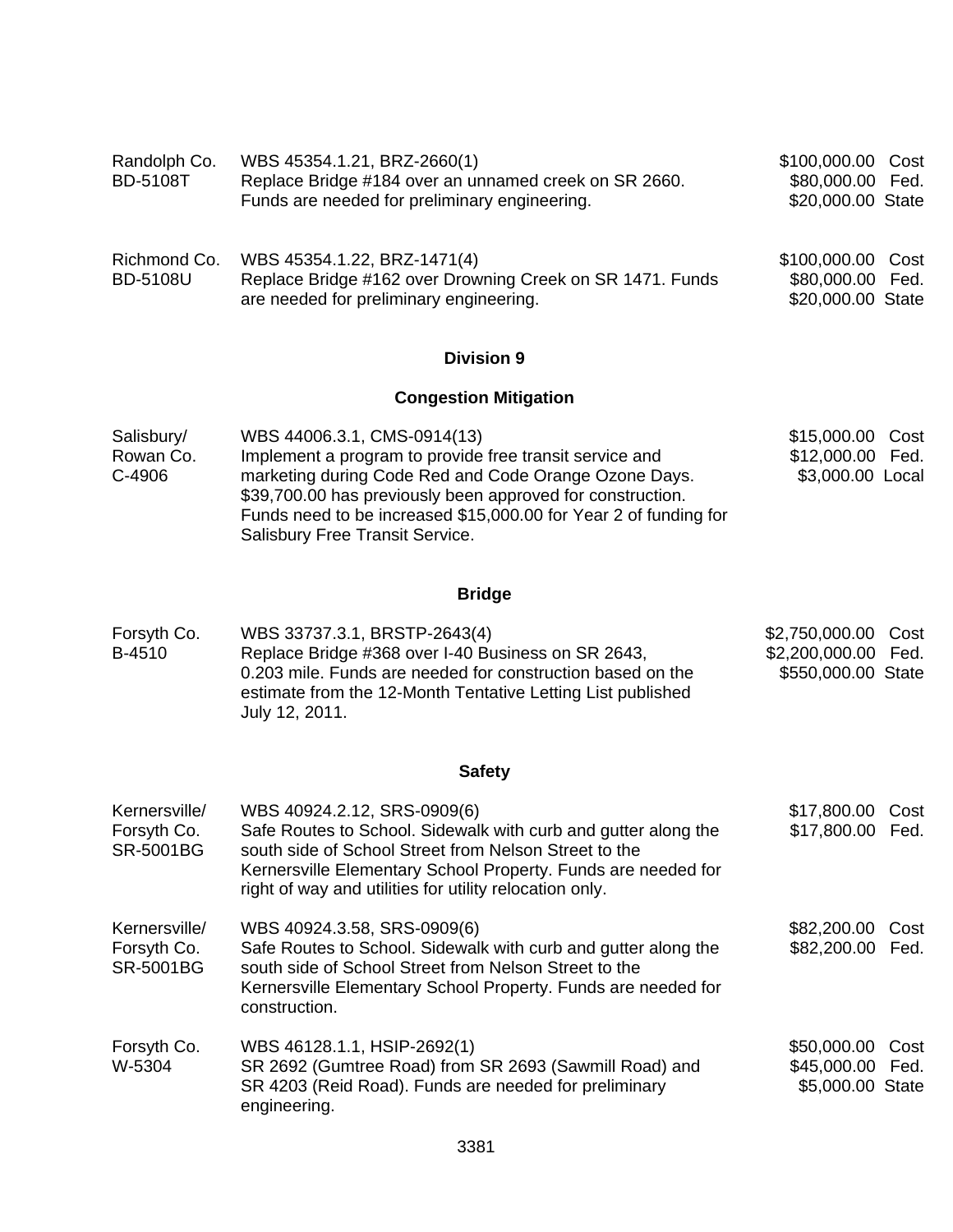| Rowan Co.<br>W-5209E                         | WBS 45339.1.5, STP-1002(38)<br>SR 1002 (Bringle Ferry Road) at SR 2144 (Surrat Road). Funds<br>are needed for preliminary engineering.                                                                                                                                    | \$70,000.00 Cost<br>\$63,000.00 Fed.<br>\$7,000.00 State         |  |
|----------------------------------------------|---------------------------------------------------------------------------------------------------------------------------------------------------------------------------------------------------------------------------------------------------------------------------|------------------------------------------------------------------|--|
| Rowan Co.<br>W-5314                          | WBS 46137.1.1, HSIP-0801(10)<br>NC 801 at SR 2048 (Cool Springs Road/Wood Leaf Road),<br>SR 1951 (Parks Road) at SR 2048 (Woodleaf Road) and<br>NC 801 at SR 2004 (Woodleaf Barber Road/Quarry Road).<br>Funds are needed for preliminary engineering.                    | \$100,000.00 Cost<br>\$90,000.00 Fed.<br>\$10,000.00 State       |  |
|                                              | <b>Division 10</b>                                                                                                                                                                                                                                                        |                                                                  |  |
|                                              | <b>Interstate Maintenance</b>                                                                                                                                                                                                                                             |                                                                  |  |
| Mecklenburg<br>Co.<br>I-5210A                | WBS 47056.3.2, IMP-0277(14)<br>Interstate Maintenance Preservation Program. Bridge #309 on<br>US 74 over I-277. Funds are needed for construction to clean<br>and paint bridge girders.                                                                                   | \$1,015,000.00 Cost<br>\$913,500.00 Fed.<br>\$101,500.00 State   |  |
|                                              | <b>National Highway</b>                                                                                                                                                                                                                                                   |                                                                  |  |
| Cabarrus Co.<br>R-2533CC                     | WBS 34448.3.9, NHS-0049(26)<br>NC 49 from east of SR 2630 (Cline Road) to east of NC 73,<br>2.149 miles. \$19,200,000.00 has previously been approved for<br>construction. Funds need to be increased \$3,172,779.00 to<br>reflect the low bid received on June 21, 2011. | \$3,172,779.00 Cost<br>\$2,538,223.00 Fed.<br>\$634,556.00 State |  |
|                                              | <b>Congestion Mitigation</b>                                                                                                                                                                                                                                              |                                                                  |  |
| Cornelius/<br>Mecklenburg<br>Co.<br>C-4956A  | WBS 44056.2.1, CMS-1005(11)<br>Intersection of SR 5544 (West Catawba Avenue) and SR 2147<br>(Westmoreland Avenue). Funds are needed for right of way and<br>utilities.                                                                                                    | \$40,000.00 Cost<br>\$32,000.00 Fed.<br>\$8,000.00 State         |  |
| Charlotte/<br>Mecklenburg<br>Co.<br>$C-5225$ | WBS 45441.1.1, CMS-1003(103)<br>Toby Creek Greenway. Funds are needed for preliminary<br>engineering.                                                                                                                                                                     | \$217,200.00 Cost<br>\$173,760.00 Fed.<br>\$43,440.00 Local      |  |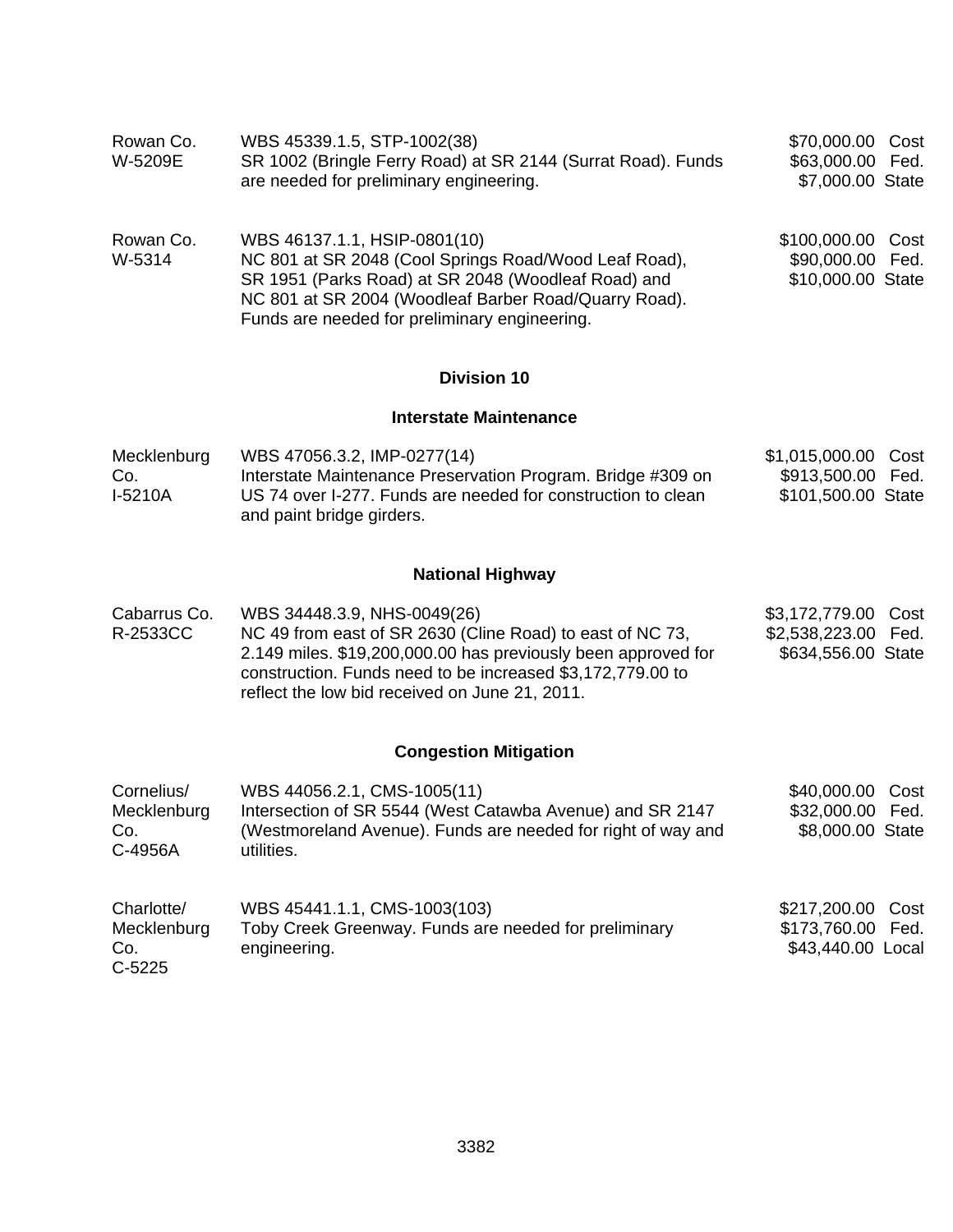### **Urban**

| Charlotte/<br>Mecklenburg<br>Co.<br>U-2509   | WBS 38965.1.1, NHS-0074(70)<br>US 74 (Independence Boulevard) from the Charlotte Outer Loop<br>to Idlewild Road. \$420,000.00 has previously been approved for<br>preliminary engineering. Additional funds are needed based on<br>the latest estimate.                                                                                                                                                                         | \$300,000.00<br>\$240,000.00<br>\$60,000.00 State                    | Cost<br>Fed. |
|----------------------------------------------|---------------------------------------------------------------------------------------------------------------------------------------------------------------------------------------------------------------------------------------------------------------------------------------------------------------------------------------------------------------------------------------------------------------------------------|----------------------------------------------------------------------|--------------|
|                                              | <b>Bridge</b>                                                                                                                                                                                                                                                                                                                                                                                                                   |                                                                      |              |
| Union Co.<br><b>BD-5110G</b>                 | WBS 45356.3.7, BRSTP-2139(1)<br>Replace Bridge #151 over Richardson Creek on SR 2139.<br>Funds are needed for construction.                                                                                                                                                                                                                                                                                                     | \$625,000.00<br>\$500,000.00<br>\$125,000.00 State                   | Cost<br>Fed. |
| Union Co.<br><b>BD-5110H</b>                 | WBS 45356.3.8, BRZ-1128(9)<br>Replace Bridge #168 over Cane Creek on SR 1128. Funds are<br>needed for construction.                                                                                                                                                                                                                                                                                                             | \$450,000.00 Cost<br>\$360,000.00 Fed.<br>\$90,000.00 State          |              |
|                                              | <b>Safety</b>                                                                                                                                                                                                                                                                                                                                                                                                                   |                                                                      |              |
| Albemarle/<br>Stanly Co.<br><b>SR-5001N</b>  | WBS 40924.3.14, SRS-1001(49)<br>Safe Routes to School. Funds are needed for construction for<br>sidewalk along Badin Road, East Main Street and Berry Avenue<br>serving Albemarle Middle and Albemarle Elementary Schools.                                                                                                                                                                                                      | \$55,500.00 Cost<br>\$55,500.00 Fed.                                 |              |
| Union Co.<br>W-5502                          | WBS 45474.1.1, HSIP-1364(5)<br>SR 1364 (Pleasant Plains Road) at SR 1357 (Potters Road) in<br>Stallings. Funds are needed for preliminary engineering.                                                                                                                                                                                                                                                                          | \$82,500.00<br>\$74,250.00<br>\$8,250.00 State                       | Cost<br>Fed. |
|                                              | <b>Rail Program</b>                                                                                                                                                                                                                                                                                                                                                                                                             |                                                                      |              |
| Charlotte/<br>Mecklenburg<br>Co.<br>$U-5011$ | WBS 41164.3.1, HPP-1003(74)<br>Charlotte Douglas International Airport; combined with<br>U-5013 - Charlotte - Norfolk Southern Intermodal System.<br>Funds are needed for construction to construct a facility as part<br>of the Freight Intermodal Distribution Pilot Grant Program<br>Project utilizing Section 1306 Federal Funds and SAFETEA-LU<br>Section 1702 High Priority Federal Funds designated for this<br>project. | \$20,016,222.00 Cost<br>\$16,012,978.00 Fed.<br>\$4,003,244.00 Other |              |
| Charlotte/<br>Mecklenburg<br>Co.<br>U-5012   | WBS 41138.3.1, ME-1003(75)<br>South Piedmont Freight Intermodal Center. Funds are needed<br>for construction to construct a facility as part of the Freight<br>Intermodal Distribution Pilot Grant Program Project utilizing<br>Section 1306 Federal Funds designated for this project.                                                                                                                                         | \$5,620,019.00<br>\$4,496,016.00<br>\$1,124,003.00 Other             | Cost<br>Fed. |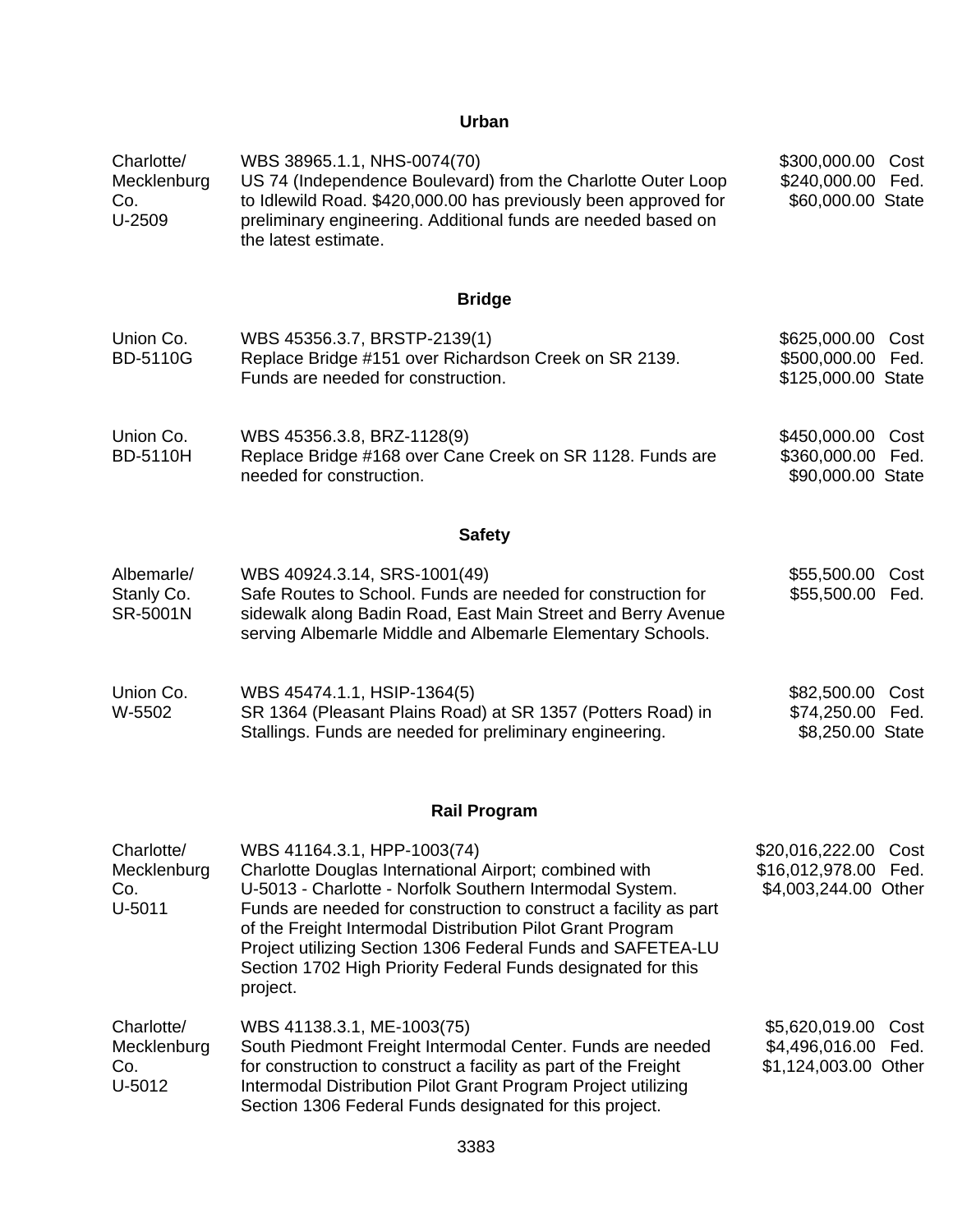#### **Urban**

| Hudson/      | WBS 34945.3.1, STP-1160(2)                                     | \$715,000.00 Cost  |  |
|--------------|----------------------------------------------------------------|--------------------|--|
| Caldwell Co. | SR 1160 (Mount Herman Road) and Roy E. Coffey Drive            | \$572,000.00 Fed.  |  |
| U-3437       | Intersection. Funds are needed for right of way and utilities. | \$143,000.00 State |  |

#### **Bridge**

| Surry Co. | WBS 45421.3.1, BRZ-2222(1)                                  | \$1,126,000.00 Cost |  |
|-----------|-------------------------------------------------------------|---------------------|--|
| B-5245    | Replace Bridge #326 over Fisher River on SR 2222. Funds are | \$900,800.00 Fed.   |  |
|           | needed for construction.                                    | \$225,200.00 State  |  |

#### **Safety**

| Wilkes Co. | WBS 45475.1.1, HSIP-0268(18)                          | \$600,000.00 Cost |  |
|------------|-------------------------------------------------------|-------------------|--|
| W-5503     | NC 268 east of North Wilkesboro. Funds are needed for | \$540,000.00 Fed. |  |
|            | preliminary engineering.                              | \$60,000.00 State |  |

#### **Division 12**

#### **Bridge**

| Gaston Co.<br><b>BP-5300K</b> | WBS 45438.3.10, BRSTP-0279(7)<br>Bridge Preservation Program. Painting of Bridge #2 over I-85 on<br>NC 279; Bridge #38 over I-85 on NC 274; Bridge #59 over I-85<br>on NC 7; Bridge #73 over I-85 on NC 7; Bridge #125 over I-85<br>on SR 2278; Bridge #146 over I-85 on SR 2000 and Bridge<br>#149 over I-85 on SR 2093. \$1,000,000.00 has previously been | \$811,865.00 Cost<br>\$649,492.00 Fed.<br>\$162,373.00 State |  |
|-------------------------------|--------------------------------------------------------------------------------------------------------------------------------------------------------------------------------------------------------------------------------------------------------------------------------------------------------------------------------------------------------------|--------------------------------------------------------------|--|
|                               | approved for construction. Funds need to be increased<br>\$811,865.00 to reflect the low bid received on July 19, 2011.                                                                                                                                                                                                                                      |                                                              |  |

#### **Safety**

Cleveland Co. W-5212E WBS 45342.3.5, HSIP-0074(138) US 74 at SR 2090 (Service Road), US 74 at SR 2325 (Hoey Church Road), and US 74 at SR 2089 (Service Road). \$250,000.00 has previously been approved for construction. Additional funds are needed for structural integrity improvements. \$500,000.00 Cost \$450,000.00 Fed. \$50,000.00 State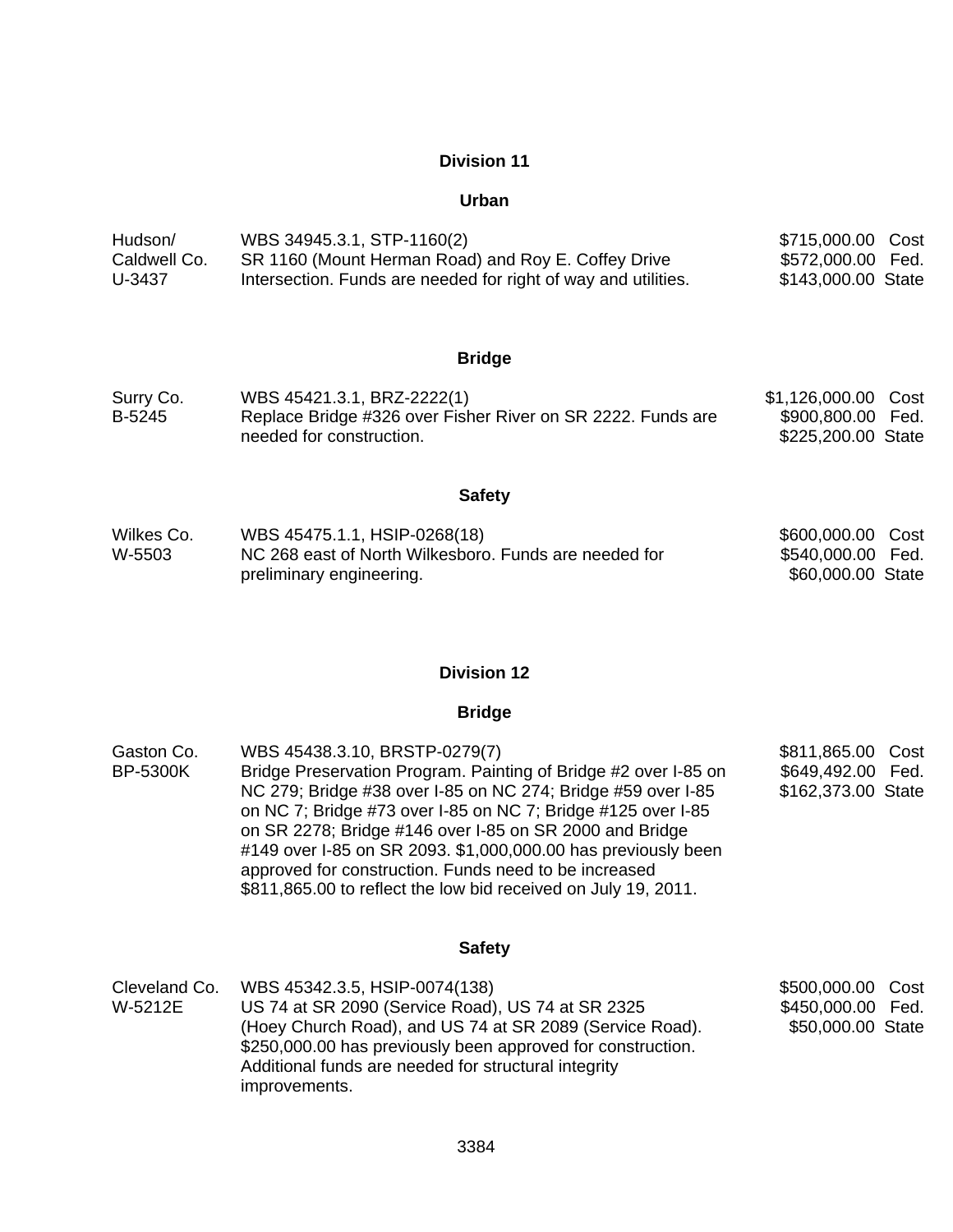### **Urban**

| Morganton/ | WBS 34831.3.4, STPNHF-0018(11)                                    | -\$684,362.00 Cost  |  |
|------------|-------------------------------------------------------------------|---------------------|--|
| Burke Co.  | Intersection of NC 18 (Sterling Street) and the I-40 Interchange, | -\$547,490.00 Fed.  |  |
| U-2550B    | 0.641 mile. \$25,300,000.00 has previously been approved for      | -\$136,872.00 State |  |
|            | construction. Funds need to be decreased (\$684,362.00) to        |                     |  |
|            | reflect the low bid received on June 21, 2011.                    |                     |  |

## **Bridge**

| <b>Buncombe</b> | WBS 33167.3.1, BRZ-3439(1)                                                                                                                  | \$975,000.00 Cost  |  |
|-----------------|---------------------------------------------------------------------------------------------------------------------------------------------|--------------------|--|
| Co.             | Replace Bridge #56 over Bill Moore Creek on SR 3439,                                                                                        | \$780,000.00 Fed.  |  |
| B-3619          | 0.101 mile. Funds are needed for construction based on the<br>estimate from the 12-Month Tentative Letting List published<br>July 12, 2011. | \$195,000.00 State |  |

# **Safety**

| Woodfin/<br><b>Buncombe</b><br>Co.<br>SR-5001BB | WBS 40924.3.53, SRS-1330(8)<br>Safe Routes to School. Sidewalk along the south side of<br>Elk Mountain Road from the existing sidewalk at Woodfin<br>Elementary School to NC 251. Funds are needed for<br>construction.                                       | \$107,500.00 Cost<br>\$107,500.00 Fed.               |  |
|-------------------------------------------------|---------------------------------------------------------------------------------------------------------------------------------------------------------------------------------------------------------------------------------------------------------------|------------------------------------------------------|--|
| McDowell Co.<br>W-5117                          | WBS 41880.3.1, STPIMS-040-2(139)67<br>I-40 from the Buncombe County Line to US 70, 0.729 mile.<br>\$1,500,000.00 has previously been approved for construction.<br>Funds need to be increased \$8,847.00 to reflect the low bid<br>received on June 21, 2011. | \$8,847.00 Cost<br>\$7,962.00 Fed.<br>\$885.00 State |  |

## **Division 14**

## **Bridge**

| Clay Co.<br><b>BD-5114E</b>   | WBS 45360.2.5, BRSTP-1300(11)<br>Replace Bridge #7 over Fires Creek on SR 1300. Funds are<br>needed for right of way and utilities.    | \$50,000.00 Cost<br>\$40,000.00 Fed.<br>\$10,000.00 State |
|-------------------------------|----------------------------------------------------------------------------------------------------------------------------------------|-----------------------------------------------------------|
| Graham Co.<br><b>BD-5114C</b> | WBS 45360.2.3, BRZ-1212(6)<br>Replace Bridge #23 over Sweetwater Creek on SR 1212. Funds<br>are needed for right of way and utilities. | \$50,000.00 Cost<br>\$40,000.00 Fed.<br>\$10,000.00 State |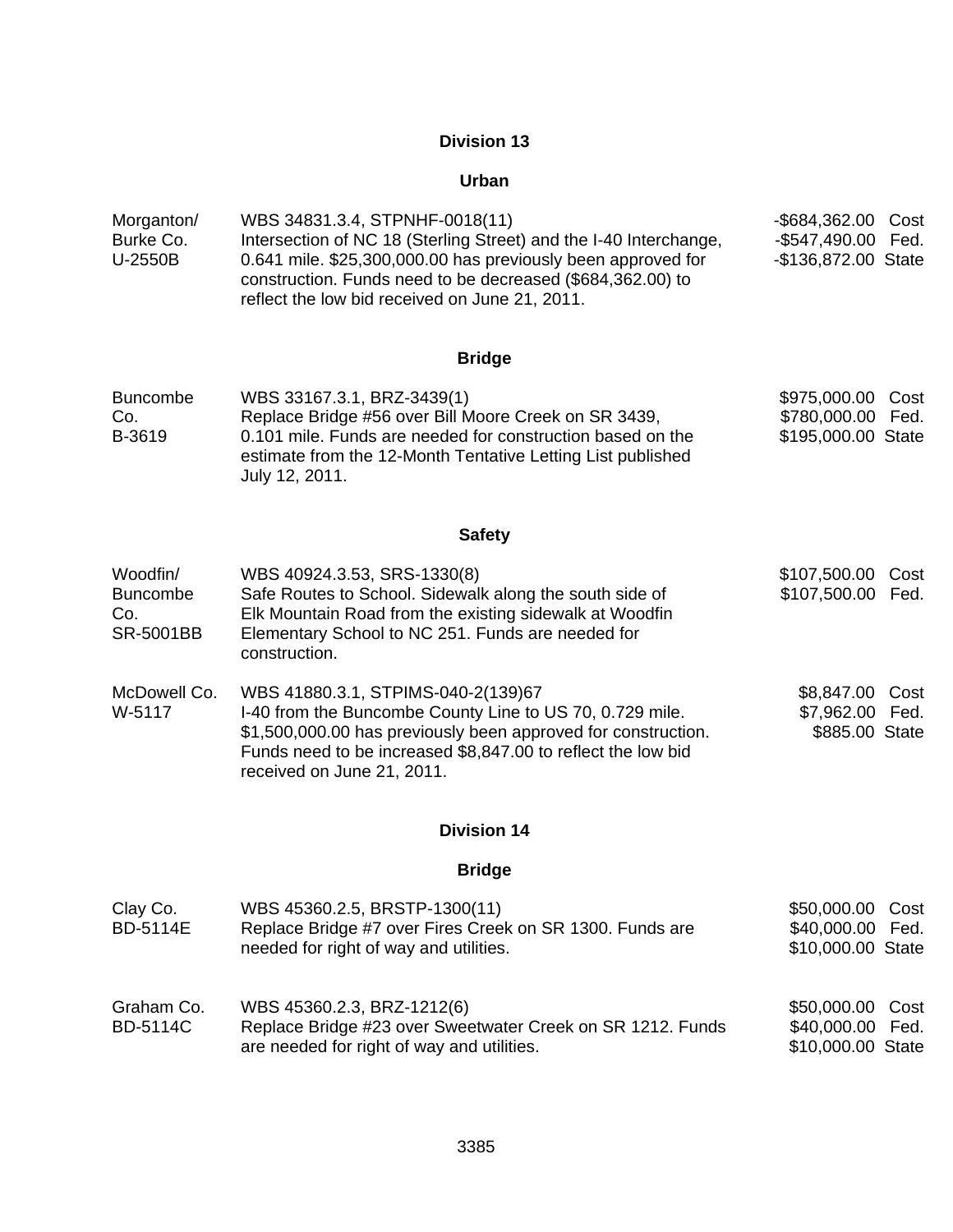| Haywood Co.<br>B-3656               | WBS 33202.3.1, BRSTP-0019(36)<br>Replace Bridge #419 over the Pigeon River on US 19/23/74,<br>0.199 mile. \$2,350,000.00 has previously been approved for<br>construction. Funds need to be increased \$974,685.00 to reflect<br>the low bid received on July 19, 2011. | \$974,685.00 Cost<br>\$779,748.00 Fed.<br>\$194,937.00 State |
|-------------------------------------|-------------------------------------------------------------------------------------------------------------------------------------------------------------------------------------------------------------------------------------------------------------------------|--------------------------------------------------------------|
| Henderson<br>Co.<br><b>BD-5114B</b> | WBS 45360.2.2, BRZ-1713(4)<br>Replace Bridge #128 over Hungry Creek on SR 1713. Funds<br>are needed for right of way and utilities.                                                                                                                                     | \$50,000.00 Cost<br>\$40,000.00 Fed.<br>\$10,000.00 State    |
| Macon Co.<br><b>BD-5114D</b>        | WBS 45360.2.4, BRZ-1114(6)<br>Replace Bridge #52 over Coweeta Creek on SR 1114. Funds<br>are needed for right of way and utilities.                                                                                                                                     | \$50,000.00 Cost<br>\$40,000.00 Fed.<br>\$10,000.00 State    |

### **Safety**

| Henderson | WBS 45505.1.1, HSIP-0191(12)                            | \$190,000.00 Cost |  |
|-----------|---------------------------------------------------------|-------------------|--|
| Co.       | NC 191 from SR 1381 (Mountain Road) to north of SR 1365 | \$171,000.00 Fed. |  |
| W-5506    | (North Rugby Road). Funds are needed for preliminary    | \$19,000.00 State |  |
|           | engineering.                                            |                   |  |

### **Statewide**

## **Rail Program**

| Statewide | WBS 40325.1.1, STP-000S(439)                                                                                                             | \$1,300,000.00 Cost |  |
|-----------|------------------------------------------------------------------------------------------------------------------------------------------|---------------------|--|
| $Y-4800$  | Traffic Separation Studies - Implementation and Closures.                                                                                | \$1,170,000.00 Fed. |  |
|           | \$1,175,000.00 has previously been approved for preliminary<br>engineering. Additional funds are needed based on the latest<br>estimate. | \$130,000.00 State  |  |

**\* INDICATES INTRASTATE OR LOOP PROJECT** 

## **ITEM M SUMMARY - 96 PROJECT(S) - (TOTAL FEDERAL AND STATE) \$185,465,579.00**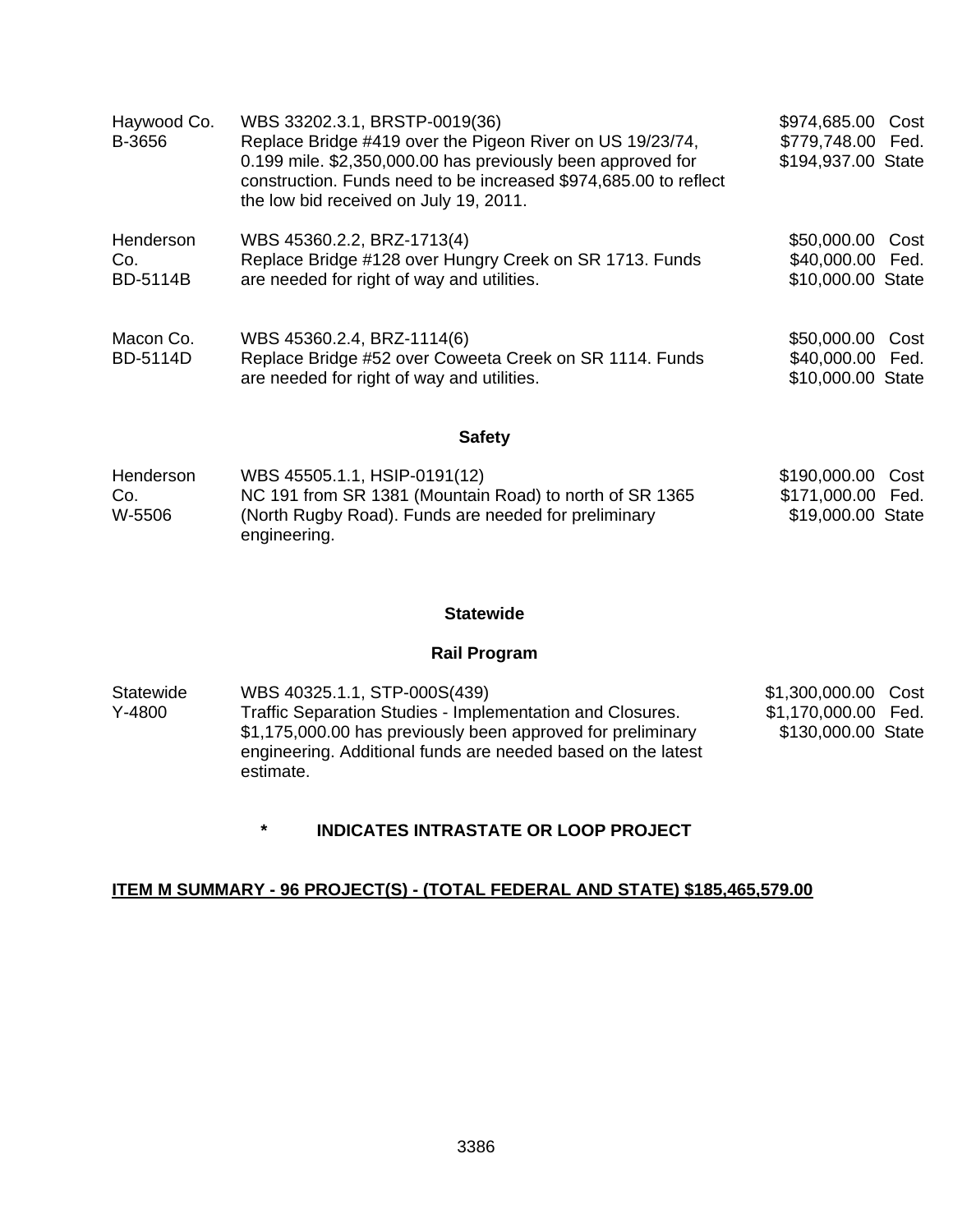## **Approval – Revisions to the 2012-2020 STIP**

A motion was made by Board Member Wall, which was seconded by Board Member

Proffitt, to approve the following additions, modifications and deletions to the 2012-2020 State

Transportation Improvement Plan.

### **STIP ADDITIONS**

### **DIVISION 6**

| 1. B-5544          | I-95, I-95 Business, Cumberland and<br><b>Harnett Counties.</b><br>Segment A:I-95, NC 82 (Bridge<br>No. 19), SR 1806 (Bridge No. 156),<br>SR 1804 (Bridge No. 159) in<br>Cumberland County and SR 1811<br>(Bridge No. 37), SR 1002 (Bridge<br>No. 57), SR 1793 (Bridge No. 66) in<br>Harnett County.<br>Segment B: SR 1728 (Bridge<br>No. 117), SR 1725 (Bridge No. 127),<br>I-95 Business (Bridge No. 129), I-95<br>Business (Bridge No. 130), US 301<br>NBL (Bridge No. 8) and NC 59<br>(Bridge No. 22) in Cumberland<br>County.<br>Replace center spans, install cored<br>slabs, replace joints, overlay decks<br>and raise vertical clearance to a<br>minimum of 16 feet at selected<br>locations. (Design/Build Project) | Right of way (A) FFY 12 - \$ 800,000 (IM)<br>Construction (A) FFY 12 - \$ 8,400,000 (IM)<br>Right of way (B) SFY 12 - \$ 1,000,000 (S(E))<br>Construction (B) SFY 12 - \$ 5,950,000 (S(E))<br>Total Cost ------------------- \$16,150,000 (IM/S(E)) |
|--------------------|-------------------------------------------------------------------------------------------------------------------------------------------------------------------------------------------------------------------------------------------------------------------------------------------------------------------------------------------------------------------------------------------------------------------------------------------------------------------------------------------------------------------------------------------------------------------------------------------------------------------------------------------------------------------------------------------------------------------------------|-----------------------------------------------------------------------------------------------------------------------------------------------------------------------------------------------------------------------------------------------------|
| 2. B-5545          | SR 1808, Harnett County. Replace Bridge<br>No. 80 over I-95. Replace damaged girders<br>and joints, overlay decks, improve sight<br>distance and raise vertical clearance to a<br>minimum of 16 feet.                                                                                                                                                                                                                                                                                                                                                                                                                                                                                                                         | Right of way FFY 12 - \$ 10,000 (IM)<br>Construction FFY 12 - \$2,000,000 (IM)<br>Total Cost -------------- \$2,010,000 (IM)                                                                                                                        |
| <b>DIVISION 8</b>  | 1. B-5543 Village of Whispering Pines, Moore County.<br>Replace Bridge No. 87 on South Lakeshore<br>drive over Thaggards lake.                                                                                                                                                                                                                                                                                                                                                                                                                                                                                                                                                                                                | Programmed for Planning and<br><b>Environmental Study Only</b>                                                                                                                                                                                      |
| <b>DIVISION 12</b> | 1. B-5542 Claremont, Catawba County. Bunker Hill<br>Covered Bridge preservation.                                                                                                                                                                                                                                                                                                                                                                                                                                                                                                                                                                                                                                              | Construction FFY 12 - \$160,000 (DP)<br>Construction FFY 12 - \$ 40,000 (C)<br>Total Cost -------------- \$200,000 (DP/C)                                                                                                                           |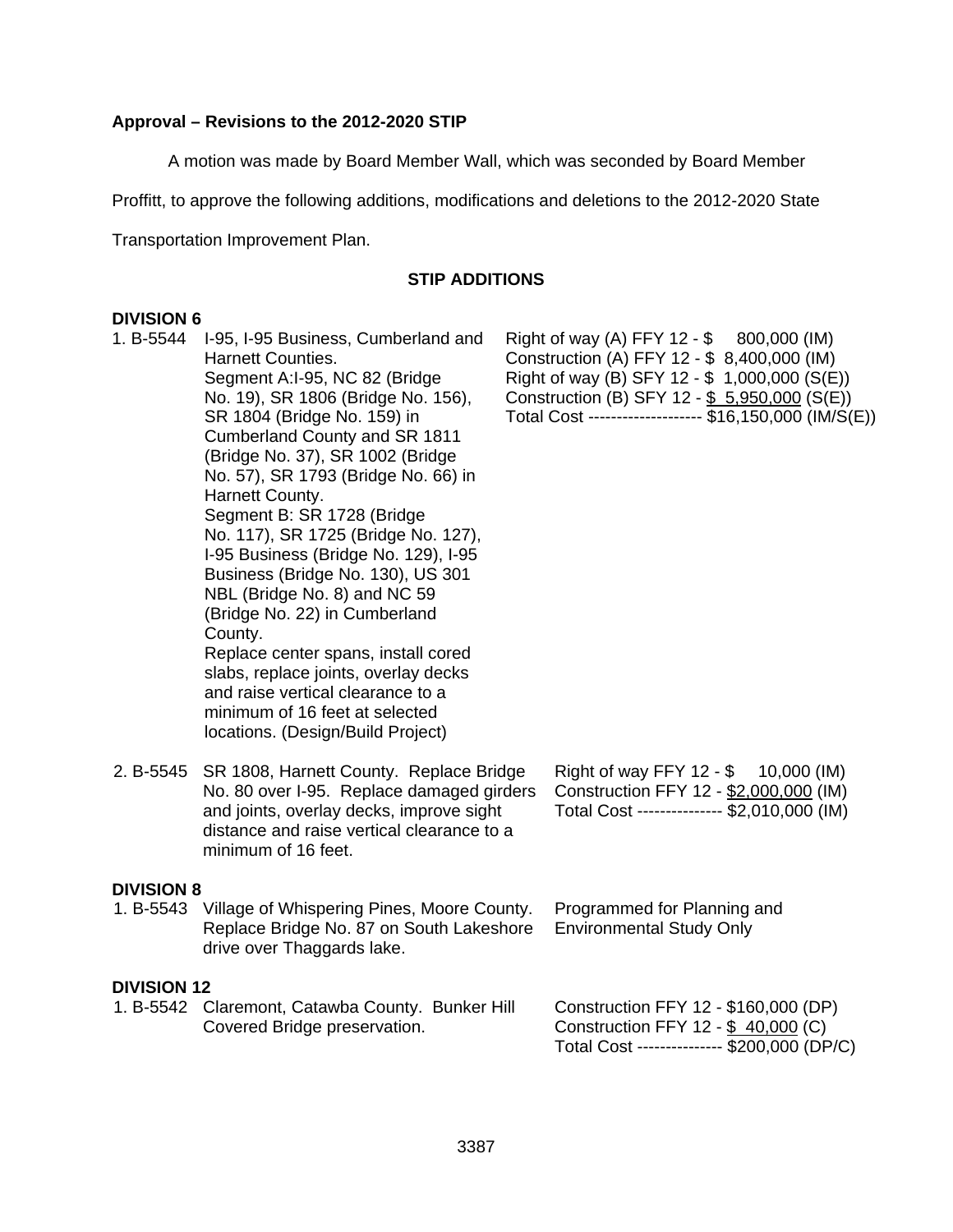#### **STIP MODIFICATIONS**

#### **DIVISION 1**

1. F-5004 NC 12, Ocracoke Gantry, Hyde County. Repair and replace. Delayed construction, SFY 11 to SFY 12. Ferry Division needs additional time to complete specifications and plans.

#### **DIVISION 14**

1. B-4162 SR 1432, Jackson County. Replace Bridge No. 320 over Southern Railway. Delayed right of way, FFY 10 to FFY 11 and construction FFY 11 to FFY 12. Division needed signature on right of way agreement. Construction SFY 12 - \$250,000 (SF)

Right of way FFY 11 - \$ 70,000 (NFA) Construction FFY 12 - \$700,000 (NFA) Total Cost --------------- \$770,000 (NFA)

#### **Approval – Municipal and Special Agreements**

A motion was made by Board Member Wall, which was seconded by Board Member

Proffitt, to approve the following agreements:

Board Member Alford abstained from voting on Project P-4405A in Rowan County.

SUMMARY: There are a total of 44 agreements for approval by the Board of Transportation.

Division 1

City of Elizabeth City Pasquotank County B-4599 33791.3.1

This project consists of the replacement of Bridge No. 1 and Bridge No. 2 over Knobbs Creek on US 17-158 in Elizabeth City. The Department shall prepare the environmental and/or planning document, project plans and specifications, construct the project, and acquire any needed right of way. The Municipality shall relocate and adjust any municipally-owned utilities, except water and sewer lines.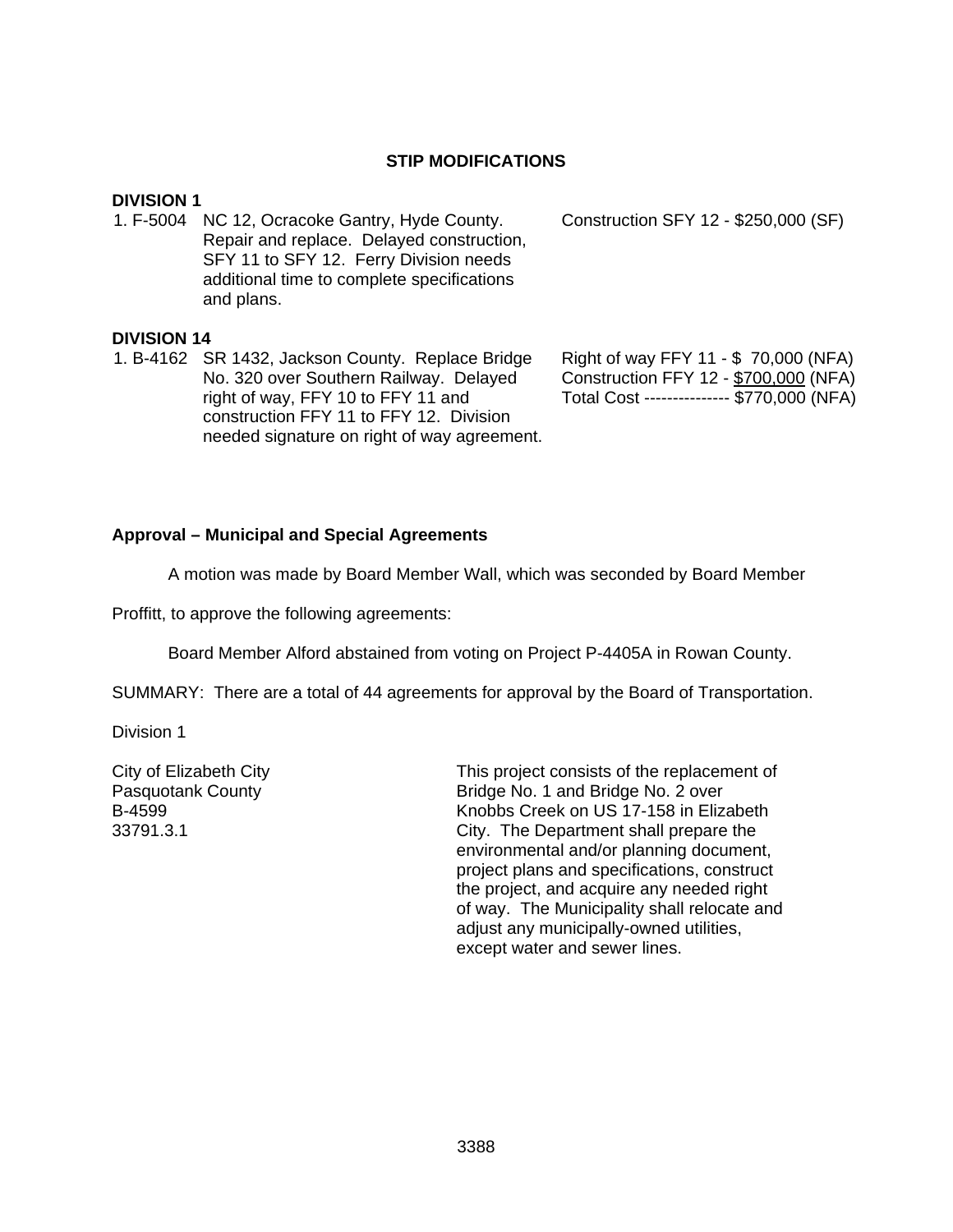Town of Williamston Martin County ER-2973 A 3701.3.15

Department of Environment & Natural Resources Dare/Hyde Counties 13216.1190008

Division 2

Town of Atlantic Beach Carteret County M-0371 37309.1.1

This project consists of planting trees along Washington Street and Haughton Street and planting trees and shrubs in the traffic island at the intersection of Washington Street and Haughton Street in Williamston. The Department shall develop the landscape design, prepare plans and site and install the plantings. The Municipality shall assume maintenance of the plantings at the end of a three-year warranty period.

This agreement is for emergency dredging In Dare and Hyde counties needed to restore transportation services damaged by Hurricane Irene. DENR will enter into an agreement with the Corps of Engineers to perform this dredging. Reimbursement will be with federal funds.

This project consists of the development of a Comprehensive Bicycle Transportation Plan for the Town of Atlantic Beach. The Municipality will be responsible for procuring professional services for development of the plan and will provide a 20% (\$7,000) match and all costs that exceed the total estimated cost. The Department shall allocate an amount not to exceed 80% (\$28,000) from the Bike/Pedestrian funds allocation.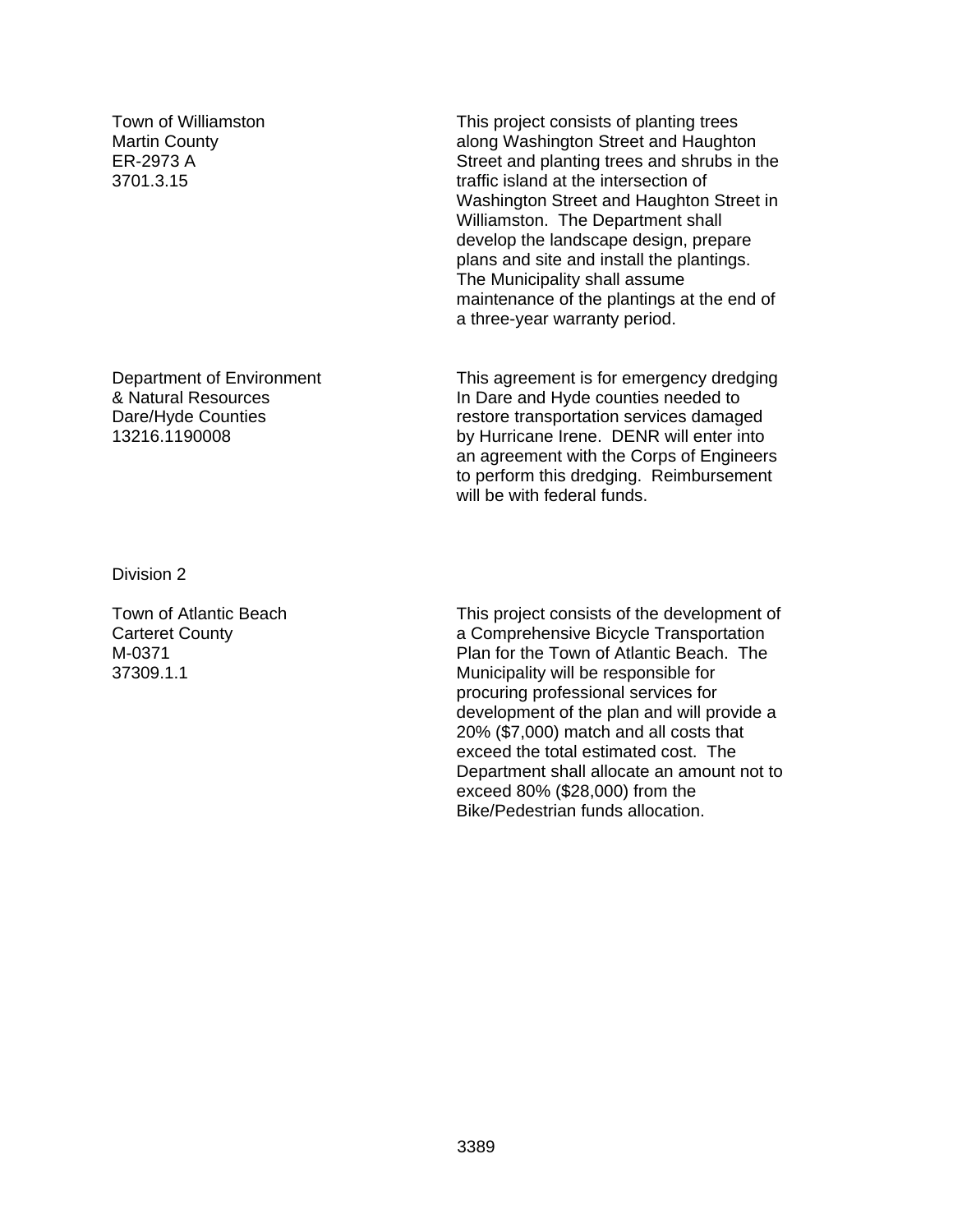City of Greenville **Pitt County** U-3315 35781.1.1 35781.2.1 35781.3.1

Town of Washington Beaufort County M-0371 37309.1.1

Town of Hookerton Greene County SR-5001 BH 40924.3.59

This project consists of constructing a new location connector road between Stantonsburg Road and Tenth Street, from Memorial Drive to Evans Street (SR 1702) in Greenville. The Municipality shall prepare the environmental planning documents, relocate and adjust any municipally-owned utilities, and assume all maintenance responsibility for the sidewalks and landscaping. The Department is responsible for managing all design phases for right-of-way acquisition, and construct the project. The estimated cost to the Municipality is \$6,398,506 plus the cost of any landscaping in excess of 0.75% of construction cost. This Agreement supersedes the Agreement approved by the Board of Transportation on May 6, 2004.

This project consists of the development of a Comprehensive Bicycle Transportation Plan for the Town of Washington. The Municipality will be responsible for procuring professional services for development of the plan and will provide a 20% (\$7,000) match and all costs that exceed the total estimated cost. The Department shall allocate an amount not to exceed 80% (\$28,000) from the Bike/Pedestrian funds allocation.

This project consists of Federal Safe Routes to School funding for sidewalk improvements to serve the Mt. Calvary Christian Academy in Hookerton. The Municipality shall perform the work and the Department shall reimburse the Municipality up to a maximum amount of \$93,000 toward the project.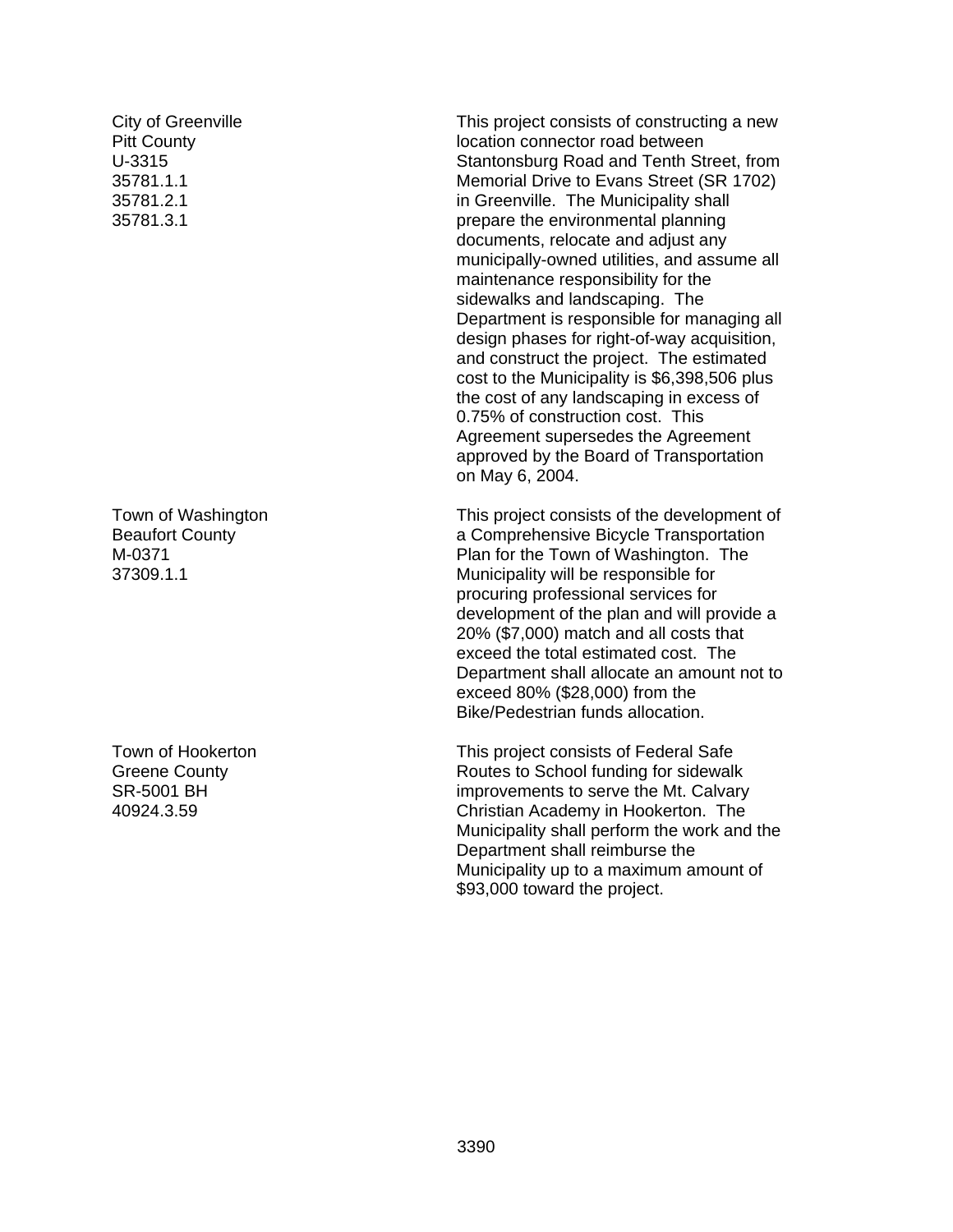Town of Clayton Johnston County U-3605 39925.1.1 39925.2.1 39925.3.1

Town of Smithfield Johnston County B-3864 33310.2.1 33310.3.1

This project consists of design, construction and right of way acquisition of approximately one mile of Front Street from Mills Street to NC 42. The Municipality is responsible for all phases of the project. The Department shall allocate an amount not to exceed 80% (\$1,200,000) from the STP-DA funds allocation. The Municipality will be responsible for providing the 20% (\$300,000) matching funds for the STP-DA funds authorized and all costs that exceed the total estimated cost.

This project consists of the replacement of Bridge No. 40 over Neuse River on US 70 Business in Smithfield. At the request of the Municipality, the Department shall include provisions in the construction contract for the contractor to adjust and/or relocate municipally-owned water and sewer lines and include a permanent utility easement (PUE). The Municipality shall reimburse the Department the entire cost of said utility work. The estimated cost to the Municipality is \$570,402.00.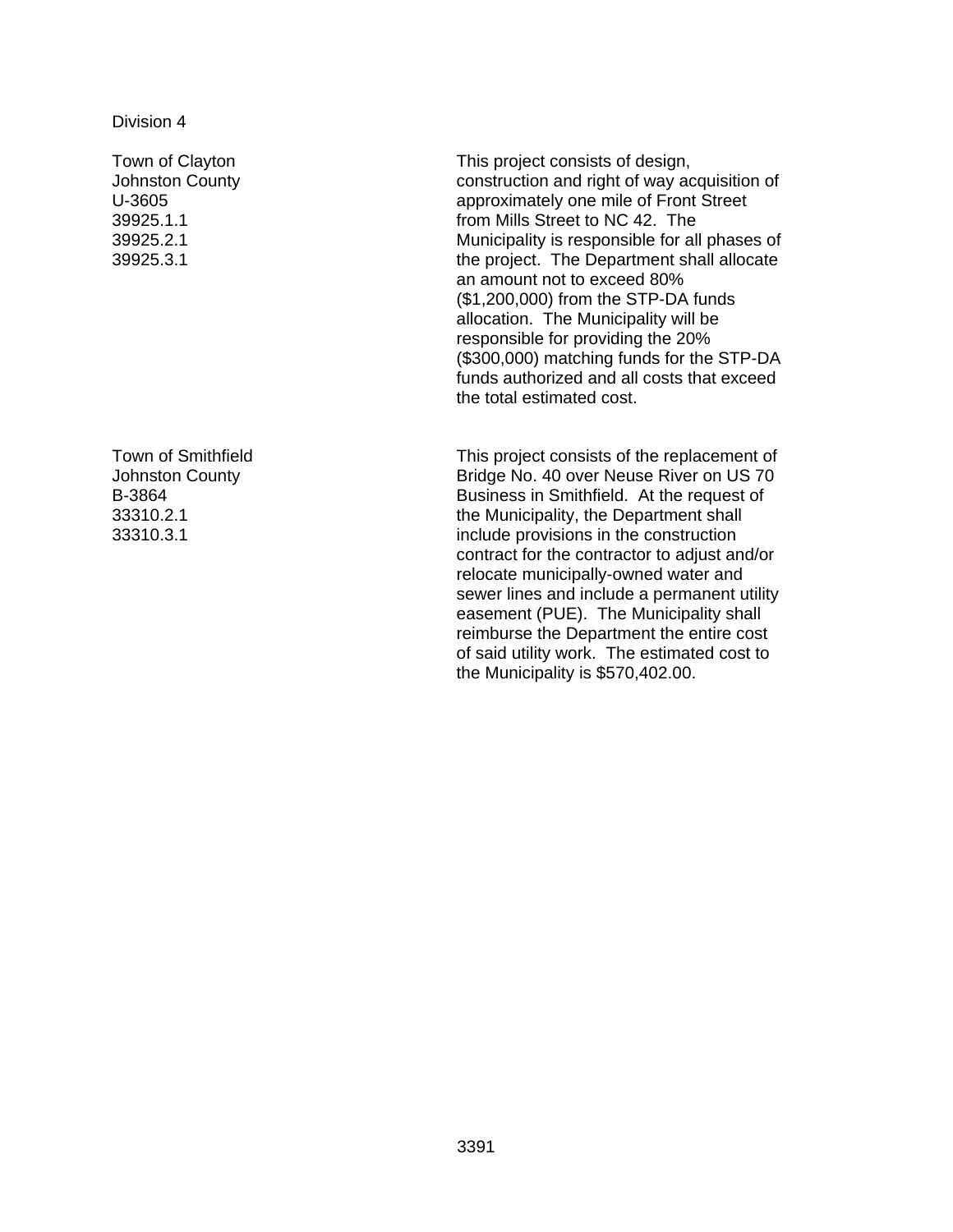Town of Cary Wake County B-4697 38474.3.1

Town of Cary Wake County R-4701 E 36247.5.6

City of Durham Durham County R-4701 E 36247.5.1

This project consists of the replacement of Bridge No. 55 over White Oak Creek on SR 1600 in Cary. The Department shall prepare the environmental and/or planning document, project plans and specifications, construct the project, and acquire any needed right of way. The Municipality shall relocate and adjust any municipally-owned utilities. At the request of the Municipality, the Department shall include in its contract the construction of a 10' width concrete greenway access, wooden fencing, additional bridge barrier and greenway boardwalk reconnection. The Municipality shall reimburse the Department 50% of the first 5' width of greenway access, 25% of bridge work cost and 100% of the additional greenway access costs. The total estimated cost is \$827,452.50. The estimated cost to the Municipality is \$413,726.25.

This Municipal Operations Agreement (Schedule C) consists of the operation of the traffic signals at certain intersections on the State Highway System within or near Cary. The Department shall reimburse the Municipality based on the agreed upon rates set forth in the Agreement.

This Municipal Operations Agreement (Schedule C) consists of the operation of the traffic signals at certain intersections on the State Highway System within or near Durham. The Department shall reimburse the Municipality based on the agreed upon rates set forth in the Agreement.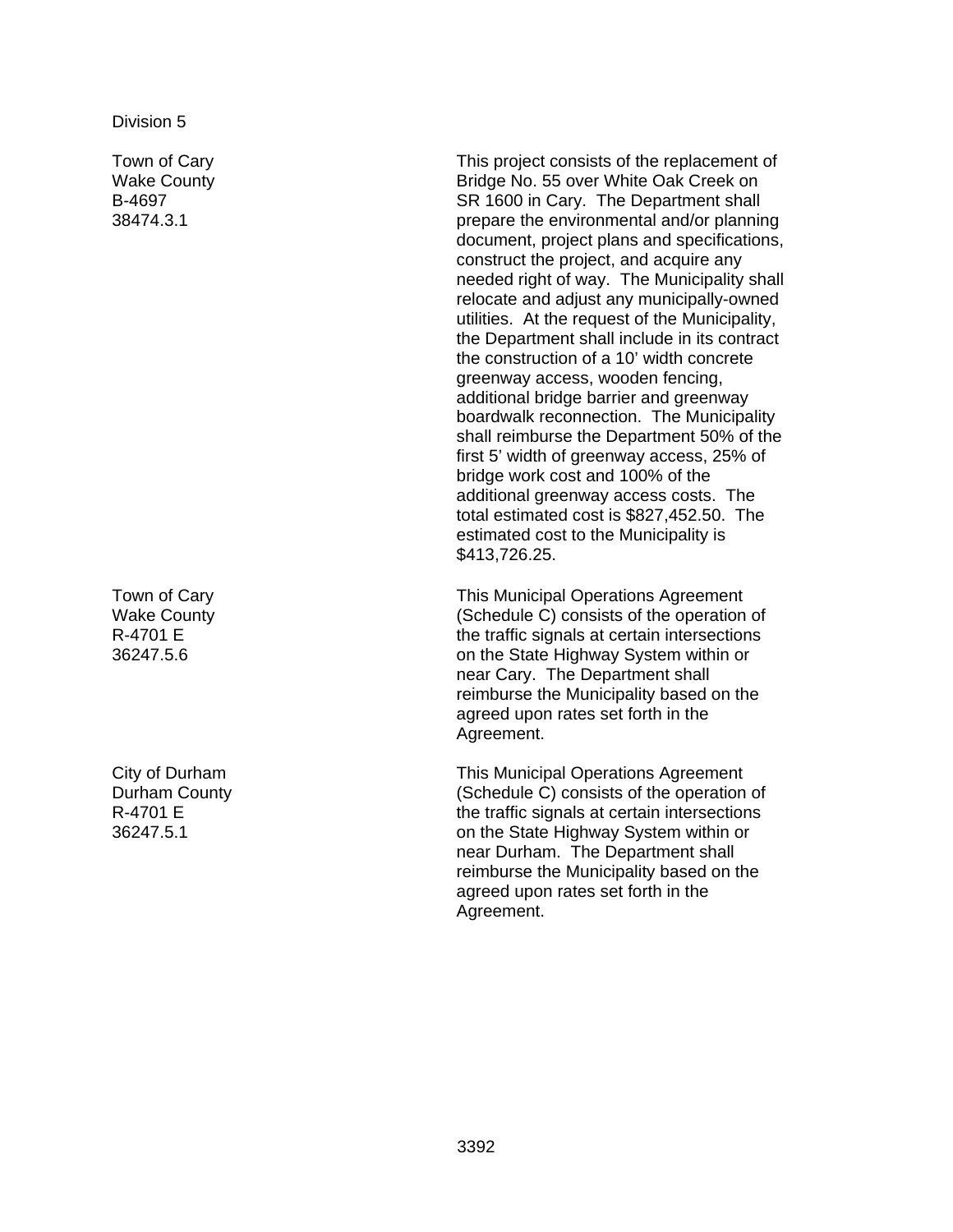City of Raleigh Wake County B-4660 33822.3.1

City of Raleigh Wake County R-4701 E 36247.5.6

Town of Knightdale Wake County M-0371 37309.1.1

City of Oxford Granville County M-0371 37309.1.1

This project consists of the replacement of Bridge No. 19 over the Neuse River on SR 2000 in Raleigh. At the request of the Municipality, the Department shall include provisions in the construction contract for the contractor to perform betterment utility work to municipally-owned water and sewer lines. The Municipality shall reimburse the Department the entire cost of said utility work. The estimated cost to the Municipality is \$194,192.

This Municipal Operations Agreement (Schedule C) consists of the operation of the traffic signals at certain intersections on the State Highway System within or near Raleigh. The Department shall reimburse the Municipality based on the agreed upon rates set forth in the Agreement.

This project consists of the development of a Comprehensive Pedestrian Transportation Plan for the Town of Knightdale. The Municipality will be responsible for procuring professional services for development of the plan and will provide a 30% (\$12,000) match and all costs that exceed the total estimated cost. The Department shall allocate an amount not to exceed 70% (\$28,000) from the Bike/Pedestrian funds allocation.

This project consists of the development of a Comprehensive Pedestrian Transportation Plan for the City of Oxford. The Municipality will be responsible for procuring professional services for development of the plan and will provide a 20% (\$6,000) match and all costs that exceed the total estimated cost. The Department shall allocate an amount not to exceed 80% (\$24,000) from the Bike/Pedestrian funds allocation.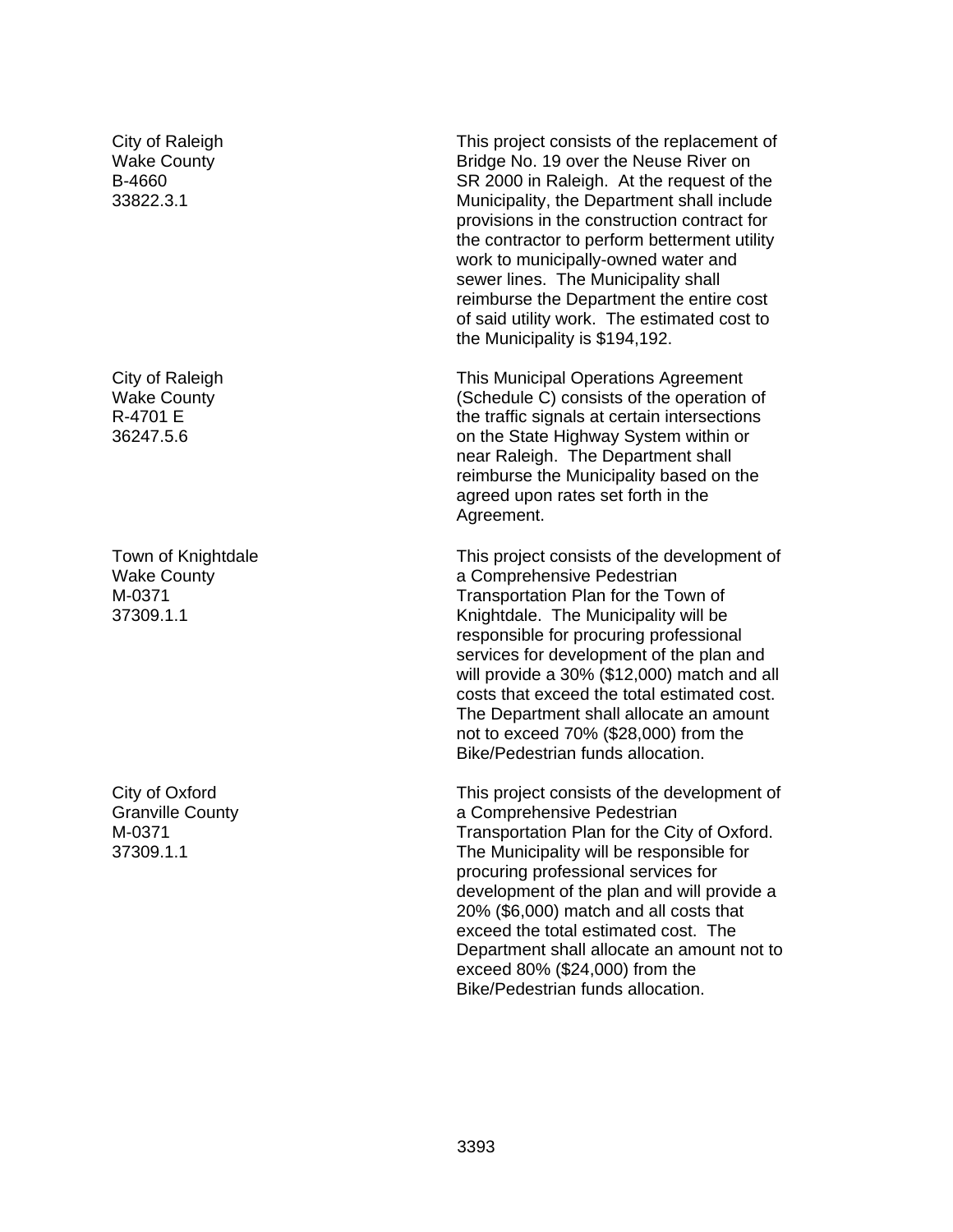Town of Rolesville Wake County M-0371 37309.1.1

Town of Cary Wake County U-5500 45487.1.1

Town of Cary Wake County U-5501 45488.1.1

This project consists of the development of a Comprehensive Bicycle Transportation Plan for the Town of Rolesville. The Municipality will be responsible for procuring professional services for development of the plan and will provide a 20% (\$7,000) match and all costs that exceed the total estimated cost. The Department shall allocate an amount not to exceed 80% (\$28,000) from the Bike/Pedestrian funds allocation.

This project consists of the environmental study and preliminary engineering for widening Green Level West Road from two lanes to four lanes, beginning at NC 55 west to Green Level Church Road in Cary. The Municipality is responsible for all phases of the project. The Department shall allocate an amount not to exceed 80% (\$800,000) from the STP-DA funds allocation. The Municipality will be responsible for providing the 20% (\$200,000) matching funds for the STP-DA funds authorized and all costs that exceed the total estimated cost.

This project consists of environmental study and preliminary engineering for the widening of Reedy Creek Road from NE Maynard to N. Harrison Avenue to include safety and pedestrian improvements in Cary. The Municipality is responsible for all phases of the project. The Department shall allocate an amount not to exceed 80% (\$160,000) from the STP-DA funds allocation. The Municipality will be responsible for providing the 20% (\$40,000) matching funds for the STP-DA funds authorized and all costs that exceed the total estimated cost.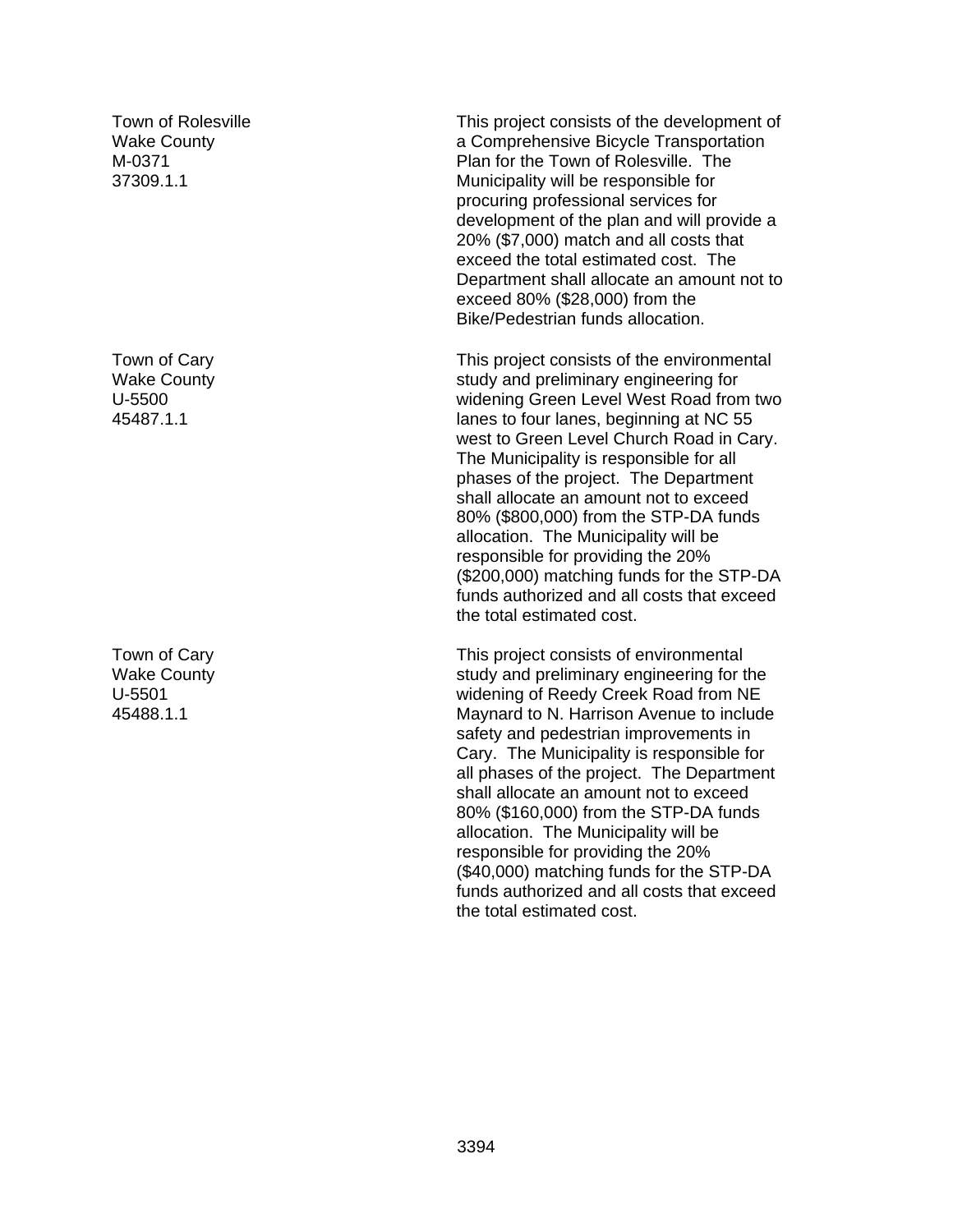City of Raleigh Wake County U-5504 45491.3.1

Division 6

Town of Elizabethtown Bladen County M-0371 37309.1.1

City of Fayetteville Cumberland County U-2810 C 34866.3.3

This project consists of the construction of sidewalk and multi-use path on the west side of Lake Wheeler Road from Centennial Parkway to Tryon Road in Raleigh. The Municipality is responsible for all phases of the project. The Department shall allocate an amount not to exceed 80% (\$1,720,000) from the STP-DA funds allocation. The Municipality will be responsible for providing the 20% (\$430,000) matching funds for the STP-DA funds authorized and all costs that exceed the total estimated cost.

This project consists of the development of a Comprehensive Pedestrian Transportation Plan for the Town of Elizabethtown. The Municipality will be responsible for procuring professional services for development of the plan and will provide a 20% (\$5,000) match and all costs that exceed the total estimated cost. The Department shall allocate an amount not to exceed 80% (\$20,000) from the Bike/Pedestrian funds allocation.

This project consists of the improvements on SR 1003 (Camden Road) from SR 1290 (King Charles Road) to north of SR 1007 (Owen Drive) in Cumberland County. The Department shall prepare the environmental and/or planning document, project plans and specifications, construct the project, and acquire any needed right of way. The Municipality shall relocate and adjust any municipally-owned utilities. At the request of the Municipality, the Department shall include in its contract the construction of a sidewalk from the north side of Camden Road and extend to Owen Drive. The Municipality shall reimburse the Department 50% of the actual cost of the sidewalk. The estimated cost to the Municipality is \$20,675.00.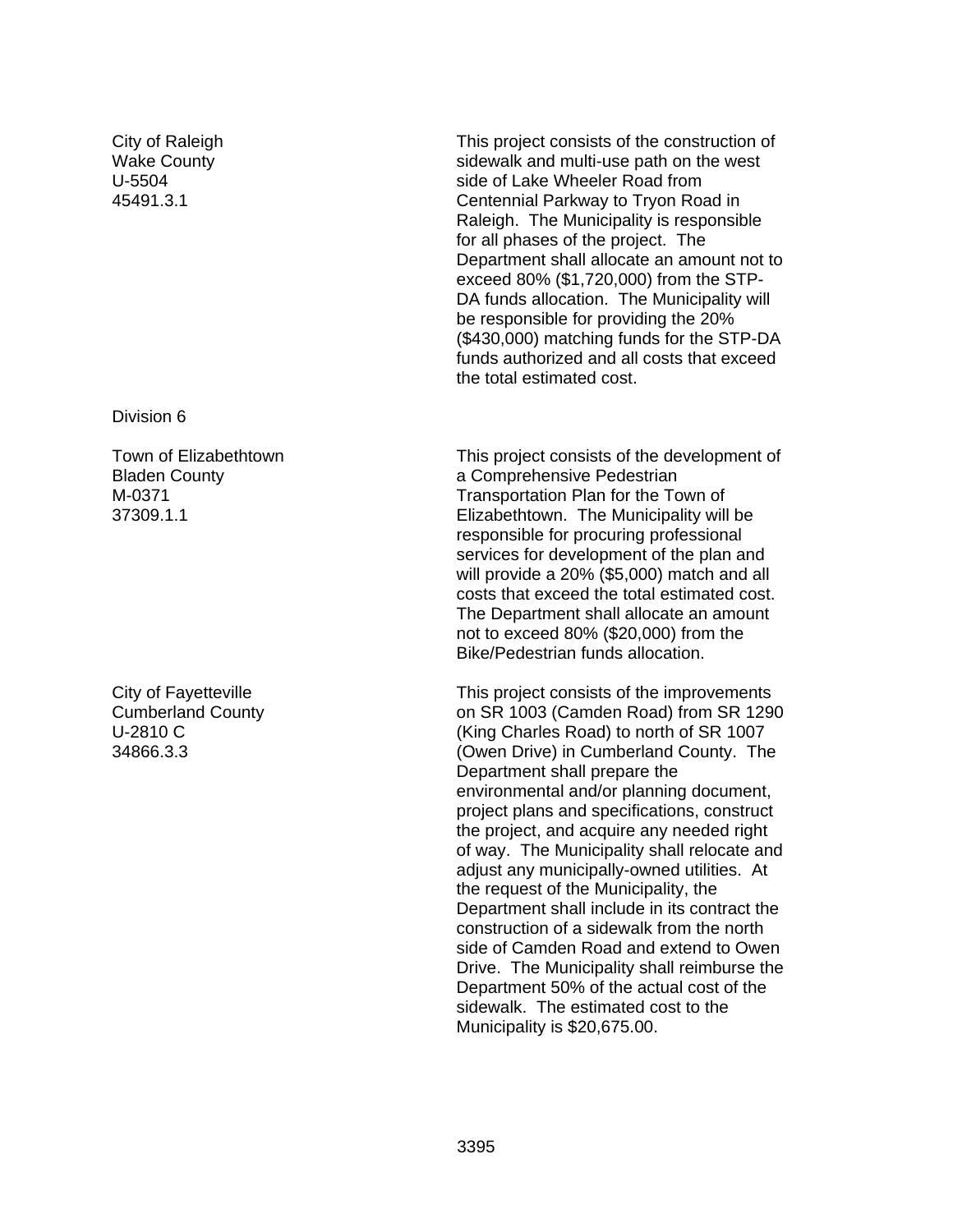Town of Oak Ridge Guilford County M-0371 37309.1.1

Town of Chapel Hill Orange County ER-2971 G 3607.3.09

City of Greensboro Guilford County R-2309 AB 34418.3.1

This project consists of the development of a Comprehensive Pedestrian Transportation Plan for the Town of Oak Ridge. The Municipality will be responsible for procuring professional services for development of the plan and will provide a 20% (\$5,000) match and all costs that exceed the total estimated cost. The Department shall allocate an amount not to exceed 80% (\$20,000) from the Bike/Pedestrian funds allocation.

This project consists of widening the roadway, install curb and gutter and construct sidewalk along SR 1750 (Estes Drive) between Burlage Circle and SR 1010 (Franklin Street) in Chapel Hill. The Municipality shall be responsible for all phases of the project. The Department shall participate in the actual costs of the project in an amount not to exceed \$200,000 from Division Enhancement Funds (\$45,000) and Small Construction Funds (\$155,000). Costs which exceed this amount shall be borne by the Municipality.

This project consists of the improvements on US 220 from SR 2182 (Horsepen Creek Road) to 0.2 mile north of SR 2313 (Winfree Road) in Greensboro. At the request of the Municipality, the Department shall include provisions in the construction contract for the contractor to adjust and/or relocate municipally-owned water and sewer liners. The Municipality shall reimburse the Department the entire cost of said utility work. The estimated cost to the Municipality is \$137,010.00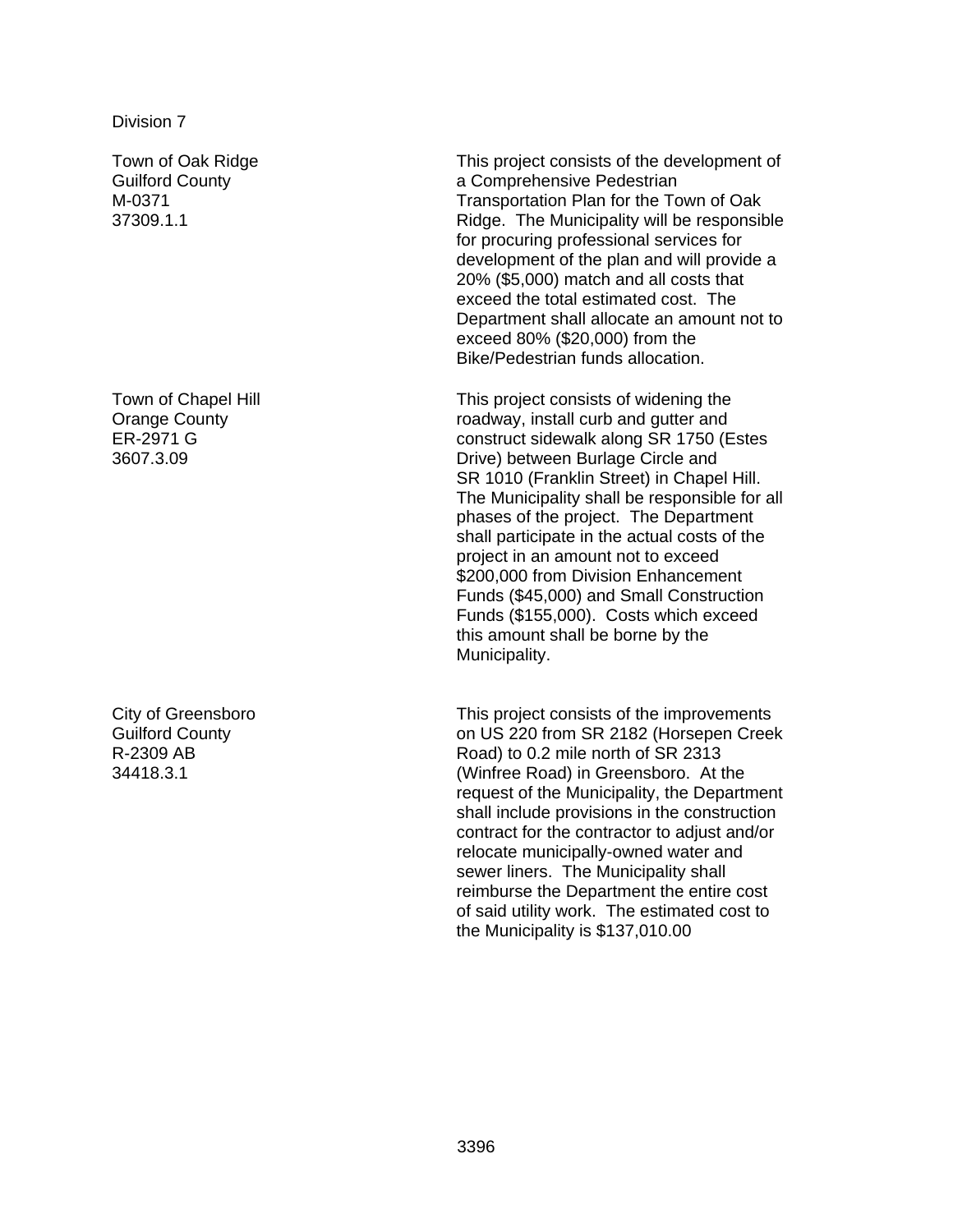## Divisions 7, 8 and 9

Piedmont Triad Regional Council Caswell, Davidson, Montgomery, Randolph and Rockingham Counties M-0439 45439.1.13

Division 8

City of Sanford Lee County M-0371 37309.1.1

# Division 9

Huffman Investments LLC (Property Owner)

Gary Wayne Smith (Property Owner) Freda A. Smith (Property Owner) Carol Deanne Turner Phillis (Property Owner)

Forrest Allen Phillis (Property Owner) Joyce Elaine Lane (Property Owner) Linda Sue Brinkley (Property Owner) Rowan County P-4405A

This project is for the PTRC, which has been designated by the RPO as the Lead Planning Agency (LPA) for the RPO to coordinate transportation planning in the RPO area. The PTRC will be responsible for the development of the plan and will provide a 20% (\$26,156) match and all costs that exceed the total estimated cost. The Department shall allocate an amount not to exceed 80% (\$104,625) from the Transportation Planning (SPR) funds allocation.

This project consists of the development of a Comprehensive Bicycle Transportation Plan for the City of Sanford. The Municipality will be responsible for procuring professional services for development of the plan and will provide a 30% (\$10,500) match and all costs that exceed the total estimated cost. The Department shall allocate an amount not to exceed 70% (\$24,500) from the Bike/Pedestrian funds allocation.

This project includes the construction of a new alternative access roadway to Hope Lane (SR 2672) as mitigation for the permanent closure of the private at-grade crossings on Ethel Lane (Crossing No. 724 377C, MP 341.39) and Juke Box Road (Crossing No. 724 378J, MP 341.54). The new roadway provides sole access to NC 29 for the property owners. The Department shall design and construct the new alternative access roadway, acquire any needed right-of-way and maintain the roadway, at no expense to the property owners. The total estimated cost is \$525,000.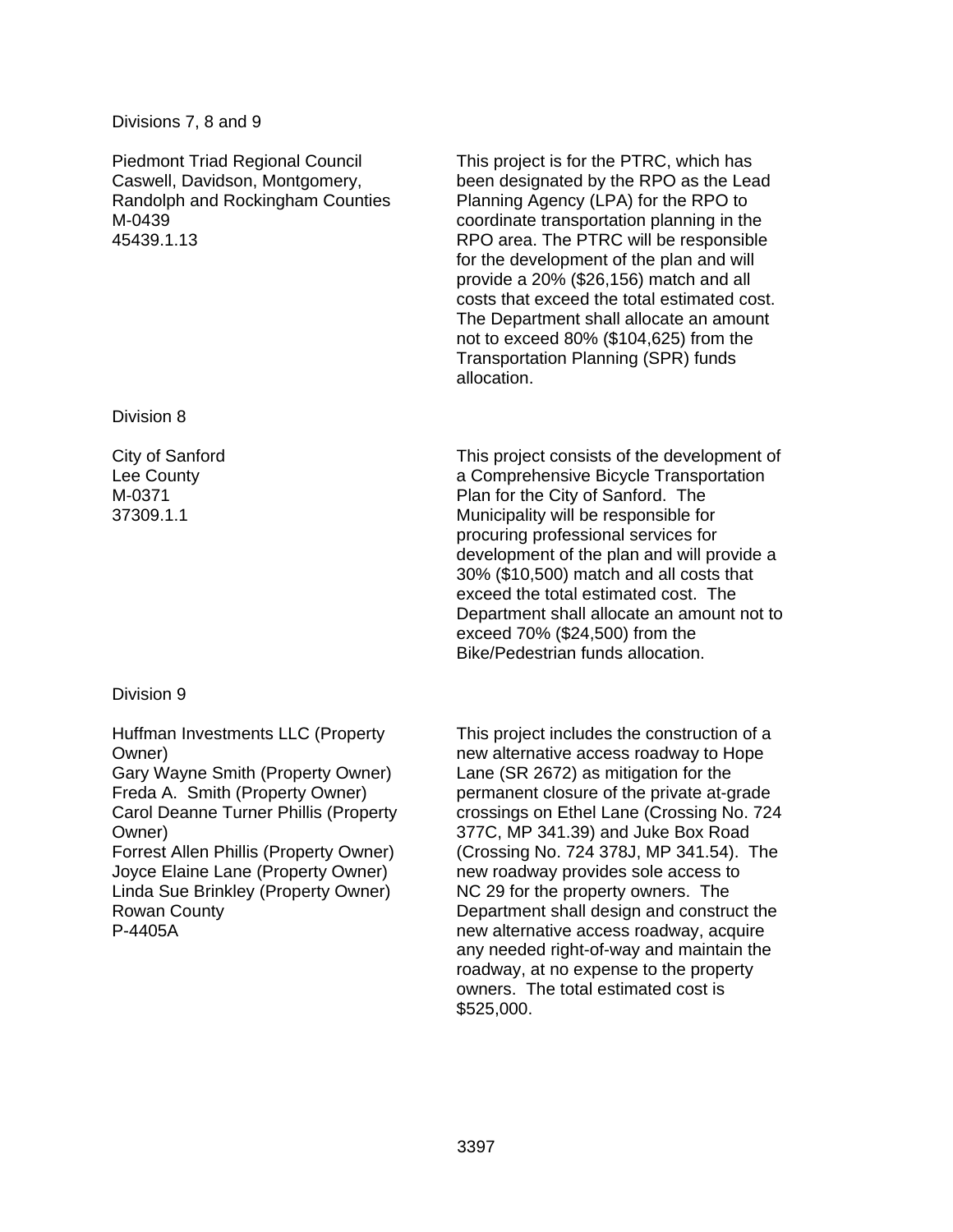Norfolk Southern Railway Company (NS) North Carolina Railroad Company (NCRR) Huffman Investments, LLC (Huffman) Gary Wayne Smith (Smith) Freda A. Smith (Smith) Rowan County P-4405A

This project includes the permanent closure of the private at-grade crossings on Ethel Lane (Crossing No. 724 377C, MP 341.39) and Juke Box Road (Crossing No. 724 378J, MP 341.54), both of which cross the main line track of NS and previously served Huffman and Smith in Rowan County. The Department will perform all work not on railroad right-ofway. NS and NCRR will perform all work within their right-of-way. NS shall provide the Department with a lump-sum payment of \$38,000 toward the cost of all work associated with the closure of the crossings. NCRR shall provide the Department with a lump-sum payment of \$20,000 toward the cost of all work associated with the closure of the crossings. The total estimated cost is \$58,000.

Divisions 9 and 11

Northwest Piedmont Rural Transportation Planning Organization Davidson, Stokes, Surry and Yadkin Counties M-0439 45439.1.13

This project is for the PTRC, which has been designated by the RPO as the Lead Planning Agency (LPA) for the RPO to coordinate transportation planning in the RPO area. The PTRC will be responsible for the development of the plan and will provide a 20% (\$21,558) match and all costs that exceed the total estimated cost. The Department shall allocate an amount not to exceed 80% (\$86,233) from the Transportation Planning (SPR) funds allocation.

Division 10

Town of Wingate Union County M-0371 37309.1.1

This project consists of the development of a Comprehensive Pedestrian Transportation Plan for the Town of Wingate. The Municipality will be responsible for procuring professional services for development of the plan and will provide a 20% (\$5,000) match and all costs that exceed the total estimated cost. The Department shall allocate an amount not to exceed 80% (\$20,000) from the Bike/Pedestrian funds allocation.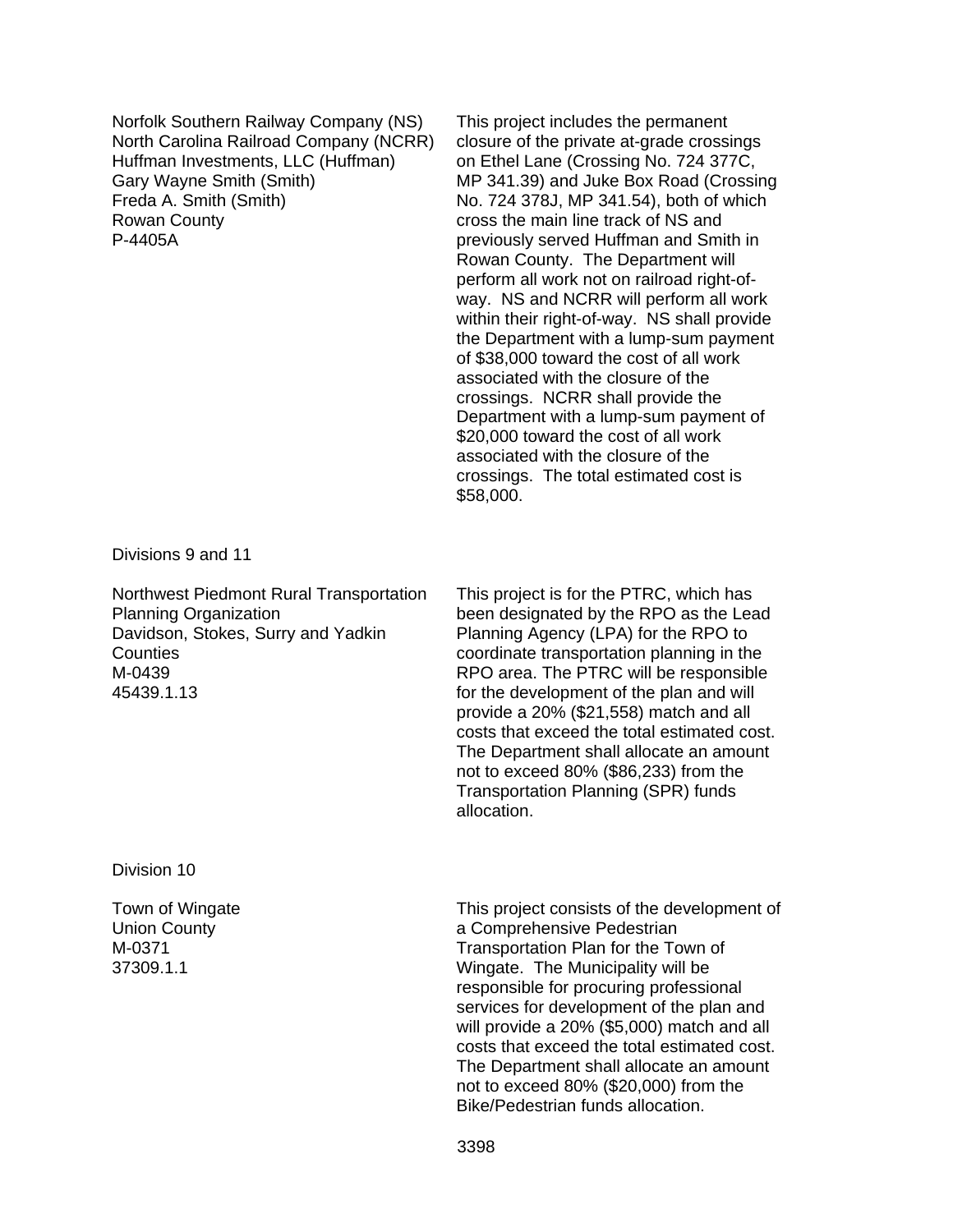Piedmont Natural Gas Company, Inc. Mecklenburg County R-2123 CE 34379.3.GV2

City of Charlotte Mecklenburg County R-2248 E 34410.3.GV2

This project consists of the improvements to I-485 (Charlotte Eastern Outer Loop)/ I-85 in Mecklenburg County. At the request of the Company, the Department shall issue a negotiated lump-sum Agreement for the acquisition of a Permanent Utility Easement (PUE). The Company shall reimburse the Department the entire cost of said utility work. The negotiated cost to the Company is \$65,675.

This project consists of the construction of I-485 (Charlotte Outer Loop) from west of NC 115 (Old Statesville Road) to west of I-85 in Charlotte. This Supplemental Agreement is to revise the scope of the project to include a Categorical Exclusion for Edinmeadow Road and design and construction of a portion of Edinmeadow Road, including a bridge over I-485 in lieu of dual mainline bridges on I-485. The Municipality shall reimburse the Department 100% for the additional work. The estimated cost to the Municipality is \$2,156,375.71. The monies will be deducted from the \$2.4 million previously paid by the Municipality for the dual bridges on I-485. The Municipality shall assume all maintenance responsibilities for Edinmeadow Road.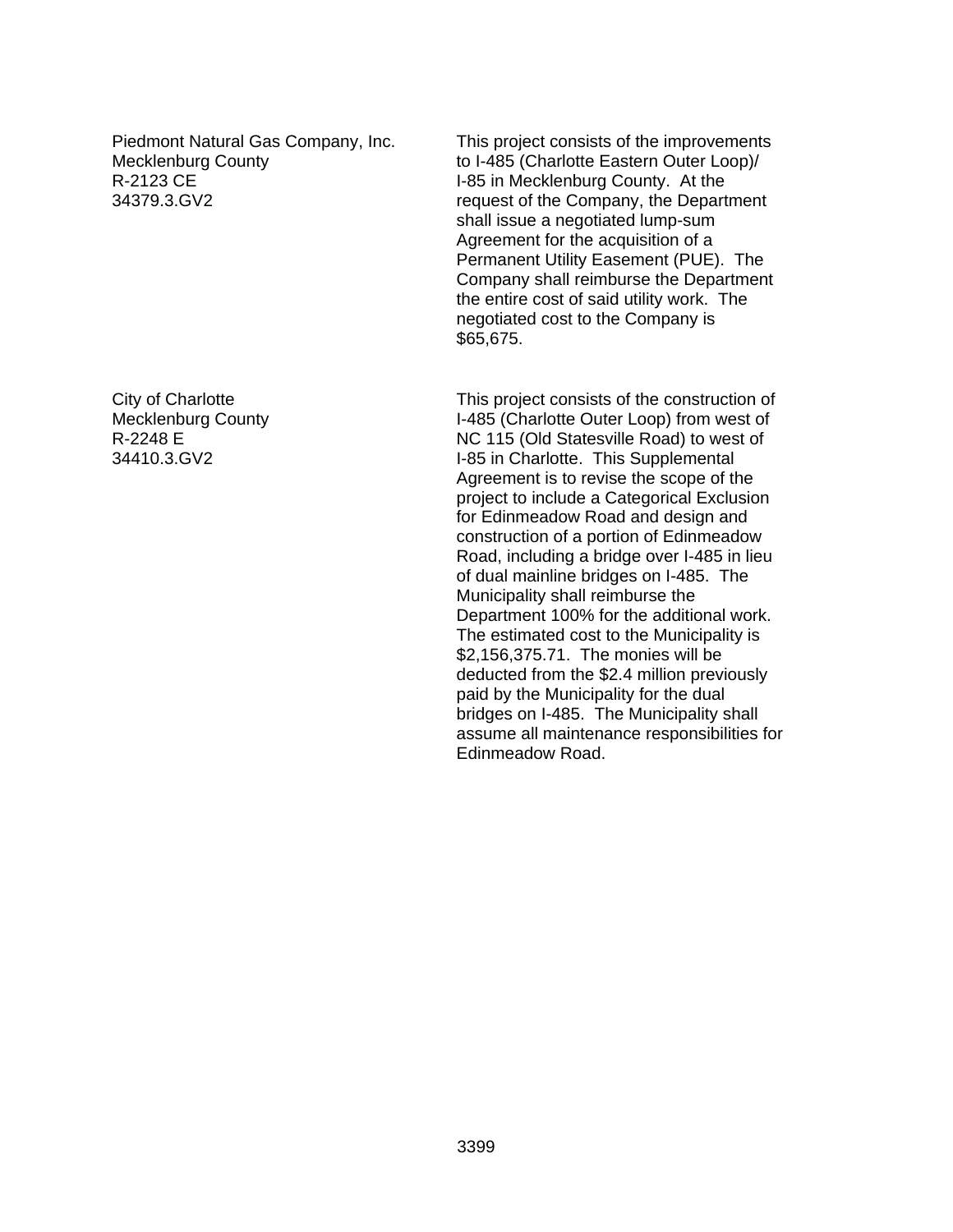City of Charlotte Mecklenburg County R-2248 E 34410.3.GV2

Lake Norman Marine Commission Mecklenburg County SS-4910 AI 43083.3.1

Town of Mount Pleasant Cabarrus County R-2533 CC 34448.3.8

This design-build project consists of the design and construction of I-485 (Charlotte Outer Loop) from west of NC 115 (Old Statesville Road) to west of I-85. The Department shall prepare the environmental and/or planning document, project plans and specifications, construct the project, acquire any needed right of way, and relocate and adjust utilities. The Municipality shall relocate and adjust any municipally owned utilities except water and sewer lines. At the request of the Municipality, the Department shall include in its contract for the mainline hydraulic and pedestrian box culverts be replaced with dual bridges. The Municipality shall reimburse the Department for the additional work. The estimated cost to the Municipality is \$1,276,490.

This project consists of the installation of three buoys and signs along the I-77 Causeway on Lake Norman near the Mecklenburg/Iredell County line. The Commission shall purchase or furnish all buoy equipment, construct the project and shall be responsible for maintenance of the buoys. The Department shall purchase or furnish all signing equipment, be responsible for maintenance for the signs and reimburse the Commission for the buoys. The estimated cost to the Department is \$6,705.

This project consists of improvement to NC 49 east of SR 2630 to east of SR 2421 in Mount Pleasant. This Supplemental Agreement amends the payment terms to be submitted by the Municipality in two payments in lieu of completion of the utility work and to amend the estimated cost to \$42,675.69 in lieu of \$42,957.14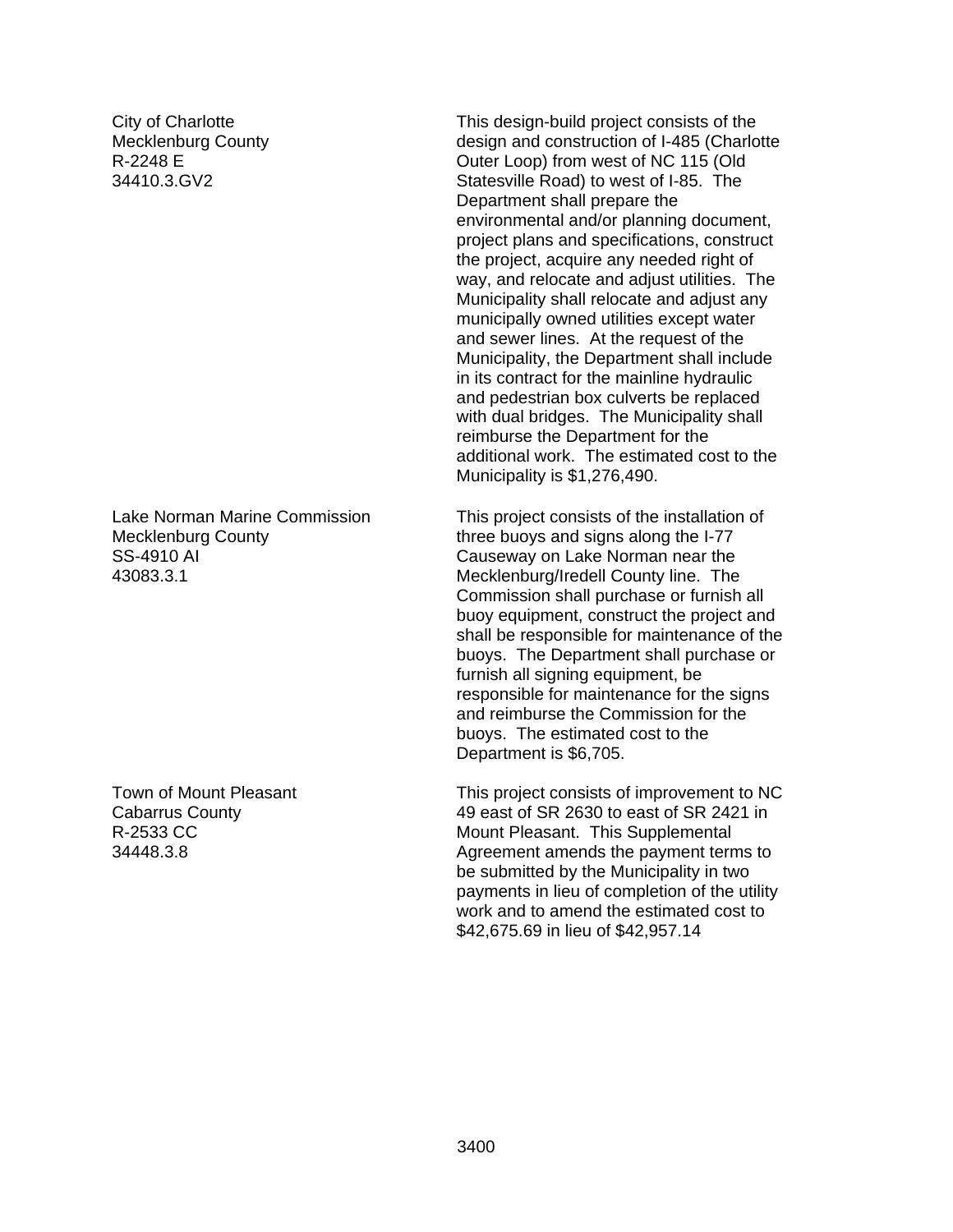Town of Matthews Mecklenburg County B-4201 33548.3.1

Division 11

City of Mount Airy Surry County M-0371 37309.1.1

Town of Blowing Rock Caldwell County R-2237 C 34402.3.7

This project consists of the replacement of Bridge No. 38 over Irvin's Creek on SR 3168 (San Newell Road) in Matthews. The Department shall prepare the environmental and/or planning document, project plans and specifications, construct the project, and acquire any needed right of way. The Municipality shall relocate and adjust any municipally-owned utilities. At the request of the Municipality, the Department shall include in its contract the construction of a sidewalk along both sides on Bridge No. 38 over Irvin's Creek. The Municipality shall reimburse the Department 30% of the actual cost of the sidewalks. The estimated cost to the Municipality is \$3,043. The total estimated cost of the sidewalks is \$10,143.

This project consists of the development of a Comprehensive Pedestrian Transportation Plan for the City of Mount Airy. The Municipality will be responsible for procuring professional services for development of the plan and will provide a 30% (\$9,450) match and all costs that exceed the total estimated cost. The Department shall allocate an amount not to exceed 70% (\$22,050) from the Bike/Pedestrian funds allocation.

This project consists of improvements along US 321 from SR 1500 (Blackberry Road) to US 221 in Blowing Rock. The Department shall prepare the environmental and/or planning document, project plans and specifications, construct the project, acquire any needed right of way and shall relocate and adjust any municipally-owned utilities. At the request of the Municipality, the Department shall include in its contract the construction of black coated signal poles. The Municipality shall reimburse the Department for the additional work. The estimated cost to the Municipality is \$21,500.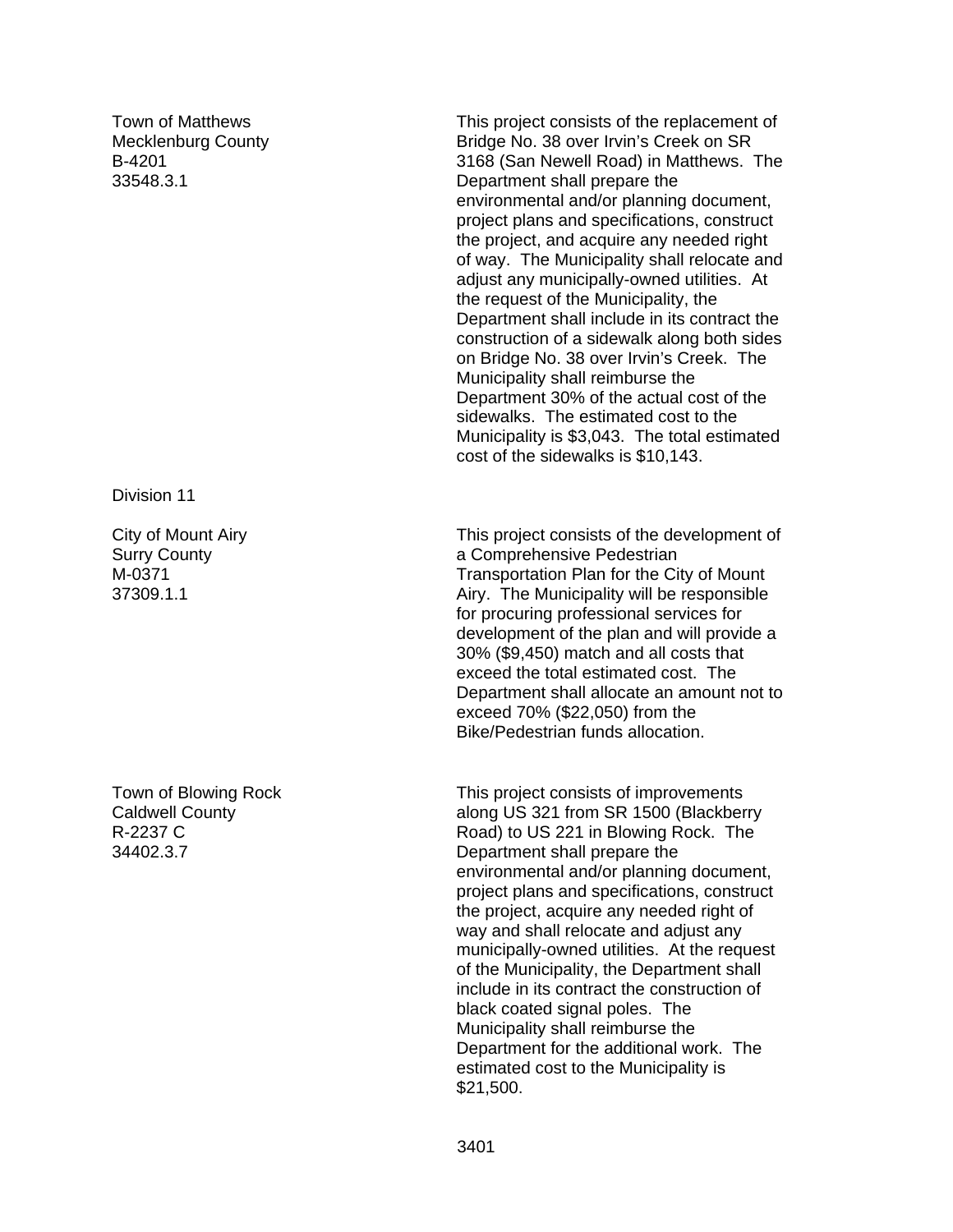City of Kings Mountain Cleveland County M-0371 37309.1.1

Town of Belmont Gaston County M-0371 37309.1.1

Division 13

Town of Black Mountain Buncombe County SR-5001 BI 40924.3.60

This project consists of the development of a Comprehensive Pedestrian Transportation Plan for the City of Kings Mountain. The Municipality will be responsible for procuring professional services for development of the plan and will provide a 30% (\$13,500) match and all costs that exceed the total estimated cost. The Department shall allocate an amount not to exceed 70% (\$31,500) from the Bike/Pedestrian funds allocation.

This project consists of the development of a Comprehensive Bicycle Transportation Plan for the Town of Belmont. The Municipality will be responsible for procuring professional services for development of the plan and will provide a 30% (\$10,500) match and all costs that exceed the total estimated cost. The Department shall allocate an amount not to exceed 70% (\$24,500) from the Bike/Pedestrian funds allocation.

This project consists of the construction of sidewalk and curb and gutter along SR 2435 (Old US 70) from SR 2461 (East Wood Avenue) to Charles D. Owen Middle School. The Department shall prepare the environmental and/or planning document, project plans and specifications and construct the project. The Municipality shall relocate and adjust any municipallyowned utilities under franchise and shall assume all maintenance responsibilities for the sidewalk.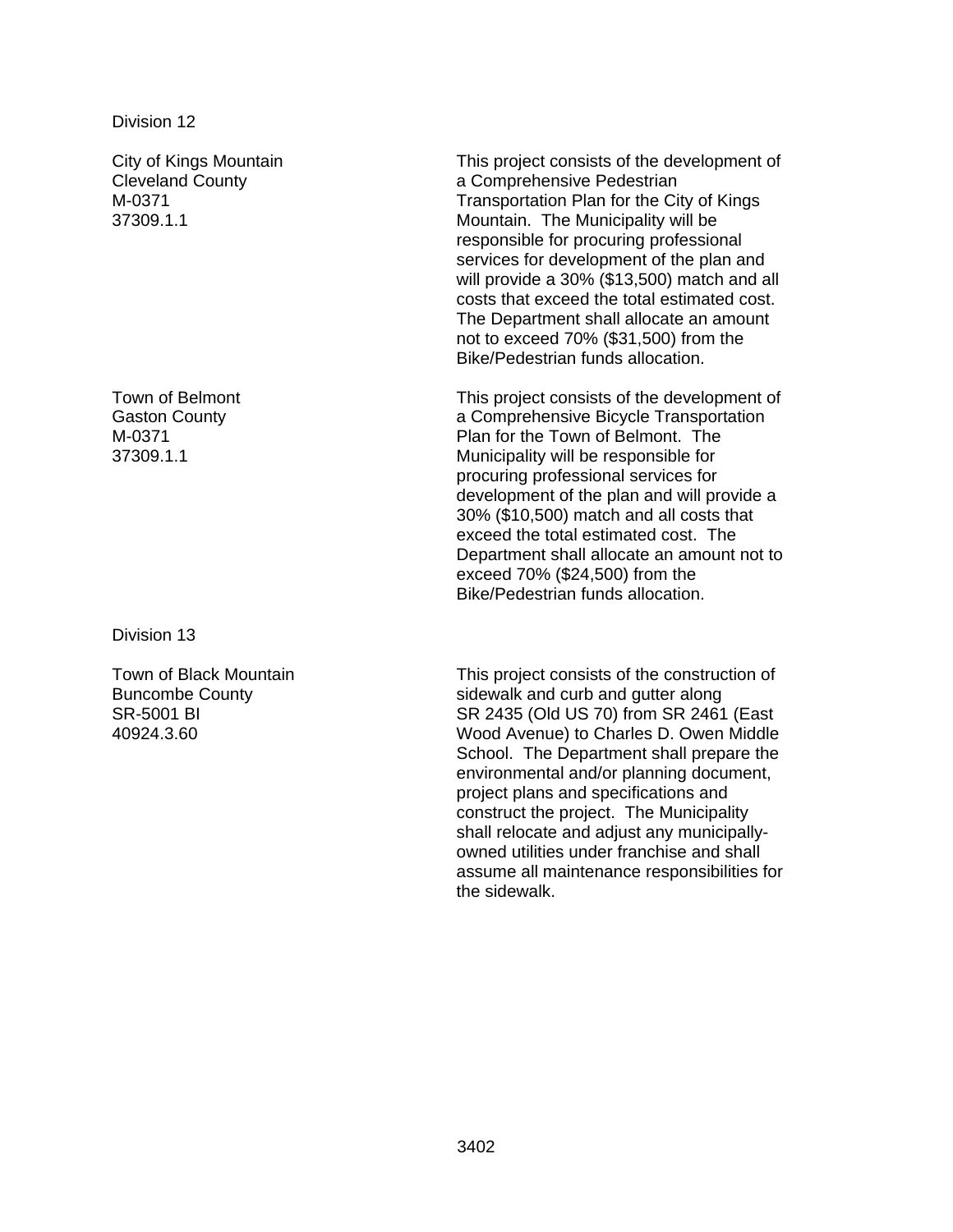City of Marion McDowell County SR-5001 BJ 40924.3.61

City of Asheville Buncombe County SR-5001 BK 40924.3.62

This project consists of the construction of sidewalk and a crosswalk that will provide pedestrian access from West McDowell Junior High School to the newly constructed Catawba River Greenway. The Department shall prepare the environmental and/or planning document, project plans and specifications and construct the project. The Municipality shall relocate and adjust any municipallyowned utilities under franchise and shall assume all maintenance responsibilities for the sidewalk.

This project consists of the construction of sidewalk at Charles C. Bell Elementary School along US 70 (Tunnel Road) from Maple Sprints/Governor's View Road to Riceville Road (SR 2002) and crosswalks at the intersection of US 70 and Maple Sprint/Governor's View Road. The Department shall prepare the environmental and/or planning document, project plans and specifications and construct the project. The Municipality shall relocate and adjust any municipallyowned utilities under franchise and shall assume all maintenance responsibilities for the sidewalk and crosswalk.

SUMMARY: There are a total of 23 agreements for informational purposes only.

Division 1

North Carolina Department of Cultural Resources, Division of Historic Sites Chowan County E-5100 45084.1.ST1 45084.3.ST1 STM-000S(536)

This project covers renovations to the Roanoke River Lighthouse in Chowan County. This Supplemental Agreement extends the completion date for the project to December 31, 2011 in lieu of June 15, 2011.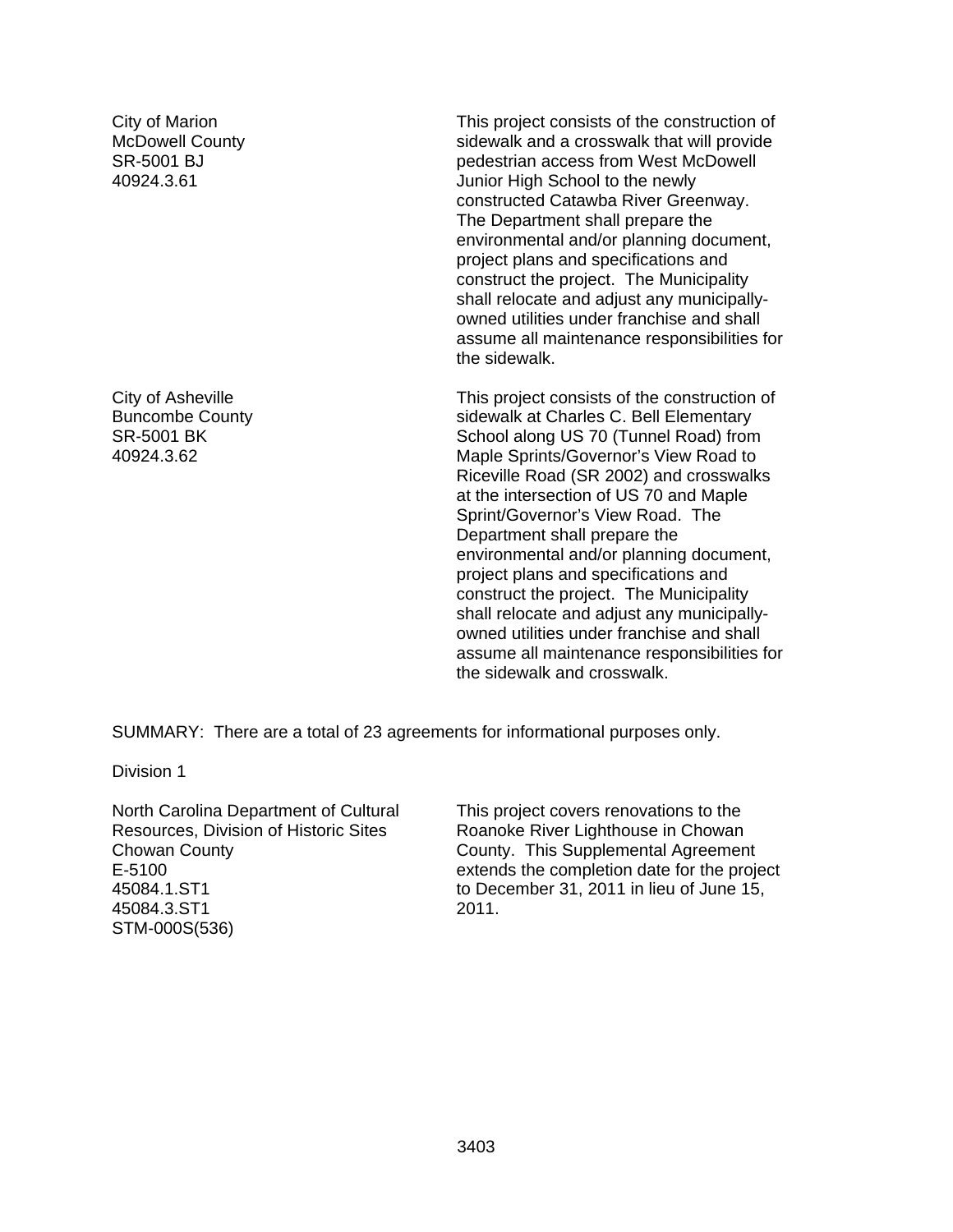Lenoir County 2C.054063

Division 3

City of Jacksonville Onslow County EB-4705 40235.3.1

City of Jacksonville Onslow County 3.106711 3.206711

Wilmington Real Estate Investors New Hanover County 36249.3101

This project consists of the construction of a new asphalt driveway for Sandy Bottom Volunteer Fire Department located at 2178 Greene Haynes Road in Lenoir County. The County shall be responsible for all phases of the project. The Department shall participate in an amount not to exceed \$25,000. Costs which exceed this amount shall be borne by the County.

This project consists of the construction of a greenway from the intersection of Lejeune Boulevard and Montford Point Road to the intersection of Lejeune Boulevard and Camp Knox Road in Jacksonville. This Supplemental Agreement is to complete the preconstruction activities by March 31, 2012 and to extend the project completion date to May 31, 2013 in lieu of August 11, 2011.

This project consists of the Municipality performing "routine" sweeping of curb and gutter section of state system streets within the corporate limits of the Municipality. The Municipality shall provide the personnel, equipment, labor, materials and traffic control devices to perform said sweeping service. The Department shall reimburse the Municipality for the actual cost not to exceed a maximum amount of \$17,350. The Agreement shall remain in effect for a one-year period beginning July 1, 2011.

This project consists of a signal plan review to install bulb-out in the NE corner of Market Street and Eastwood Road to accommodate U-turn movement in New Hanover County. The Department shall be responsible for all phases of the project. The Developer shall reimburse the Department 100% of the actual cost of the work performed by the Department. The estimated cost to the Developer is \$5,000.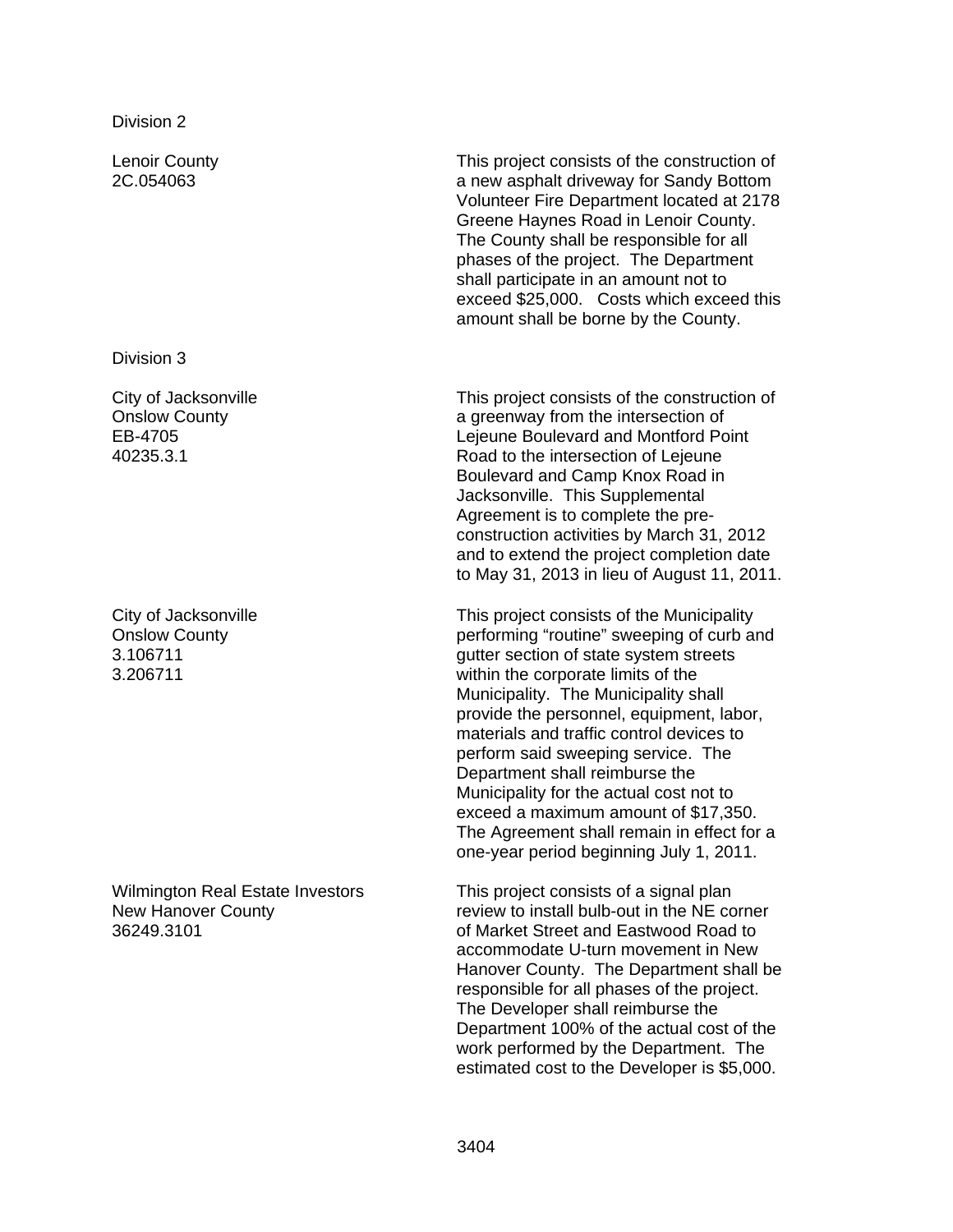Nash-Rocky Mount Public Schools Nash County 4C.064051 This project consists of repairs, stabilization and pavement improvements for the bus entrance on SR 1754 in Nash County. The School shall be responsible for all phases of the project. The Department shall participate in actual construction costs in an amount not to exceed \$38,300. Costs which exceed this amount shall be borne by the School. Division 5 Town of Apex Wake County EL-5100 DA 41821.2.2 41821.3.5 This project consists of the completion of sidewalk gaps totaling approximately 3300 linear feet to complete a contiguous sidewalk along the north side of Old Raleigh Road from Apex Parkway to US 64 and along the west side of Shepherds Vineyard Drive from Old Raleigh Road to US 64 in Apex. This Supplemental Agreement extends the

2011.

KRG New Hill Place, LLC Wake County 36249.3096

Town of Cary Chatham County EB-2921 F 33896.2.5

Town of Zebulon Wake County EL-5100 BB 41821.1.3

This project consists of traffic signal revisions and installations at various intersections in Wake County. The Developer shall be responsible for all phases of the project including 100% of the actual costs of said work. The estimated reimbursement to the Department for review and inspection is \$40,000.

December 31, 2012 in lieu of March 31,

completion date for the project to

This project consists of the construction of Phase F of the American Tobacco Trail in Chatham County. This Supplemental Agreement extends the completion date for the project to December 31, 2011 in lieu of May 4, 2009.

This project consists of generating detailed plans for the Highway 96 Multi Modal Connectivity Study. This Supplemental Agreement extends the completion date for the project to January 31, 2012 in lieu of September 30, 2011.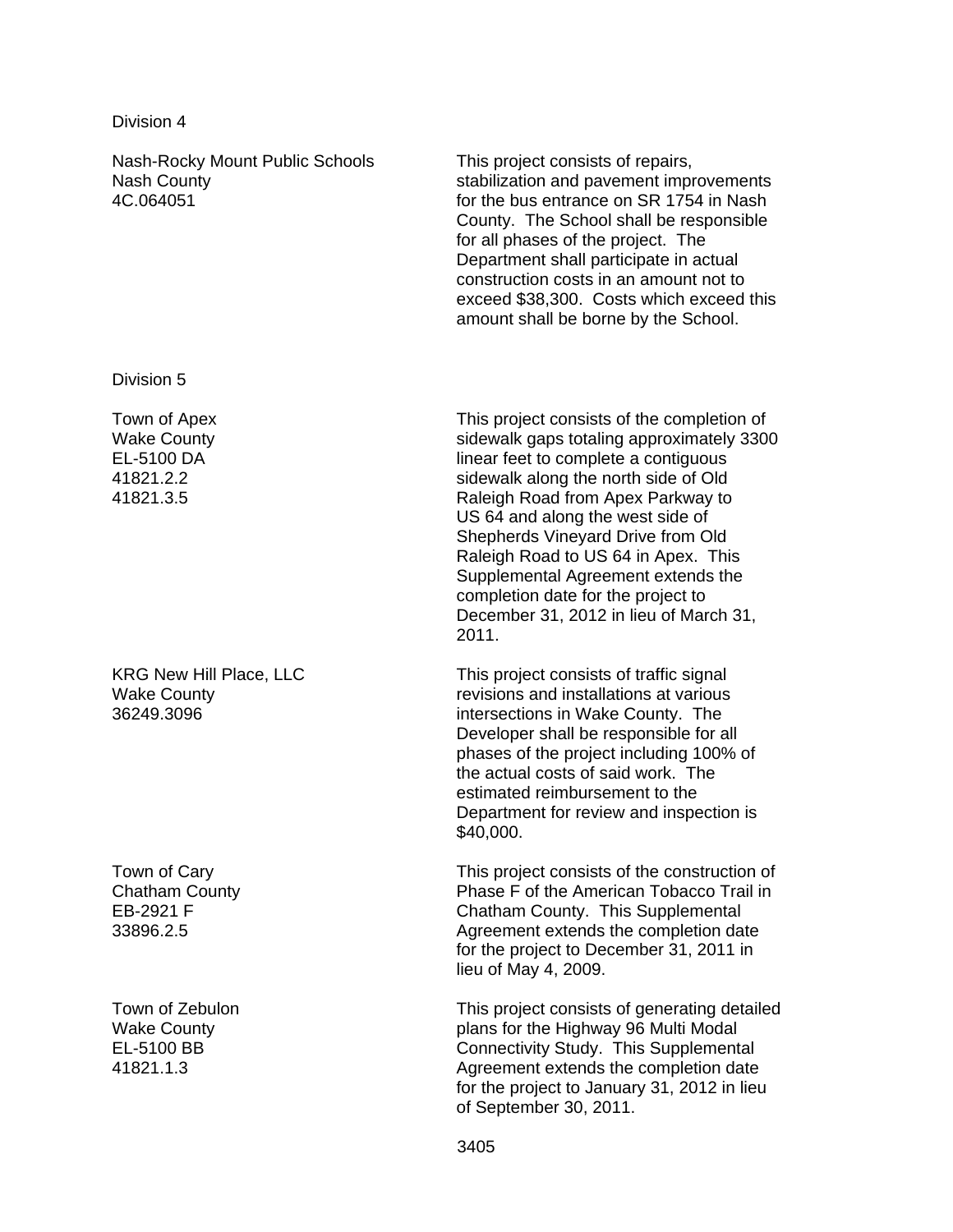Town of Elizabethtown Bladen County 42899

Town of Chadbourn Columbus County 6.102411

Division 7

City of High Point Guilford County 43225

City of Greensboro Guilford County EL-5101 DH 41823.3.11

City of Greensboro Guilford County U-5157 D 45183.3.2

This project consists of streetscaping on NC 87 from Pine Street to Court Street in Elizabethtown. This Supplemental Agreement is for an additional amount of \$100,000 in Small Construction Funds for a total of \$525,000 in lieu of \$450,000.

This project consists of cleaning out the drainage system along NC 410 in Columbus County. The Municipality is responsible for all phases of the work. The Department shall reimburse the Municipality for all costs in an amount of \$3,900.

This project consists of the installation of a pedestrian crosswalk with raised median refuge on SR 1993 (South Main Street) at the Guilford Technical Community College near Ward Avenue in High Point. The Municipality shall be responsible for all phases of the project. The Department shall participate in project costs in an amount not to exceed \$50,000. Costs which exceed this amount shall be borne by the Municipality. The total estimated project cost is \$50,000.

This project consists of repairing sidewalk and replacing deficient sidewalk in Greensboro at various locations. This Supplemental Agreement extends the completion date for the project to March 30, 2012 in lieu of September 30, 2011.

This project consists of resurfacing streets on the Federal–Aid System on several roadways throughout Greensboro. This Supplemental Agreement extends the completion date for the project to September 30, 2012 in lieu of September 30, 2011.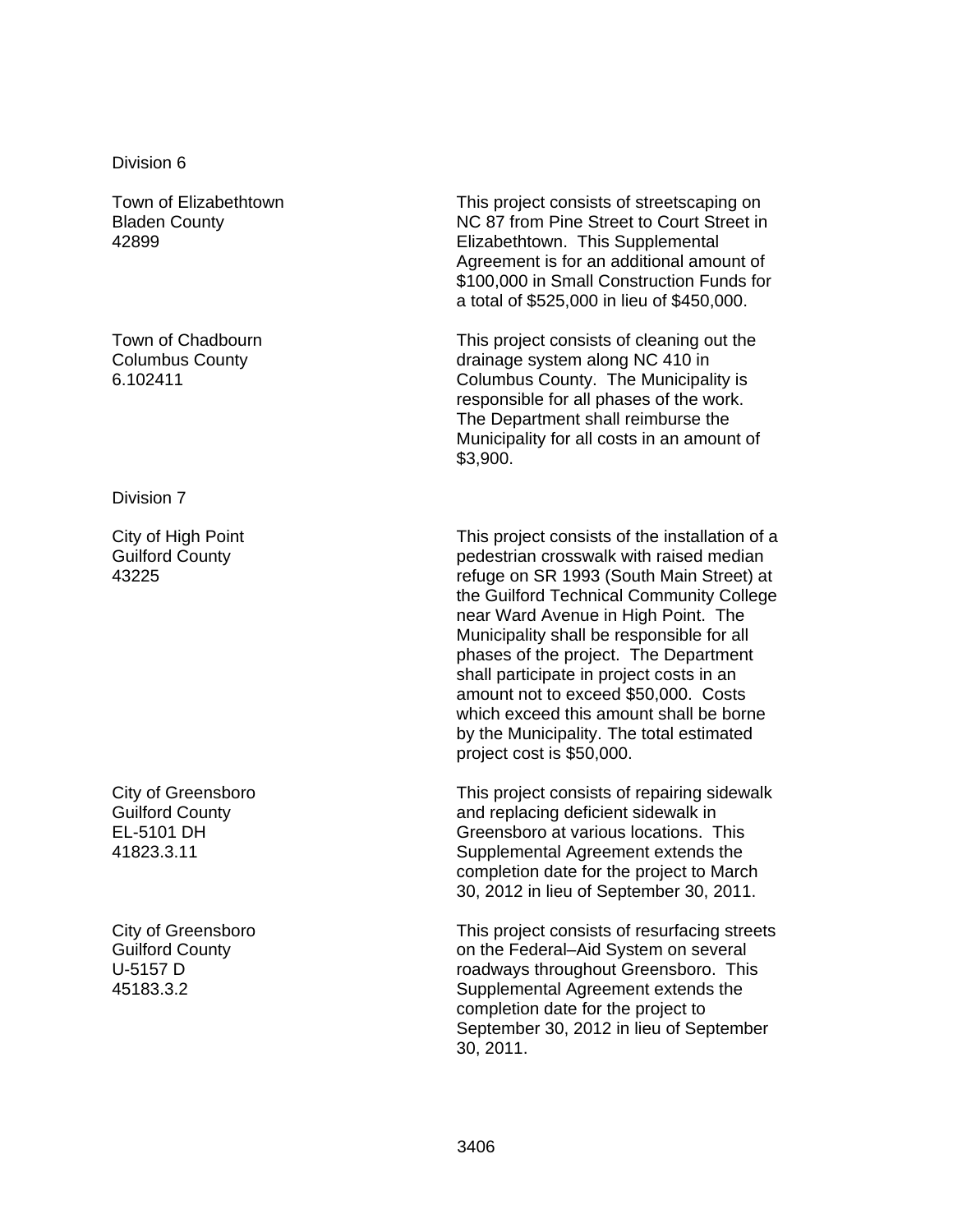City of Greensboro Guilford County EL-5101 DB 41823.3.5

City of Greensboro Guilford County El-5101 DG 41823.3.10

City of Greensboro Guilford County U-5162 45201.3.ST1

Division 9

City of Salisbury Rowan County 43229

This project consists of sidewalk improvements at various locations in Greensboro. This Supplemental Agreement is to amend South Street to O'Connor Street in lieu of South Street to Elm-Eugene Street and extend the completion date to December 31, 2012 in lieu of April 30, 2012.

This project consists of sidewalk improvements at various locations in Greensboro. This Supplemental Agreement is to include in the scope of work, the northern side of O'Connor Street from Southeast Walking Trail to Florida Street.

This project consists of the sidewalk improvements at Lake Jeanette Road in Greensboro. This Supplemental Agreement extends the completion date for the Project to February 29, 2012 in lieu of August 1, 2011.

This project consists of the construction of pedestrian improvements including sidewalk along the 300 block of North Lee Street between East Liberty Street and Kerr Street in Rowan County. The Municipality shall be responsible for all phases of the project. The Department shall participate in project costs in an amount not to exceed \$290,000. Costs which exceed this amount shall be borne by the Municipality. The total estimated project cost is \$440,000.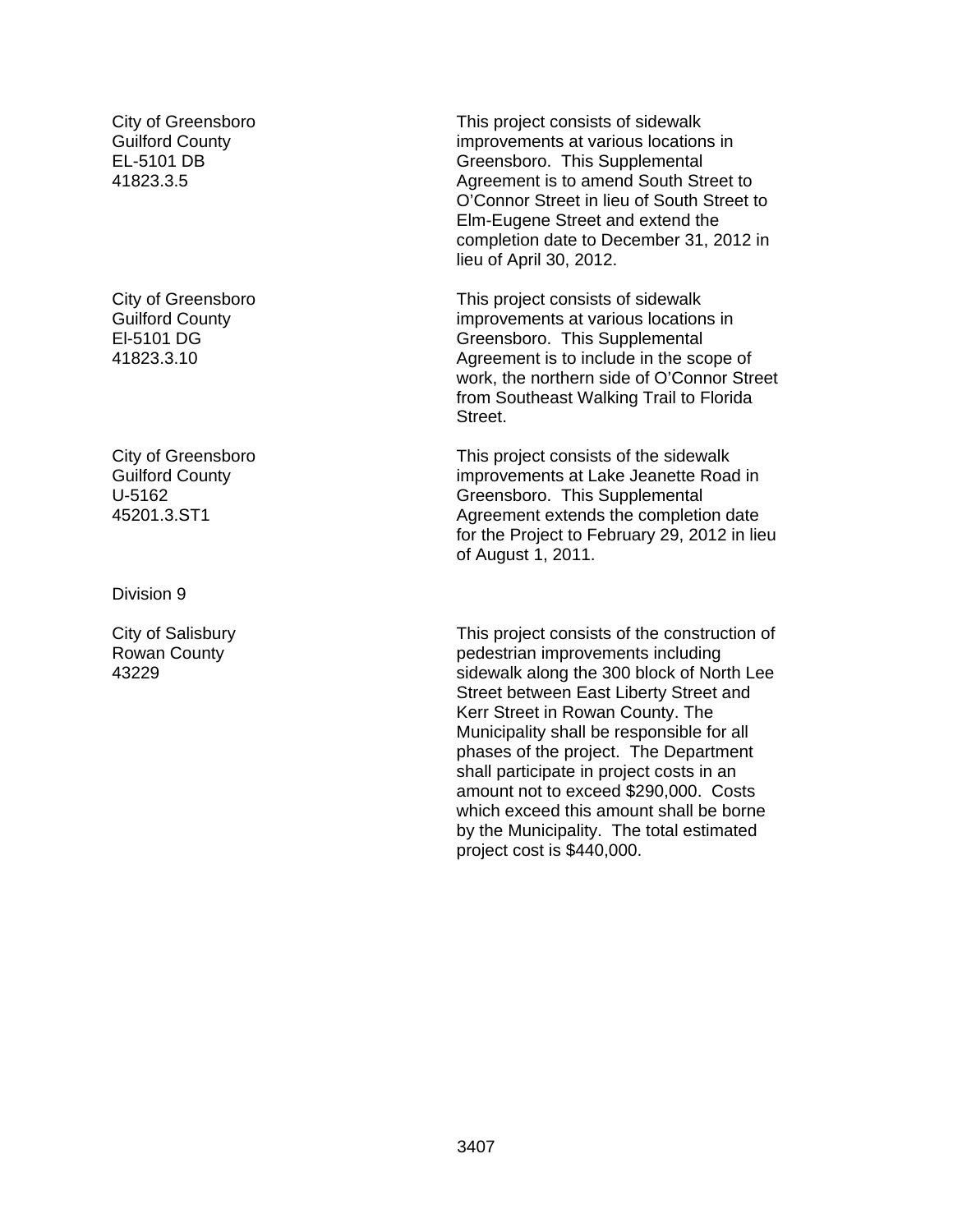City of Winston-Salem Forsyth County U-2826 B 34871.3.3

Division 10

Stanly County Schools 43371

Andujar Construction, Inc. Mecklenburg County 36249.3102

This project consists of the improvements on US 52 from Greyhound Court to SR 2264 (Akron Drive), including Martin Luther King, Jr. Drive in Winston-Salem. This Supplemental Agreement is to include additional work which consists of converting  $4<sup>th</sup>$  Street and  $5<sup>th</sup>$  Street from one-way to two-way operation from Liberty Street to Martin Luther King, Jr. Drive. The Municipality shall be responsible for all additional phases of the project. The Department shall participate in project costs in an amount not to exceed \$670,000 of State Funds. Costs which exceed this amount shall be borne by the Municipality. The total estimated project cost is \$670,000.

This project consists of improvements to the parking lot, driveways, and access to North Stanly High School near the intersection of US 52 and Gene Road (SR 1519) in Stanly County. The Department shall be responsible for planning, design, construction and contract administration. Stanly County Schools shall relocate and adjust any utilities in conflict with the project, acquire any needed right of way and reimburse the Department \$25,000 for work performed by the Department. The estimated total cost of project is \$132,000.

This project consists of modifications to the traffic signal for Matthews United Methodist Church at the intersection of South Trade Street (SR 3448) and Fullwood Lane in Mecklenburg County. The Department shall be responsible for all phases of the project. The Developer shall reimburse the Department 100% of the actual cost of the work performed by the Department. The estimated cost to the Developer is \$5,000.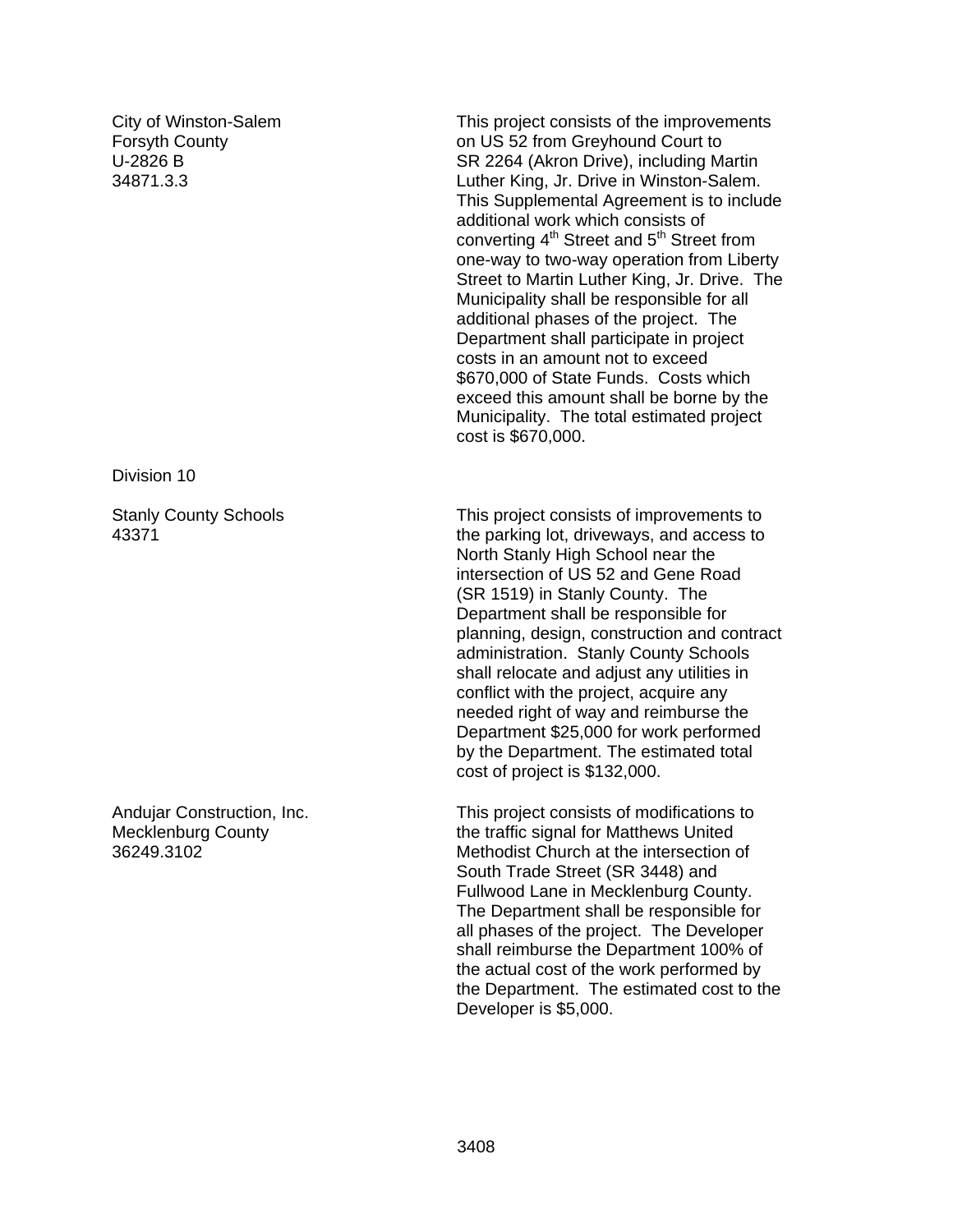City of Statesville Iredell County 12CR.10491.11

This project consists of the overlay in conjunction with the streetscape project on NC 115 between NC 90 (Water Street) and Sharpe Street in Statesville. The Municipality shall be responsible for all phases of the project. The Department shall participate in actual construction cost in an amount not to exceed \$201,000. Costs which exceed this amount shall be borne by the Municipality.

# **Approval – Municipal Street System Changes**

A motion was made by Board Member Wall, which was seconded by Board Member

Proffitt, to approve the following deletions to the Municipal Street System Changes:

### **Deletions From The State Highway System**

### **BOT approval of the following will be retroactive to June 30, 2011**

| <b>Division</b> | County      | <b>Municipality</b> | Road    | <b>Termini</b>                                                                 | Length |
|-----------------|-------------|---------------------|---------|--------------------------------------------------------------------------------|--------|
| 3               | Pender      | <b>Burgaw</b>       | SR 1482 | To delete N. Dickerson Street from<br><b>Wilmington Street to Drane Street</b> | 0.30   |
| 10              | Mecklenburg | Charlotte           | SR 1156 | To delete Beam Road                                                            | 2.54   |
|                 |             |                     | SR 1610 | To delete Elgin Drive                                                          | 0.29   |
|                 |             |                     | SR 1769 | To delete Tom Sadler Road                                                      | 0.26   |
|                 |             |                     | SR 1775 | To delete Gum Branch Road                                                      | 0.76   |
|                 |             |                     | SR 2812 | To delete Cedarbrook Drive                                                     | 1.70   |
|                 |             |                     | SR 2813 | To delete Starnes Randall Road                                                 | 0.40   |
|                 |             |                     | SR 2814 | To delete Boswell Road                                                         | 0.40   |
|                 |             |                     | SR 2815 | To delete Misenheimer Road                                                     | 0.47   |
|                 |             |                     | SR 2816 | To delete Careloc Circle                                                       | 0.23   |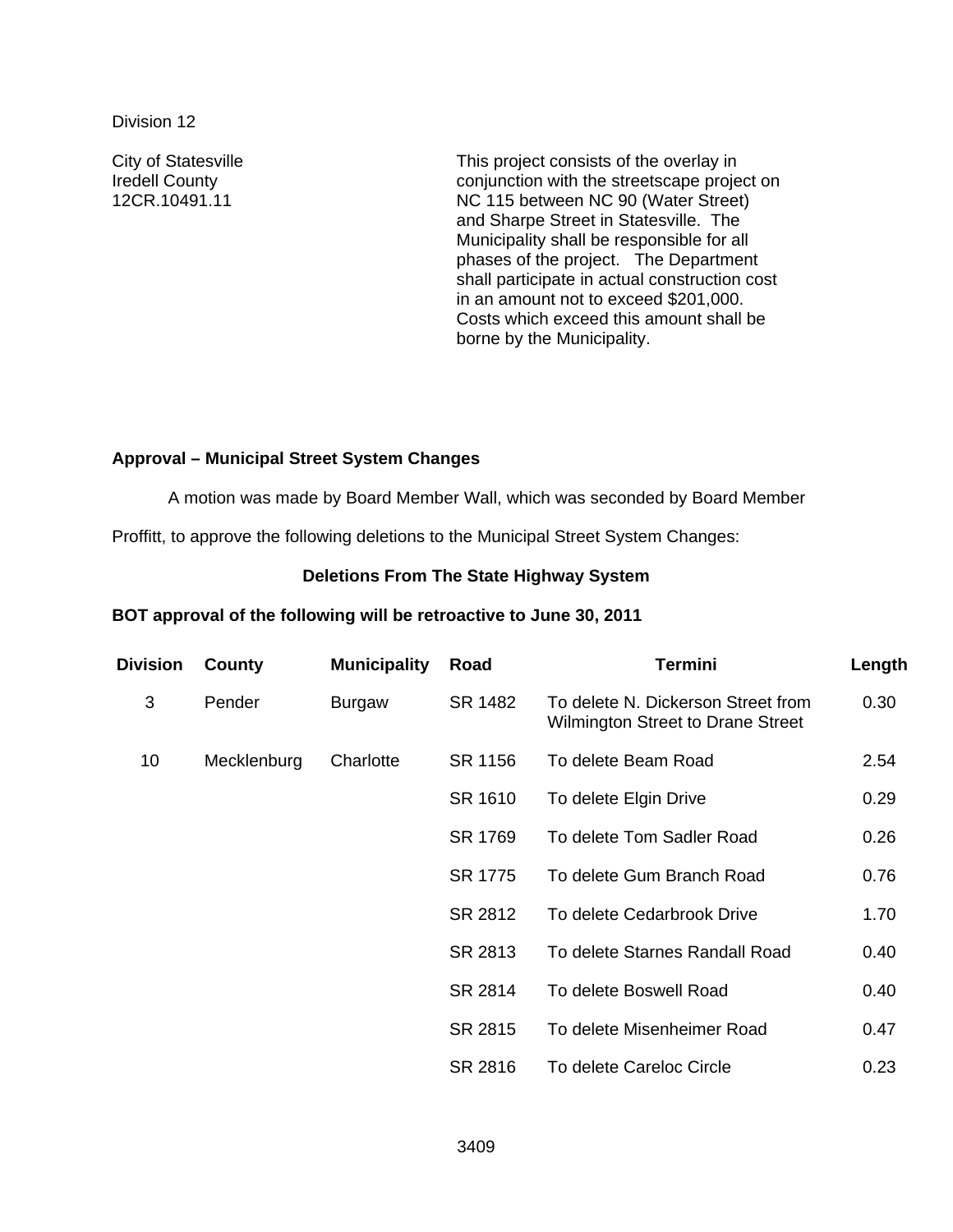|    |             |           | SR 2817 | To delete Montgomery Road    | 0.05 |
|----|-------------|-----------|---------|------------------------------|------|
|    |             |           | SR 2819 | To delete Parkton Road       | 1.57 |
|    |             |           | SR 2950 | To delete Denbur Drive       | 0.57 |
|    |             |           | SR 2969 | To delete Glenmac Road       | 0.39 |
|    |             |           | SR 2970 | To delete Dunbur Drive       | 0.40 |
|    |             |           | SR 2971 | To delete Elvis Drive        | 0.17 |
|    |             |           | SR 2980 | To delete Gwylnne Hill Road  | 0.30 |
|    |             |           | SR 3040 | To delete Dogwood Drive      | 0.38 |
| 10 | Mecklenburg | Charlotte | SR 3076 | To delete Alamance Drive     | 0.46 |
|    |             |           | SR 4501 | To delete Lanterntree Lane   | 0.27 |
|    |             |           | SR 4502 | To delete Bondhaven Drive    | 0.51 |
|    |             |           | SR 4503 | To delete Doblinway Drive    | 0.33 |
|    |             |           | SR 4504 | To delete Twillingate Drive  | 0.27 |
|    |             |           | SR 4505 | To delete Heathfield Court   | 0.04 |
|    |             |           | SR 4506 | To delete Gel Garry Place    | 0.15 |
|    |             |           | SR 4507 | To delete Townsbury Place    | 0.04 |
|    |             |           | SR 4508 | To delete Troy Place         | 0.04 |
|    |             |           | SR 4510 | To delete Mcduff Terrace     | 0.07 |
|    |             |           | SR 4511 | To delete Brickleigh Place   | 0.15 |
|    |             |           | SR 4512 | To delete Goldsmith Court    | 0.05 |
|    |             |           | SR 4529 | To delete East Lake Road     | 0.40 |
|    |             |           | SR 4632 | To delete Shropshire Terrace | 0.03 |
|    |             |           | SR 4633 | To delete Dollyshore Place   | 0.03 |
|    |             |           | SR 4638 | To delete Cedarfield Road    | 0.11 |
|    |             |           | SR 4648 | To delete First Run Court    | 0.08 |
|    |             |           | SR 4685 | To delete Junction Court     | 0.09 |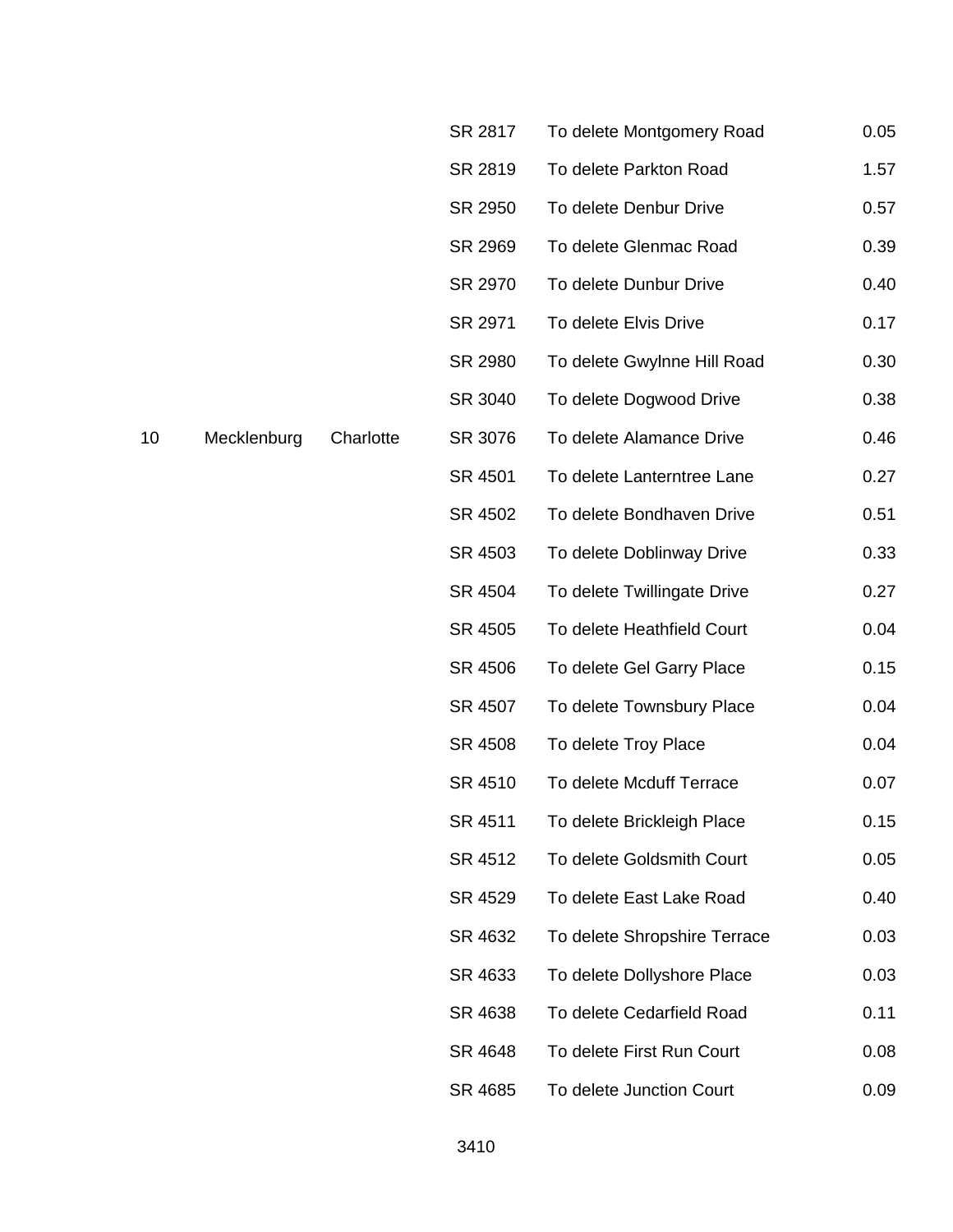|    |       |                     | SR 5841 | To delete Glenmac Road          | 0.10 |
|----|-------|---------------------|---------|---------------------------------|------|
|    |       |                     | SR 5842 | To delete Wild Strawberry Drive | 0.03 |
| 10 | Union | <b>Indian Trail</b> | SR 3169 | To delete Ainsdale Drive        | 0.16 |
| 10 | Union | <b>Indian Trail</b> | SR 3292 | To delete Brook Valley Run      | 0.74 |
|    |       |                     | SR 3471 | To delete Camrose Crossing      | 0.90 |
|    |       |                     | SR 1576 | To delete Carol Avenue          | 0.22 |
|    |       |                     | SR 3468 | To delete Castleford Blvd       | 0.25 |
|    |       |                     | SR 3140 | To delete Cattail Cove          | 0.04 |
|    |       |                     | SR 3474 | To delete Delacourt Lane        | 0.19 |
|    |       |                     | SR 3476 | To delete Delamere Drive        | 0.91 |
|    |       |                     | SR 3138 | To delete Dewdrop Court         | 0.06 |
|    |       |                     | SR 3473 | To delete Doverstone Court      | 0.06 |
|    |       |                     | SR 3477 | To delete Dumont Court          | 0.03 |
|    |       |                     | SR 3469 | To delete Elsmore Drive         | 0.23 |
|    |       |                     | SR 1518 | To delete Faith Church Road     | 0.05 |
|    |       |                     | SR 3014 | To delete Faith Church Road     | 0.21 |
|    |       |                     | SR 3470 | To delete Forbishire Drive      | 0.25 |
|    |       |                     | SR 3302 | To delete Formosa Drive         | 0.07 |
|    |       |                     | SR 3293 | To delete Inlet Way             | 0.06 |
|    |       |                     | SR 3475 | To delete Lytton Lane           | 0.24 |
|    |       |                     | SR 1372 | To delete Park Road             | 0.47 |
|    |       |                     | SR 3295 | To delete Pine Cone Lane        | 0.20 |
|    |       |                     | SR 3170 | To delete Russet Glen Lane      | 0.12 |
|    |       |                     | SR 3472 | To delete Stanbury Drive        | 0.62 |
|    |       |                     |         |                                 |      |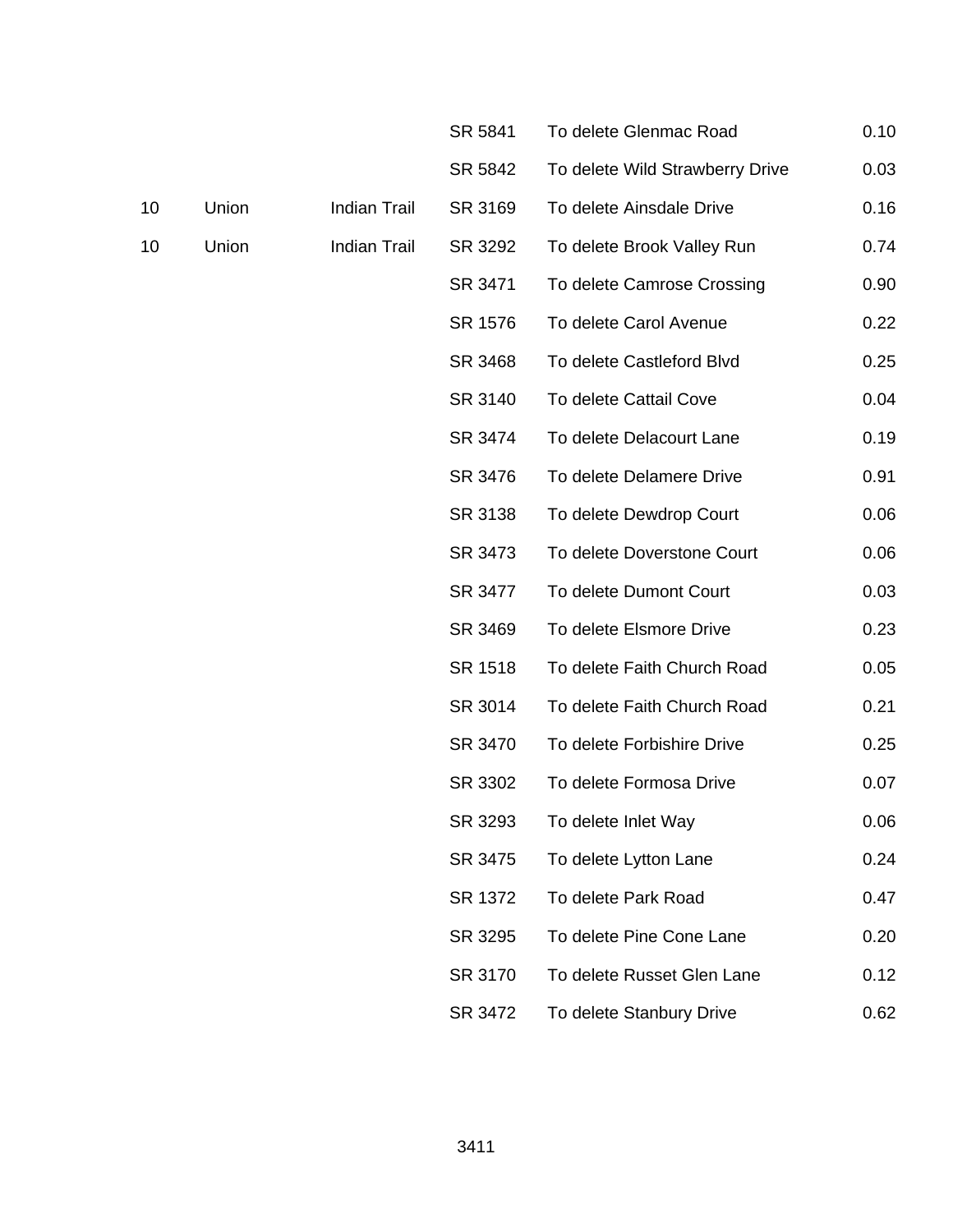| 10 | Union | Indian Trail | SR 3139          | To delete Sunshower Court   | 0.06 |
|----|-------|--------------|------------------|-----------------------------|------|
|    |       |              | SR.<br>1557/1566 | To delete Third Avenue      | 0.50 |
|    |       |              | SR 3478          | To delete Thistledown Court | 0.07 |
|    |       |              | SR 3294          | To delete Toquima Trail     | 0.06 |

### **Approval - Preliminary Right of Way Plans**

 A motion was made by Board Member Wall, which was seconded by Board Member Proffitt to approve the following:

The Preliminary Right of Way Plans for the below projects, including Secondary Roads and Industrial Access Roads, provide for the construction, design, drainage and control of access as shown on the respective plans.

 Based upon the recommendations of the Manager of the Right of Way Branch, the Board finds that such rights of way as shown on these preliminary plans and drawings, including existing public dedicated right of way, are for a public use and are necessary for the construction of said projects.

 The rights of way for the location, construction, relocation, and control of access of highways embraced in the below projects shall be as shown in detail on the preliminary right of ways plans and drawings for said projects on file in the Right of Way Branch in the Department of Transportation in Raleigh.

The Board finds such right of way acquisition to be necessary and hereby authorizes the Right of Way Branch to acquire right of way on the below projects either by negotiation or by condemnation through the Attorney General's Office.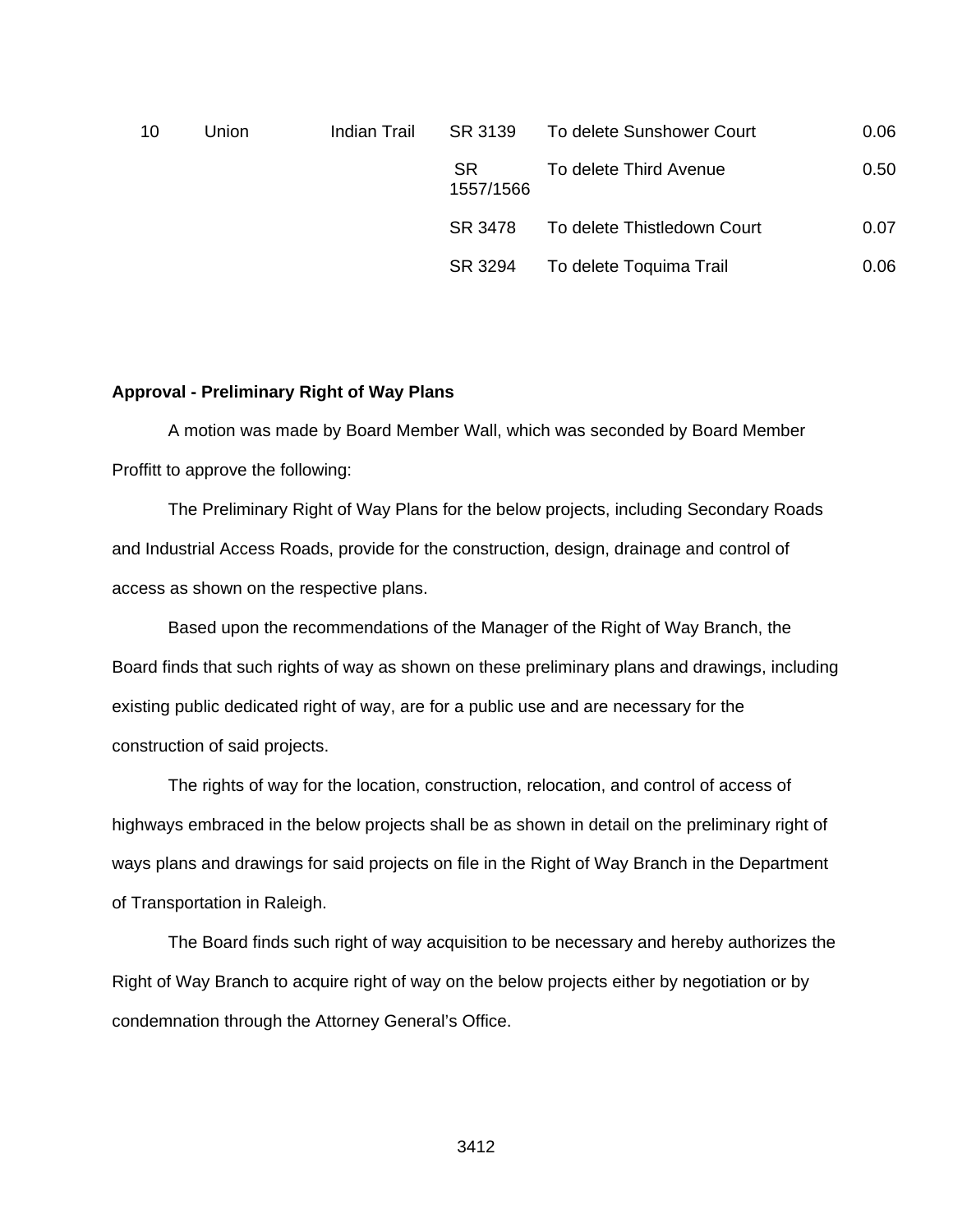### **(Division 1)**

### **Hertford County; I.D. No. R-2507 A; Project No. 35488.2.1:**

US 13 from US 158 in Winton in Hertford County to US 158 Bypass in Tarheel in Gates **County** 

### **Gates County; I.D. No. R-2507 A; Project No. 35488.2.1:**

US 13 from US 158 in Winton in Hertford County to US 158 Bypass in Tarheel in Gates **County** 

### **Perquimans County; I.D. No. BD-5101 D; Project No. 45347.2.5:**

Bridge No. 28 over Perquimans River on SR 1204

### **Martin County; I. D. No. BD-5101 C; Project No. 45347.2.4:**

Bridge No. 20 over Sweetwater Creek on SR 1501

### **(Division 2)**

 **Beaufort County; I.D. No. B-4421; Project No. 33694.2.1:**  Bridge No. 42 over Durham Creek on SR 1003

### **(Division 5)**

 **Wake County; I.D. No. EL-5100 DB; Project No. 41821.2.9:** 

Apex Strollway

### **Wake County; I.D. No. EL-5100 DC; Project No. 41821.2.10:**

Apex – Center Street Sidewalk project from SR 1101 (North Salem Street) to Parkfield Drive

### **(Division 6)**

### **Cumberland County; I.D. No. B-4949; Project No. 40107.2.1:**

Bridge No. 61 over Cross Creek on I-95 Business/US 301

### **Harnett County; I.D. No. BD-5106 E; Project No. 45352.2.5:**

Bridge No. 109 over Mingo Swamp on SR 1002

### **Harnett County; I. D. No. W-5206 G; Project No. 45336.2.7:**

NC 27 in the vicinity of SR 1285 (Dodson Road) and SR 1209 (Barbecue Church Road)

### **(Division 10)**

 **Mecklenburg County; I.D. No. U-4911; Project No. 40374.2.1:**  Charlotte – Belmont Neighborhood

### **(Division 13)**

# **Buncombe County; I.D. No. B-5178; Project No. 42549.2.1:**

Bridge No. 235 and No. 238 over SR 3431 (Pond Road) and Hominy Creek on I-26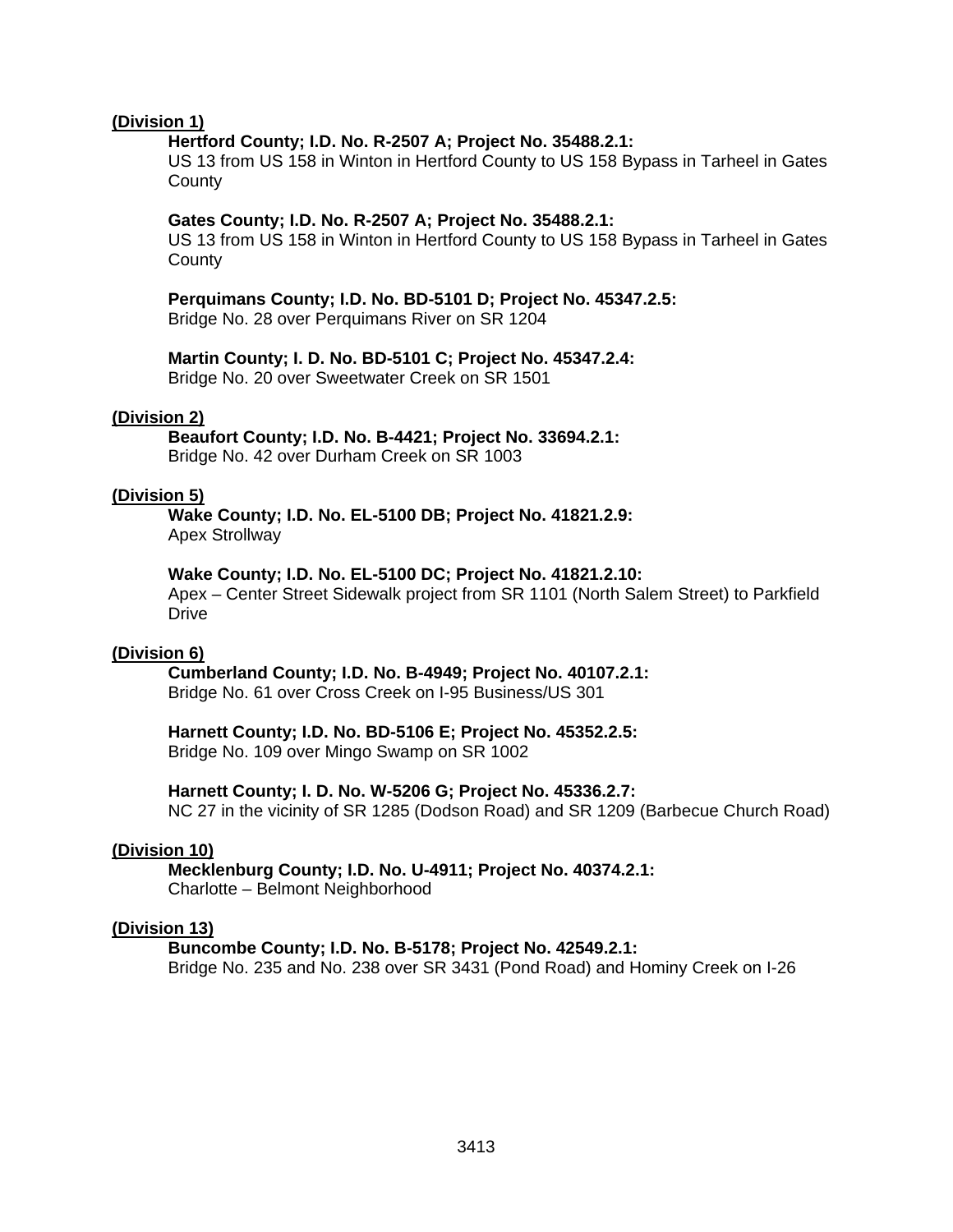# **Approval - Final Right of Way Plans**

A motion was made by Board Member Wall, which was seconded by Board Member Proffitt, to approve the following:

Right of way acquisition in accordance with the preliminary right of way plans on file in

the Right of Way Branch has been determined to be necessary for public use and was

authorized by the Board. Certain changes in the right of way have necessitated alteration of the

preliminary right of way plans. Final plans have been prepared and provide for the construction,

design, drainage and control of access for these projects. The Board finds that such rights of

way and control of access as shown on the final plans are for a public use and are necessary

for construction. The sections of roads which were shown on the preliminary plans as sections

of roads to be abandoned are hereby abandoned and removed from the State Highway System

for Maintenance upon the completion and acceptance of the project.

The rights of way for the location, design and construction of highways embraced in the

following projects shall be as shown in detail on the final plans for said projects as follows:

### **(Division 4)**

### **Project No. 33486.2.1; Halifax County; I.D. No. B-4133:**

Grading, drainage, paving and structure on Bridge No. 11 over Jacket Swamp on SR 1001 (Justice Branch Road) with the right of way indicated upon the final plans for said project, the same being identified as Addendum 1 of the September 8, 2011 Board of Transportation Meeting and incorporated herein by reference.

### **(Division 6)**

### **Project No. 34817.2.4; Cumberland County; I.D. No. U-2519 DA:**

Grading, drainage, paving, signing and structures on Fayetteville Outer Loop from east of SR 1415 to west of NC 24 (Bragg Boulevard) with the right of way indicated upon the final plans for said project, the same being identified as Addendum 2 of the September 8, 2011 Board of Transportation Meeting and incorporated herein by reference.

# **(Division 7)**

## **Project No. 34482.2.2; Guilford County; I.D. No. R-2611:**

Grading, drainage, paving, culvert, retaining walls and signals on SR 1008 (West Market Street) from west of SR 2007 (Bunker Hill Road) at Colfax to NC 68 in Greensboro with the right of way indicated upon the final plans for said project, the same being identified as Addendum 3 of the September 8, 2011 Board of Transportation Meeting and incorporated herein by reference.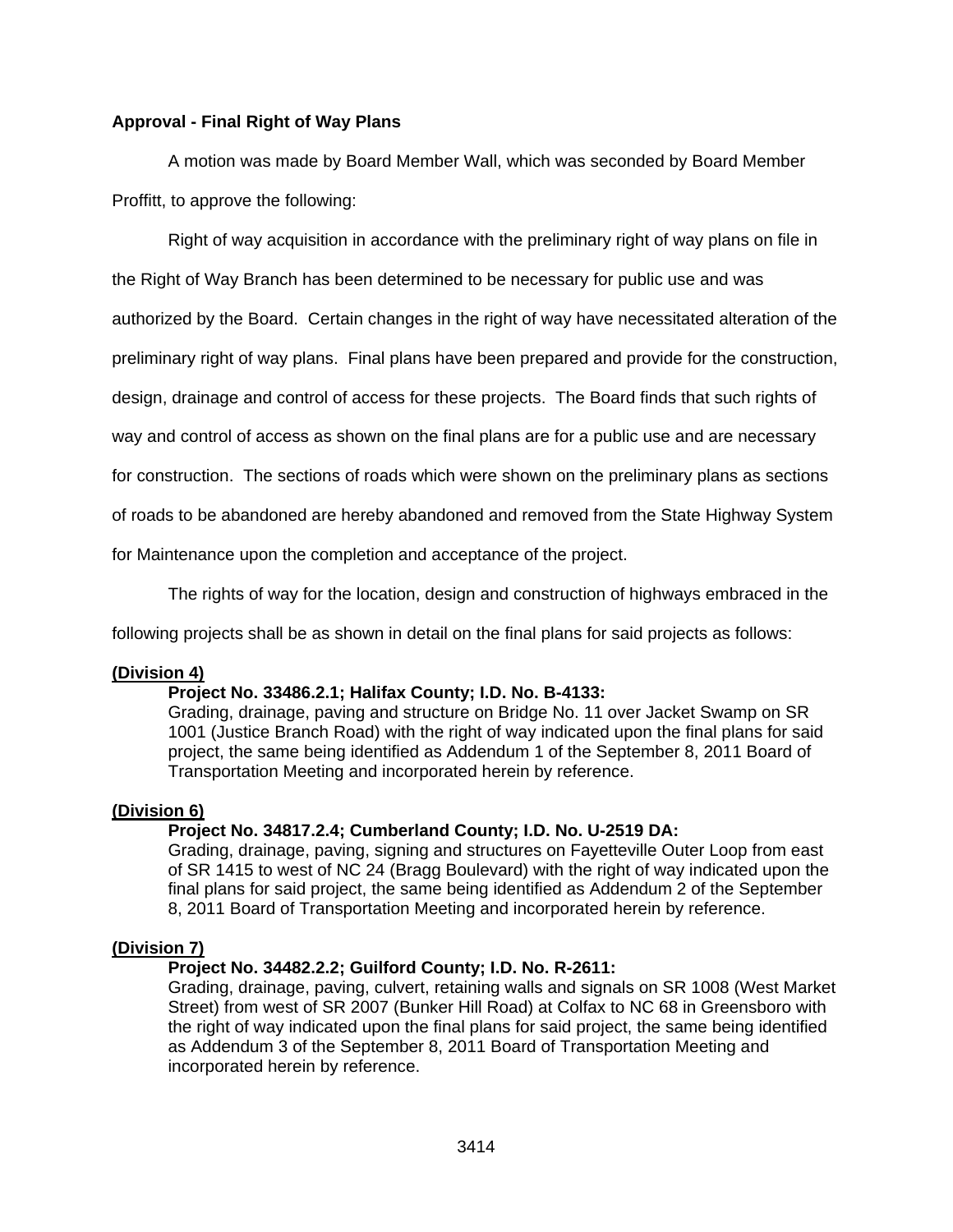### **(Division 8)**

## **Project No. 33793.2.1; Montgomery County; I.D. No. B-4582:**

Grading, paving, drainage and structure on Bridge No. 121 over Densons Creek on SR 1323 (Okeewemee Road) with the right of way indicated upon the final plans for said project, the same being identified as Addendum 4 of the September 8, 2011 Board of Transportation Meeting and incorporated herein by reference.

### **(Division 9)**

### **Project No. 33732.2.1; Davidson County; I.D. No. B-4499:**

Grading, drainage, paving and structure on Bridge No. 158 over US 29/70/I-85 Business on SR 1792 (Martin Luther King Jr. Drive) with the right of way indicated upon the final plans for said project, the same being identified as Addendum 5 of the September 8, 2011 Board of Transportation Meeting and incorporated herein by reference.

## **(Division 10)**

## **Project No. 45356.2.3; Mecklenburg County; I.D. No. BD-5110 C:**

Grading, paving, drainage and structure on Bridge No. 128 over Branch of McDowell Creek on SR 2131 (Bud Henderson Road) with the right of way indicated upon the final plans for said project, the same being identified as Addendum 6 of the September 8, 2011 Board of Transportation Meeting and incorporated herein by reference.

## **(Division 14)**

## **Project No. 32919.2.1; Haywood County; I.D. No. B-3187:**

Grading, drainage, paving and structure on Bridge No. 79 on SR 1112 (Chambers Farm Lane) over West Fork Pigeon River with the right of way indicated upon the final plans for said project, the same being identified as Addendum 7 of the September 8, 2011 Board of Transportation Meeting and incorporated herein by reference.

# **Approval - Revisions of the Final Right of Way Plans**

A motion was made by Board Member Wall, which was seconded by Board Member

Proffitt to approve the following:

Right of way acquisition in accordance with the final right of way plans for the following

projects has been determined to be necessary and authorized by the Board. Plans are on file at

the Office of the Secretary to the Board of Transportation as an addendum to the minutes of the

meetings hereinafter indicated.

Certain changes in right of way, construction and drainage easements, and control of

access have been necessitated by alterations in the construction plans of these projects.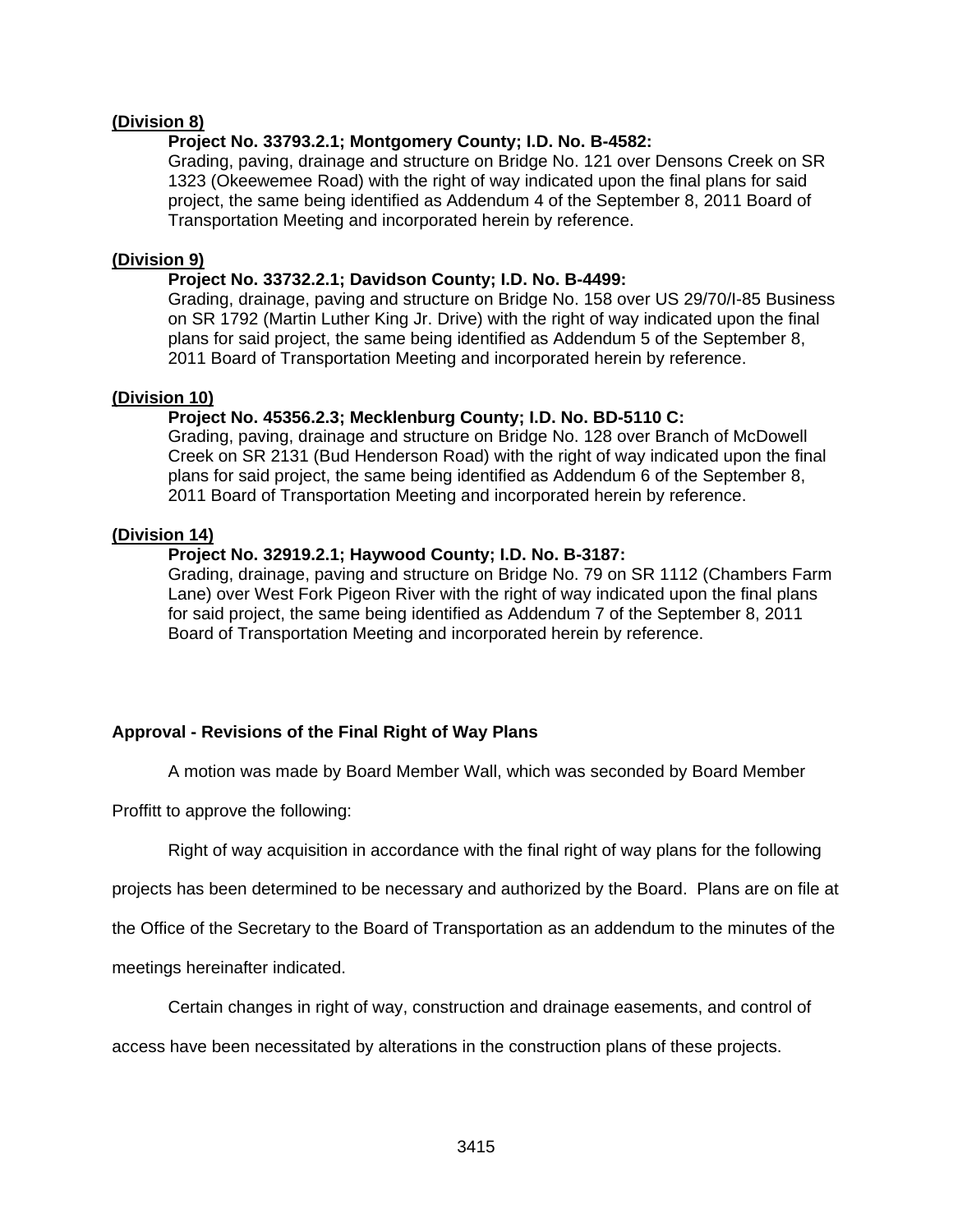Amended plan sheets for these projects have been prepared which provide for changes of

certain right of way areas, construction and drainage easements and control of access.

The Board finds that the revised areas of right of way, construction and drainage

easements and control of access, as shown on the amended plan sheets hereinafter set out,

are for a public purpose and are necessary for the construction of projects.

The right of way, construction and drainage easements and control of access are hereby

revised as shown on the plan sheets incorporated herein as an addendum, said projects, date

of original final approval, and revised right of way, easements and access being as follows:

## **(Division 2)**

# **Project No. 34440.2.GV1; I.D. No. R-2510 C; Beaufort County:**

Final Right of Way plans approved as Addendum 2 to the minutes of the April 7, 2011 Board of Transportation Meeting. Revised additional right of way, easements or control of access shown on Addendum 8 to the minutes of the September 8, 2011 Board of Transportation Meeting and incorporated herein by reference.

## **(Division 4)**

# **Project No. 34964.3.1; I.D. No. U-3621 B; Nash County:**

Final Right of Way plans approved as Addendum 4 to the minutes of the April 7, 2011 Board of Transportation Meeting. Revised additional right of way, easements or control of access shown on Addendum 9 to the minutes of the September 8, 2011 Board of Transportation Meeting and incorporated herein by reference.

# **(Division 7)**

# **Project No. 34913.2.2; I.D. No. U-3306; Orange County:**

Final Right of Way plans approved as Addendum 4 to the minutes of the August 5, 2010 Board of Transportation Meeting. Revised additional right of way, easements or control of access shown on Addendum 10 to the minutes of the September 8, 2011 Board of Transportation Meeting and incorporated herein by reference.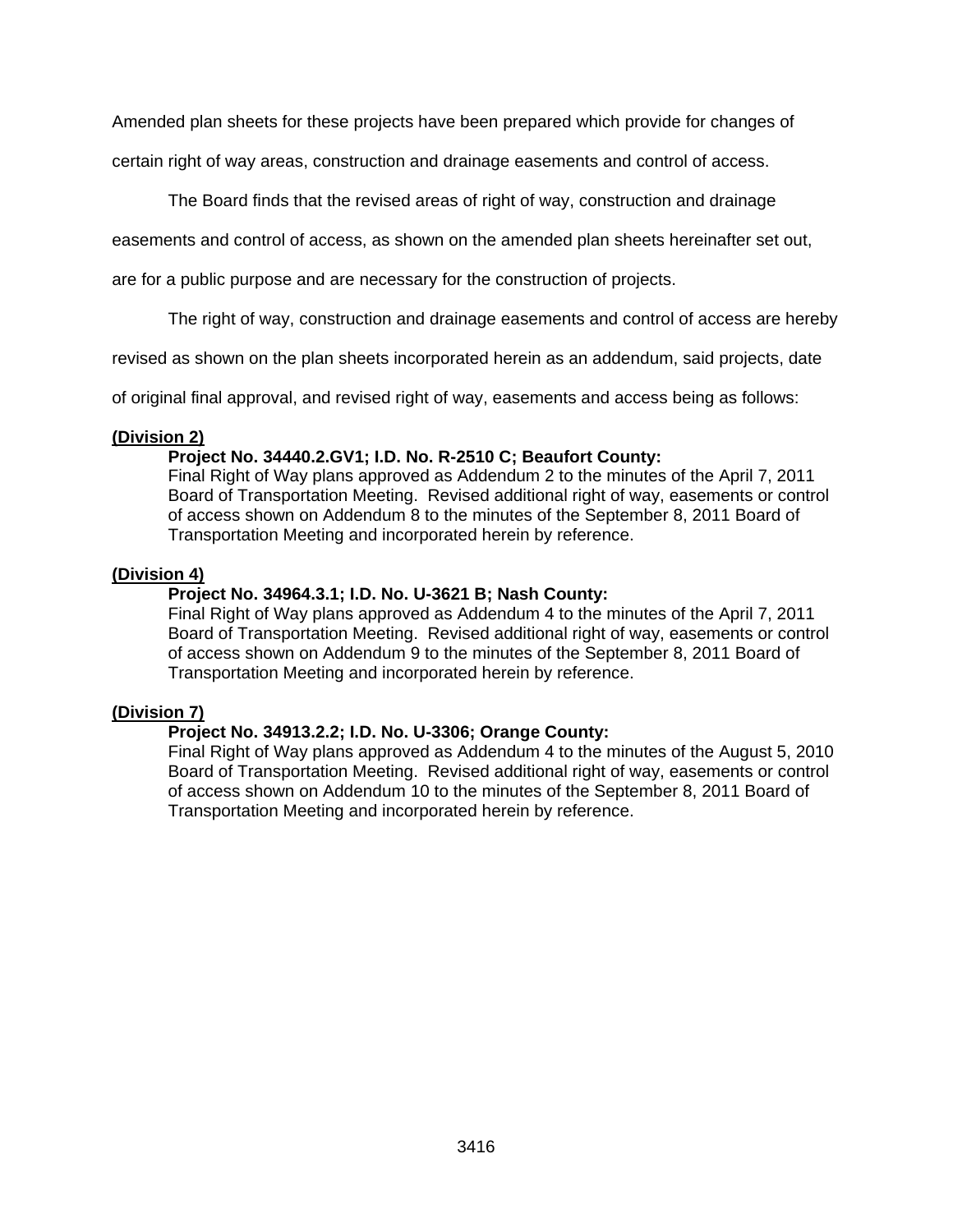# **Approval of Conveyance of Highway Right of Way Residues**

 **"It is hereby resolved,** based upon the recommendation of the Manager of the

Right of Way Branch, and on a motion by Board Member Wall, which was seconded by Board

Member Proffitt, that the following right of way conveyances are approved:

### **(Division 2)**

# **Project 2C.007026, US 264 Carolina Ave.-SR 1403 Clarks Neck Rd. – SR 1402 Grimes Rd.**

# **Beaufort County**

Conveyance of an approximate 0.06-acre residue area to Sheetz, Inc., the only interested adjoining owner, for the appraised value of \$500.00

# **Approval of Conveyance of Surplus Highway Right of Way**

 **"It is hereby resolved,** based upon the recommendation of the Manager of the Right of

Way Branch, and on a motion by Board Member Wall, which was seconded by Board Member

Proffitt, that the following highway right of way conveyances are approved:

### **(Division 5)**

# **Project 8.T351211, (36109.393) parcel I-0306DB 189A, I-85 from West of SR 1322 Broad St. to West of SR 1671 Camden Ave.**

## **Durham County**

Conveyance of approximately 0.088-acre surplus permanent drainage easement to Innkeeper Properties, Inc., for the appraised value of \$62,000.00.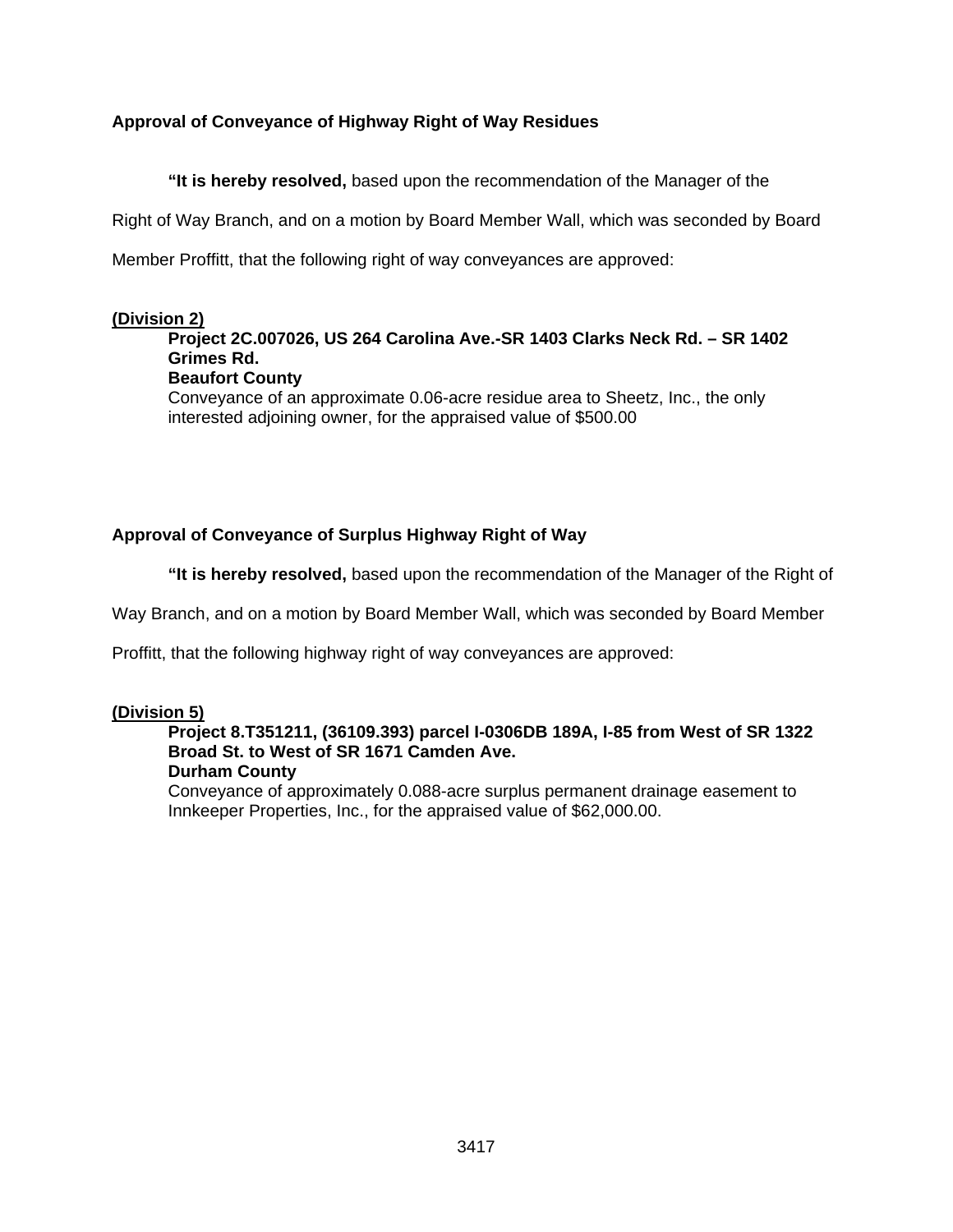# **Approval of Revision in Control of Access**

 **"It is hereby resolved,** based upon the recommendation of the Manager of the Right of

Way Branch, and on a motion by Board Member Wall, which was seconded by Board Member

Proffitt, that the following highway right of way conveyances are approved:

## **(Division 1)**

# **Project 6.803143, (36109.420), US 17 from VA-NC state line to South of SR 1226 Keeter Barn Rd.**

## **Camden County**

Grant of a revision in the existing control of access from existing 60-feet to new 110-foot at current survey station along US 17 to the County of Camden for no consideration.

# **(Division 5)**

**Project 8.1486803, (36109.414), US 1 at Intersection of US 1 and Perry Creek Rd./ Durant Rd.** 

## **Wake County**

Grant of a revision in the existing control of access from two (2) 30-foot access points to one (1) 60-foot access point along US 1 Capital Blvd. to Perry Creek, LLC for no consideration.

## **(Division 11)**

# **Project 6.749003T, (36109.388), US 52 – I-77 Connector from East of NC 89 to West of SR 1396 Pine Ridge to US 601**

# **Surry County**

Grant of a revision in the existing control of access to relocate the existing access from approximately survey station 407+00 to approximately survey station 408+00 along US 601 near SR 1544 McKinney Road to Southern Community Bank & Trust for no consideration.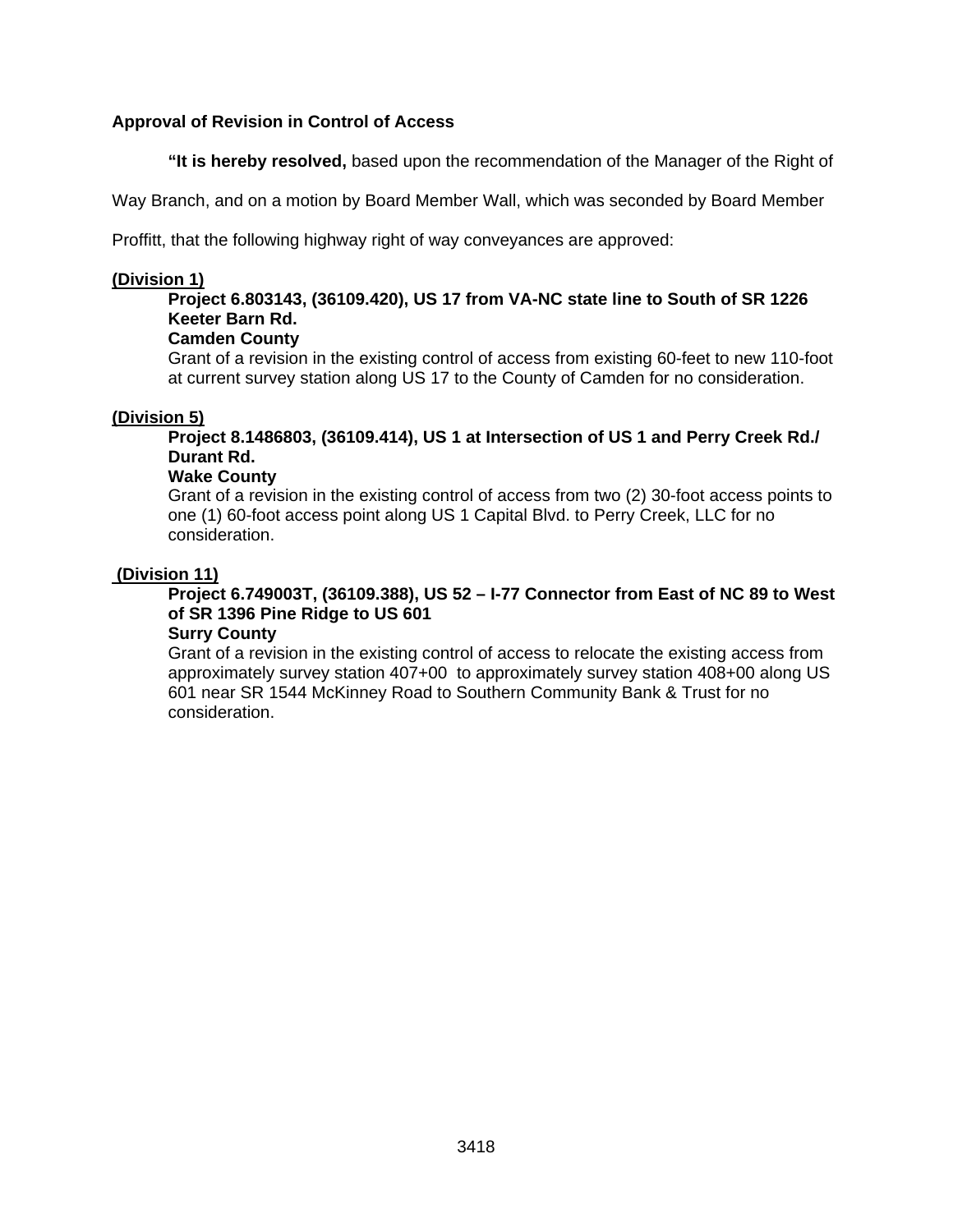## **Approval of Corrections to August 2011 Board of Transportation Conveyance of Highway Right of Way Residues**

 **"It is hereby resolved,** based upon the recommendation of the Manager of the Right of

Way Branch, and on a motion by Board Member Wall, which was seconded by Board Member

Proffitt, that the following highway right of way conveyances are approved:

# Presented as:

# **(Division 5)**

# **Project 34506.2.GV1, (R-2814B), parcel 063, US 401 from SR 2226 Jonesville Rd. to NC 96 on new location**

# **Wake County**

Conveyance of an approximate 1.3-acre residue area to Warren Paul Jones and wife, Kathy S. Jones, Terry Jones Pearce and husband, Kirby V. Pearce, Thelma Frazier Jones, Kenneth Allan Jones and wife, Leigh Gay Jones for the appraised value of \$4,250.00 as part-settlement of their right of way claim

## Corrected to:

# **Project 34506.2.GV1, (R-2814B), parcel 063, US 401 from SR 2226 Jonesville Rd. to NC 96 on new location**

# **Wake County**

Conveyance of an approximate 0.32-acre residue area to Warren Paul Jones and wife, Kathy S. Jones, Terry Jones Pearce and husband, Kirby V. Pearce, Thelma Frazier Jones, Kenneth Allan Jones and wife, Leigh Gay Jones for the appraised value of \$4,250.00 as part-settlement of their right of way claim

# **Approval - Acquisition of Structures Partially Outside the Right of Way**

A motion was made by Board Member Wall, which was seconded by Board Member

Proffitt, to approve the following:

The preliminary right of way plans for the following highway projects necessitate the acquisition of a part of certain buildings or structures located within the right of way of projects. Based upon the recommendation of the Manager of the Right of Way Branch and affidavits of independent real estate appraisers, the Board finds that the partial taking of the buildings or structures will substantially destroy the economic value or utility of the buildings or structures.

 The Board finds that such acquisition of the structures or parts thereof outside the right of way are for a public use and are necessary for the construction of the projects.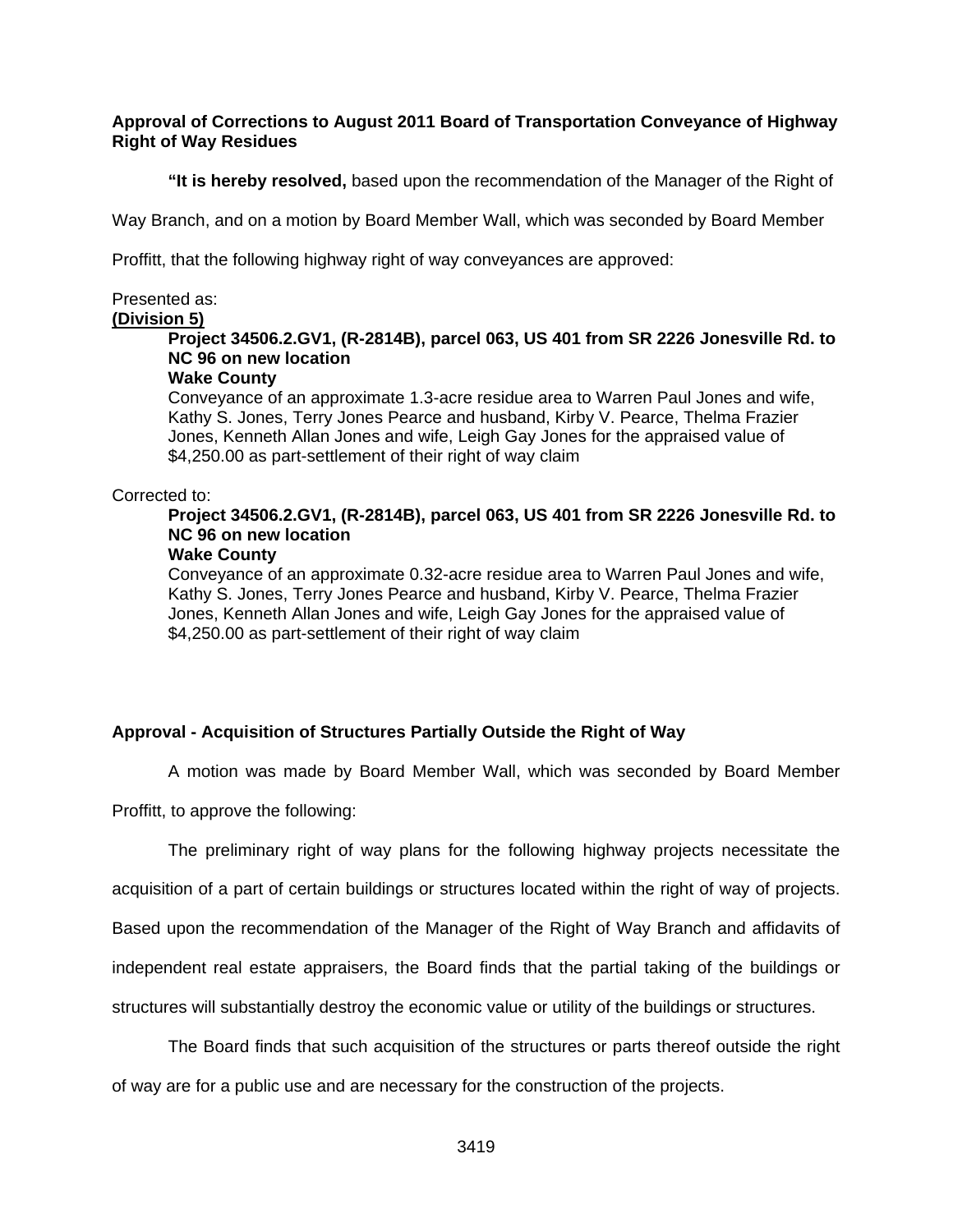The Right of Way Branch has been directed to acquire the below described buildings or structures in their entirety for the construction of the listed projects. The Attorney General, if necessary, is requested to institute proceedings to acquire the buildings or structures in their entirety, together with the right to enter upon the surrounding lands for the purpose of removing the buildings or structures.

## **(Division 2)**

# **I. D. No. R-3307, Carteret County, WBS Element 34528.2.2:**

Parcel 910 Beaufort-Morehead City Airport Authority, a One Story Frame Airplane hanger. Between Survey Station 88+30 and 89+90 –L-.

### **(Division 13)**

## **I. D. No. U-2551, Burke County, WBS Element 34832.2.2:**

Parcel 020, Mary D. Brittain, One Story Brick Dwelling located Left of Survey Station 35+20, Survey Line –L-.

Parcel 020A, Mary D. Brittain, a One Story Frame Business located Left of Survey Station 36+00, Survey Line –L-.

Parcel 021, Linda A. Duckworth, a One Story Frame Dwelling located Right of Survey Station 12+50, Survey Line –Y-3.

Parcel 022, Jonnie Williams, a One Story Frame Dwelling located Right of Survey Station 12+00, Survey Line –Y-3.

Parcel 022, Jonnie Williams, a One and One Half Story Frame Dwelling located Right of Survey Station 11+00, Survey Line –Y3.

Parcel 032, Chick-Fil-A, Inc. a One Story Brick Business located Right of Survey Station 68+50, Survey Line –L-.

Parcel 034, KRT & H, LLC, a One Story Metal Business located Right of Survey Station 71+00, Survey Line –L-.

Parcel 036, Annie T. Williams, a One Story Brick Dwelling located Right of Survey Station 72+00, Survey Line –L-.

Parcel 037, Floyd E. Williams, a One Story Brick Dwelling located Left of Survey Station 21+50, Survey Line Ramp C.

Parcel 057, Alan B. Anton, a One Story Brick Business located Right of Survey Station 100+00, Survey Line –L-.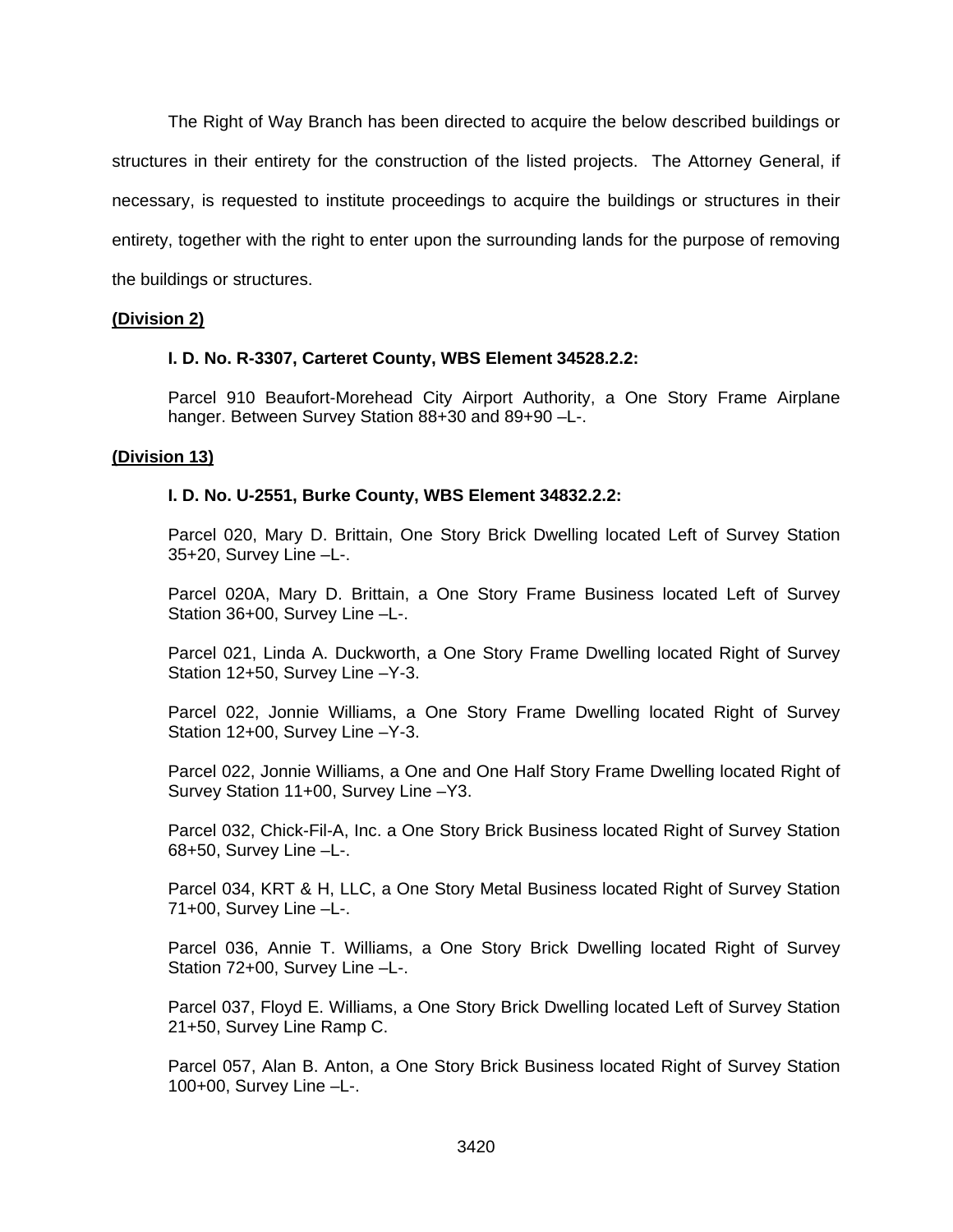Parcel 062, Donna E. Ross, a One Story Frame Dwelling located Right of Survey Station 104+50, Survey Line –L-.

Parcel 041, NC State Broughton Hospital, a Two Story Frame Business located Left of Survey Station 109+00, Survey Line –L-.

Parcel 066, Tim W. Buff, a One Story Frame Business located Right of Survey Station 111+25, Survey Line –L-.

Parcel 041, NC State Broughton Hospital, a One Story Frame Business located Left of Survey Station 118+50, Survey Line –L-.

Parcel 077, Patrick Bartholomew, a One Story Frame Dwelling located Right of Survey Station 121+25, Survey Line –L-.

Parcel 078, Sharon L. Robinson, a One Story Brick Dwelling located Right of Survey Station 122+75, Survey Line –L-.

### **Approval - Advance Acquisition of Highway Right of Way**

 Upon recommendation of the Manager of the Right of Way Branch, and on a motion by Board Member Wall, which was seconded by Board Member Proffitt, the Board approved to authorize the acquisition of the following properties through negotiation or condemnation for purposes of highway construction in order to prevent undue hardship on property owners or to protect the right of way corridor from development prior to regular project approval. The Board finds such acquisitions to be necessary, and hereby authorizes the Right of Way Branch to acquire said properties either by negotiation or by condemnation through the Office of the Attorney General.

### **(Division 7)**

**Property of Stephen Brillati I.D. No. U-2412A, Parcel #930, WBS 34802.2.2, F. A. Project N/A, County of Guilford** 

**Property of Cramer on Elm I.D. No. U-2525C, Parcel #970, WBS, F. A. Project N/A, County of Guilford**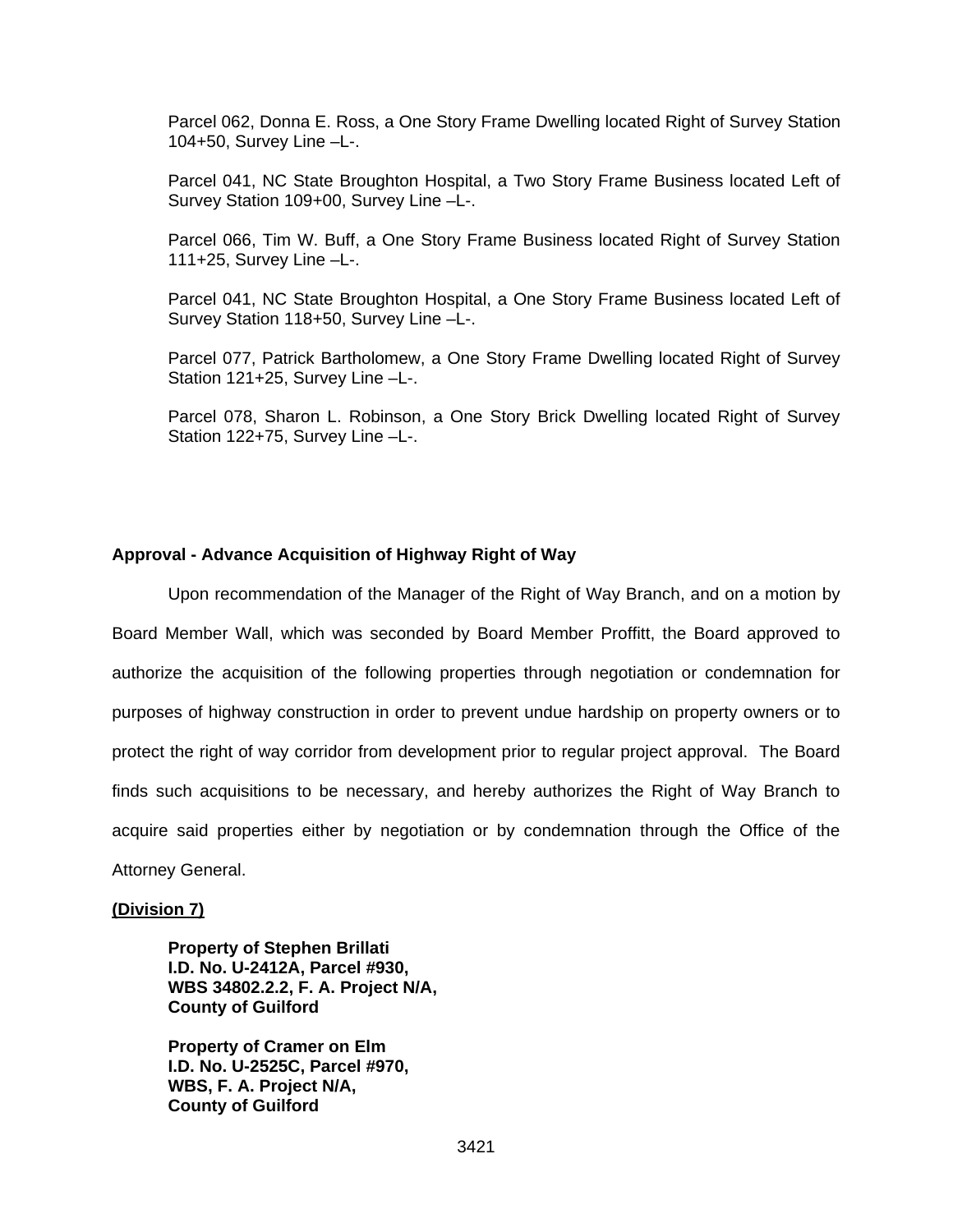**Property of Historic Cates Farm/Swarthmore Farm I.D. No. U-3109, Parcel #915, WBS, F. A. Project N/A, County of Guilford** 

### **(Division 9)**

**Property of Mr. Claude Fulk and Ms. June Wall I.D. No. U-2579E, Parcel #883, WBS 34839.2.8, F. A. Project N/A, County of Forsyth** 

**Property of Mr. John Piant I.D. No. U-2579AB, Parcel #887 WBS 34839.2.4, F. A. Project N/A, County of Forsyth** 

**Property of Mr. Daniel & Lisa Garrett I.D. No. U-2579AB, Parcel #888, WBS 34839.2.4, F. A. Project N/A, County of Forsyth** 

**Property of Mr. Robert & Linda Tobin I.D. No. U-2579AB, Parcel #885, WBS 34839.2.4, F. A. Project N/A, County of Forsyth** 

### **(Division 12)**

**Property of Ms. Freida Burton I.D. No. R-2707C, Parcel #950, WBS 34497.2.4, F. A. Project N/A, County of Cleveland**